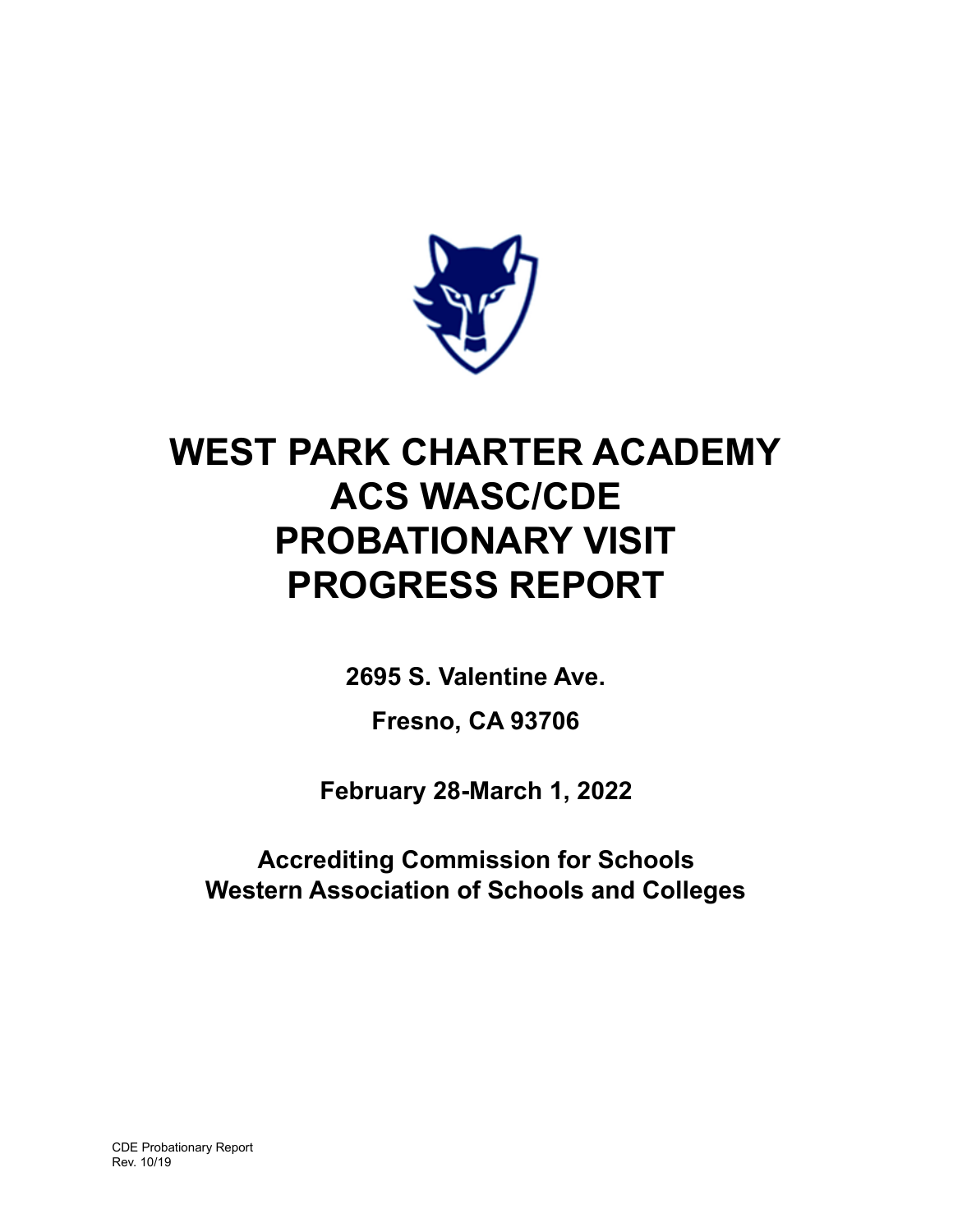# **CONTENTS**

- I: Student/Community Profile Data…..3
- II: Significant Changes and Developments…..51
- III: Engagement of Stakeholders in Ongoing School Improvement…..61
- IV: Progress on Implementation of the Schoolwide Action Plan/SPSA…..67
- V: Schoolwide Action Plan/SPSA Refinements….87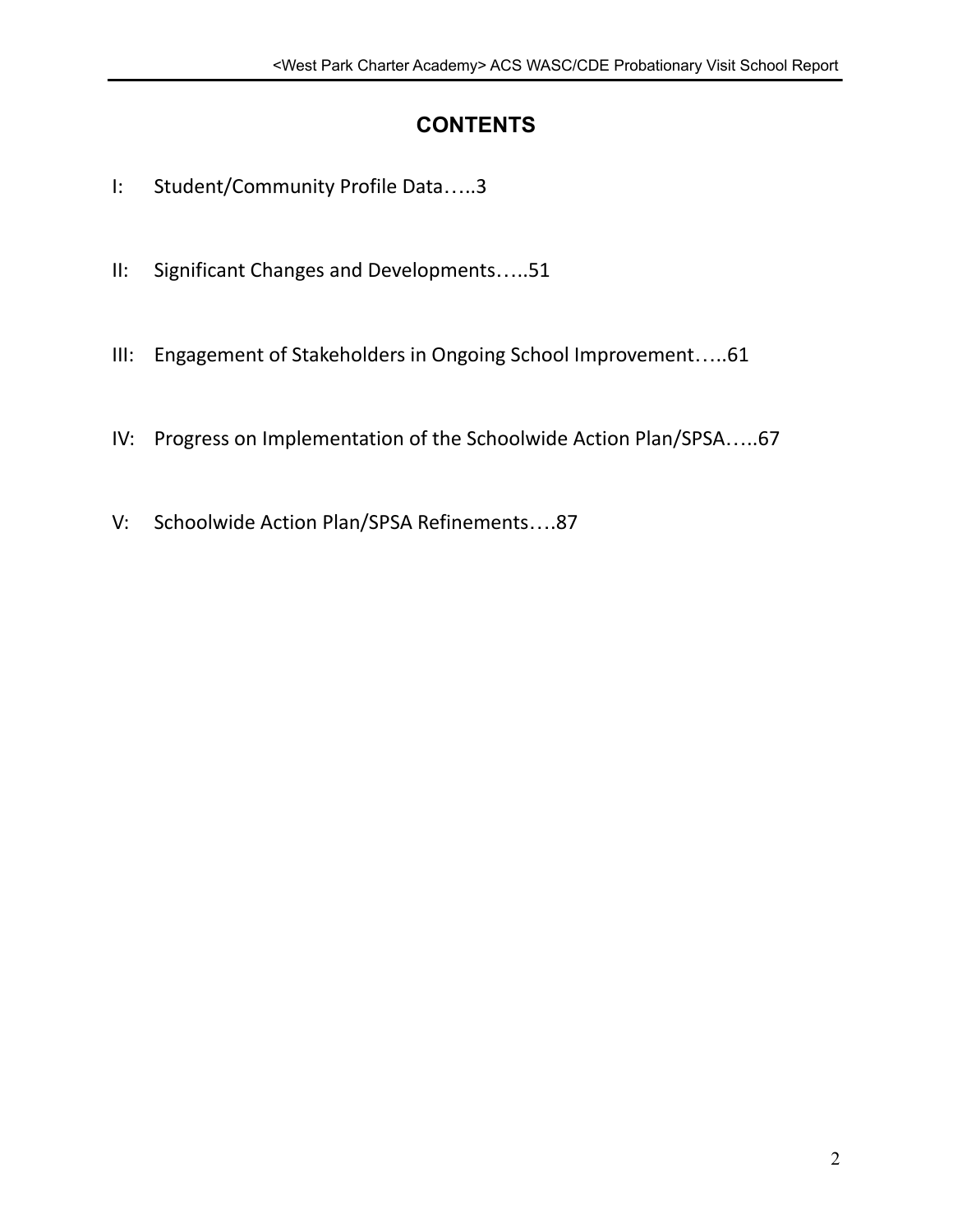# *Student/Community Profile Data*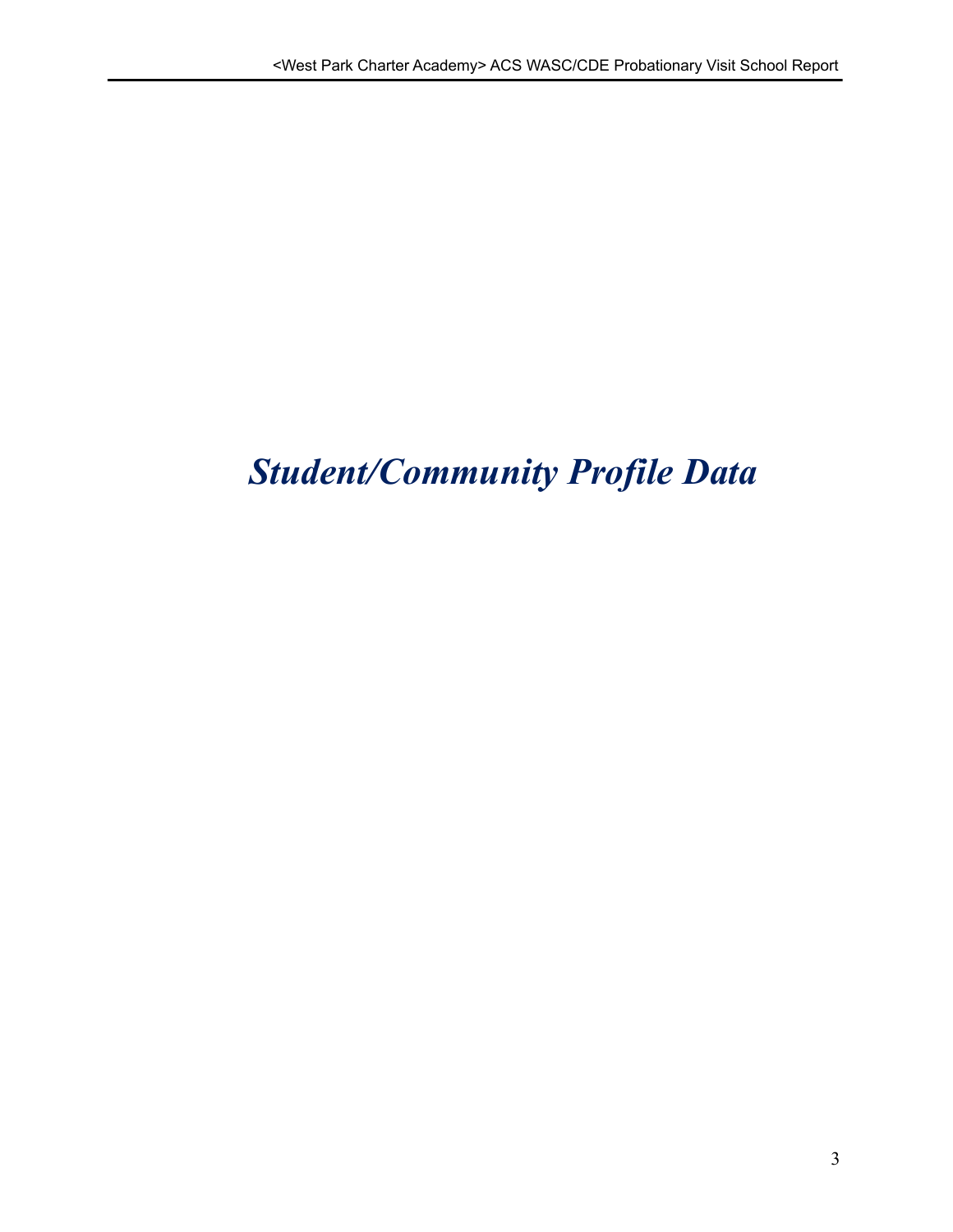#### **SCHOOL/COMMUNITY**

West Park Elementary School District lies in the heart of the Central San Joaquin Valley, and is located in rural Fresno County. The district consists of two schools—West Park Charter Academy, which is a K-12 independent study program, and West Park Elementary School, a K-8 traditional, seat-based school. In addition, the district oversees a state preschool program, with one classroom on the campus of West Park Elementary, and one located on the campus of Pacific Union School.

West Park Charter Academy is a dependent K-12 independent study program providing services to students in the Central San Joaquin Valley—that is, the counties that are adjacent to Fresno County (i.e. Madera, Tulare, & Kings Counties). Students who choose to attend West Park Charter Academy come with a variety of educational backgrounds, experiences, and goals for the future. The program is a dependent charter school chartered through West Park Elementary School District. West Park Charter Academy maintains two learning centers, with one located in Fresno, and the other located in Hanford. As of November 2021, the program serves approximately 288 total students—166 students in grades 9-12 and 122 students in kindergarten-eighth grade.

Since August 2011, West Park Charter Academy has leased a newly-constructed facility in Fresno and since December 2016, we have leased a newly-constructed facility in Hanford. The facilities are conducive to student learning and provide substantially more space for teacher/student appointments, tutorial sessions, as well as two large classrooms for labs, classes, orientations, and meetings.

West Park Charter Academy staff includes an Independent Study Administrator (Charter Director), three full-time counselors, sixteen teachers, seven paraprofessionals, an English Language Development/Spanish teacher, a Special Education teacher, and an English Language Development support teacher. In addition, the Machado Office (the program's central office), is located on the campus of West Park Elementary School. The program's administrative assistant, records analyst, registrar, and director are based in the Machado Office.

Like other traditional schools, West Park Charter Academy's parents/guardians care deeply for their children. They want their child(ren) to be taught by highly-qualified, caring teachers who utilize various means of communication regularly. Our parents want to be kept abreast of their student's overall progress with regards to grades, credits, assignments, projects, assessments, etc. West Park Charter Academy utilizes a number of stakeholder (student, parent/guardian/staff) surveys and works each year to address concerns, issues, and/or suggestions.

West Park Charter Academy is proud to maintain relationships with local community colleges. Students in grades 9-12 benefit from these relationships as they have opportunities to take classes at either Fresno City College and/or West Hills College. These opportunities are made possible through the High School Enrichment Program, Dual-Enrollment, and Career Technical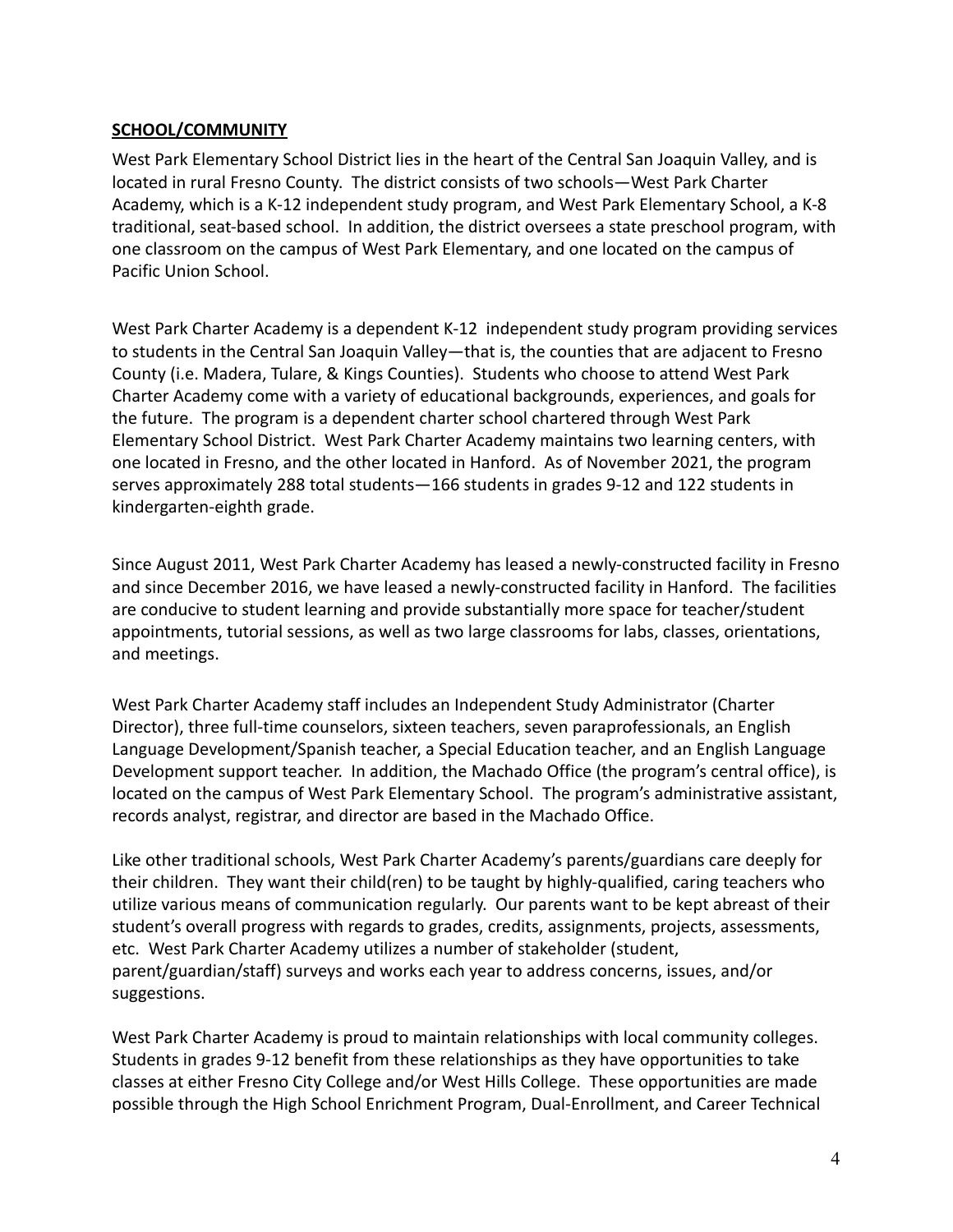Education (CTE) courses on-campus or online. Since the beginning of the 2020-2021 school year, an enhanced partnership (with an MOU) with local community colleges (Fresno City College and West Hills College) was established. This partnership has provided West Park Charter Academy students in grades 9-12 opportunities to take Career Technical Education (CTE) courses, college readiness courses, and/or other college courses. The program's academic/guidance and CTE counselors inform and guide students and their parents/guardians through the application process. Moreover, the CTE counselor serves as a "facilitator," who checks-in with students taking these courses and monitors their progress.

#### **STAFF DESCRIPTION**

West Park Charter Academy's teachers are dedicated, qualified, and committed to the success of all students. Currently, the staff consists of sixteen teachers, one special education teacher, an ELD/Spanish teacher, two guidance/academic counselors, one CTE counselor, and seven paraprofessionals (four in Fresno and three in Hanford). Eight Independent Study teachers are assigned to the Fresno Center, and four are assigned to the Hanford Center. The special education and ELD teachers meet with students at both centers, so their schedule reflects their time between the two locations. Our "Core" teachers hold single-subject credentials, and oversee their respective disciplines (ELA, Math, History, & Science). Prior to the 2019-2020 school year, a Math teacher was hired to teach high school Math classes. This led to the program implementing weekly, on-site Algebra 1, Geometry, and Algebra II classes at both learning centers.

#### **WASC ACCREDITATION HISTORY**

West Park Charter Academy was authorized by the West Park Elementary School District Board of Trustees in 1994, and is the  $44<sup>th</sup>$  Charter in the State of California. The program's most current renewal took place in June of 2019, and will be up for renewal again in June of 2024.

Most recently, West Park Charter Academy welcomed a 2-member visiting committee for a 2-day Mid-Cycle visit on February 22-23, 2021. Leading up to that visit, West Park Charter Academy's teaching and support staff worked to address the Action Plan, which consisted of various areas of strength, areas of growth, and various recommendations to ensure continuous program improvement & student achievement. The visiting committee met with staff, students, and parents/guardians via Zoom on those two days. Based on their observations, review of evidence, etc. The visiting committee recommended that the program be placed on Probation (with a 2-day Probationary visit on February 28-March 2, 2022) thus changing the terms of the program's Accreditation through June 2022.

Prior to West Park Charter Academy's Mid-Cycle visit in the Spring of 2021, the program underwent an official 3-day Self-Study visit in November of 2017. Leading up to the Self-Study visit, the West Park Charter Academy director, teachers, counselors, and support staff reviewed and worked to address the WASC recommendations from the 2014 visit. During the visit, the three member visiting committee followed an established itinerary, which included visits to the district office, as well as the Fresno and Hanford learning centers. The Visiting Committee also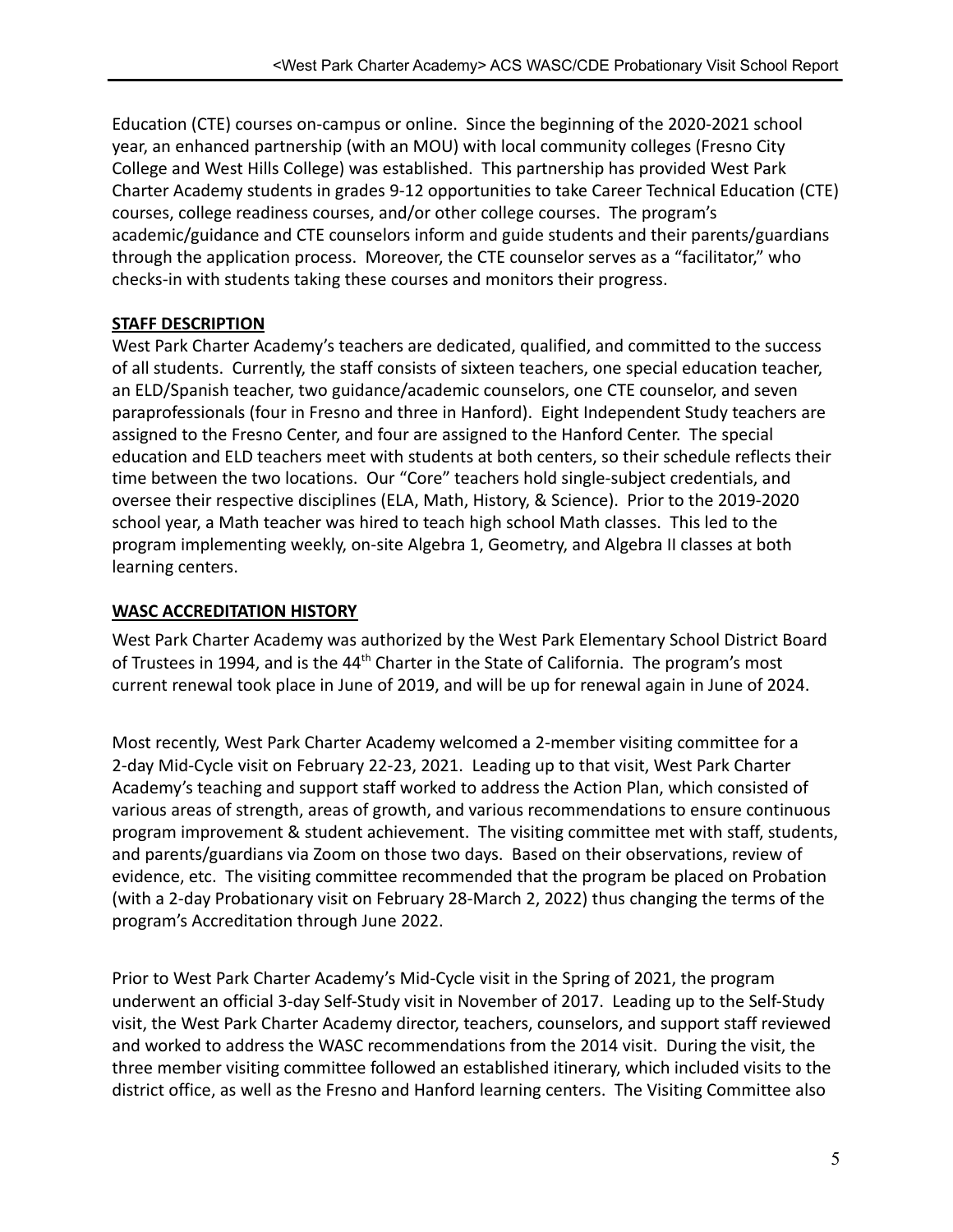took time to interview students, parents/guardians, staff, and administration. A few weeks after the Visiting Committee's Self-Study visit, West Park Charter Academy's director was notified that the program was granted a 6-year Accreditation through 2024.

Since the Self-Study visit in November 2017, West Park Charter Academy staff has worked to address the program's Action Plan. Naturally, some of the Action Plan items and recommendations have been easier to implement and put into place, while others have taken more time and are currently in progress. Regardless, all West Park Charter Academy staff members continue to work diligently in order to address WASC recommendations and Action Plan items—all of which will provide our students equity and access to a rigorous, standards-based education that will prepare them for postsecondary opportunities.

#### **SCHOOL PURPOSE**

West Park Charter Academy operates with the belief that given equity and access to learning materials and opportunities, all students can maximize their potential and succeed. We believe that it is our responsibility to prepare students for postsecondary opportunities. This means providing them with a rigorous, high-quality education focusing on the California Common Core State Standards (CCCSS), Schoolwide Learner Outcomes (SLOs), WASC goals, Mission, Vision, Comprehensive Support and Improvement (CSI), and Learning Continuity and Attendance Plan (LCP).

#### **MISSION**

West Park Charter Academy is committed to providing a learning environment in which students feel safe, valued, supported, and respected. Our mission is to meet students where they are and to work closely with them to develop attainable goals for their future. We strive to forge strong and positive connections, instill confidence and self-reliance, and provide the academic rigor, technology skills, communication abilities, and the 21st Century Skills needed to become responsible and contributing members of society.

#### **VISION**

#### "Looking to the future"

As graduates of the West Park Charter Academy program, students will be competent in technology, will have achieved high levels of academics, and will be effective communicators. In addition, students will develop attainable future goals and become responsible, productive citizens who make positive contributions to society.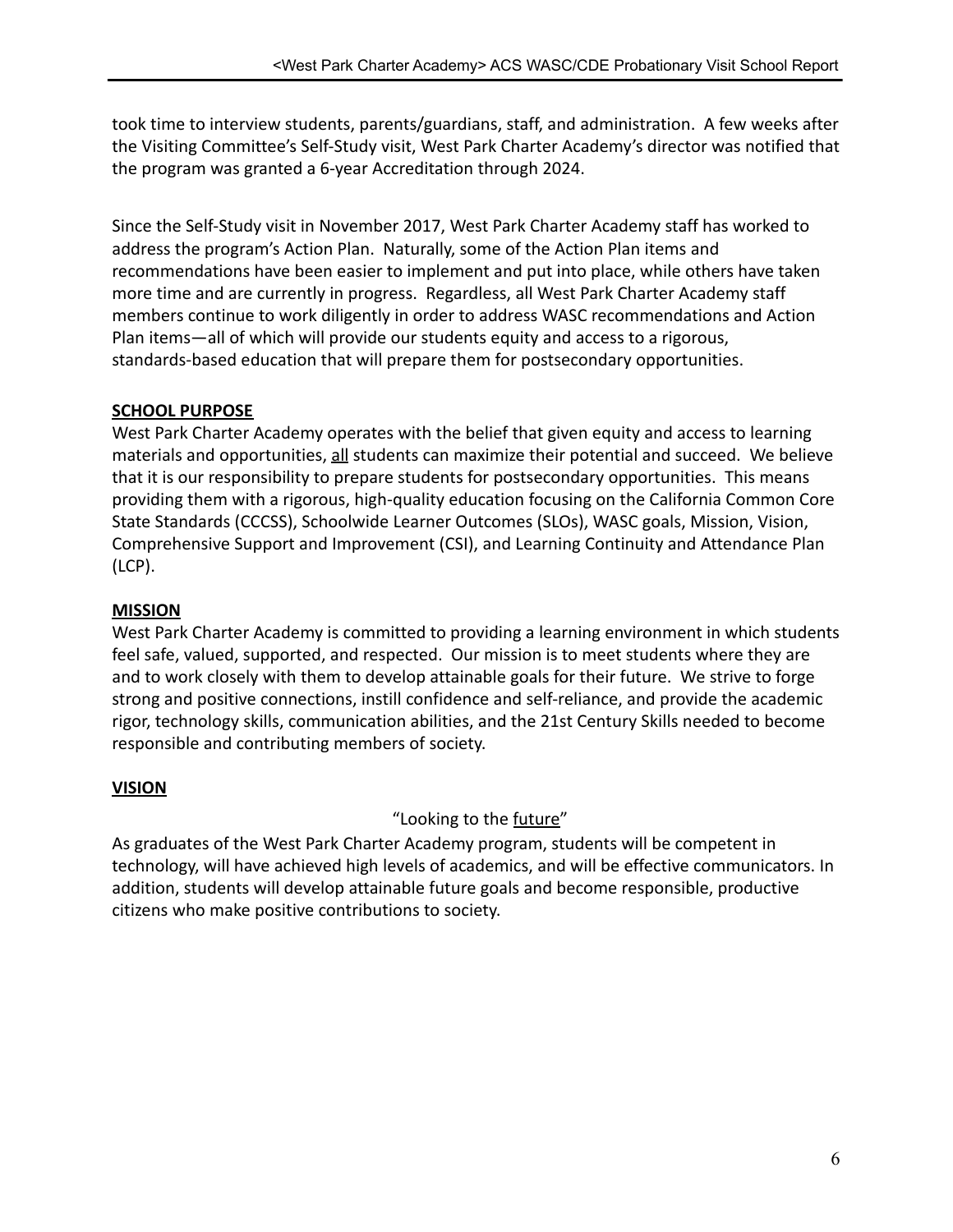#### **SCHOOLWIDE LEARNER OUTCOMES (SLOs)**

### Competent and Proficient Users of Technology by:

Utilizing technology as a tool for learning, communicating, and conducting research Using technology to access, manipulate, and produce information

*Measurable Indicators can Include:*

- **● Accounts/Use/Progress in IXL, Lexia, Reading Plus, Desmos, and other online platforms**
- **● Access to and Student use of G-Suite (Gmail, Slides, etc.)**
- **● Google Slideshows - one project every other learning period**
- **● Typing software w/assessments every other learning period**
- **● One research paper per semester (scored with rubric)**

## A**cademic Achievers by:**

Conducting themselves responsibly, honestly, and ethically

Being self-directed learners

Being active learners, increasing their knowledge, and preparing themselves to be successful beyond graduation

#### *Measurable Indicators can Include:*

- **● Student Portfolio each year (students choose what they want to include)**
- **● Senior Portfolios**
- **● RMAs & Notifications per semester & school year**
- **● A-G completion**
- **● Completion of high school credits (220)**
- **● Grade Distribution (i.e. #'s of A's, B's, etc.)**
- **● 2.0 GPA (per semester & school year)**
- **● Proficiency on State Assessments (i.e. SBAC, CAST, ELPAC)**
- **● Proficiency on Local Assessments**
- **● At or Above Grade-Level on STAR Assessments (STAR Reading & Math)**

# R**esponsible Citizens by:**

Following the rules of the school Showing respect for self and others Demonstrating personal responsibility and integrity

- *Measurable Indicators can Include:*
- **● RMAs & Notifications per semester & school year**
- **● Incident reports per semester & school year**
- **● Student Attendance during each Learning Period (based on completed schoolwork)**
- **● Student Attendance to labs, classes, weekly appointments, & tutorial sessions**
- **● Volunteer Opportunities**
- **● Student Daily Activity Log (submitted at end of each Learning Period)**

# E**ffective Communicators by:**

Collaborating, working effectively, and managing interpersonal relationships within diverse groups and settings Demonstrating skills of speaking, listening, reading, and writing for different purposes and in a variety of situations

- *Measurable Indicators can Include:*
- **● Oral presentations for written reports and slideshows (every other learning period w/use of rubric) ● Completion of Grade-level English requirements (with a C or higher) per semester & school year**
- 
- **● Students who hold a work permit during each school year (2.5 GPA requirement)**
- **● Senior (Panel) Interviews for December and May Graduates**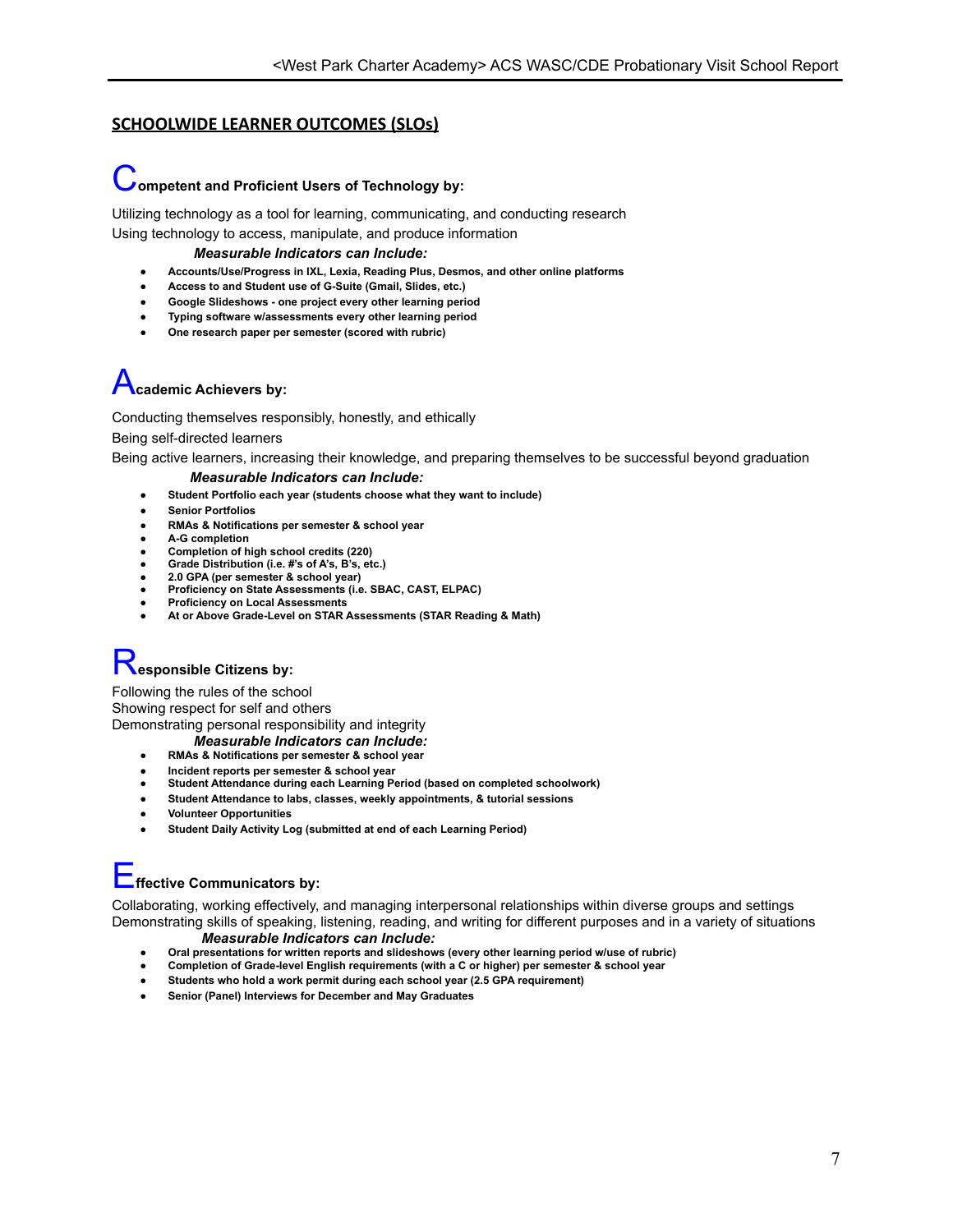#### **LCAP IDENTIFIED NEEDS AND DESCRIPTION OF GOALS**

The following LCAP information pertains to the Local Control and Accountability Plan that is being utilized during the 2021-22, 2022-23, and 2023-24 school years. Virtual meetings (LCAP stakeholder, Board, staff, ELAC, etc.) were held and surveys were created and distributed to students, parents/guardians, and staff. The combination of input/feedback from the meetings and survey results were used to develop the program's actions for each LCAP goal.

**[\\*\\*\\*Click on this Link to access West Park Charter Academy's Local Control and Accountability](https://www.westpark.k12.ca.us/Domain/146) [Plan \(LCAP\)](https://www.westpark.k12.ca.us/Domain/146)**

#### *School Program Data*

#### **REGULAR INDEPENDENT STUDY PROGRAM**

The COVID-19 pandemic has undoubtedly impacted schools in California and across the nation. That being said, West Park Charter Academy continues to offer students and parents/guardians an alternative to the traditional school setting. The program is a K-12 Independent Study program, and focuses on providing each student with standards-based, individualized learning to maximize their potential. With regards to the program's attendance and work completion requirements, students are required to attend weekly (minimum one hour) appointments with their teacher, and complete & submit a minimum percentage of assignments in each learning period. Prior to March 2020 (pre pandemic), students were required to visit their respective learning center to meet with their independent study teacher for weekly appointments, attend labs & classes, receive tutoring, work independently, check-out/work on a device to complete assignments/projects, meet with their counselor, and discuss/prepare for field trips.

Depending on the courses being taken, students in grades 9-12 are required to attend various on-site and/or virtual labs and classes. This, of course, allows students to work collaboratively and learn from their lab/class teacher and classmates. For those in grades K-12 who are performing below grade-level in ELA and/or Math, an additional thirty minutes minimum is required for targeted intervention. Teachers and support staff plan, prep, and collaborate to ensure that each student's academic and social-emotional needs are being met.

West Park Charter Academy fills a need for many students in Fresno, Kings, and other adjacent counties. With standards-aligned curriculum that addresses the CCSS as well as fulfilling the a-g requirements, students are able to prepare themselves for postsecondary opportunities. Every effort is made to provide access and equity to all students in:

- **Academics**: Highly-qualified, credentialed teachers utilizing CCSS-aligned core curriculum
- **Academic and guidance counseling**: Provided by two academic/guidance counselors and a school psychologist
- **Career & Technical Education (CTE)**: Students and their parents/guardians are supported by a CTE counselor through the application process to one of two local community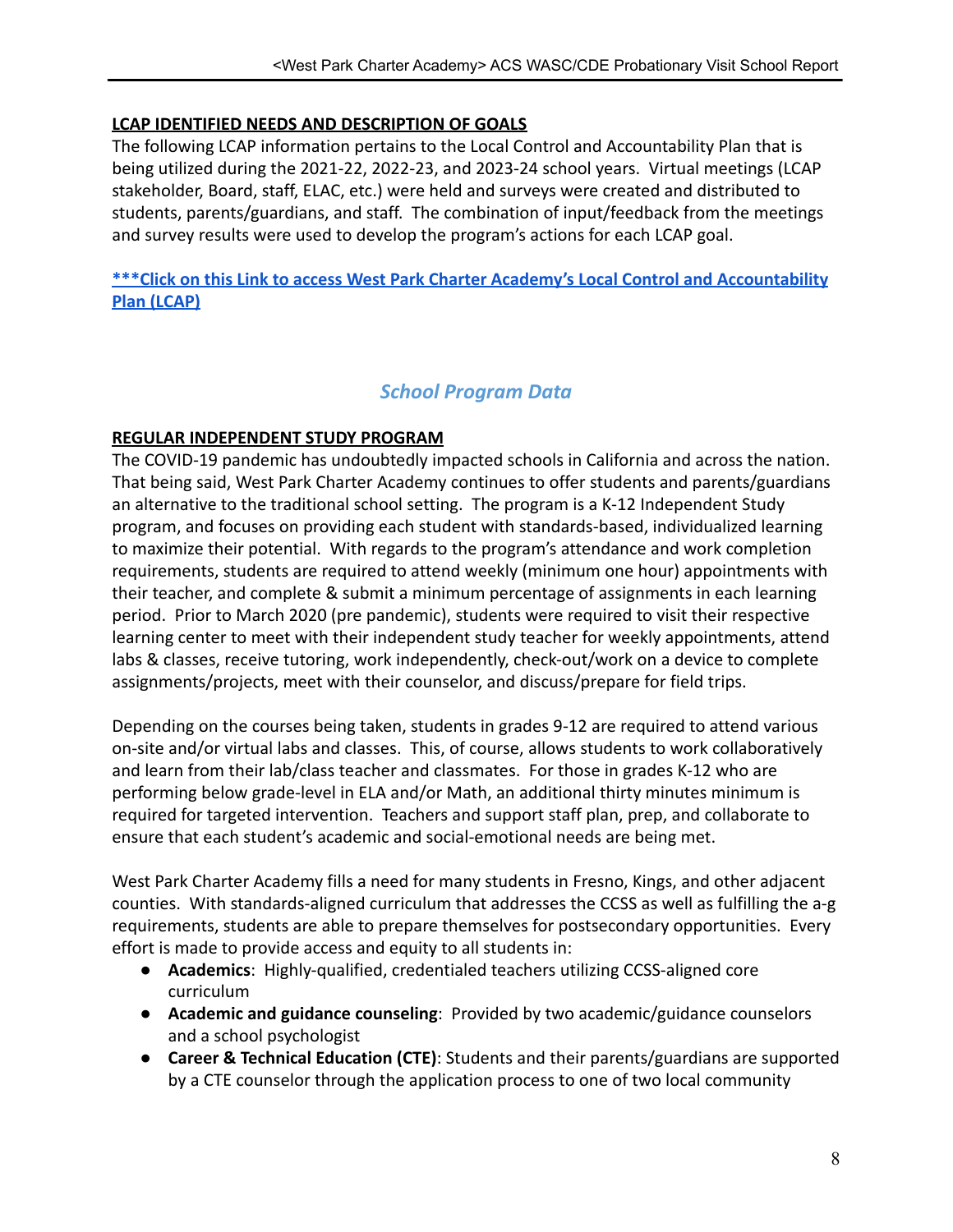colleges that the program has established a partnership with; once enrolled, students' progress is monitored routinely to ensure success in courses.

- **College and Career Preparation Support**: All students enrolled in the program are encouraged to participate in Career Days, College Expos, College campus visits, etc.
- **Health Education**: Students have access to programs/services (i.e. County nurse, dental program, etc.) offered by Fresno County and/or District

#### **COMMUNITY COLLEGE PARTNERSHIPS**

As previously stated, an official partnership (with an MOU) with Fresno City College and West Hills College was established prior to the 2020-2021 school year. This partnership has provided students in grades 9-12 opportunities to take online and on-site courses, and earn college credits towards a CTE Pathway. Students who do not select a CTE Pathway can still gain college experience by enrolling in two College Success/Readiness courses or dual-enrollment/high school enrichment courses at West Hills or Fresno City. Students at both learning centers are supported through weekly check-ins with a program staff member who serves as their facilitator.

To better support West Park Charter Academy navigate the process of applying to a community college, enrolling in courses, and navigate CTE & dual-enrollment courses, the program has hired a CTE Pathways counselor. Since April 2020, this CTE Pathways counselor has worked to establish a partnership with local community colleges—specifically Fresno City College and West Hills College. Students in grades 9-12 who meet requirements and are prepared to take college courses can do so through the CTE partnership and/or the High School Enrichment Program.

There are many pros to students taking college courses. They: 1) gain valuable experience with college-level courses 2) get to experience success with taking and completing the first two college success/readiness courses 3) earn 10 credits per each 3 unit course completed. In addition, students receive a reimbursement for textbooks if they earn a "C" or higher, submit an official transcript, and submit a receipt to the district office. Books and materials are provided to students who cannot cover the cost prior to starting each course.

#### **TUTORIAL SUPPORT**

West Park Charter Academy offers tutorial services to students who are either struggling academically and/or needing additional support in any subject area. As of the 2017-2018 school year, paraprofessionals have been available to tutor students five days per week (Mondays through Fridays). Teachers and counselors closely monitor each student throughout the year, and based on need, arrange for them to meet with a tutor for a 30-minute session each week. A tutorial form was created and implemented at the beginning of the 2021-22 school year. This form is used by teachers and paraprofessionals (tutors) as a way to 1) document/list what each student needs support with 2) monitor each student's progress. Paraprofessionals (tutors) at both of the program's learning centers are equipped with the necessary devices (i.e. laptops, headsets with microphones, etc.) to continue to provide high-quality tutorial support to students.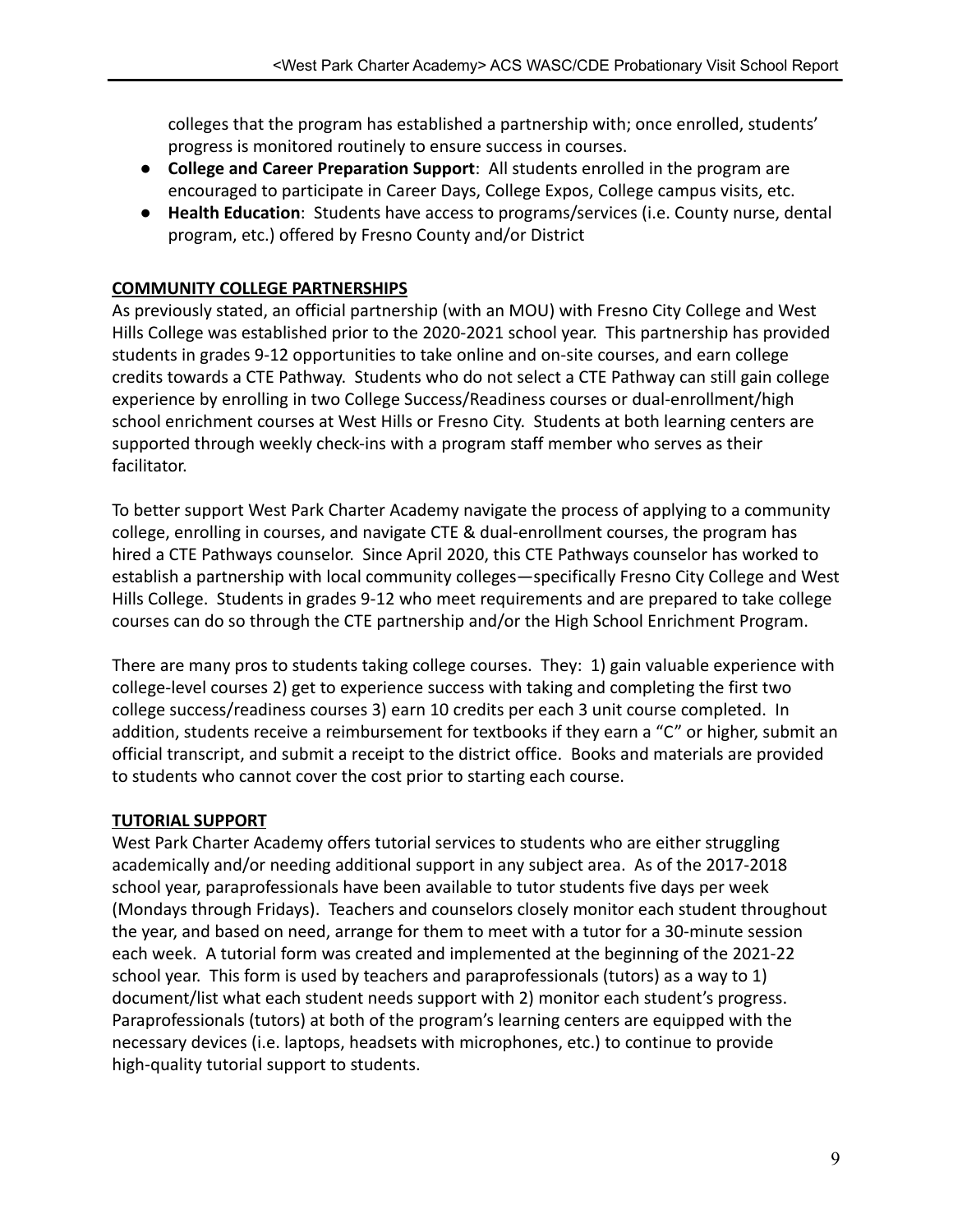#### **SUPPORT CLASSES**

State and local assessment data continues to indicate that a large number of students at West Park Charter Academy are having difficulty with mathematics, specifically with developing a solid understanding of Algebra I. Because of this, on-site, weekly AlgebraI/II and Geometry classes were implemented at both learning centers at the beginning of the 2019-2020 school year. These high school math classes are taught by a credentialed teacher, and were taught in-person during the 2019-2020 school year. Since March of 2020, these classes have been taught virtually via Zoom. Beginning in the 2019-2020 school year, the high school math teacher began working closely with a math content specialist from the Fresno County Superintendent of Schools to identify areas/standards of focus, utilize formative assessments to identify learning loss, best practices in implementing technology during instruction, etc. The training and collaboration between the WPCA math teacher and FCSS math specialist is ongoing.

A-G aligned science courses for high school students continue to be offered at West Park Charter Academy, and are taught by a fully-credentialed science teacher. In addition to completing assignments derived from the adopted curriculum, students must complete a lab for each science course as well. Prior to the pandemic, these weekly labs were offered on-site at both of the program's learning centers. However, the pandemic caused the learning centers to be closed for in-person instruction from March 2020 to May 2021, so the labs were conducted virtually via Zoom. On-line science labs continue to be provided due to the pandemic with a plan of students returning to in-person labs as soon as safely possible.

#### **DIGITAL PROGRAMS**

West Park Charter Academy utilizes supplemental and concentration funds to provide a number of digital programs to support students in ELA and Math. The programs are mainly used to serve as intervention for students, but are also used to extend learning for those who are performing above grade-level. The following programs are being utilized during the 2020-2021 school year:

- **IXL (ELA, Math, & Science)**: This digital program allows students to practice and sharpen their skills in ELA, Math, & Science. The CCSS are addressed, and students' progress is saved/updated each time they sign-in. The ELA and Math features in IXL provide an ongoing Diagnostic tool to provide students with targeted practice in what they need.
- **Lexia Core5 and Lexia PowerUp**: This digital ELA/reading program is primarily used for students in grades K-5. After taking a placement test, the program allows students to learn, practice, and build literacy (reading, vocabulary, & writing) skills by interacting with the online adaptive program, as well as receiving teacher-led Lexia lessons. Students in grades 6-12 who need to build literacy skills (based on students' respective Reading Plus assessment results) are placed in Lexia PowerUp. All students are required to complete weekly Lexia lessons.
- **Reading Plus**: Used primarily for students in grades 6-12, this personalized online reading program helps students develop their physical, cognitive, and emotional domains. Similar to Lexia, this program requires each student to complete a placement test, and starts them at their current reading level. All students are required to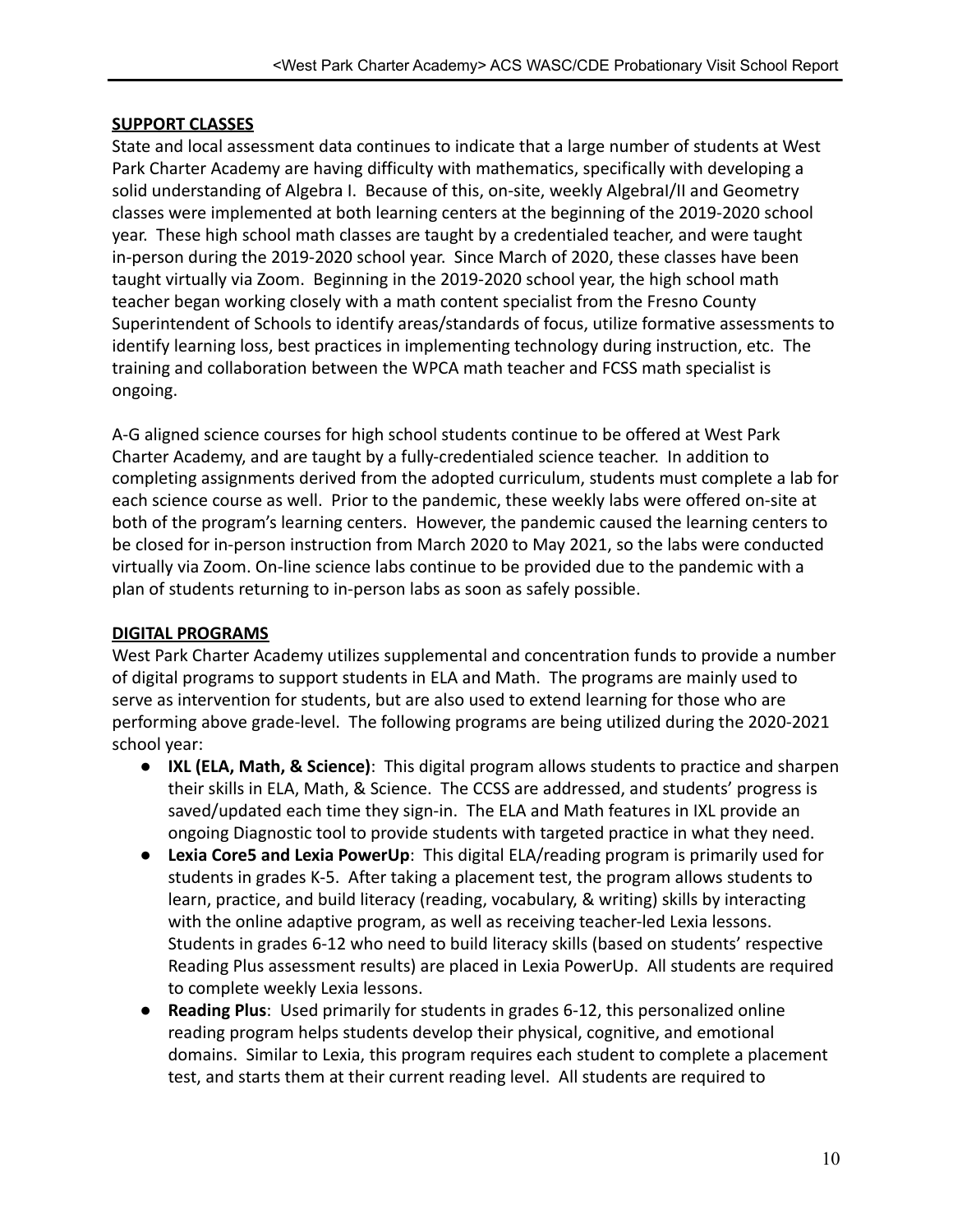complete weekly Reading Plus lessons, with high school students receiving 2.5 credits per semester.

● **ESGI**: This online resource supports K-3 teachers with assessments and progress monitoring capabilities. The program also provides teachers and parents/guardians with useful data and reports regarding students' early literacy needs/progress.

A major benefit to using these digital/online programs is that student data is easily accessible for teachers to review and analyze throughout the year. Teachers have the opportunity to share and reflect on student data during PLCs and coaching sessions with County Office content specialists, then address areas of focus and plan for re-teaching lessons/activities. Additionally, teachers are provided with ongoing training throughout each school year.

#### **ENGLISH LEARNER/LOW INCOME/FOSTER YOUTH**

The needs of all students who attend West Park Charter Academy, including those who are low-income/socioeconomically disadvantaged, are greatly considered. Every effort is made to provide them with the resources needed for success. Each student is provided with materials/supplies at the beginning of each year, and all new students receive a backpack full of materials/supplies. In cases where additional outside resources are needed for students and/or families, our guidance counselors are able to address the need(s).

West Park Charter Academy's budget derives from the following funds: General, Supplemental and Concentration, Education Protection Account, Lottery, COVID-19 funds (to be used during the 2020-2021 school year), Comprehensive Support and Improvement (CSI) funds, and a District-created technology fund. These funds are used to provide all students enrolled in the program an equitable education—one that ensures that they will be prepared for postsecondary opportunities.

#### **English Language Development (ELD):**

With regards to English Learners, students identified as an English Learner receive instruction and support from their respective Independent Study teacher who utilize the integrated ELD resources (included in the adopted ELA curriculum), strategies in ELA and Math, and ELPAC levels. West Park Charter Academy's ELD Program provides English Learners with a variety of support that focuses on the four pillars of ELD-Reading, Writing, Listening, & Speaking. The overall goal is to help students strengthen their skills in the four pillars, as well as reach proficiency on state testing, in their core subjects, and in social conversations. Additionally, students also receive weekly Designated ELD support from teaching and support staff. A new online program (iLitELL) was purchased and implemented at the beginning of the 2021-22 school year, and ELD support staff has been providing a combination of virtual and in-person instruction to students.

#### **SPECIAL EDUCATION**

West Park Charter Academy provides special education services and support to K-12 independent study students with a variety of disabilities. These services ensure that all eligible students receive a Free and Appropriate Public Education (FAPE) as required by law. The program offers direct specialized academic instruction as well as related services, such as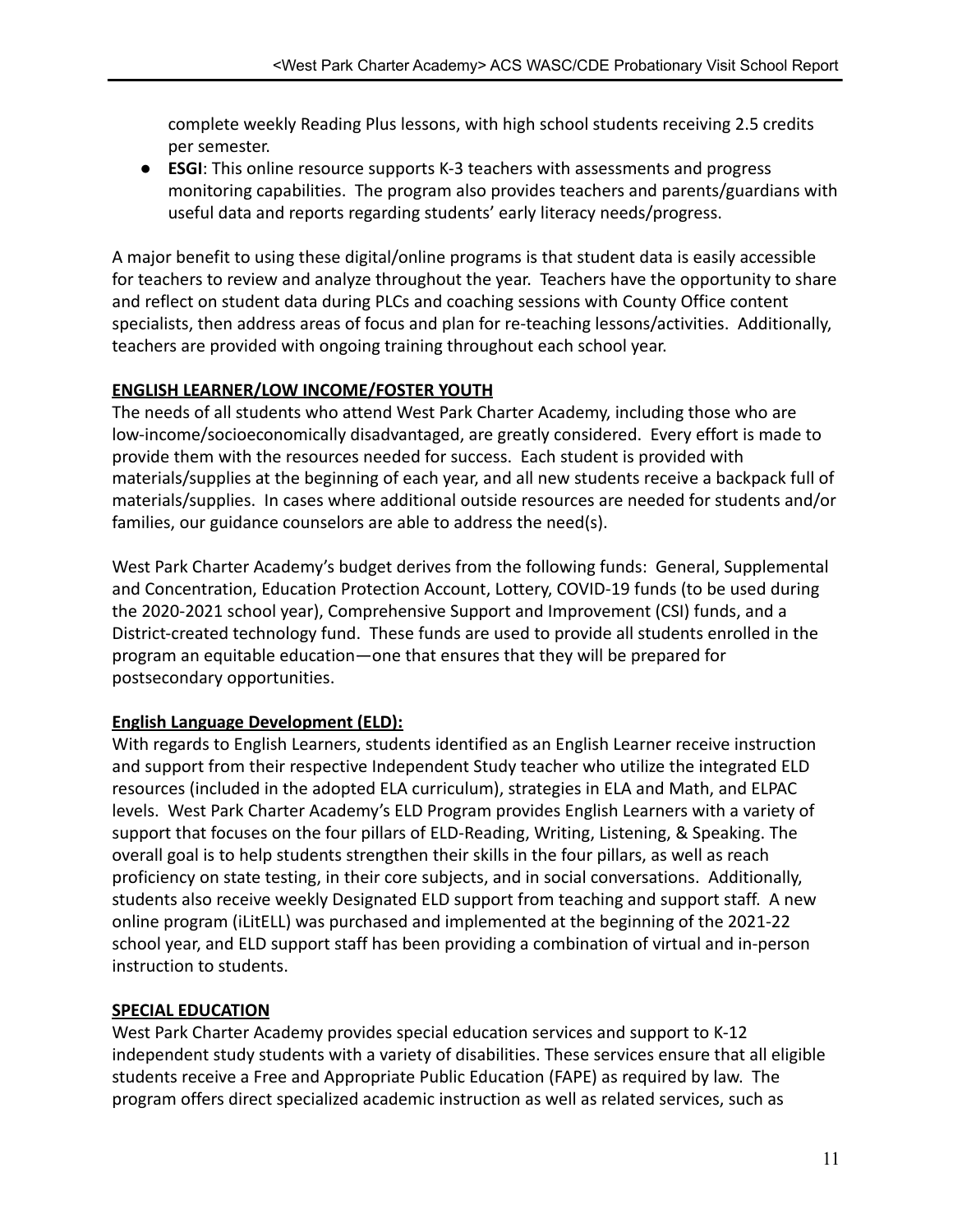transition, individual counseling, and speech and language therapy. Initial and triennial evaluations are conducted to determine initial/continued eligibility and the WPCA special education team meets with parents and students at least annually to review Individualized Education Programs (IEPs). Every student with an IEP meets with special education and general education teachers individually, in small groups, and/or in large classes based on the services listed in their IEP. High school students attend general education labs and classes, and accommodations and modifications are implemented in those classes as dictated by their IEPs. The special education teacher collaborates with general education staff to modify curriculum and provide accommodations to ensure students are able to access the general education curriculum while working toward their individualized educational goals. Paraprofessionals provide additional academic support on classroom assignments and deliver remedial reading, writing, and math support.

#### **ACADEMIC/GUIDANCE COUNSELING**

Upon enrollment, all students in grades 9-12 are assigned a counselor at their respective learning center. The counselors focus on each student's requirements for graduation as well as academic progress. In addition, the counselors play an integral part in approving students taking additional credits and elective test-outs once per month (elective test-outs are exams that students may take in lieu of taking a course which allows students to make-up credits and/or allows them to graduate earlier). Counselors also make sure students are aware of the CTE Pathways and High School Enrichment/Dual Enrollment programs, and that students are college and career ready upon completing high school. The subsequent list indicates some of the duties the counselors at West Park Charter Academy perform:

- Assist students/parents in completing financial aid and college applications
- Provide emotional support/counseling to students
- Participate in 504, SST, and IEP meetings
- Assist with one-on-one orientations, by providing students/parents with the necessary information to complete the enrollment process
- Plan and ensure that the following events/functions are executed:
	- o 8<sup>th</sup> Grade Promotion Ceremony
	- o High School Graduation
	- o Career Day
	- o Community College/University Field Trips

Counselors also provide social-emotional support to all students. Students are counseled in areas of academics (study skills, test taking strategies, motivation, etc), grief, self-esteem as well as any other needs that arise. Resources and outside referrals are provided as needed to students and families.

### *Demographic Data*

All demographic data presented is based on "Information Day" for each respective school year as follows:

- October 3, 2018 for the 2018-2019 school year.
- October 2, 2019 for the 2019-2020 school year.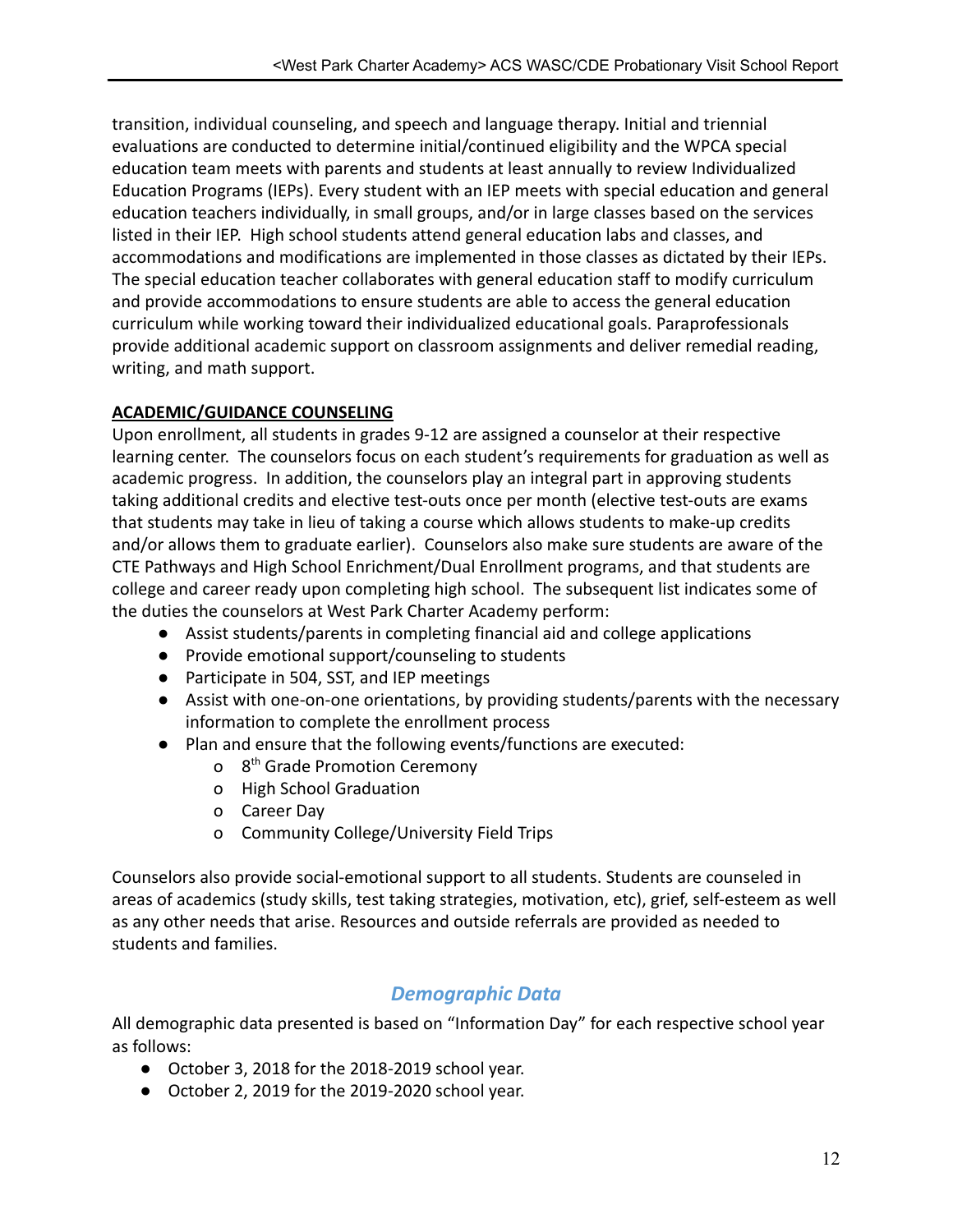● October 7, 2020 for the 2020-2021 school year.



#### **SOCIOECONOMIC STATUS**

#### **Parent Education Level**

The data indicates that the Parent Education Level at West Park Charter Academy has remained virtually the same over the last three school years. Most fluctuations in percentages are relatively small, however, there has been a drop in parents who are high school graduates over the past three years (a decrease of 2% from 2019-20 to 2020-21). Additionally, the data indicates that there has been an increase in parents completing "some college" over the past three years (8% increase from 2019-20 to 2020-21). That percentage dropped in this category the following school year (in 2019-2020) from 35.4% to 31.7%. Regardless of a parent's education level, West Park Charter will continue to provide opportunities for parents to be engaged, involved, and informed. This includes opportunities to participate in stakeholder meetings, informational meetings, and other community-based resources. Program staff will continue to meet its parents/guardians where they are at, and provide access & equity in providing feedback/input and receiving information.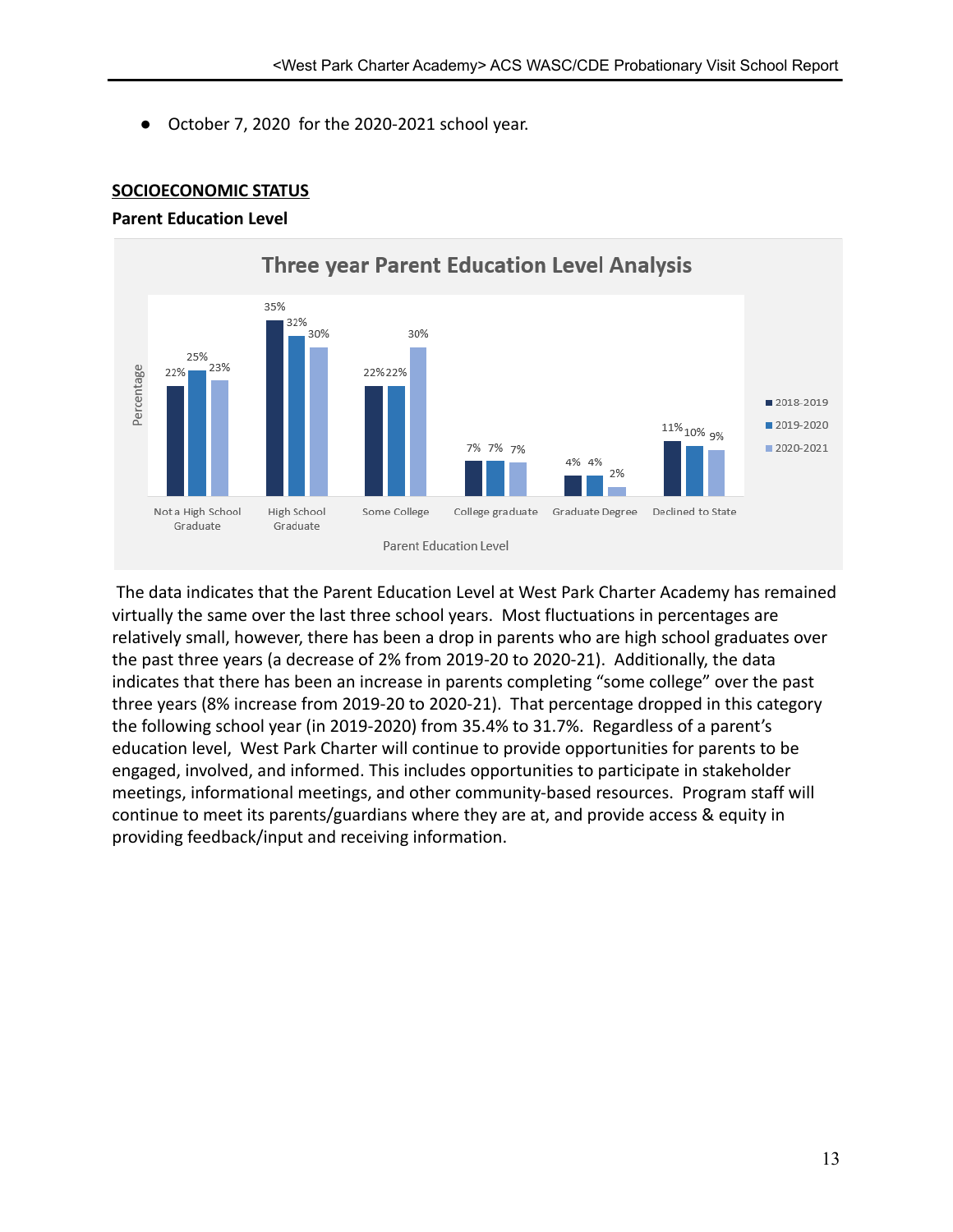

#### **Percent of Eligible Free and Reduced Lunch Students**

The data indicates that the percentage of West Park Charter Academy students eligible for the National School Lunch Program as "Free" has decreased by 10% over the past three years. Additionally, the percentage of students eligible as "Reduced" has increased over the past three years (a 6% increase). In that same time, there has also been a slight increase in students who are "Not Eligible" for the Free or Reduced National School Lunch Program. Program staff and administration understand that our students come to us with varying levels of need; the program strives to provide access and equity to a standards-based education, as well as any materials & resources needed to achieve.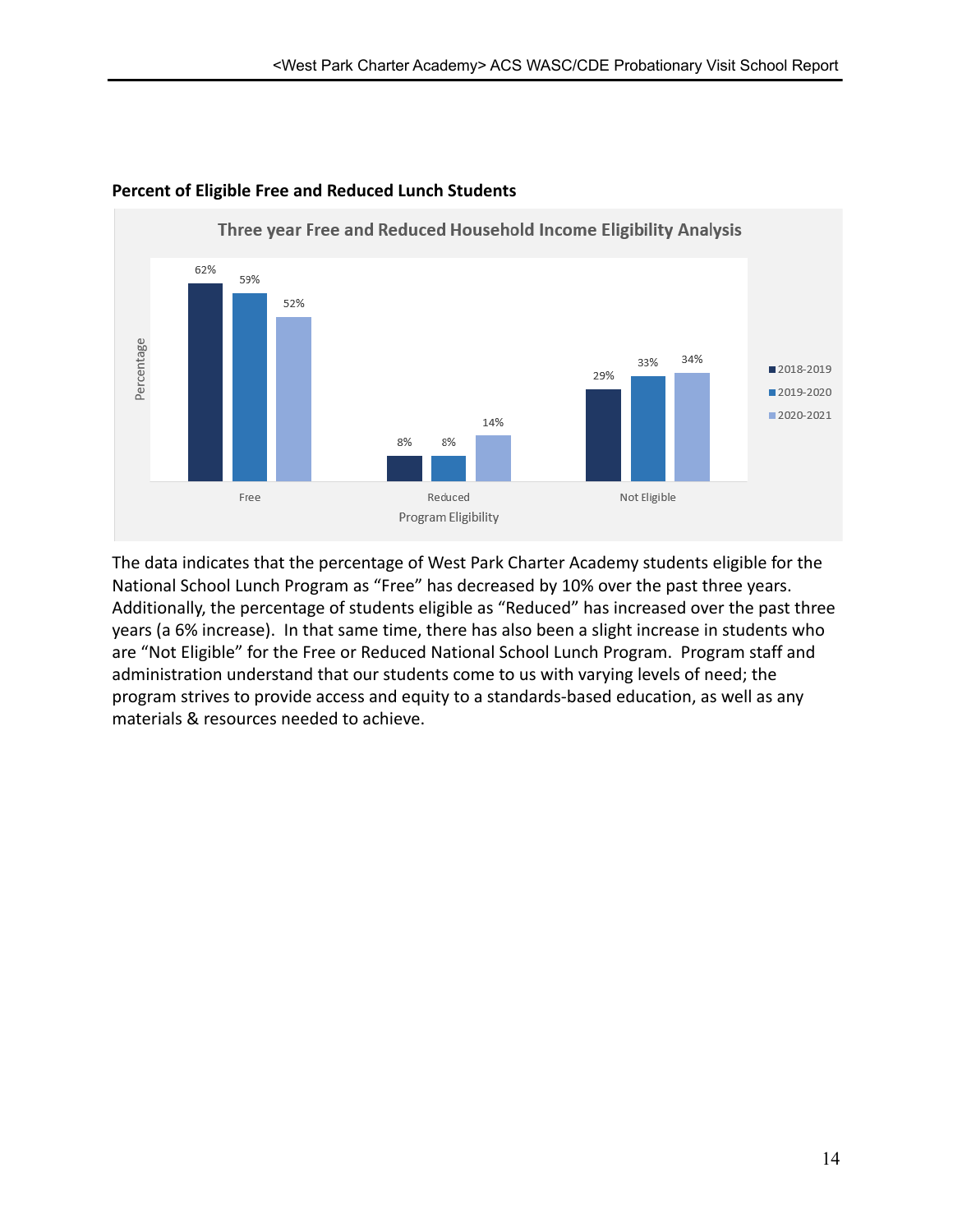#### **Socioeconomic status of the school**



Based on the two criteria—Parent Education Level and Percent of Eligible Free and Reduced Lunch), there was a slight drop of students in the Socioeconomically Disadvantaged subgroup in the past three school years (from 90% in 2018-19 to 87% in 2020-21). This undoubtedly impacts students' prior knowledge, experiences, and access to resources. With that said, West Park Charter Academy makes every effort to provide all students with the curriculum, resources, and materials needed to achieve academically. Specifically, all students have access to standards-based curriculum (both textbooks and online platforms), credentialed teachers, support from on-site tutors, supplemental materials needed for learning (i.e. Chromebook and WiFi hotspot), and a safe learning environment to meet with her/his teachers and/or tutors weekly (or attend weekly high school labs & classes).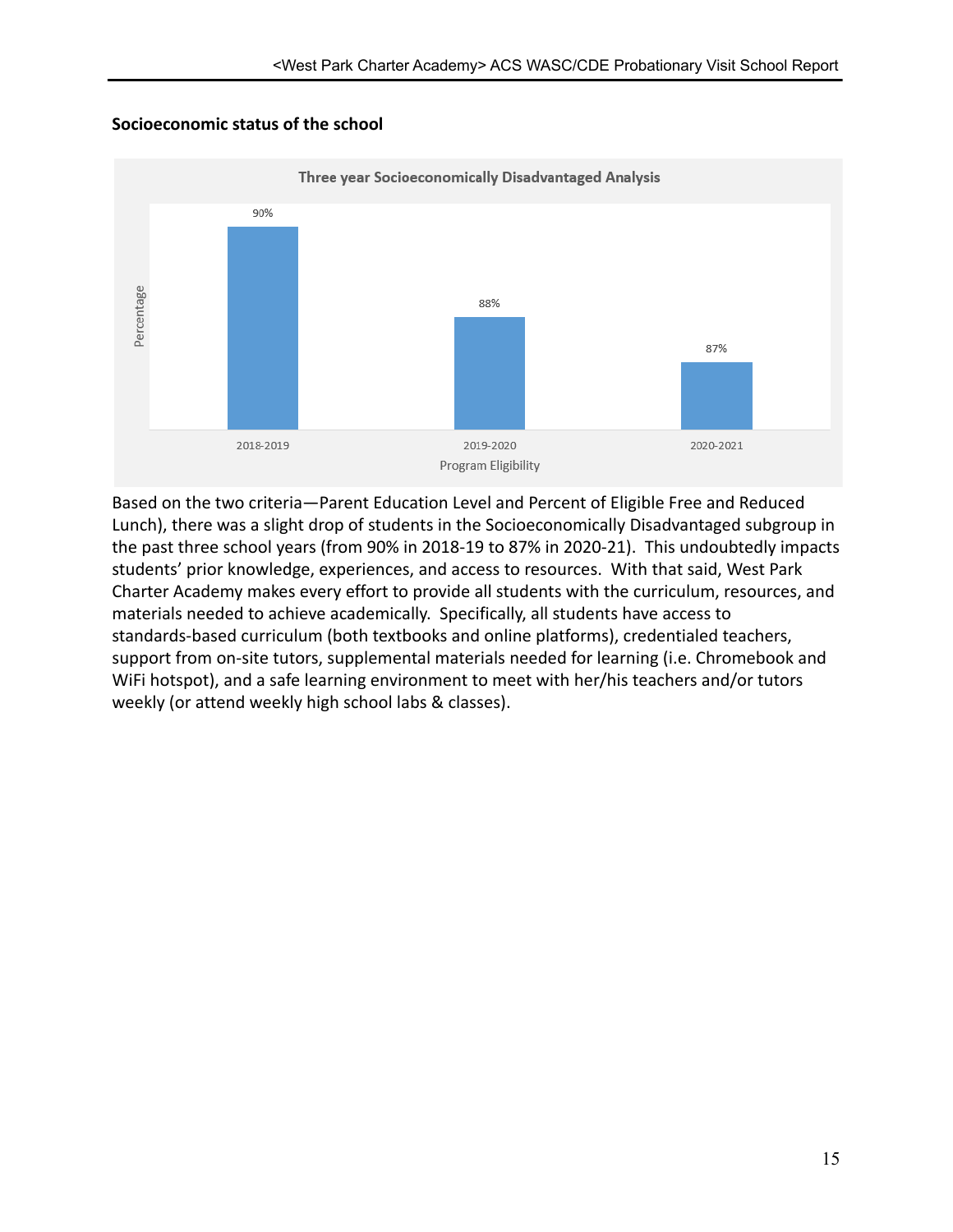

#### **Student Enrollment by Grade-Level**

*\*Information obtained from DataQuest by CDE*

The data indicates that over the past three years, most students enrolled at West Park Charter Academy are in grades 9-12 (64% of student enrollment in 2020-21). Grades K-6 (22% of student enrollment in 2020-21) make up the next largest group of students enrolled with the program, followed by students in grades 7 and 8 (14% of student enrollment in 2020-21) . Although the number of students enrolled in the elementary grades has increased over the past three years, the numbers still remain relatively low. This data is used to inform the program's professional development areas of emphasis, professional learning communities, etc.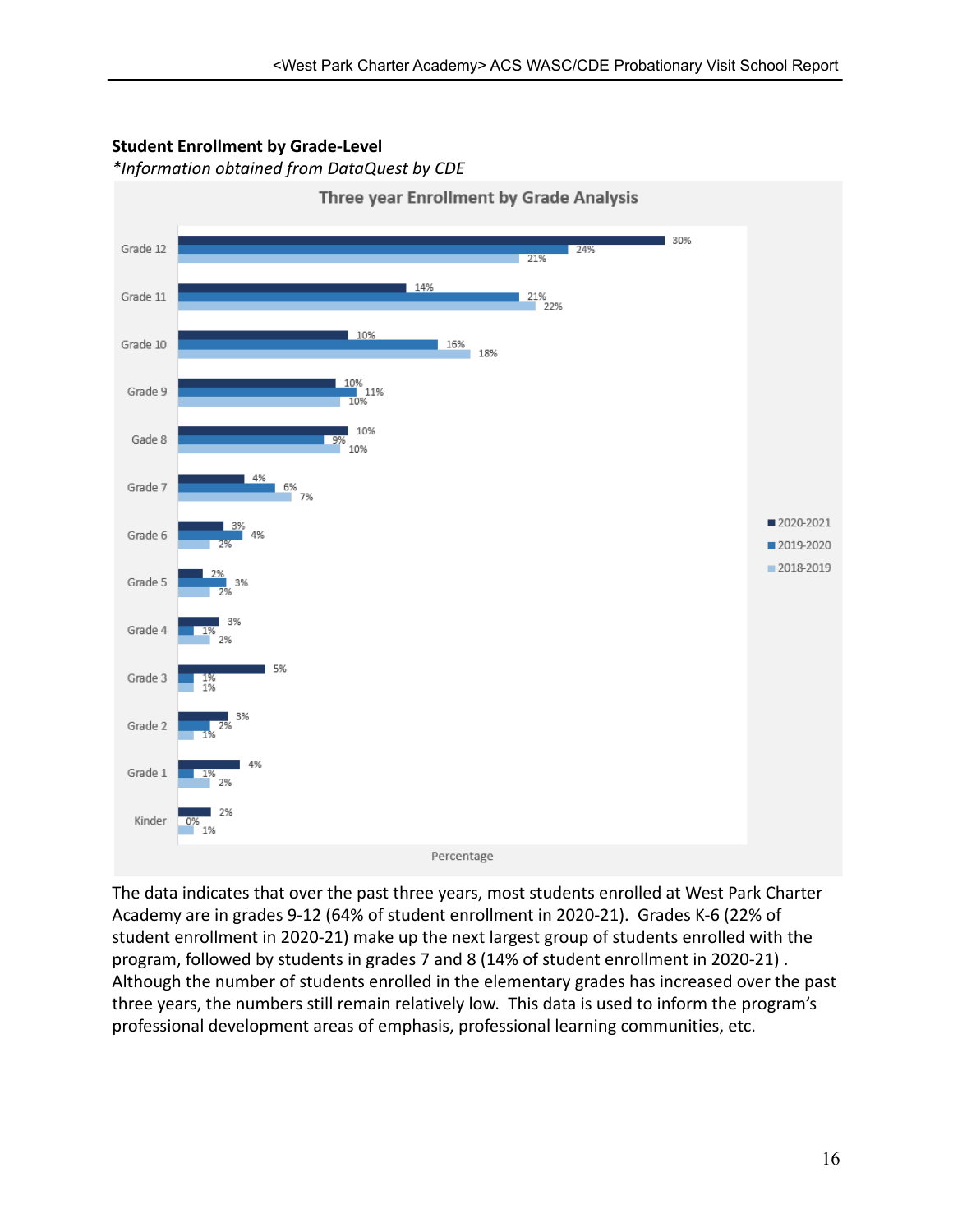

## **Enrollment by Gender**

*\*Information obtained from DataQuest by CDE*

West Park Charter Academy's enrollment by gender has remained relatively constant over the past three school years, with nearly half of the program's students being female, and the other half being male. The data indicates that the percentage of females enrolled in the program has decreased slightly from 53% in 2018-2019 to 52% in 2020-2021. The percentage of males enrolled at West Park Charter Academy has slightly increased (about 1-2%) over the past three school years. In 2018-2019, the percentage of males enrolled in the program was just over 47%; that percentage rose to 48% in the 2020-2021 school year. There are no students who identify as "Non-Binary."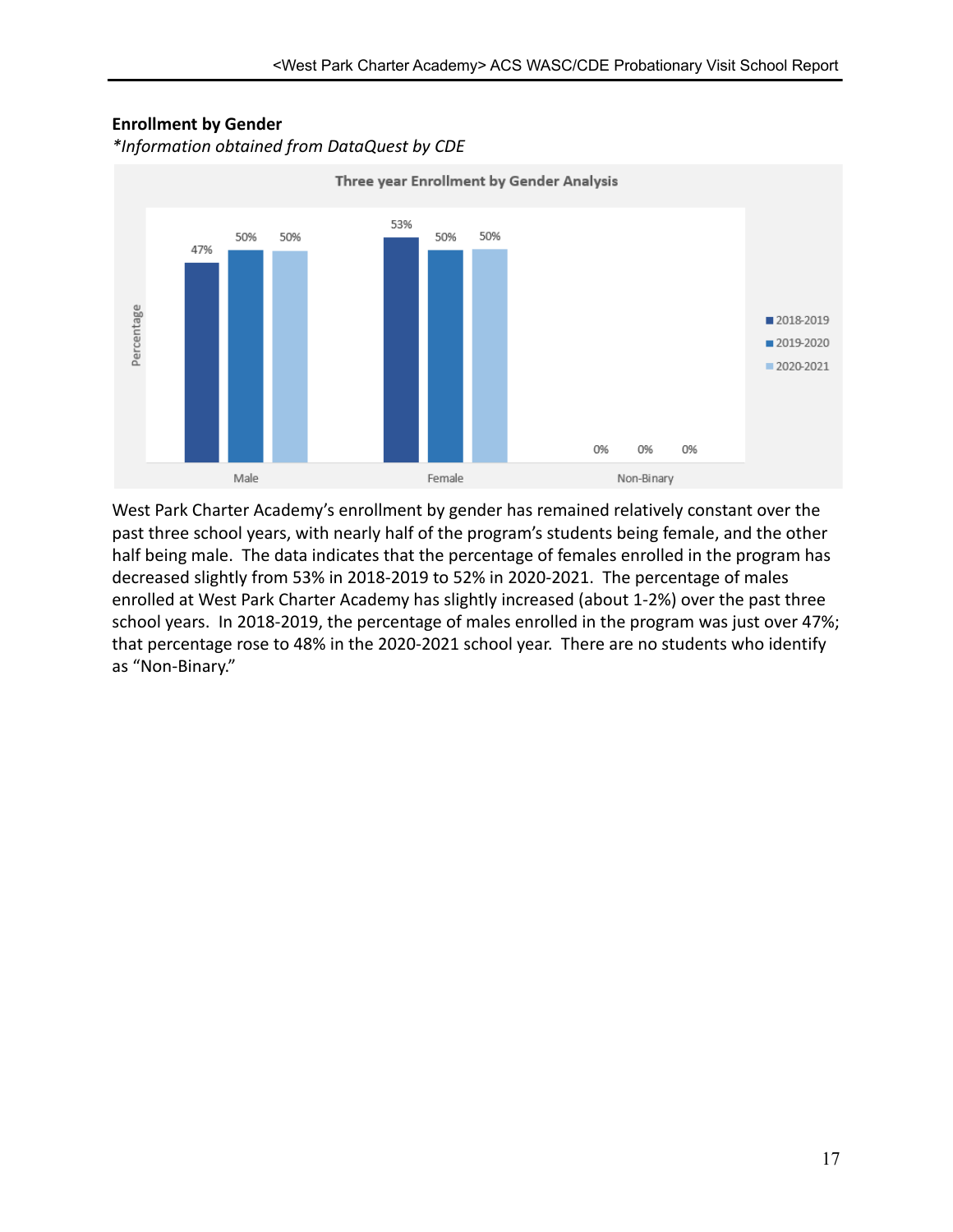#### **Enrollment by Ethnicity/Race**

*\*Information obtained from DataQuest by CDE*



The data shows that the majority of students enrolled at West Park Charter Academy continue to be Hispanic, with the percentage averaging about 79% for the past three school years. The next largest ethnic group enrolled in the program is White, which has averaged about 14% over the past three school years. The next largest ethnic group enrolled at West Park Charter Academy is the African American ethnic group, which has averaged about 3% over the past three school years. The program has strived to embrace the diversity of its students. This has been reflected in the program's annual themes (i.e. "Embrace Diversity"), events/activities, etc. West Park Charter Academy will continue to embrace diversity with its curriculum adoptions, events/activities, and themes. By doing so, all students and staff members will learn more about the cultures of others (as well as their own).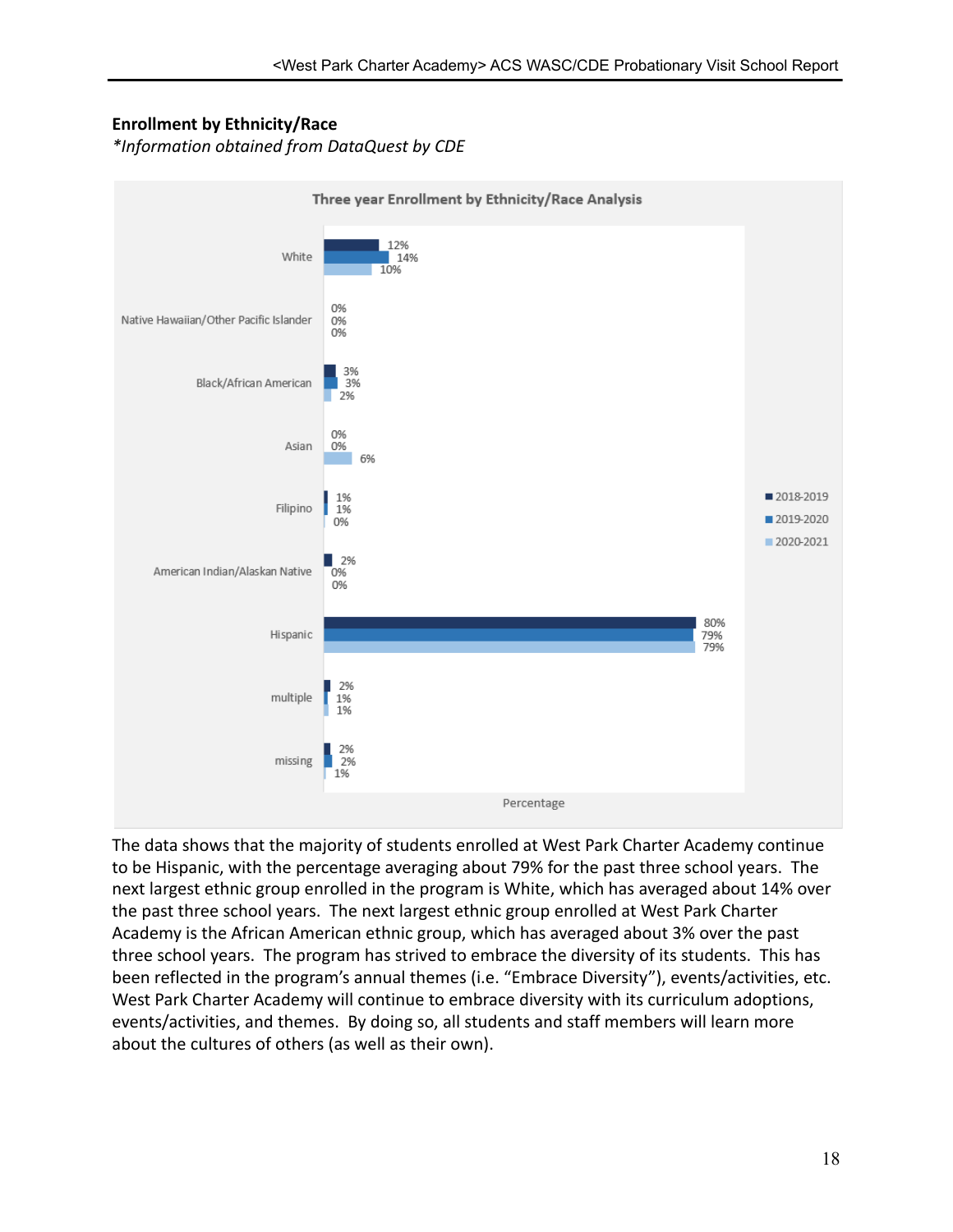

#### **Predominant Primary Languages other than English**

The data shows that over the past three school years, English remains to be the primary home language for most of West Park Charter Academy's students (10% increase from 2019-20 to 2020-21). In that same span of time, Spanish continues to be the second highest home language. However, this percentage has decreased by 10% (40% in 2019-20 to 30% in 2020-21). The "Other Languages" group has remained virtually the same, with very minimal changes (a drop of 1% in the 2020-21 school year). This group includes some of the following languages: Arabic, Punjabi, and Armenian. This information is used for a variety of purposes-for parent communication efforts, language needs for meetings, language needs for conferences, etc.

#### **Title I**

West Park Charter Academy does not receive Title I funds.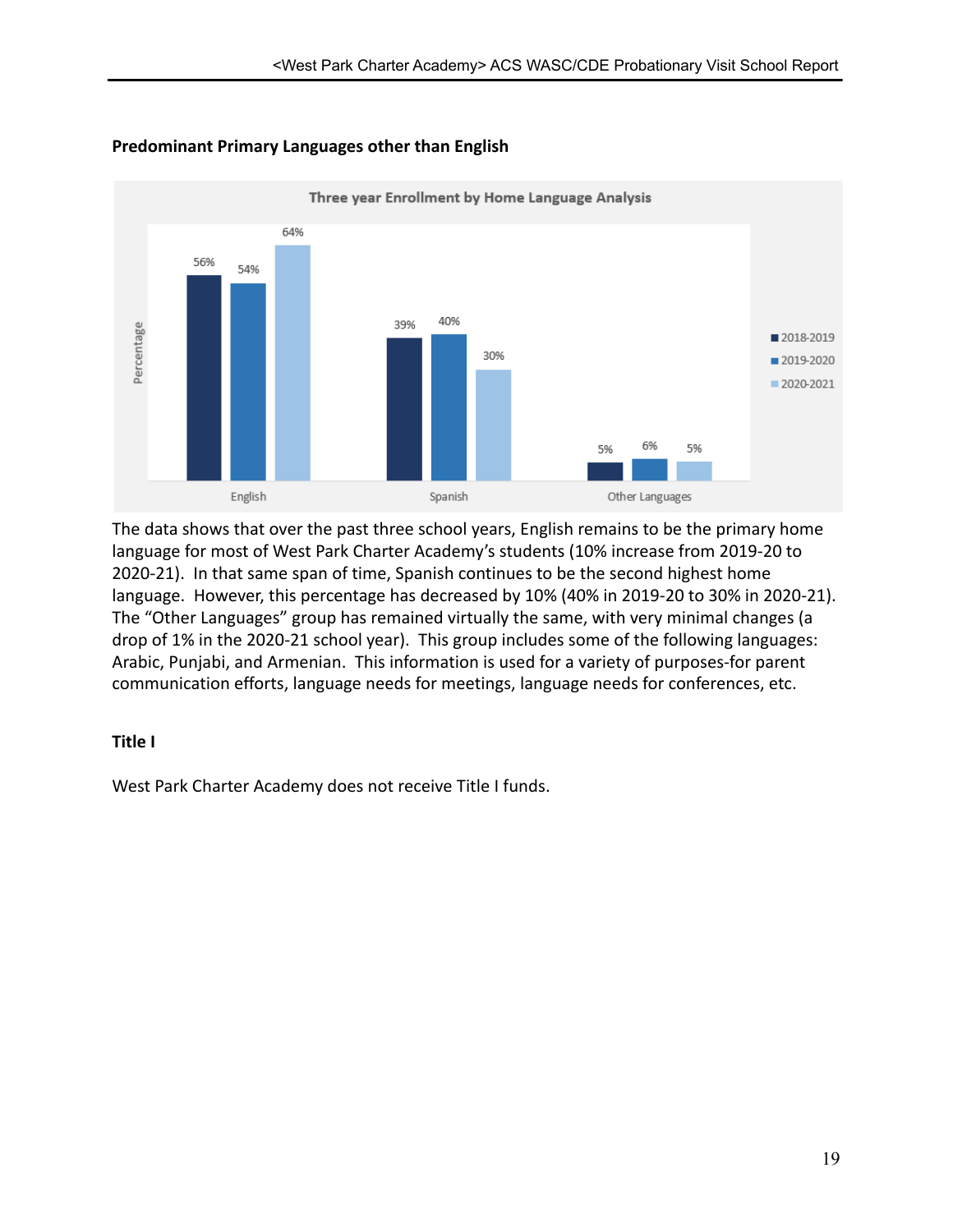#### **Special Needs and other Focused Programs**



#### **Enrollment in Special Education**

Over the past three school years, West Park Charter Academy's enrollment of students receiving Special Education services has fluctuated slightly (2% decrease and increase). All students, including those with an IEP, have access to a-g curriculum (print & digital), core and elective courses, as well as any other materials/resources needed for learning. The program's SPED teacher and teachers who work with students with an IEP collaborate regularly to discuss each student's academic & social emotional needs, progress, and goals. This helps to ensure that students with IEPs continue to progress and have their academic & social emotional needs met.

#### **Career Technical Education (CTE)**

Starting in January of 2017, West Park Charter Academy offered students online CTE Pathways courses (via Edmentum and EdOptions Academy) to students in grades 9-12. All of the courses were a-g aligned, and were added to the program's course catalog for each school year. Students interested in taking online CTE courses met and discussed the details with their respective teacher, academic counselor, and CTE counselor to enroll in a course.

Prior to the 2019-2020 school year, the online CTE Pathways courses were streamlined into three CTE Pathways:

- Health Science
- Information Technology
- Hospitality & Tourism

Through stakeholder feedback, reflection, and alignment to the program's LCAP and WASC Action Plan, a partnership has been established with local community colleges (Fresno City College and West Hills College). This partnership officially began prior to the 2020-2021 school year. This has helped to better support our students through a CTE Pathway (and other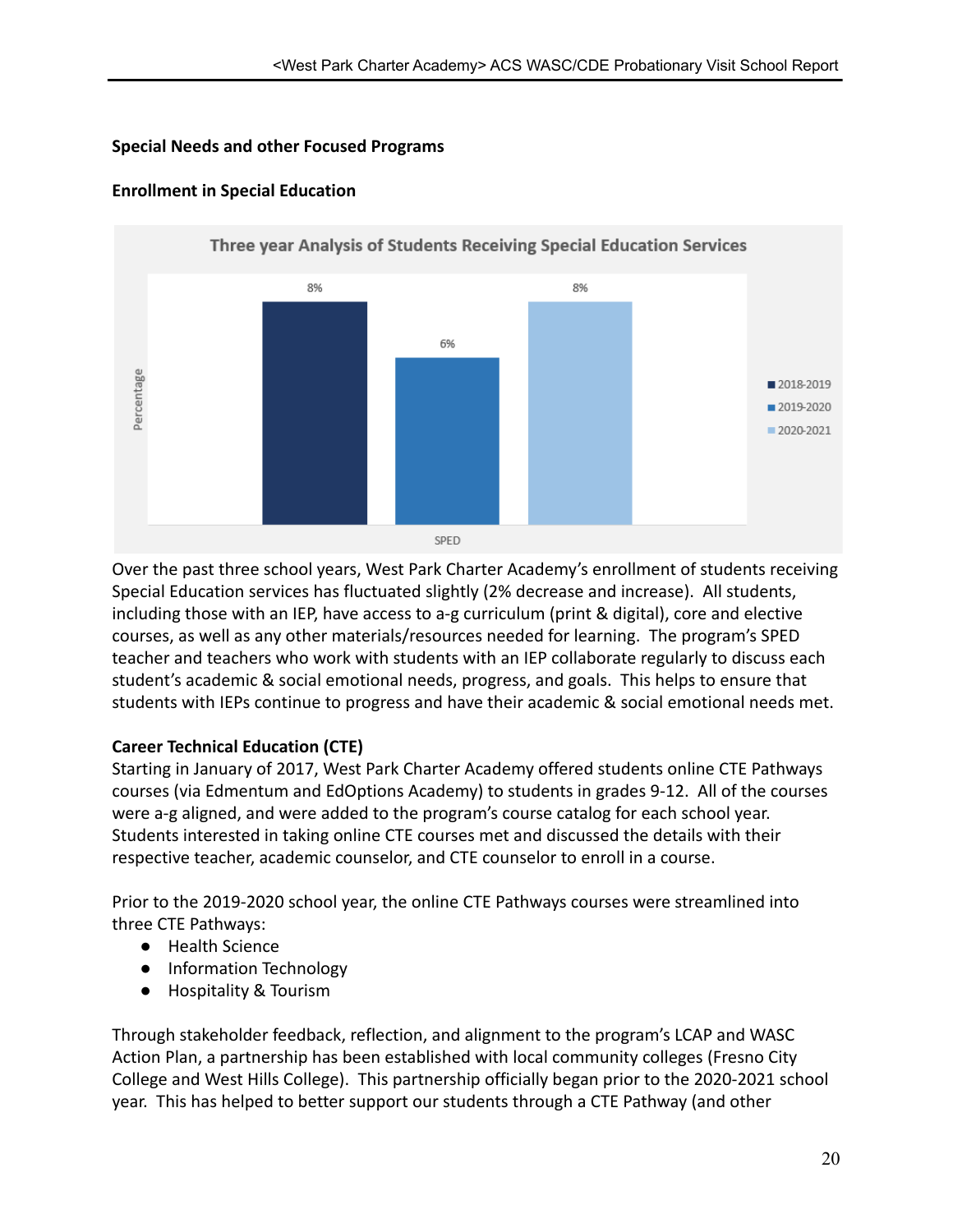college-level courses & opportunities through either dual-enrollment and/or the High School Enrichment Program) with local professors/instructors.

The CTE Pathways that have been established with Fresno City College and West Hills College prior to the 2020-2021 school year (and beyond) include:

- For Fresno City College:
	- Professional Photography
	- Business Bookkeeping
	- CSU/UC Transfer Pathway
- For West Hills College:
	- Culinary Arts
	- CSU/UC Transfer Pathway

#### **Dual-Enrollment**

In addition to the CTE Pathways listed above, students at West Park Charter Academy have access to the following Dual-Enrollment courses:

- For Fresno City College:
	- Career Planning and Development (Counseling 48)
		- *■ Required prior to beginning a CTE Pathway*
	- College and Life Management (Counseling 53)
		- *Required prior to beginning a CTE Pathway*
	- Job Search/Workplace Skills (Business Tech. 23)
- For West Hills College:
	- College Success (STUDEV-001)
		- *Required prior to beginning a CTE Pathway*
	- Career Planning (STUDEV-002)
		- *Required prior to beginning a CTE Pathway*

The benefits of taking college courses through dual-enrollment include:

- Specific college courses reserve seats for West Park Charter Academy students
- Guaranteed enrollment in college courses
- WPCA students take classes with students from other high schools
- Students receive dual credit, meaning they will receive credit for both high school and college

#### **High School Enrichment Program**

Students at West Park Charter Academy have the opportunity to take college courses through the High School Enrichment Program (HSEP). Students who opt to take college courses through the HSEP must consider the following information:

- Seats are not reserved and priority is given to college students
- Classes will be comprised mainly of college students
- Students are still able to receive dual credit, but some courses may not qualify (this is determined by the director and counselors)
- Students are allowed to enroll in college courses other than those chosen by West Park Charter Academy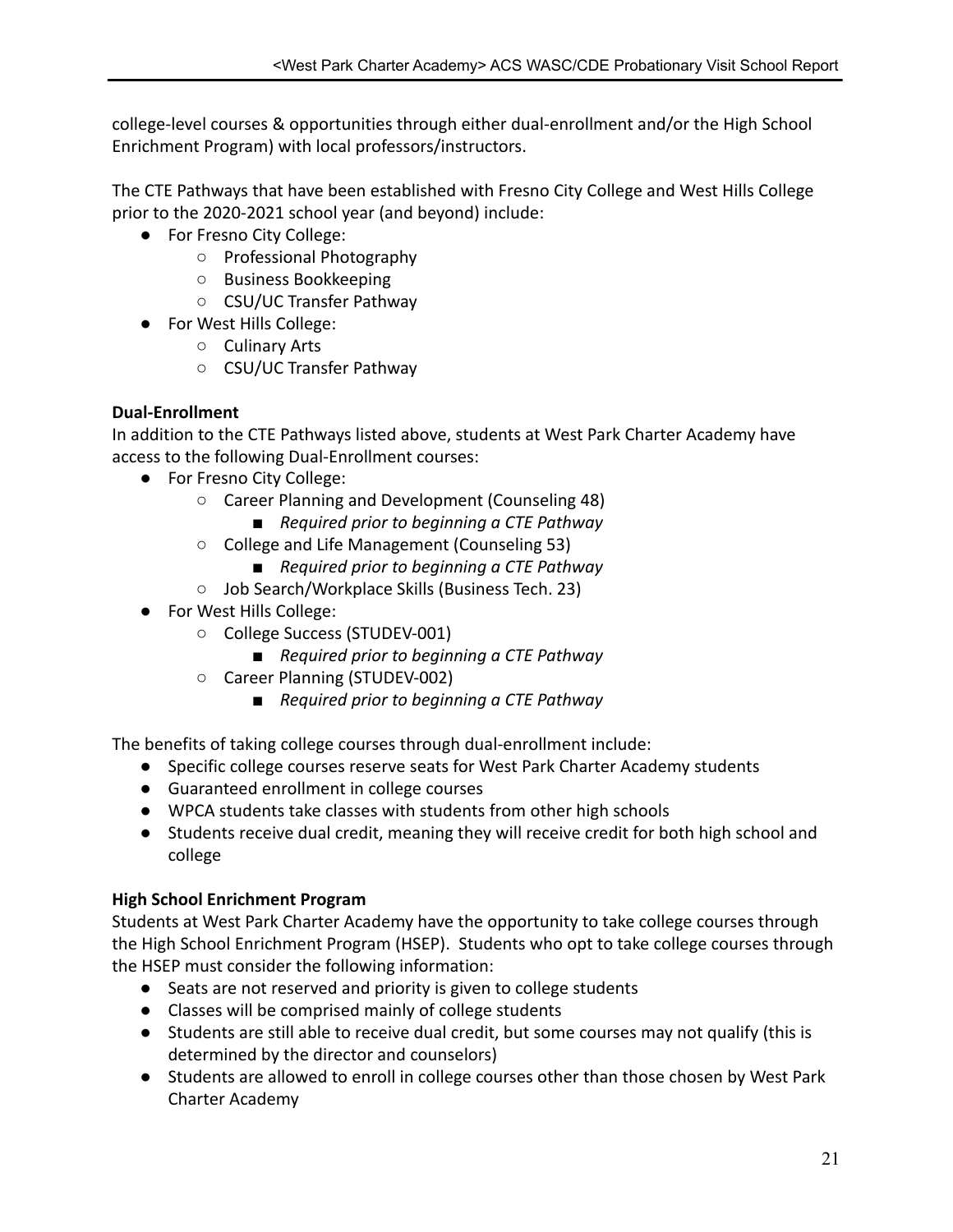



Over the past three school years, West Park Charter Academy has seen a very slight fluctuation of percentages with regards to students' English Language Fluency. For students who are classified as English Only, the percentage has fluctuated from 56% in 2018-2019 to 54% in 2019-2020 to 64% in 2020-2021. With regards to our program's English Learners, there has been a slight decrease of about 4% over the past three school years. The program has seen a fluctuation in the percentage of students who have been Reclassified as Fluent English Proficient (24% in 2018-19 to 26% in 2019-20 to 20% in 2020-21). This information is aligned with the program's LCAP, and helps to identify areas of focus for professional development. It also helps guide the program's administration, teachers, counselors, and support staff with identifying supplemental instructional materials/resources, as well as guide instruction.

#### *Addressing the Eight State Priorities*

#### **LCFF Priority 1—Teachers, Instructional Materials, Facilities**

The West Park Elementary School District makes every effort to ensure that all students at West Park Charter Academy receive a high-quality, rigorous, standards-based education. All teachers employed with the program are fully-credentialed, knowledgeable, and caring. The following information reflects the program's teachers for the past three school years.

|                         | 2018-2019 | 2019-2020 | 2020-2021 |
|-------------------------|-----------|-----------|-----------|
| <b>Multiple-Subject</b> |           |           |           |
| Single-Subject          |           |           |           |

#### **Number of Credentialed Teachers (Multiple-Subject & Single-Subject Credentials)**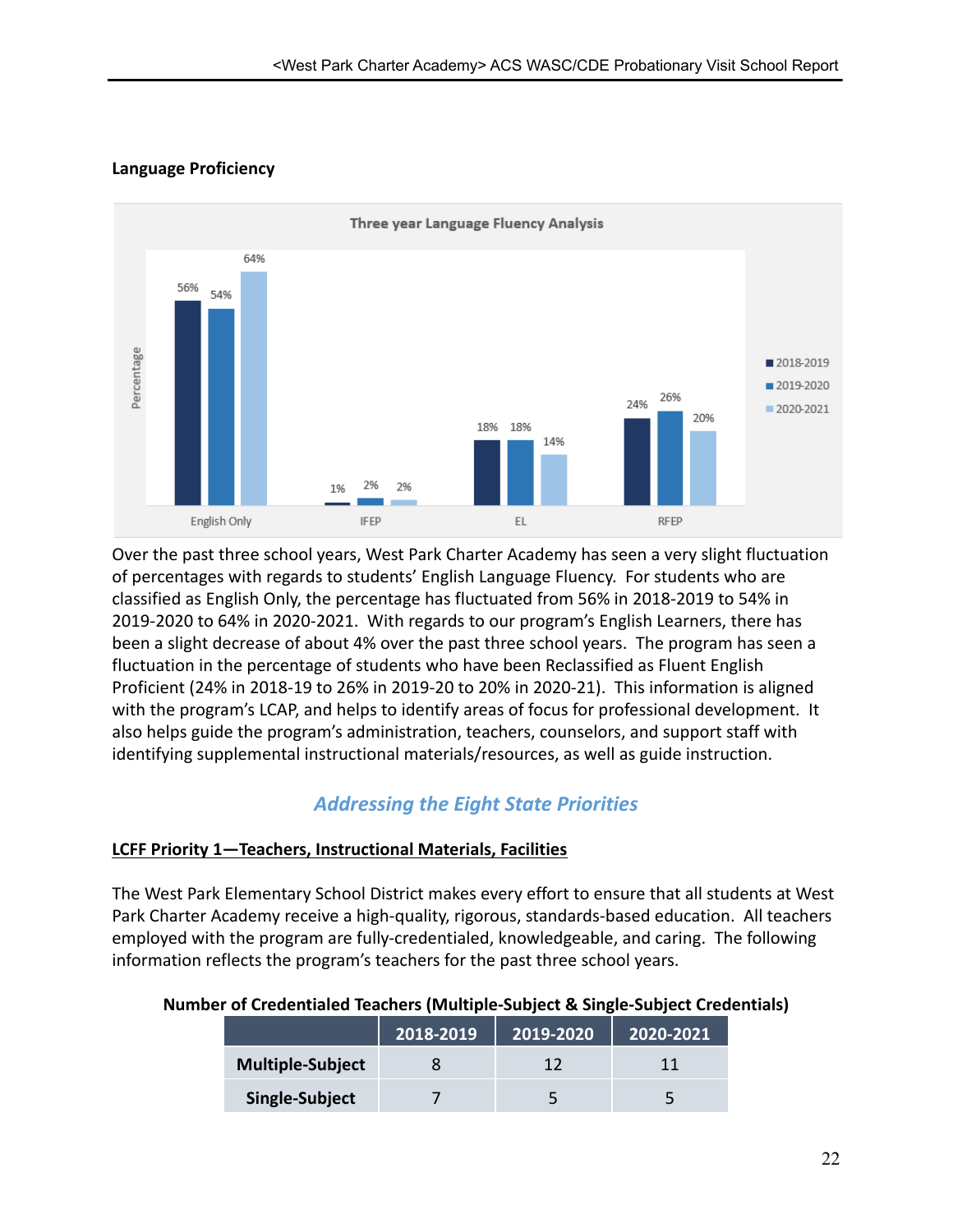#### **Percent of Teachers Instructing Outside Credentialed Areas**

| 2018-2019   2019-2020   2020-2021 |  |
|-----------------------------------|--|
|                                   |  |

#### **Number of Teachers with STIP/PIPS**

| <u> 2018-2019</u> | 2019-2020 | 2020-2021 |
|-------------------|-----------|-----------|
|                   |           |           |

#### **Number of Teachers Enrolled and Progressing in an Intern Program**

| 2018-2019 2019-2020 | $\parallel$ 2020-2021 |
|---------------------|-----------------------|
|                     |                       |

#### **Number with Advanced Degrees**

| 2018-2019 | $\vert$ 2019-2020 | $2020 - 2021$ |
|-----------|-------------------|---------------|
|           |                   |               |

#### **Years of Service at West Park Elementary School District**

| <b>Years of Service at the</b><br><b>District</b> | 2018-2019 | 2019-2020 | 2020-2021 |
|---------------------------------------------------|-----------|-----------|-----------|
| 1 to 5 years                                      | 10        | 11        |           |
| 6 to 10 years                                     |           |           |           |
| 11 to 15 years                                    |           |           |           |
| 16 to 20 years                                    |           |           |           |
| over 20 years                                     |           |           |           |

#### **Years of Service in Education**

| <b>Years of Service in Education</b> | 2018-2019 | 2019-2020 | 2020-2021 |
|--------------------------------------|-----------|-----------|-----------|
| 1 to 5 years                         |           |           |           |
| 6 to 10 years                        |           |           |           |
| 11 to 15 years                       | ς         |           |           |
| 16 to 20 years                       |           |           |           |
| over 20 years                        |           |           |           |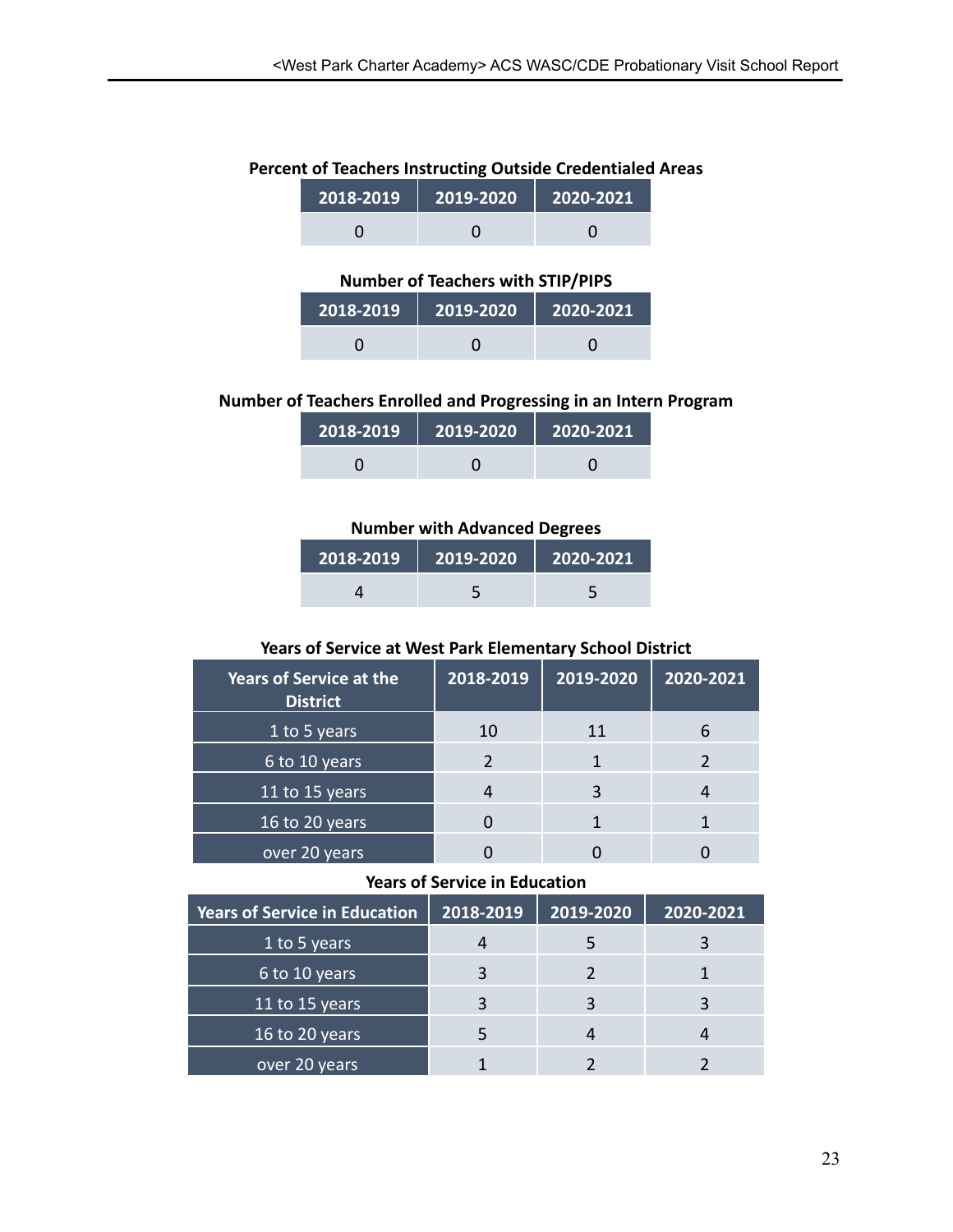| <b>Specialized Training/Intern Programs</b> |               |           |           |           |
|---------------------------------------------|---------------|-----------|-----------|-----------|
|                                             | 2018-2019     | 2019-2020 | 2020-2021 |           |
|                                             |               |           |           |           |
|                                             |               |           |           |           |
|                                             | <b>Gender</b> | 2018-2019 | 2019-2020 | 2020-2021 |
|                                             | Male          | 9         | 5         | 6         |
|                                             | Female        | 8         | 11        | 10        |

Total 17 16 16

| <b>Race/Ethnicity</b>         | 2018-2019 | 2019-2020 | 2020-2021 |
|-------------------------------|-----------|-----------|-----------|
| Caucasian                     |           |           | 8         |
| <b>Hispanic</b>               | 5         | 6         | 5         |
| <b>Black/African American</b> | 1         |           |           |
| Asian Indian                  | 1         |           |           |
| Filipino                      | 1         |           |           |
| Japanese                      | 0         |           |           |
| <b>Total</b>                  | 15        | 16        | 16        |

#### **Number and Assignment of Paraprofessionals Who Meet ESSA Requirements**

| 2018-2019 | $\blacksquare$ 2019-2020 | $\parallel$ 2020-2021 |
|-----------|--------------------------|-----------------------|
|           |                          |                       |

#### **PROFESSIONAL DEVELOPMENT**

Each year, West Park Charter Academy schedules professional development/learning for teachers and support staff based on the program's WASC Action Plan, LCAP, and stakeholder feedback—all of which are focused on increasing student achievement/proficiency in ELA and Math. Professional learning opportunities are typically provided to teachers by the Fresno County Superintendent of Schools (FCSS) on Mondays throughout each school year. BetterLesson also provides professional development to all staff members. These training opportunities provide instruction and support related academic and social-emotional awareness and improvement. The overall goal for our professional development is to provide the necessary training/support on how to best address/implement the CA Common Core State Standards, best practices, formative assessment strategies, data disaggregation, social-emotional activities, and training for adopted programs (core and supplemental). With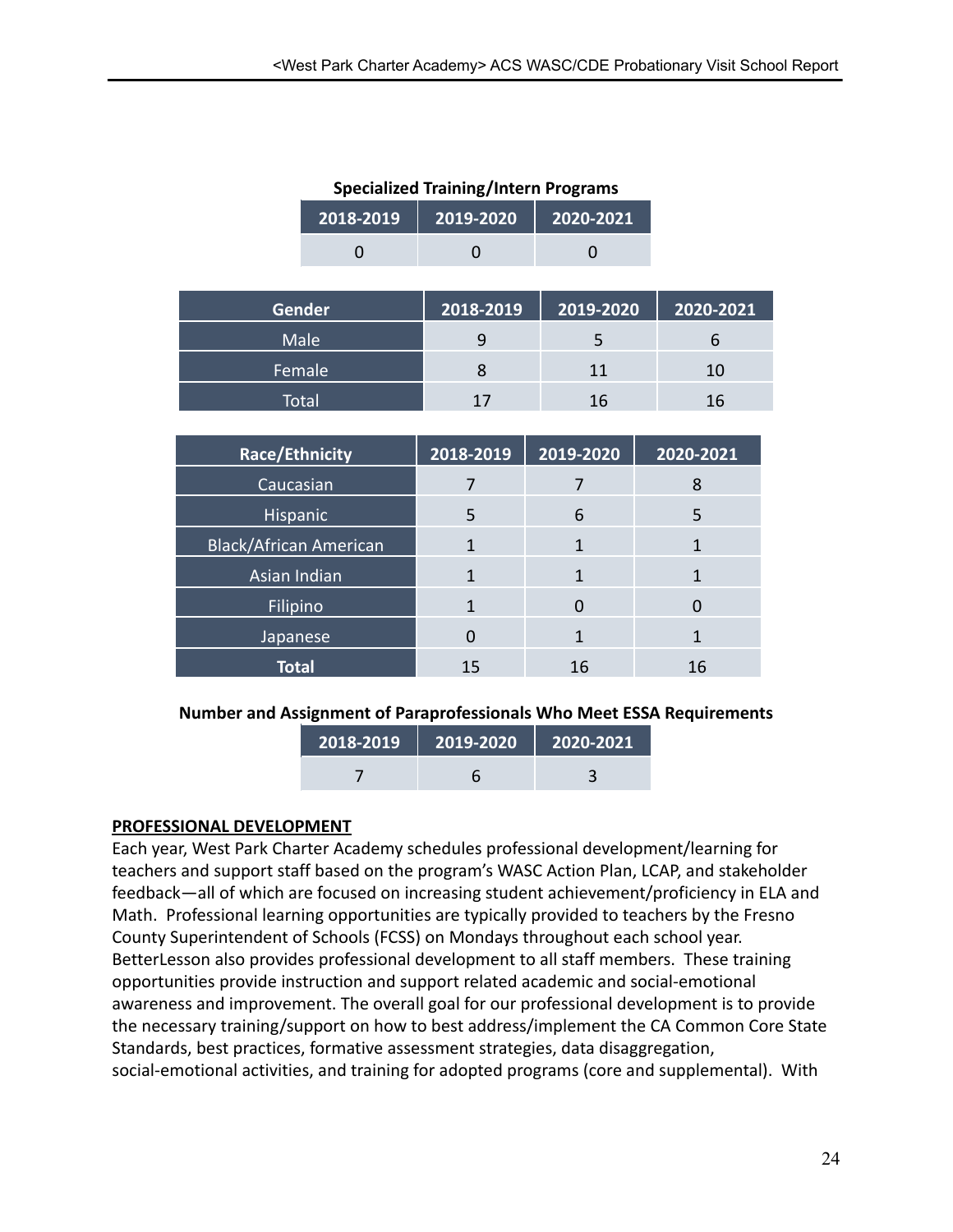regards to counseling, the program's two academic/guidance counselors and CTE counselor stay current with information by attending various local trainings/workshops.

During the 2021-2022 school year, teachers receive professional development/learning provided through a combination of whole-group and one-on-one coaching sessions:

#### **ELA**

- Addressing essential standards during instruction
- Guided and Close Reading
- Vocabulary development (Tier 2 vocabulary)
- Writing strategies
- Formative assessment (checks for understanding)
- Individual and group coaching of teachers (with ELA coaches)
- Using data to drive instruction
- Implementing technology to support instruction

#### **Math**

- Addressing essential standards during instruction
- Solving word problems
- Performance tasks and rubrics
- Addressing the Eight Math Practices
- Individual and group coaching of teachers (with a math coach)
- Using data to drive instruction
- Formative assessment (checks for understanding)
- Implementing technology to support instruction
- Utilizing the CAASPP platform

#### **VAPA**

- SEL strategies and activities have been embedded in the FCSS Math professional development during the 2021-22 school year. Some of these include:
	- o Mindfulness exercises to use during instruction
	- o Quick ways to build connections with students
	- o Visual note-taking
	- o Brain break ideas

In the past three years, West Park Charter Academy teachers, counselors, and support staff have attended some of the following conferences/workshops/trainings: School Pathways, CCIS, Various School Adopted Curriculum/Program Training, Various Trainings Offered through the FCSS, Various Counselor Trainings/Workshops, ELPAC, Illuminate, College Board, and Student Academic Support.

#### **STANDARDS-ALIGNED INSTRUCTIONAL MATERIALS**

All West Park Charter Academy students have access to standards-aligned instructional materials. There have been a number of curriculum adoptions in the past few years, especially in the core subject areas of ELA and Math. A CCSS-aligned math curriculum (Pearson) was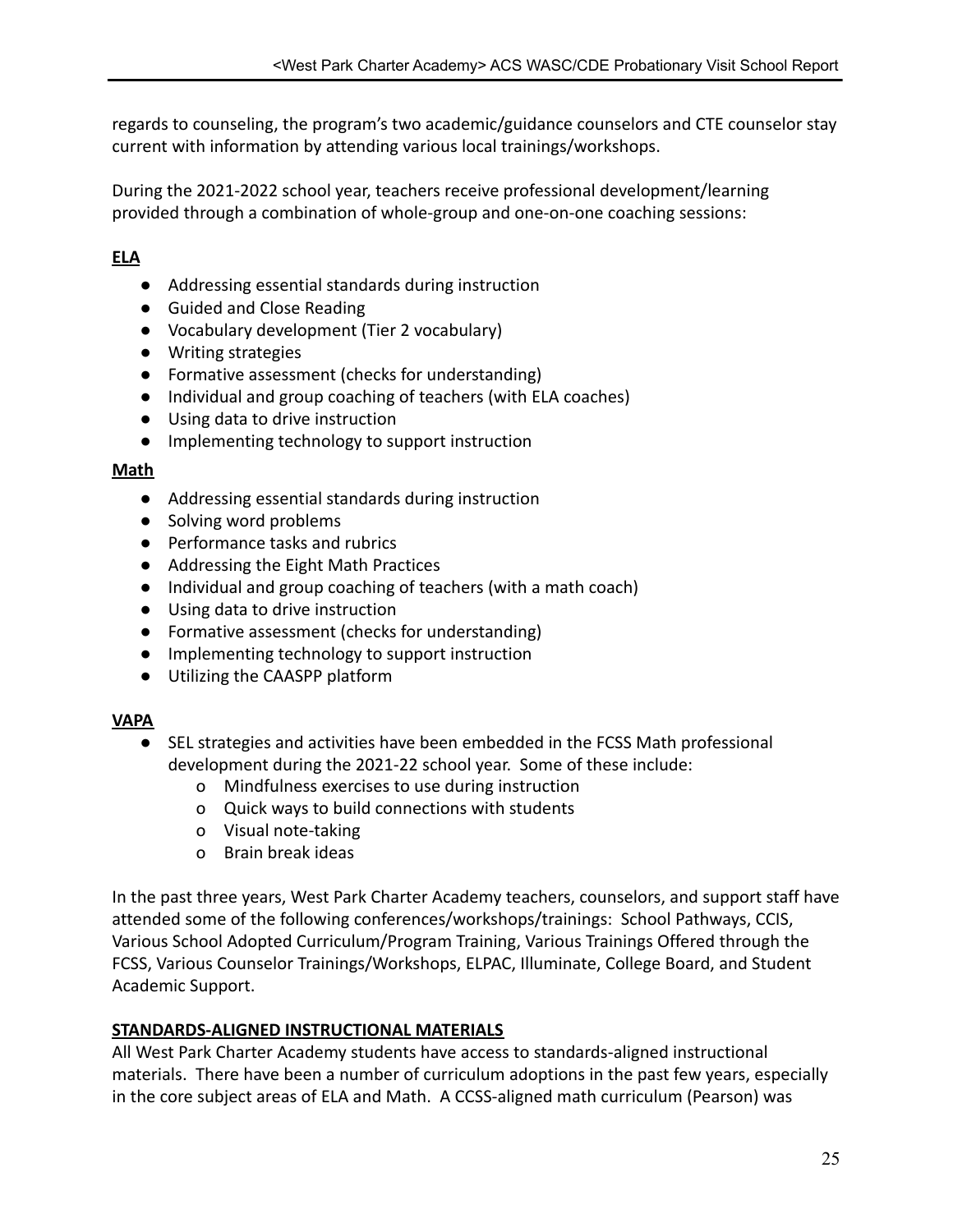implemented during the 2015-2016 school year, and a CCSS-aligned ELA curriculum (Holt-McDougal) was implemented during the 2016-2017 school year. For Science, a K-8 curriculum from Pearson (now SAVVAS) was adopted and implemented during the 2019-2020 school year. The high school Science curriculum was adopted and implemented at the beginning of the 2020-2021 school year. Students and teachers continue to have access to supplemental online programs such as: IXL, Lexia Core5 and Lexia PowerUp, and Reading Plus.

#### **SCHOOL FACILITIES**

West Park Charter Academy consists of two learning centers with one located in Fresno and one in Hanford. Both centers are conducive to student learning and success as they are well maintained, clean, and spacious. Parents and visitors have access to waiting areas and magazines while their students are receiving instruction. Each teacher has a cubicle to meet students in, and both centers have two larger classrooms for classes and labs. The high school science labs and math classes are held weekly at each center, and all of the chemicals that are used/stored must be part of an approved list.

#### **LCFF Priority 2—IMPLEMENTATION OF ACADEMIC STANDARDS**

The CCSS are in full implementation, and they are continuously being addressed through the use of standards-aligned core curriculum, ongoing training/professional development (FCSS) provided to teachers and support staff, and formal and informal observations. In addition, West Park Charter Academy teachers are all part of the curriculum adoption process. In recent years, they have utilized staff meeting and curriculum committee time working together to review/analyze various ELA, Math, and Science programs. It is at those times where discussions and concerns are brought-up and addressed regarding the possible effectiveness of each program. The CCSS are an integral part of what we do each day—they are the expectation for our instructional efforts and drive what staff and students do to address/achieve our Mission, SLOs, WASC goals, and LCAP.

#### **LCFF Priority 3—PARENT ENGAGEMENT**

Parent engagement and involvement is a priority for West Park Charter Academy. The program's LCAP Goal #2 is "to continually improve the positive school climate…" With that said, it is vital to student achievement that parents be involved with school activities such as: college field trips, career days, ELAC meetings, stakeholder meetings, board meetings, surveys, etc. In an effort to strengthen this area, West Park Charter Academy continues to purchase Parent Square. This online program (also a free smartphone app) was implemented at the beginning of the 2017-2018 school year and allows for parents, teachers, and the school to communicate easily via text and email message updates. School news, bulletins, calendars, messages, etc. can be (and are) shared with the click of a mouse. Since its implementation, parents/guardians have voiced their appreciation for Parent Square praising it for the ease of use as well as the improved communication the platform provides. It is our hope that parents/guardians be informed, communicate with teachers and school staff, and participate in school events/functions at an increased level.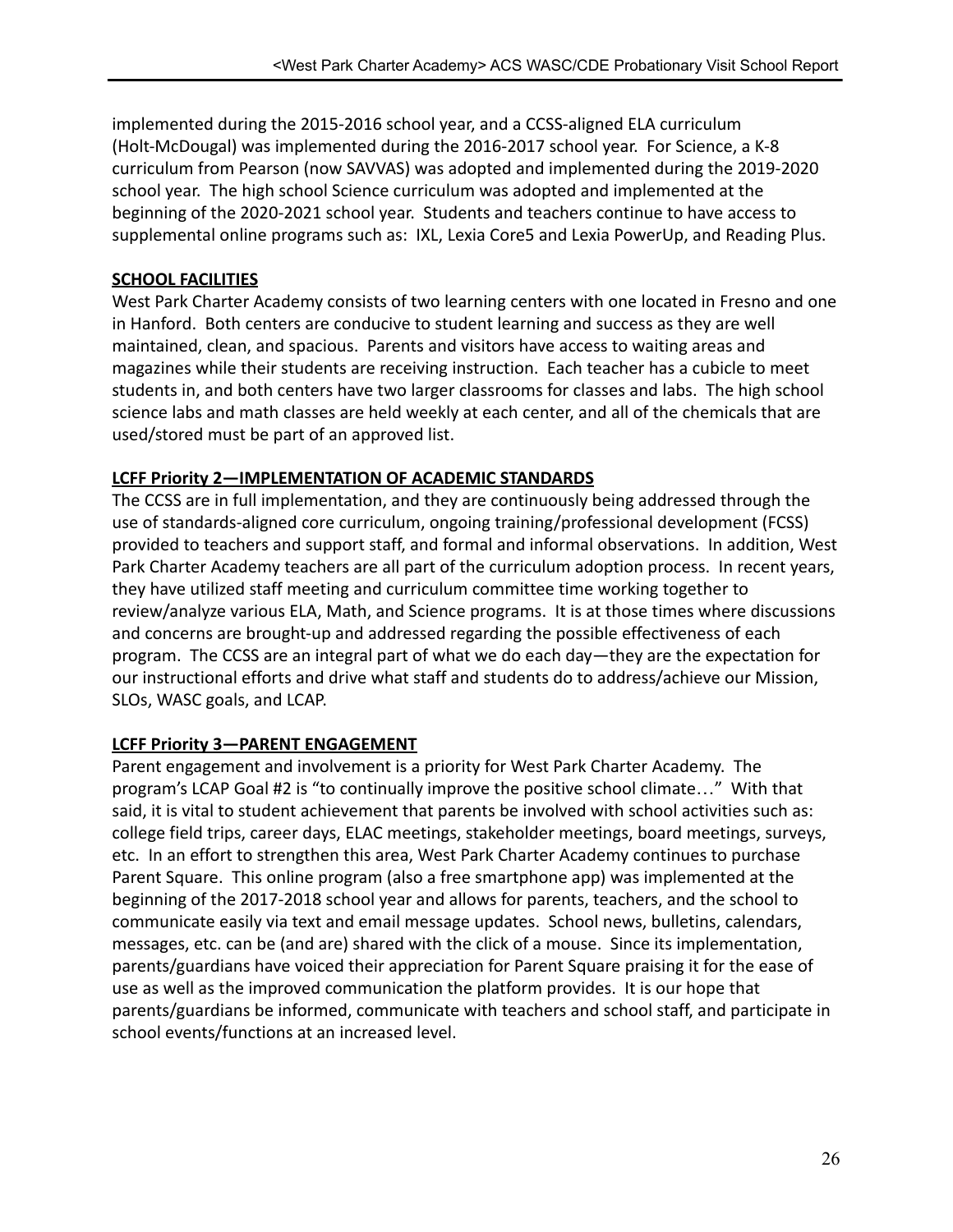#### **LCFF Priority 4—PERFORMANCE ON STANDARDIZED TESTS**

Like all schools in the state of California being impacted by the COVID-19 pandemic, West Park Charter Academy was not able to administer the SBAC test in the Spring 2020 semester. The SBAC was administered remotely to students in grades 3-8 & 11 in the Spring of 2021. The program did access the embargoed results from the Spring 2021 test administration.

#### **Participation Rates**



The data indicates that the CAASPP (SBAC) participation rates at West Park Charter Academy have remained above 96% in both ELA and Math in the past two test administrations (Spring of 2019 and Spring of 2021). The Spring 2021 test administration was done remotely, with teachers administering/proctoring their respective students on the CAASPP platform. This information is aligned with the program's LCAP, and helps to identify areas of focus for professional development. It also helps guide the program's administration, teachers, counselors, and support staff with identifying supplemental instructional materials/resources, as well as guide instruction.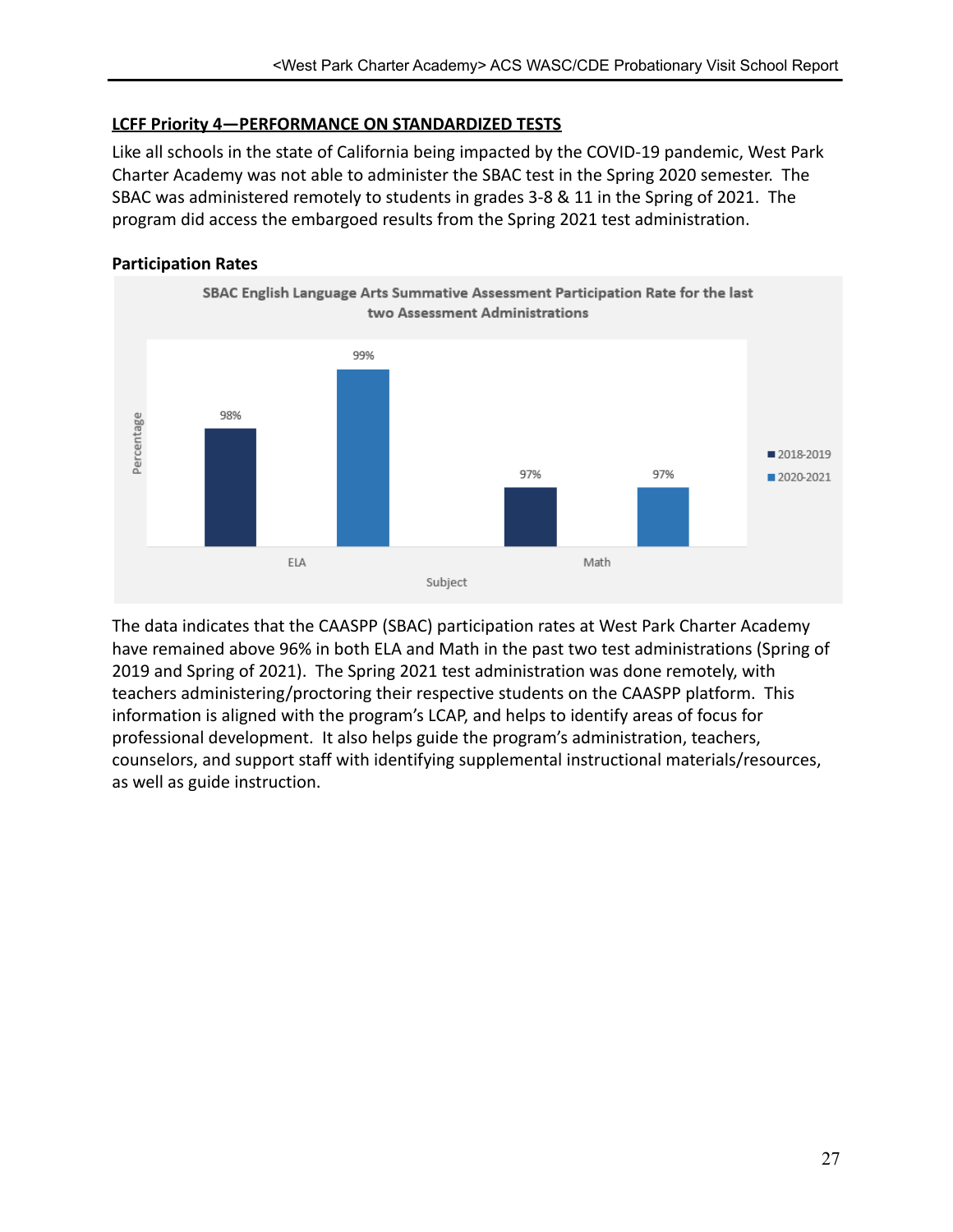

#### **Smarter Balanced Schoolwide English Language Arts Achievement Levels**

In the last two SBAC test administrations (Spring 2019 and 2021), there has been an increase of students meeting or exceeding standard in ELA. Comparing the Spring 2019 to Spring 2021 test administrations, there was approximately a 4% increase in students meeting standard. Additionally, there was a 5% increase in students who exceeded standard in ELA (5% in 2018-19 to 10% in 2020-21). The data also indicates that there was an increase of about 8% in the standard nearly met category, while there was an 18% decrease in the standard not met category. This information is aligned with the program's LCAP, and helps to identify areas of focus for professional development. It also helps guide the program's administration, teachers, counselors, and support staff with identifying supplemental instructional materials/resources, as well as guide instruction.



This graph compares the percentage increase (about 9%) of students who scored in the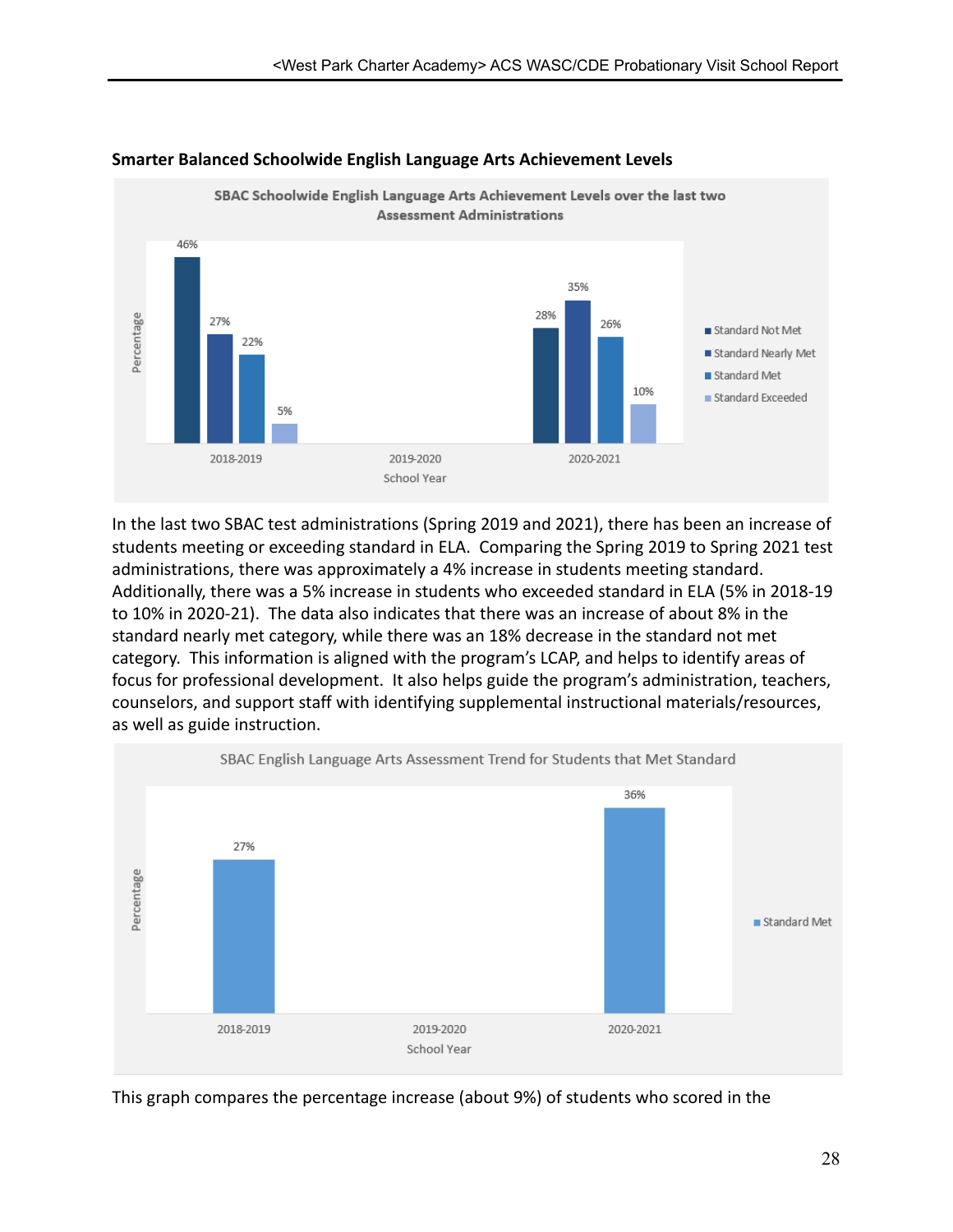Standard Met or Exceeded category on the SBAC in English Language Arts in the Spring 2019 and Spring 2021 test administrations. This information is aligned with the program's LCAP, and helps to identify areas of focus for professional development. It also helps guide the program's administration, teachers, counselors, and support staff with identifying supplemental instructional materials/resources, as well as guide instruction.



#### **Smarter Balanced Schoolwide Mathematics Achievement Levels**

In the last two SBAC test administrations (Spring 2019 and Spring 2021), the data indicates that there has been a slight increase of students meeting or exceeding standard in Mathematics. From Spring 2019 to 2021, there was approximately a 2% increase in students meeting standard. For students exceeding standard in Math, there was about a 2% increase. From Spring 2019 to Spring 2021, there was a 6% increase in students who scored in the Standard Nearly Met category. Additionally, there was a 10% decrease in students who scored in the Standard Not Met category. Although there have been some small gains in students meeting or exceeding standard, the program's teachers, administrators, and support staff understand that Mathematics is an area of focus. This information is aligned with the program's LCAP, and helps to identify areas of focus for professional development. It also helps guide the program's administration, teachers, counselors, and support staff with identifying supplemental instructional materials/resources, as well as guide instruction.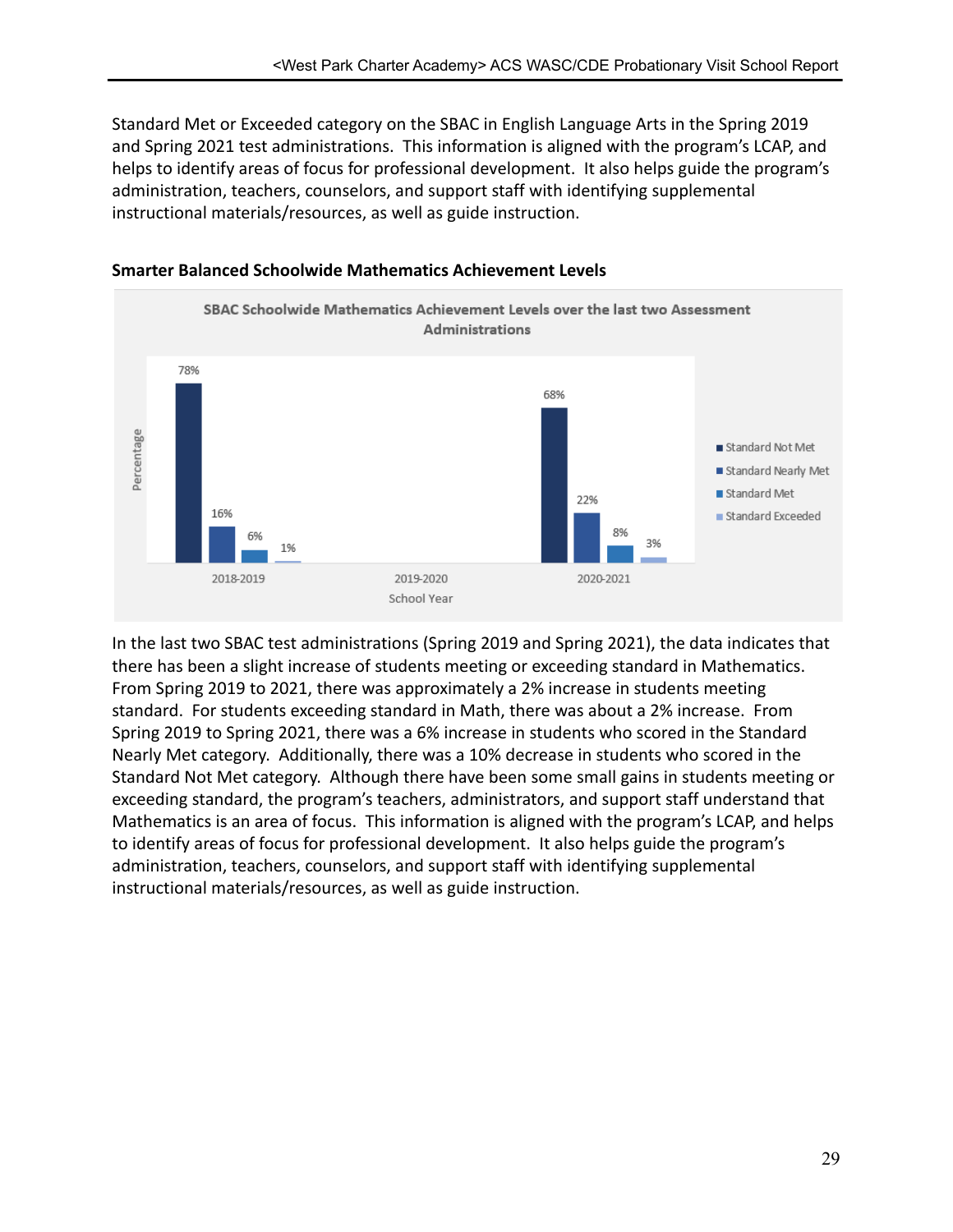

This graph compares the percentage increase (about 5%) of students who scored in the Standard Met or Exceeded category on the SBAC in Mathematics in the Spring 2019 and Spring 2021 test administrations. This information is aligned with the program's LCAP, and helps to identify areas of focus for professional development. It also helps guide the program's administration, teachers, counselors, and support staff with identifying supplemental instructional materials/resources, as well as guide instruction.

#### **Individual School and Subgroup Analysis of Smarter Balanced English Language Arts Performance Levels**



In the last two SBAC test administrations in ELA, the data shows a trend that students in the Socio-Economically Disadvantaged subgroup are making academic progress. Students who scored in the Standard Met or Exceeded category increased from 24% in the Spring 2019 administration to 34% in the Spring 2021 administration. Additionally, this subgroup also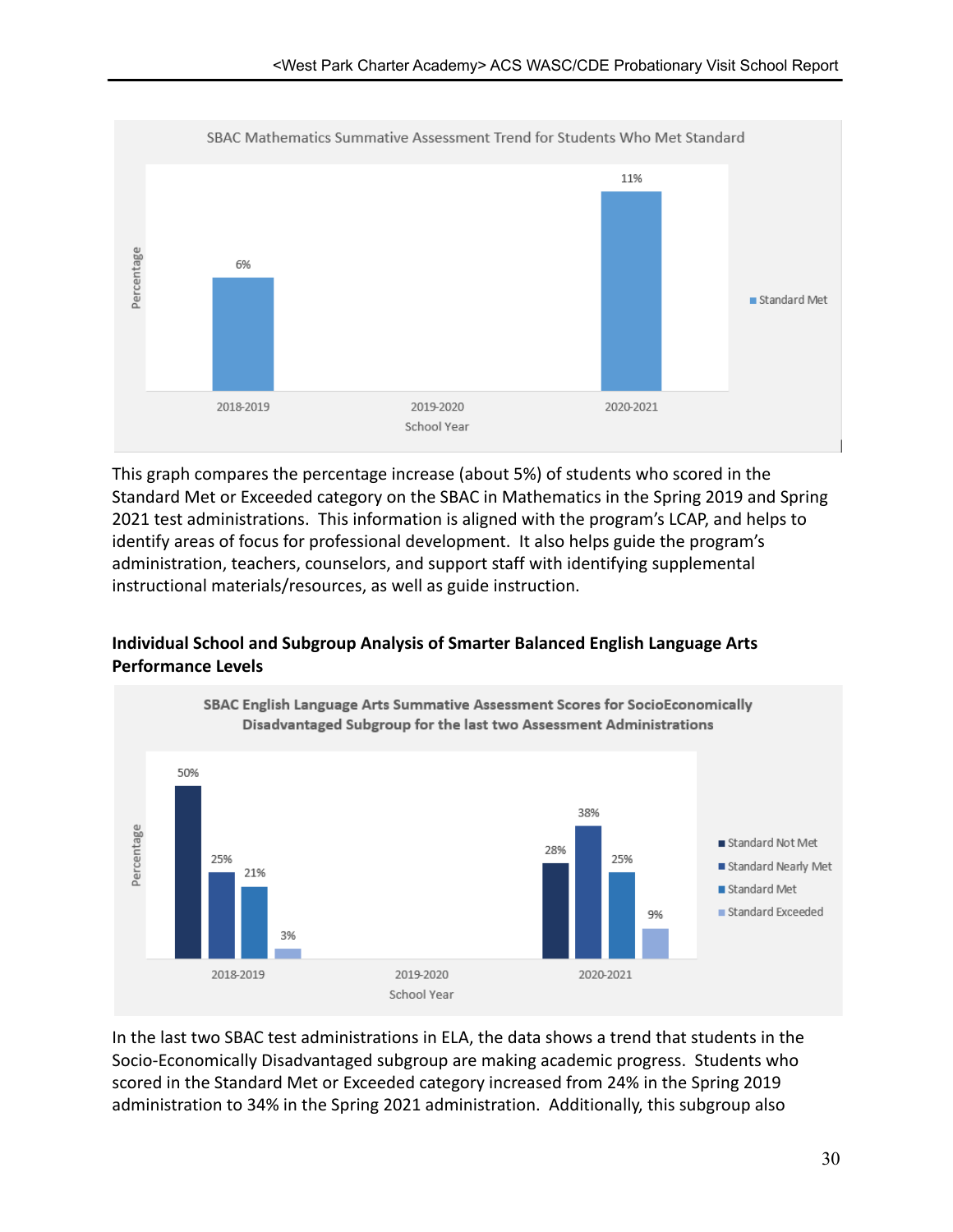displayed growth, as the percentage decreased by 22% in the Standard Not Met category, and an increase of 13% in the Standard Nearly Met category. This information is used to ensure that students in this subgroup (and all students enrolled at West Park Charter Academy) have access to the instructional support and resources needed to achieve academic success.



Students in the Hispanic subgroup demonstrated growth in the last two SBAC test administrations for ELA. This is evident, as there were overall increases (from the Spring 2019 to Spring 2021 administrations) in the percentages of students scoring in the Standard Nearly Met (5% increase), Standard Met (5% increase), and Standard Exceeded (4% increase) categories. Moreover, there was a 15% decrease in students who scored in the Standard Not Met category. This information is aligned with the program's LCAP, and helps to identify areas of focus for professional development. It also helps guide the program's administration, teachers, counselors, and support staff with identifying supplemental instructional materials/resources, as well as guide instruction.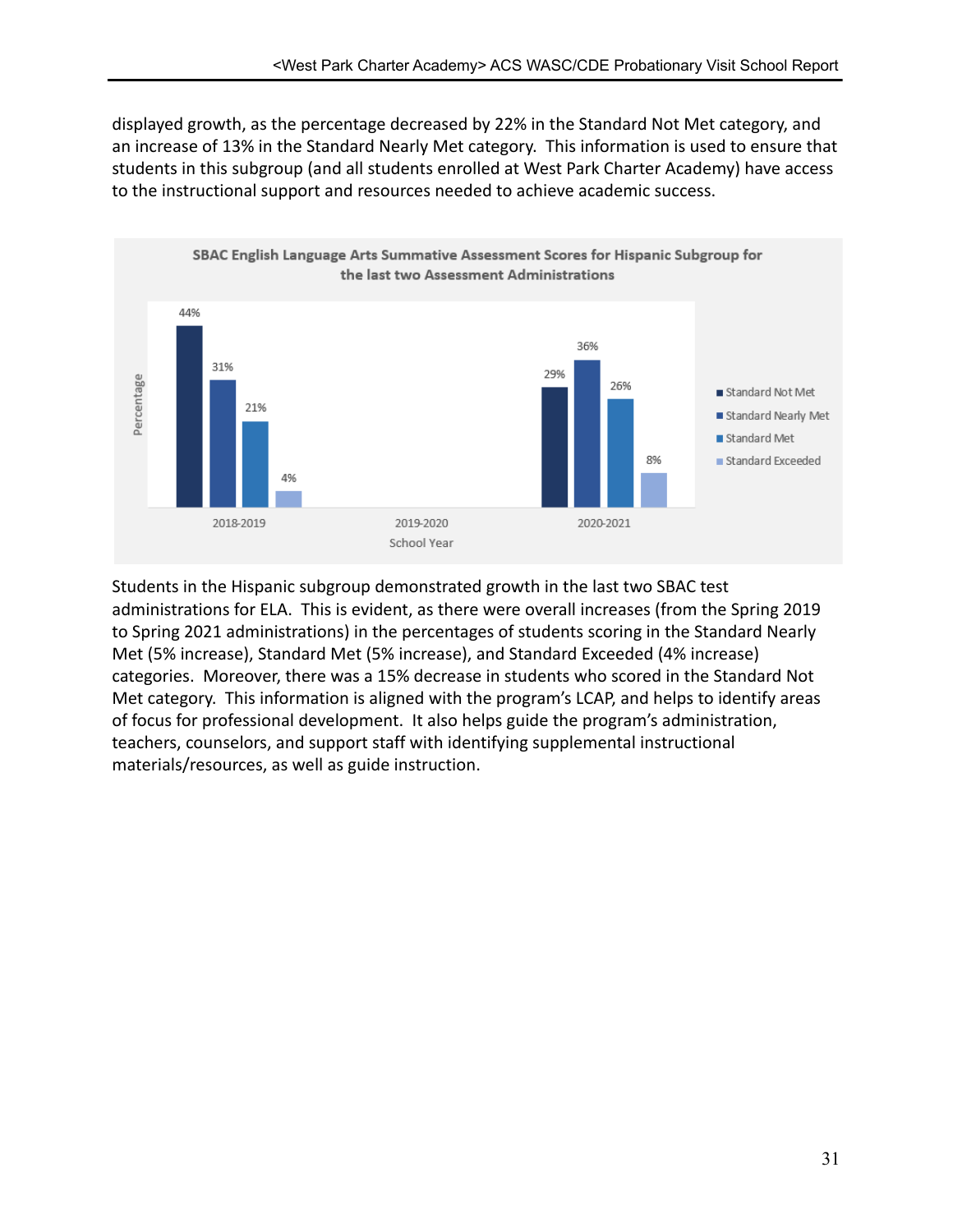

Similar to the aforementioned subgroups, the English Learner subgroup has shown growth in the last two SBAC test administrations in ELA as well. From the Spring 2019 to Spring 2021 administrations, the data indicates that there was a 28% decrease in students scoring in the Standard Not Met category. In that same time, there was a 6% increase in students in this subgroup who scored in the Standard Nearly Met category. Moreover, there was a 25% increase in the Standard Met and Exceeded categories. This information is aligned with the program's LCAP, and helps to identify areas of focus for professional development. It also helps guide the program's administration, teachers, counselors, and support staff with identifying supplemental instructional materials/resources, as well as guide instruction.



#### **School and Subgroup Comparison of Smarter Balanced English Language Arts Performance Levels**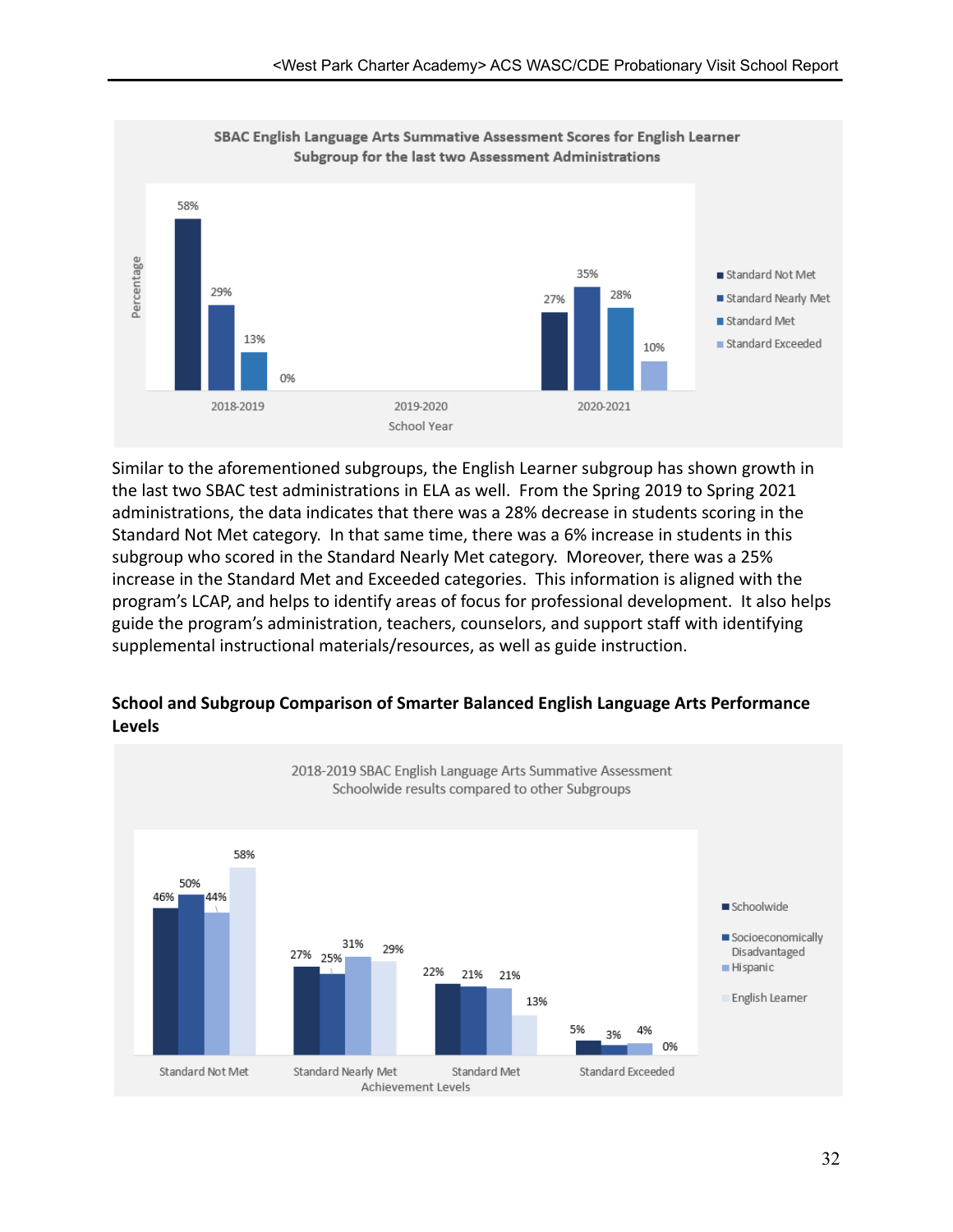

Comparing our Schoolwide and Subgroup results for the Smarter Balanced Summative English Language Arts assessments, there are noticeable increases in the percentages of students Meeting or Exceeding Standard from in the Spring 2019 to Spring 2021 administrations. Students in these subgroups (and all students) would benefit from additional support and schoolwide interventions (i.e. tutoring, additional time at school and/or receiving more support, online intervention programs, etc.). Although the English Learner subgroup has shown growth in ELA, this group continues to score lower than the other subgroups and the rest of the school. That being said, support for this subgroup and for their teachers will continue to be prioritized.



**Individual School and Subgroup Analysis of Smarter Balanced Mathematics Performance Levels**

In the last two SBAC test administrations in Mathematics, the program has seen a 10% decrease of students in the Socio-Economically Disadvantaged subgroup scoring the Standard Not Met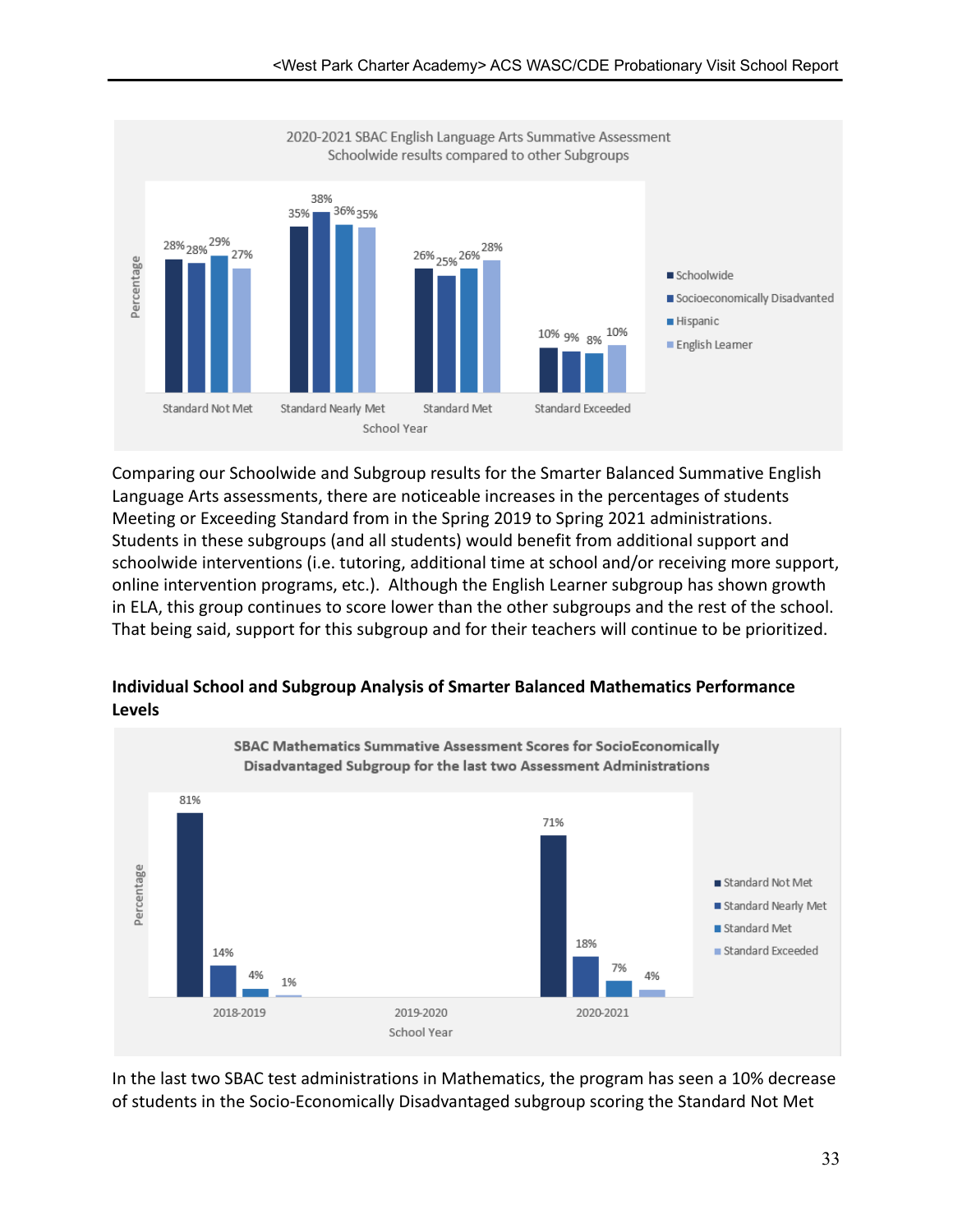category. In that same time, this subgroup also displayed growth in the Standard Nearly Met (increase of about 4%), Standard Met (increase of about 3%), and the Standard Exceeded (3% increase) categories.



Students in the Hispanic subgroup demonstrated growth in the last two SBAC test administrations for Mathematics. The data shows that there was a decrease of about 15% in the Standard Not Met category from Spring 2019 to Spring 2021. In addition, there were noticeable increases (from Spring 2019 to Spring 2021) in the percentages of students scoring in the Standard Nearly Met (a 2% increase), Standard Met (about a 6% increase), and Standard Exceeded (7% increase) categories.



With regards to Mathematics, the English Learner subgroup has demonstrated some growth in the last two SBAC test administrations. From the Spring 2019 to Spring 2021 test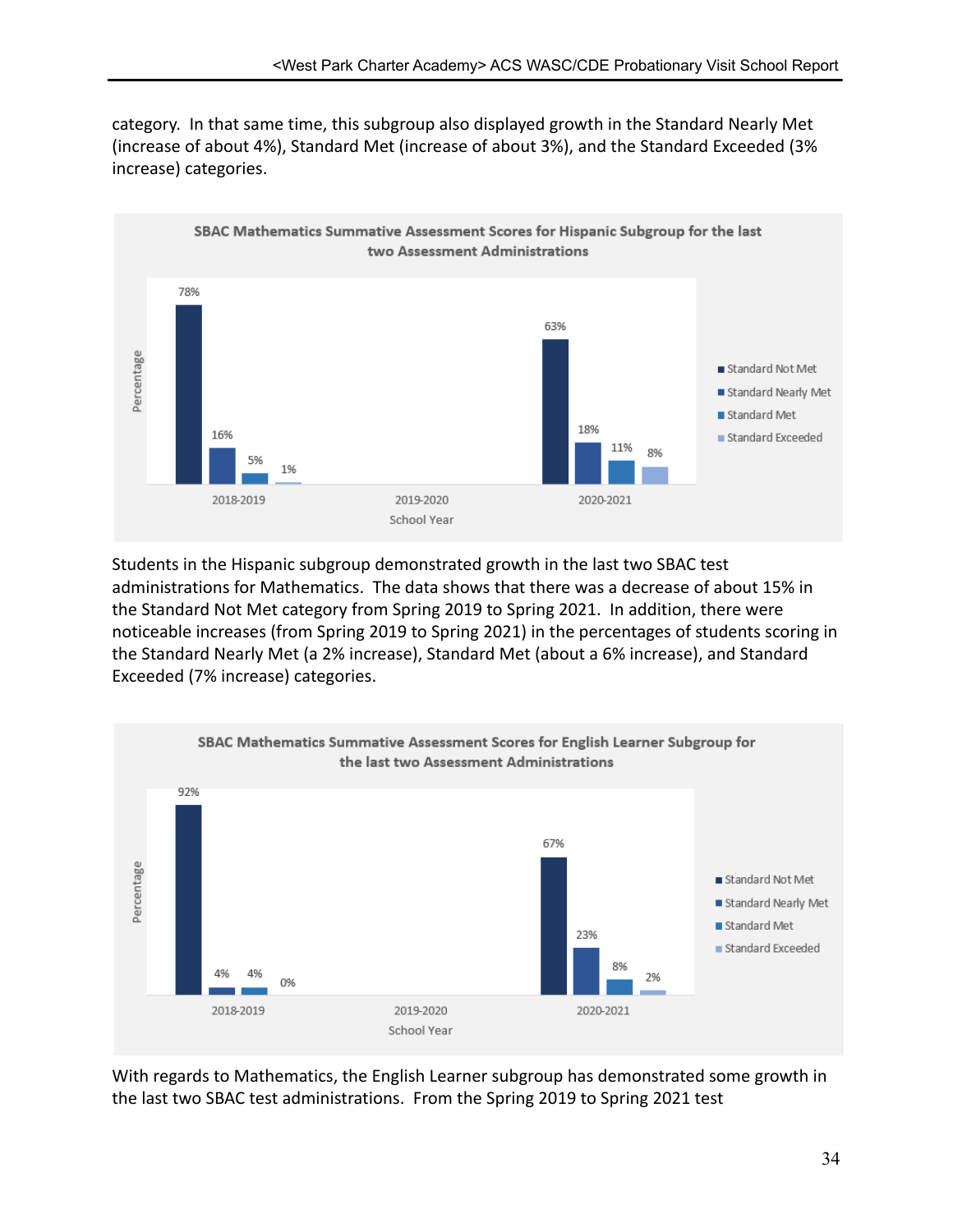administrations, there was nearly a 4% increase in students scoring in the Standard Met category. There was also a 2% increase in the Standard Exceeded category. During that same time, the percentage of students scoring in the Standard Nearly Met category increased by 19% (from 4% to 23%). Additionally, the percentage of students scoring in the Standard Not Met category drastically decreased by 25%.



**School and subgroup comparison of Smarter Balanced Mathematics Performance Levels**

Comparing our Schoolwide and Subgroup results for the Smarter Balanced Summative Mathematics assessments, there are gains in the percentages of students Nearly Meeting or Meeting Standard from Spring 2019 to Spring 2021. Like ELA, students in these subgroups (and all students) would benefit from additional support and schoolwide interventions in the area of Mathematics (i.e. tutoring, additional time at school and/or receiving more support, online intervention programs, etc.). Although the English Learner subgroup has shown small amounts of growth in Math, this group continues to score lower than the other subgroups and the rest of the school. As previously mentioned, support for this subgroup and for their teachers will continue to be prioritized.

#### **Other Local Assessments**

West Park Charter Academy utilized Illuminate's Inspect grade-level assessments as benchmarks during the 2020-2021 school year. Training was provided to teachers on all aspects of the testing platform (i.e. starting a test session, best practices of proctoring a test, etc.). Based on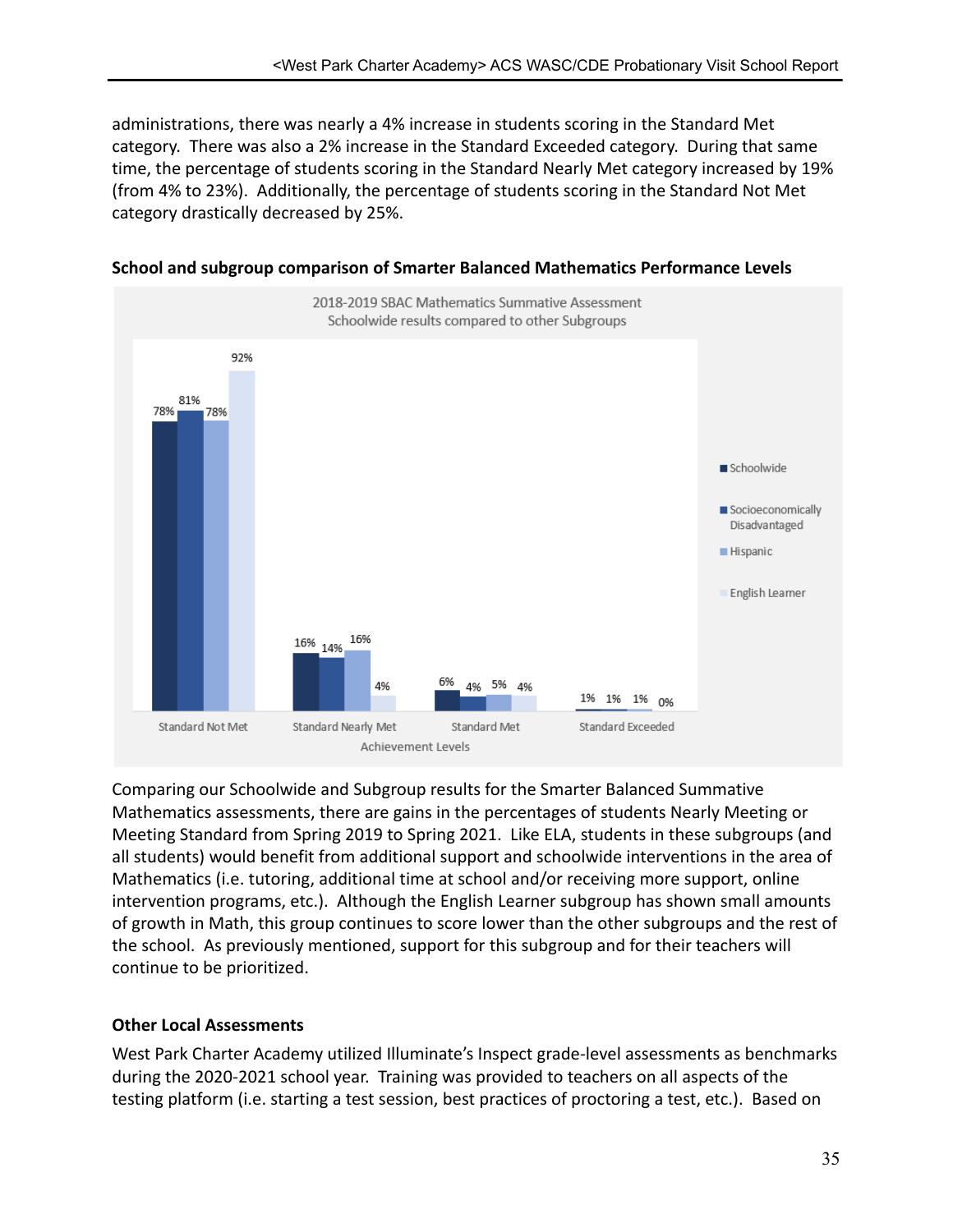the February 2021 WASC visiting committee's recommendations, West Park Charter Academy has decided to utilize the CAASPP testing platform for the district's benchmark testing. In the Fall of 2021, teachers administered specific Focused Interim Assessment Blocks (FIABs) to their respective students in grades 3-12. These ELA and Math FIABs were selected in collaboration with teachers and content specialists from the Fresno County Superintendent of Schools (FCSS), and were based on the embargoed SBAC results from the Spring 2021 administration.

#### **Renaissance-STAR Reading**

West Park Charter Academy utilizes the Star Reading and Star Math tests from Renaissance Place to assess and determine placement in English Language Arts and Math, monitor growth in these areas, as well as to identify any additional support a student may need. These tests are administered to students in grades K-12 three times per year (once at the beginning of the year, once mid-year, and once at the end of the school year).

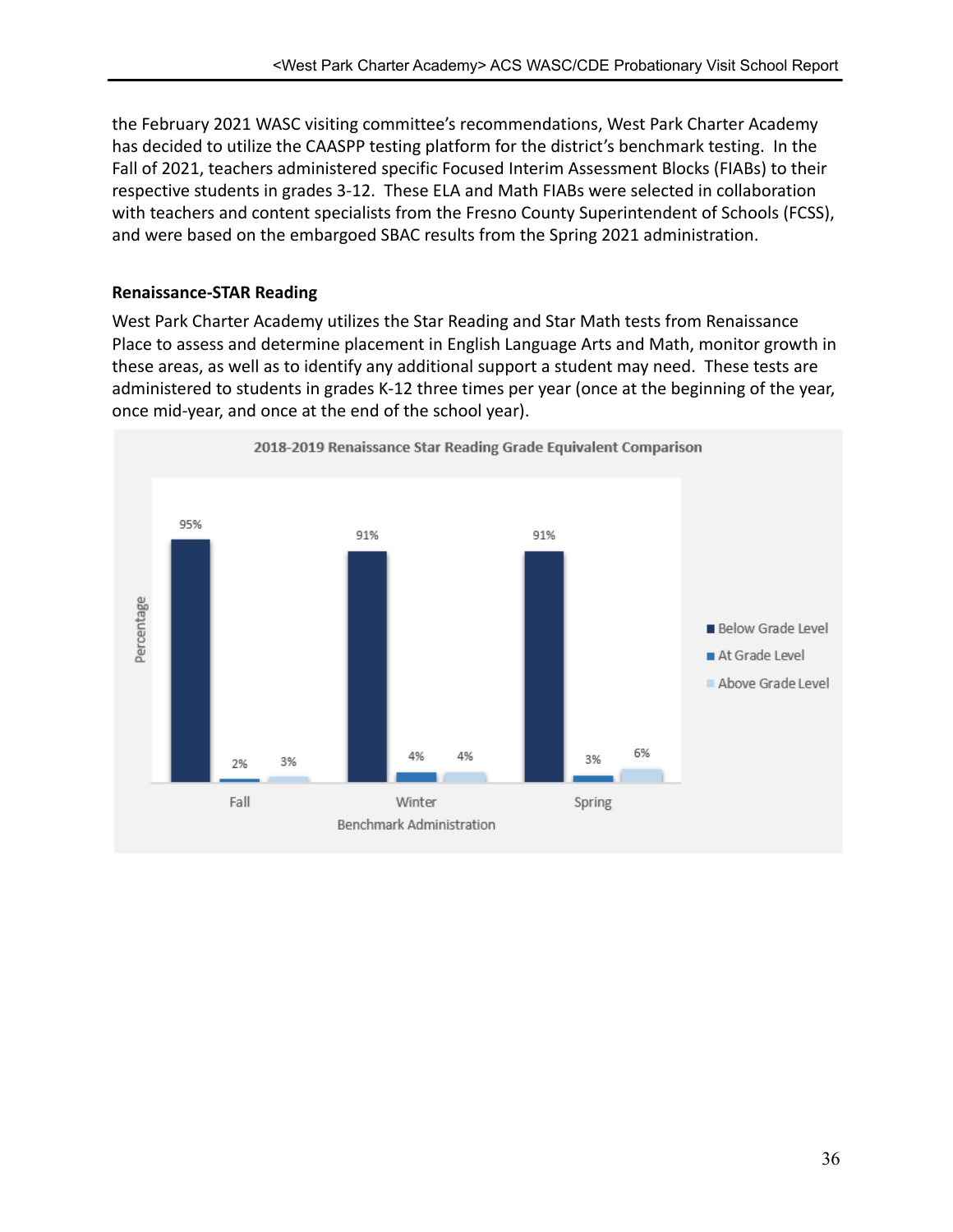

2020-2021 Renaissance Star Reading Grade Equivalent Comparison



The data shows that West Park Charter Academy's Star Reading scores for the past three years have remained virtually the same. Most students continue to score below their grade equivalent, although there have been some minor fluctuations with students reading at or above grade-level. The program's teachers and support staff use this information to backfill any gaps that students have in their literacy development during academic instruction and/or tutoring.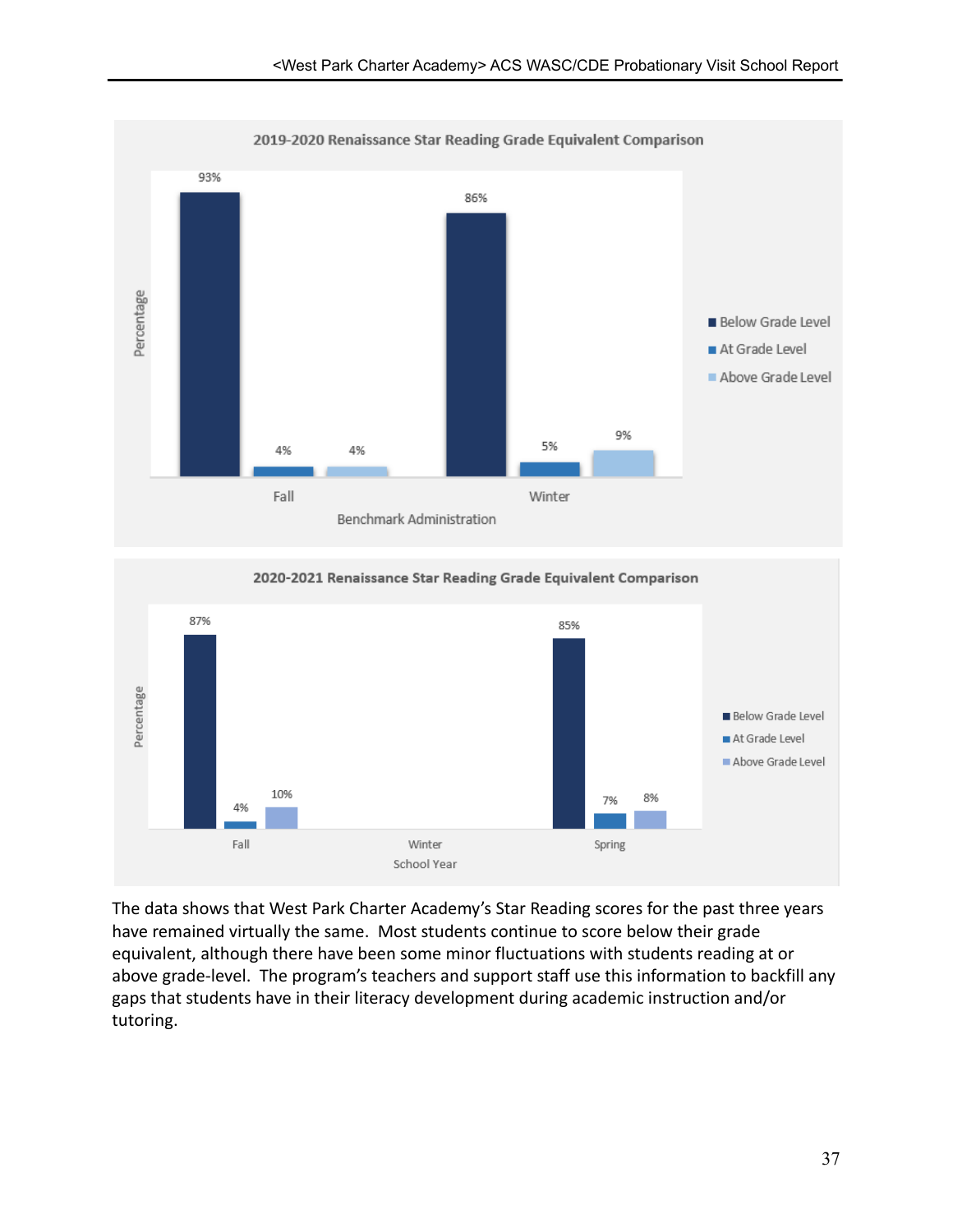

#### **Renaissance-Star Math**

2019-2020 Renaissance Star Math Grade Equivalent Comparison

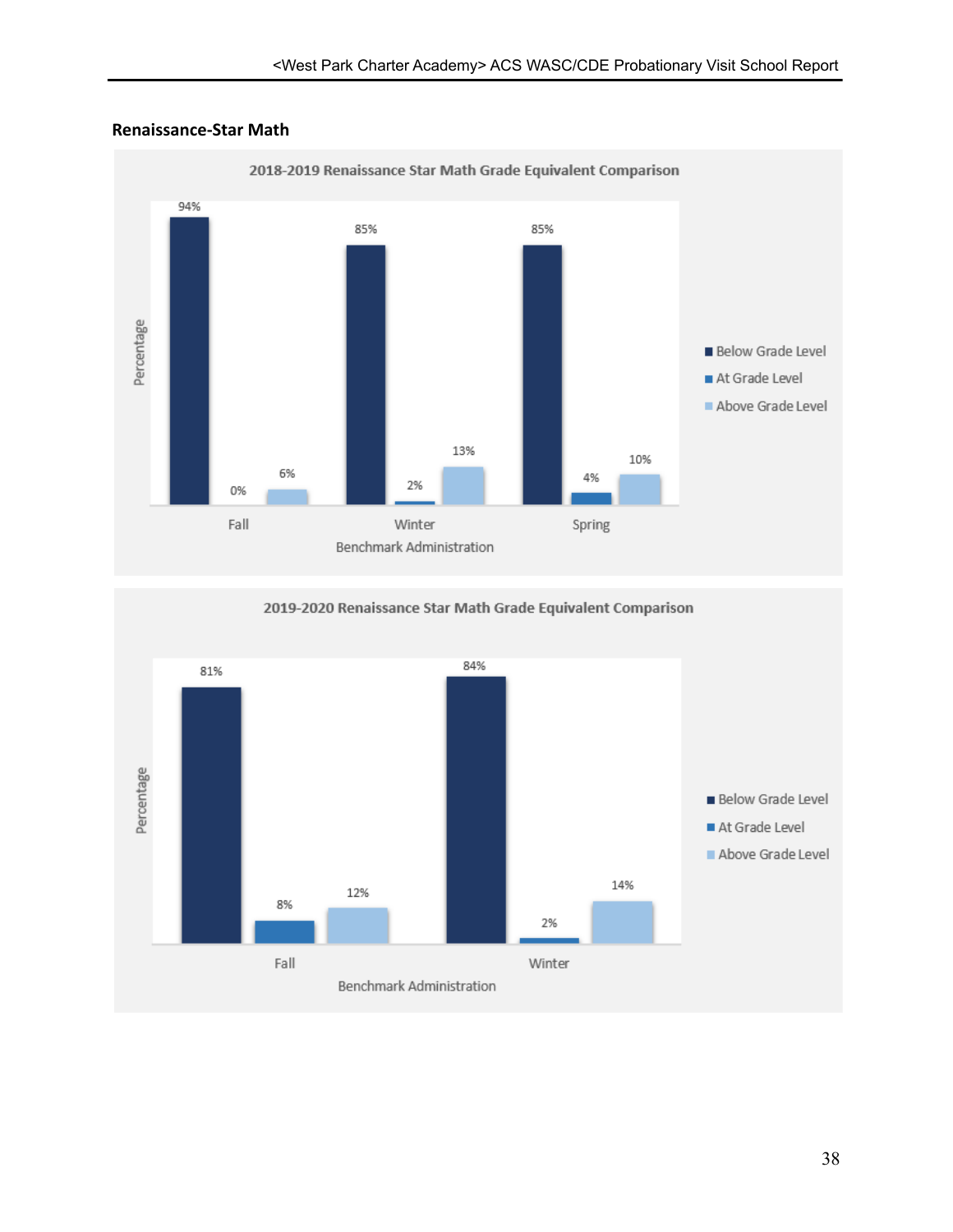

Like Star Reading, the program's Star Math scores for the past three years indicate that most of our student's scores are below their grade equivalent. That being said, students have demonstrated growth, particularly in the "At Grade Level" and "Above Grade Level" categories. This is evident, as reviewing the Star Math administrations during the 2020-21 school year indicates that there was an 11% increase of students who scored in the "At or Above Grade Level" category. The program's teachers and support staff use this information to backfill any gaps that students have in their Math development during academic instruction and/or tutoring.



**Report Card Analysis of Percentage of D's and F's for the Last Three Semesters**

Data for the past three semesters indicates that students at West Park Charter Academy are improving their grades. In that time, the percentage of students who have earned D's has increased by 4%. The percentage of students earning F's has fluctuated, but has increased by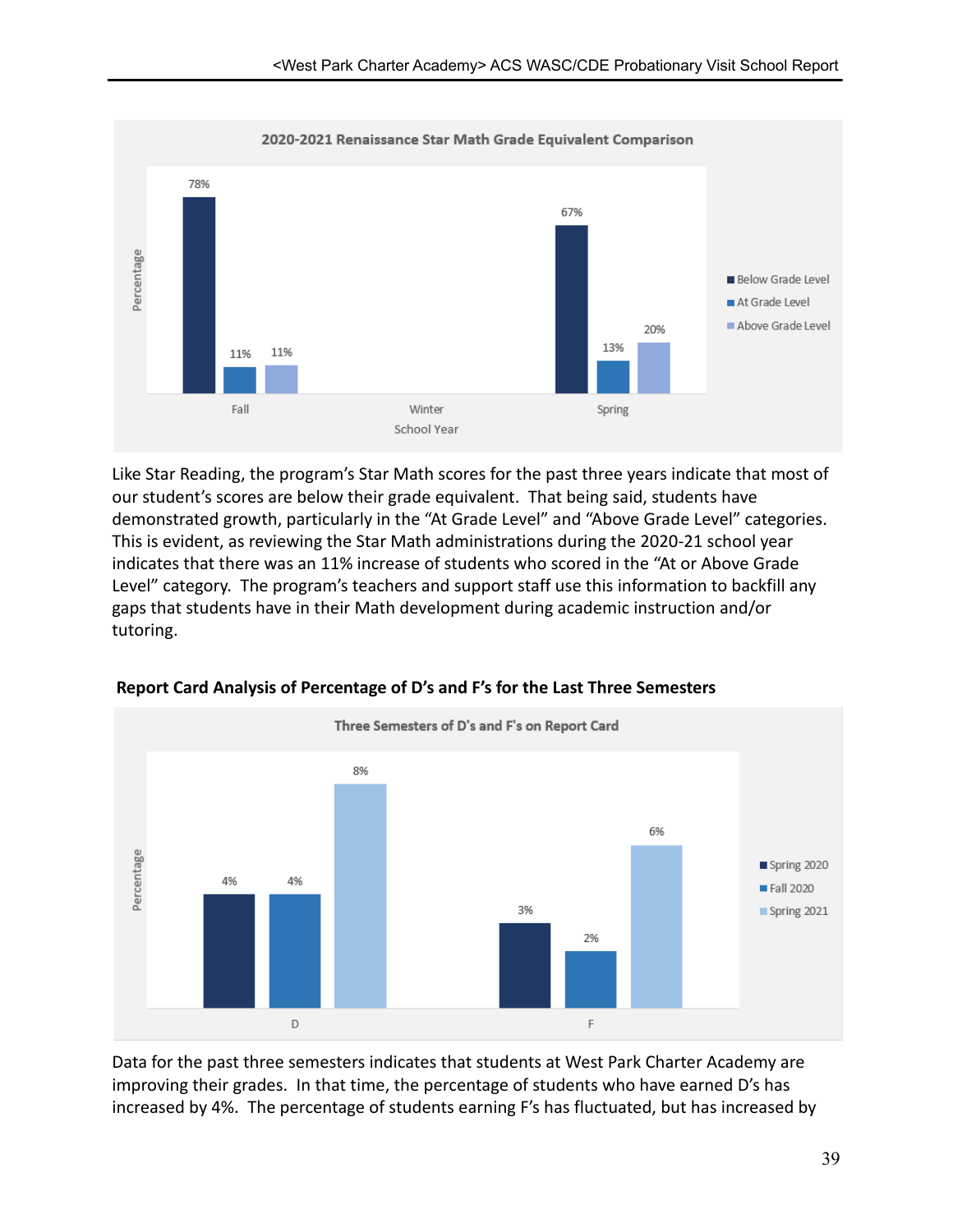4% from the Fall 2020 semester to the Spring 2021 semester. Factors and considerations leading to improved grades include:

- Differentiated instruction provided to students
- Professional development/training that is targeted (and differentiated for teachers)
- Opportunities for students to resubmit assignments within the same learning period (error analysis)

West Park Charter Academy teachers and support staff will continue to provide the academic and social emotional support each student needs, while maintaining high academic standards/rigor.



## **Student Enrolled in A-G courses**

The data shows that the enrollment of students in A-G courses has fluctuated over the last three school years. These fluctuations could be attributed to the program's ongoing enrollment, students leaving WPCA, as well as some students meeting their graduation requirements at the end of the Fall semester (December graduates). That being said, West Park Charter Academy provides opportunities for students and their parents/guardians to meet with their teacher and academic counselor to review transcripts, select classes, etc. As of the Fall 2021 semester, West Park Charter Academy is requiring all students in grades 9-12 to be enrolled in A-G courses. This has supported West Park Charter Academy's efforts with ensuring that all students have access to a standards-based, rigorous, and relevant education that will prepare them for postsecondary opportunities.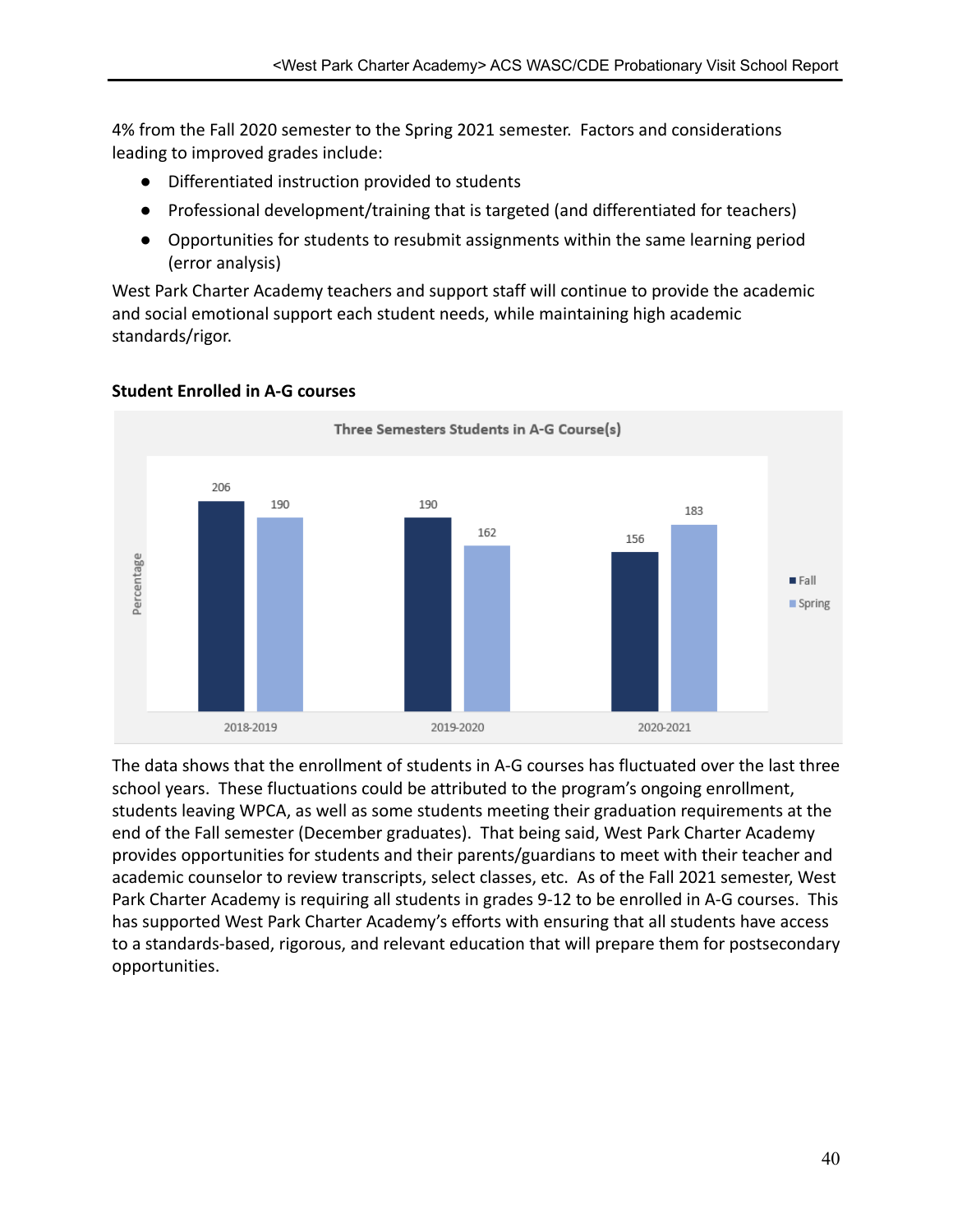#### **LCFF Priority 5—PUPIL ENGAGEMENT Graduation Rate**



Based on the data pertaining to West Park Charter Academy's graduation rate, the percentage increased from 65% in 2018-2019 to 72% in 2019-2020. Per the California Department of Education (CDE), there is no data currently available to LEAs for the graduation rate in the 2020-2021 school year.

The high school graduation rate calculation is based on the following formula provided by the California Department of Education (CDE):

*For traditional high schools, the graduation rate is based on the number of students who graduate with a regular high school diploma within four or five years. The rate is known as the combined four-and five-year graduation rate. To be counted as graduates under the combined graduation rate (i.e., to be included in the numerator of this rate), students must graduate with a regular high school diploma within four or five years of entering grade nine.*

## **Chronic Absenteeism**

West Park Charter Academy uses a proactive approach in addressing Chronic Absenteeism. Reports of Missing Assignments/Appointments (RMAs) continue to help address this issue in reducing the number of students missing instructional time and/or not submitting completed assignments. When a situation calls for an RMA to be submitted, the form is submitted by the teacher of record to the Machado Office, and it is at that time that the administrative assistant enters the specifics into School Pathways (the program's Student Information System). Once a student reaches his/her second RMA, communication from either the director and/or counselor is made to parents/guardians to review program requirements, and to also discuss solutions to the issue. Depending on the situation, a student receiving his/her third RMA may be dropped from the program.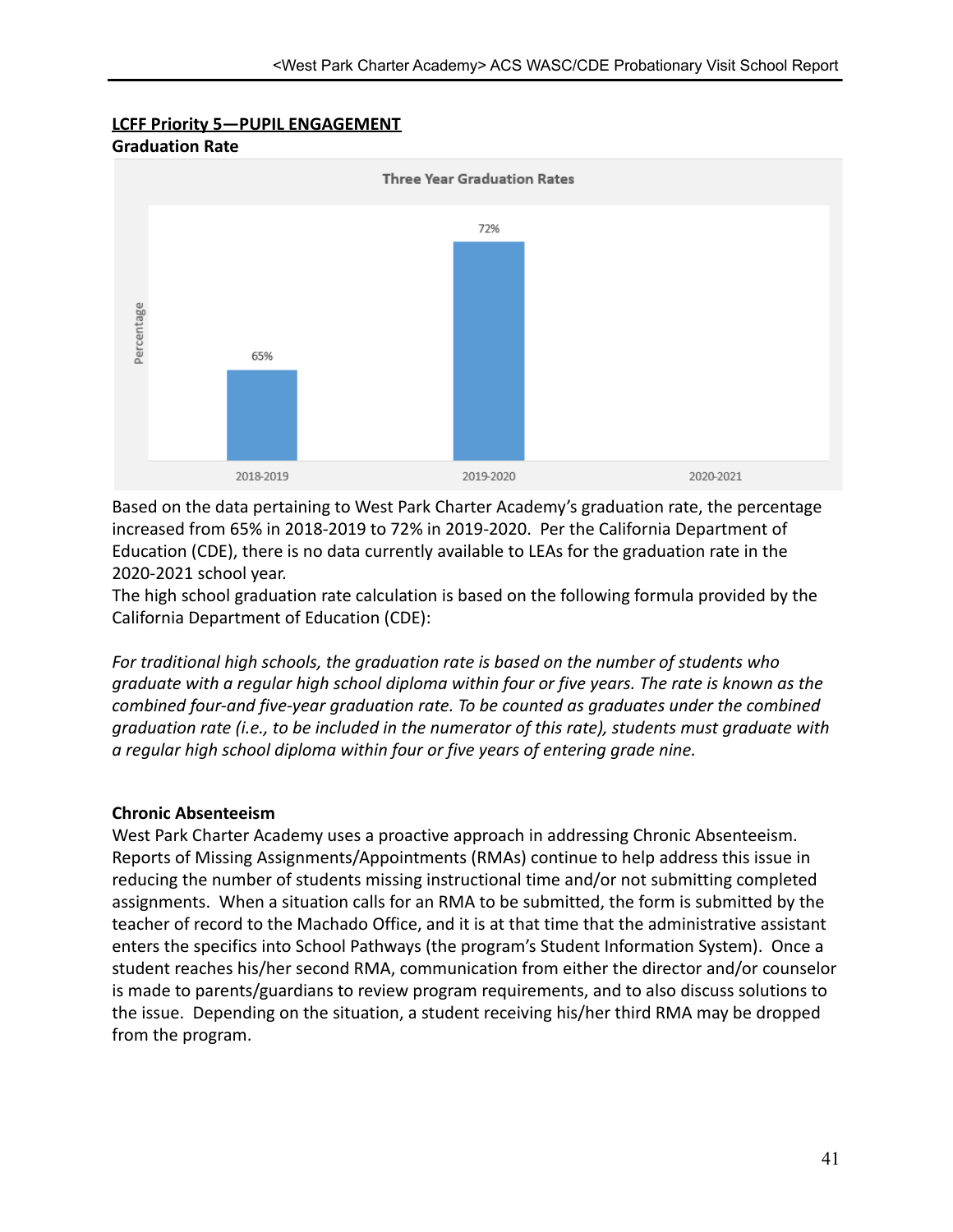#### **Dropout Rates-Middle School**



Over the past three school years, there has been a slight decrease (1%) in the dropout rate of middle school students. The calculation of middle school dropouts is based on the total number of enrolled middle school students divided by students marked as dropouts in the CALPADS Dropout-State view Report.



#### **Dropout Rates-High School**

Data from the past three school years indicates that there has been a slight decrease (2%) in dropouts from West Park Charter Academy. The calculation for the high school dropout rate is based on the total number of enrolled High school students divided by students marked as dropouts in the CALPADS Dropout-State view Report.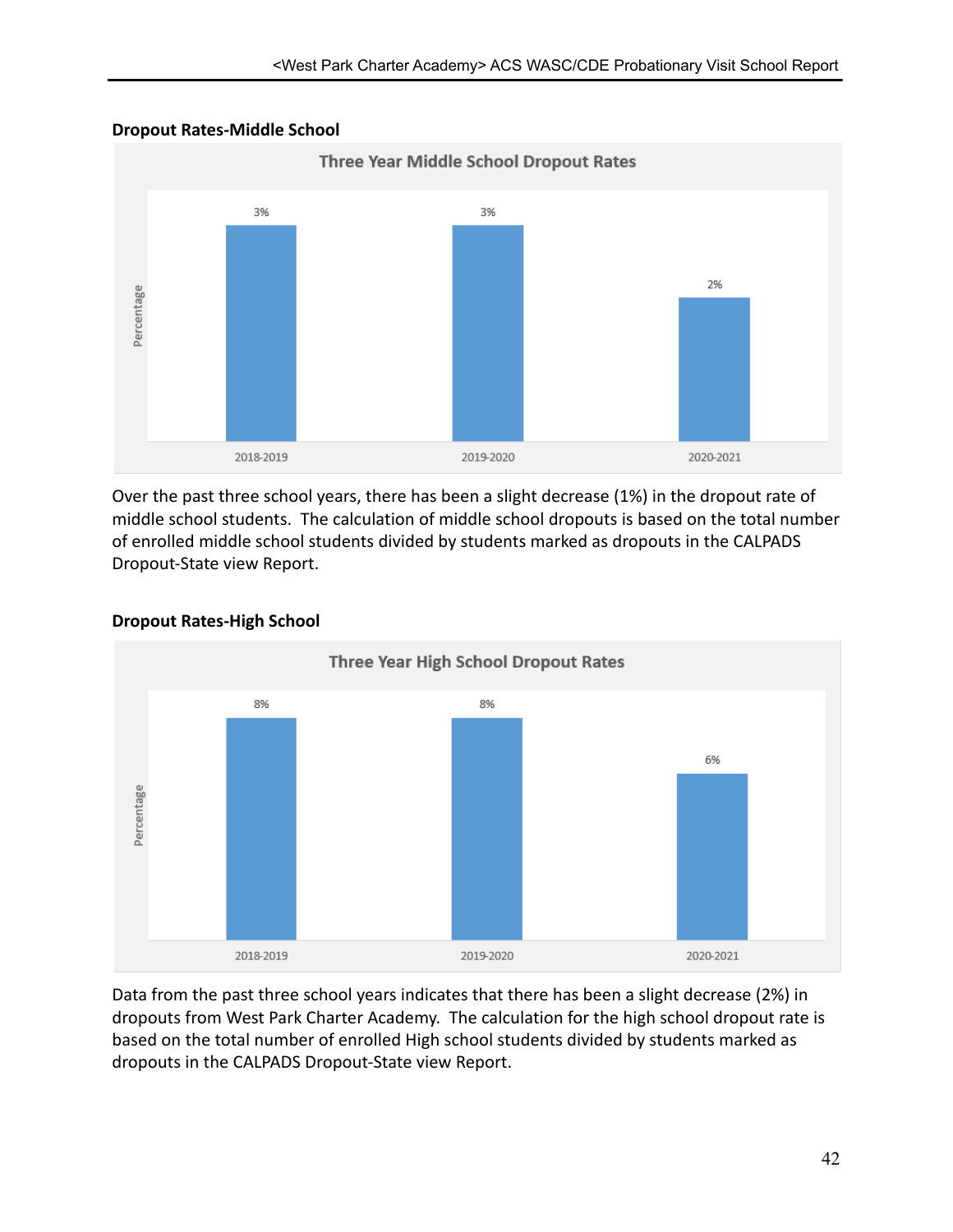#### **Tardiness Rate**

Because West Park Charter Academy is an independent study program, the tardiness rate does not apply to our program. As previously stated, West Park Charter Academy teachers submit a Report of Missing Assignments/Appointments (RMAs) for students who do not complete sufficient work during a learning period and/or fulfill their commitment by showing up for weekly instruction. Every effort is made by the program's teachers, counselors, and support staff to notify parents & students during each learning period to ensure that work is being completed.



#### **Average Daily Rate of Attendance**

Over the past three school years, West Park Charter Academy's Average Daily Rate of Attendance has experienced a fluctuation—at 98% during the 2018-19 school year, 93% during the 2019-20 school year, and 95% during the 2020-21 school year. The decrease of average daily rate of attendance (decrease of 5%) during the 2019-20 school year was the direct result of the Covid-19 pandemic.

## **LCFF Priority 6 – SCHOOL CLIMATE**

West Park Charter Academy continues to make every effort to provide a safe learning environment for all of its students and staff. The atmosphere at both learning centers is one of mutual respect, integrity, and positivity. On a daily basis, students can be seen focused on academics, receiving high-quality instruction, receiving tutorial assistance—overall demonstrating what it means to be a West Park Wolf. With regards to discipline, West Park Charter Academy is proud of the fact that its suspension/expulsion rates are virtually nonexistent. The program has a "zero tolerance" policy that is outlined in the Parent/Student Handbook. This information is reviewed and distributed to parents and students each year. Although minor issues arise from time to time, the mutual respect that staff, students, and parents have for one another makes it easier for solutions to be found.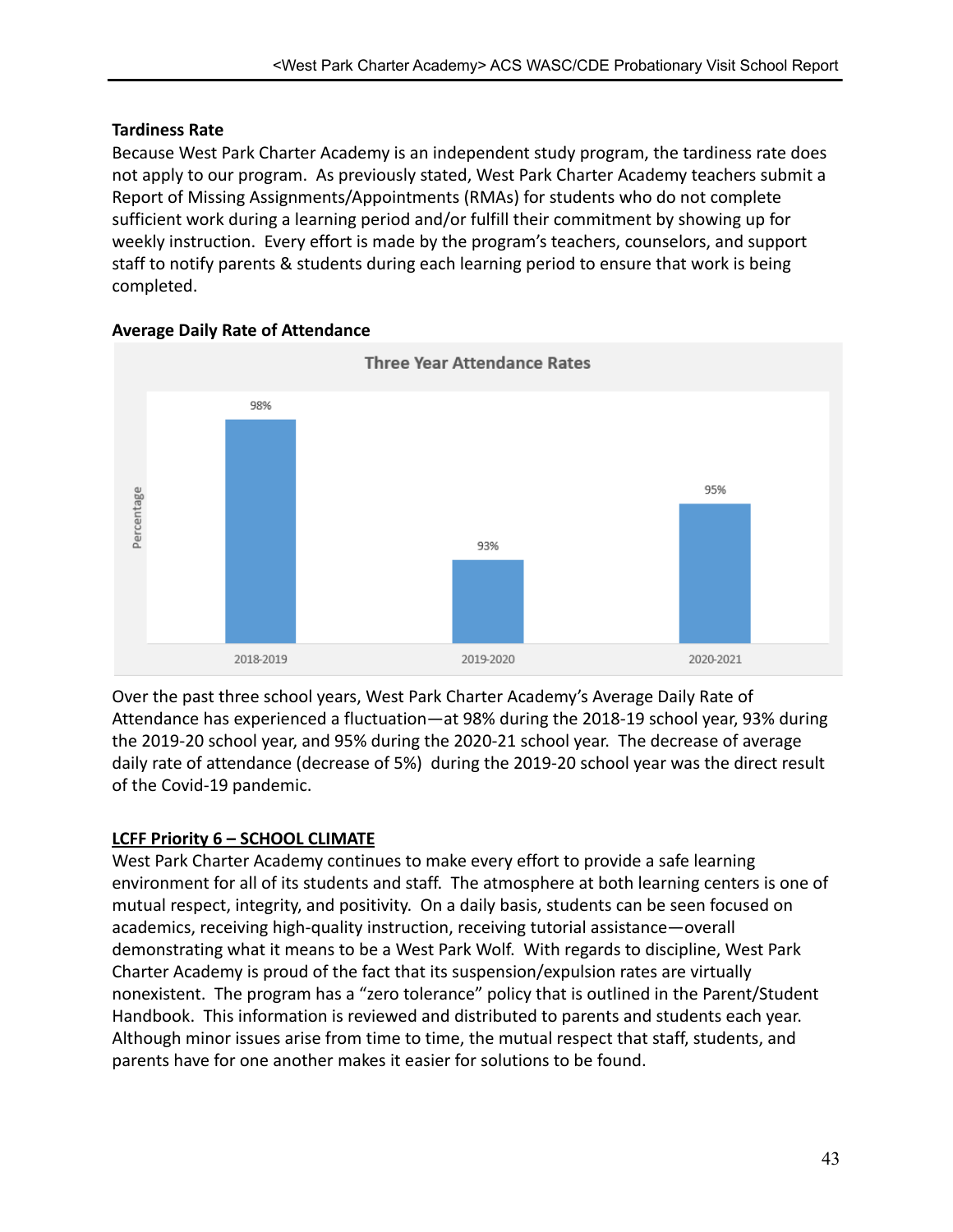## **LCFF Priority 7**

In the past few years, West Park Charter Academy has worked to increase the access that students have that leads to college/career and post-secondary preparedness. That being said, the program is continuing its efforts to align and increase the CCI indicator. This will remain a point of emphasis and will continue to be a focal point in the program's Action Plan (outlined in Chapter 5). As stated earlier under LCFF Priority 4, the program has seen a fluctuation with participation in the percentage of students taking a-g courses over the past three years. With that said, the program will continue increasing its efforts by providing students with equity and access to a-g courses. By doing so, more students will graduate meeting these requirements.

## **LCFF Priority 8—Other Pupil Outcomes**

Each year, West Park Charter Academy relies on various funding resources in order to provide students with the highest quality education possible. These resources include the following accounts: Unrestricted/General, Supplemental & Concentration, EPA (Education Protection Account), Special Education, CSI, Lottery, and Technology.

West Park Charter Academy also receives Title III-Limited English Proficient funding. With these monies, the program is able to pay for a paraprofessional (to work with English Learners) and pay for ELD instructional resources/materials/supplies.

## *Implications of the Data*

Based on the School Program Data and Data on Addressing the Eight State Priorities, the implications of the data on the current and future of the program are as follows:

## ● **Lack of Proficiency on Local and State Assessments**

While many students are receiving high grades in their courses, those results are not translating to the state and local assessments. There is a need to merge the 4-C's (Creativity, Communication, Collaboration, and Critical Thinking) with the program's SLOs. Doing so would provide each student with valuable experiences to build knowledge, and better support them in their future endeavors. Targeted professional development for teachers and support staff in the areas of Literacy and Math are needed in order to support all students, but increased attention needs to be provided to address the needs of the English Learner, Low Socio-Economic, and Hispanic subgroups.

## ● **Lack of Post-Secondary Preparedness**

WPCA must continue to work to address the percentage of students taking and successfully completing a-g courses. Because of this, the program must work to provide all students with opportunities for additional academic support, academic/guidance counseling, access to a-g courses, access to CTE opportunities, and create/define additional CTE Pathways. As of the Fall 2021 semester, students in grades 9-12 are required to be enrolled in a-g courses.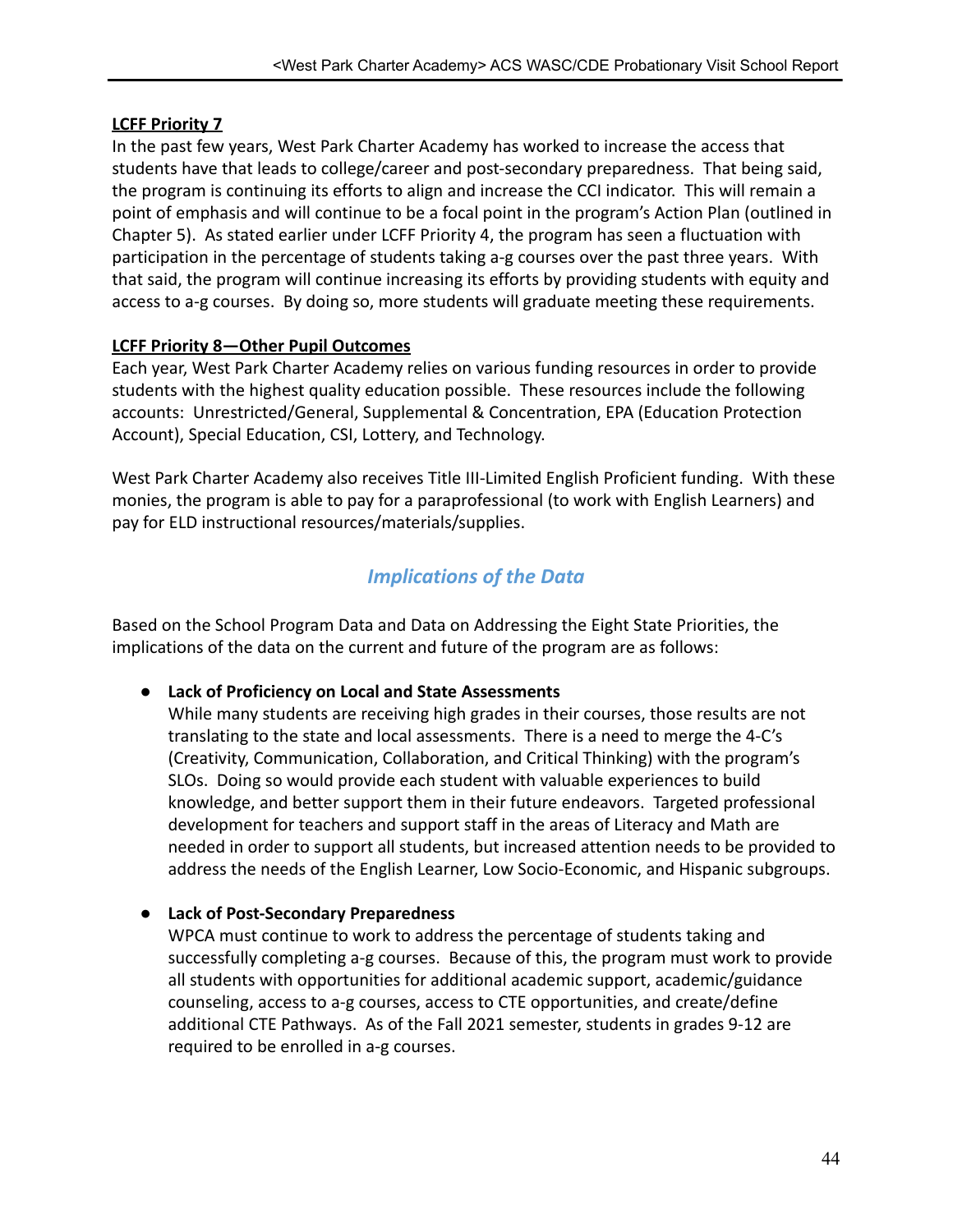## ● **Reclassification of English Learners**

Through a combination of Integrated and Designated English Language Development (ELD) instruction and support, West Park Charter Academy has continued its efforts in preparing English Learners for Reclassification. The program's Reclassification criteria is aligned with the guidelines set forth by the California Department of Education. With that said, the program adheres to the following guidelines:

- o Assessment of English language proficiency, using an objective assessment instrument, including, but not limited to,
	- The ELPAC test (ELPAC overall proficiency level 4 only)
	- Teacher evaluation: teachers fill out a reclassification form where they take into consideration the student's assessments, report cards and/or any other data that would indicate that the student is at grade level and at the levels of his/her peers that are not EL.
	- Comparison of student performance in basic skills against an empirically established range of performance in basic skills based on the performance of English proficient students of the same age. The student can score a proficient Level in the Smarter Balanced Summative Assessment in English Language Arts (currently a Level 3 or 4) or score 80% or better on Local Benchmarks in English Language Arts.
	- Parent opinion and consultation: Once all other criteria are met, the parent is contacted and informed of all other 3 criteria the student has met and asked if they agree with moving forward with reclassification.

## ● **Socioeconomic Status of Students and Families**

The program has seen the percentage of socioeconomic disadvantaged students remain high over the past three years. This indicates a large majority of the program's students and their families will need access and information to resources and support to guide them through their academic/post-secondary careers, as well as community resources.

## *Critical Learner Needs*

Based on the data, the following critical learner needs have been identified by the school and require the greatest attention, focus, and support.

**Critical Learner Need #1: Student Proficiency on local and state ELA & Math assessments**

The data indicates that West Park Charter Academy students have the need of developing higher ELA and Math proficiency. This will help them to think critically, comprehend a wide variety of print and digital materials, and communicate with others effectively. Access to CCSS-aligned textbooks/supplemental programs and instructional strategies must continue to be implemented schoolwide. Efforts to improve literacy and comprehension must be made in order to improve performance in courses, as well as on formative and summative assessments.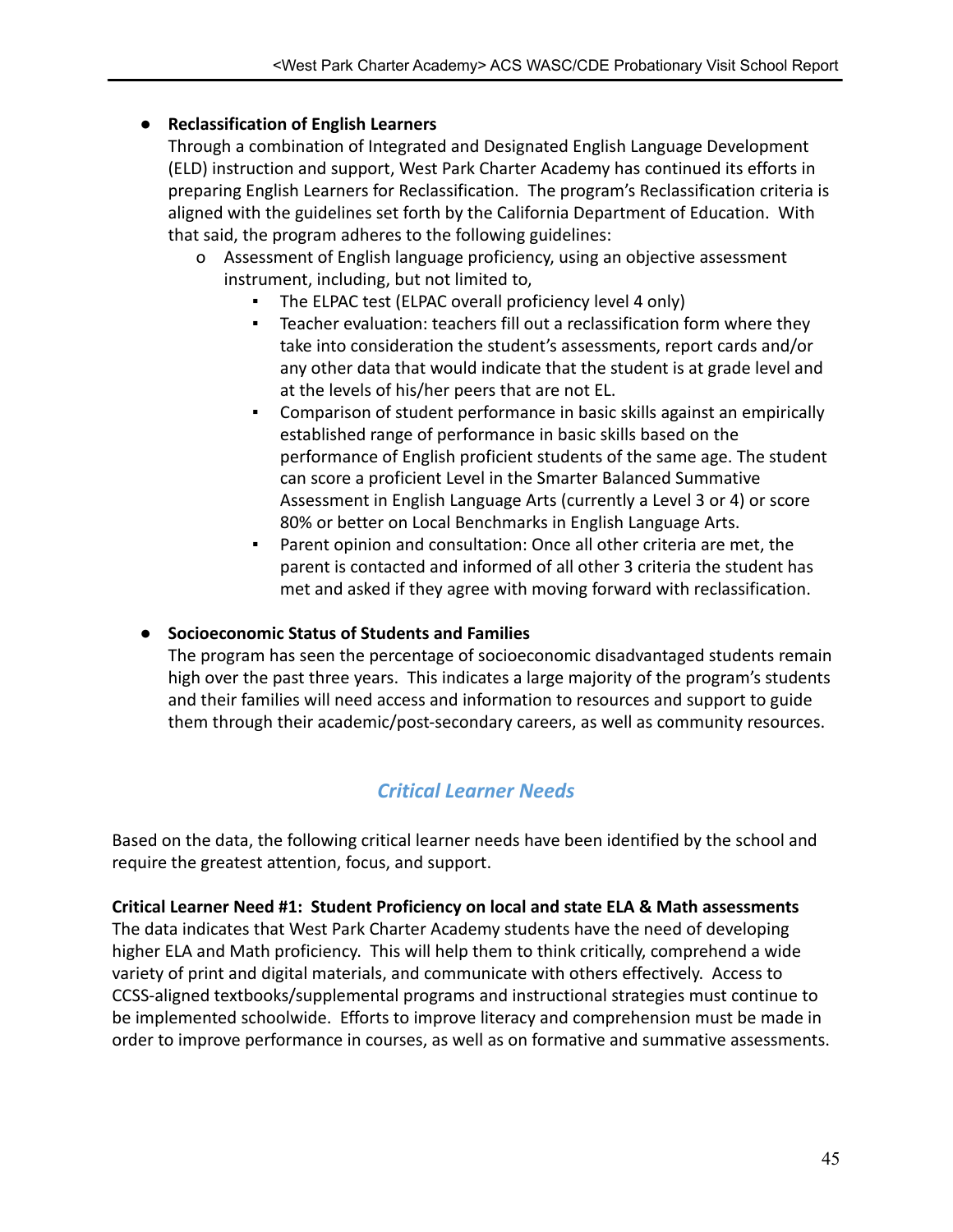#### **Schoolwide Learner Outcomes Addressed**

- Academic Achievers
	- o Are self-directed learners
	- o Are knowledgeable and prepared to be successful in life beyond graduation
- Effective Communicators
	- o Demonstrate skills of speaking, listening, reading, and writing for different purposes and in a variety of situations

#### **Rationale**

The rationale for Critical Learner Need #1 includes many of the data points mentioned in Chapter 2, including:

- SBAC ELA Proficiency
- SBAC Math Proficiency
- Renaissance ELA
- Renaissance Math

#### **Critical Learner Need #2: Post-Secondary Preparation**

West Park Charter Academy must continue improving its preparation of students for post-secondary opportunities. In addition to solid literacy and comprehension, students must be equipped with the necessary skills (interpersonal; soft skills) and knowledge in print and digital technology in order for them to be successful after high school.

#### **Schoolwide Learner Outcomes Addressed**

- Competent Users of Technology
	- o Utilize technology as a tool for learning, communicating, and conducting research
	- o Use technology to access, manipulate, and produce information
- Academic Achievers
	- o Act responsibly, honestly, and ethically
	- o Are self-directed learners
	- o Are knowledgeable and prepared to be successful in life beyond graduation
- Responsible Citizens
	- o Follow the rules of the school
	- o Show respect for self and others
	- o Demonstrate personal responsibility and integrity

#### **Rationale**

The rationale for Critical Learner Need #2 includes many of the data points mentioned in Chapter 2, including:

- SBAC ELA College-Level Readiness
- SBAC Math College-Level Readiness
- A-G Completion
- College/Career Indicator
- High School Enrichment Program Participation
- CTE Pathway Participation/Completion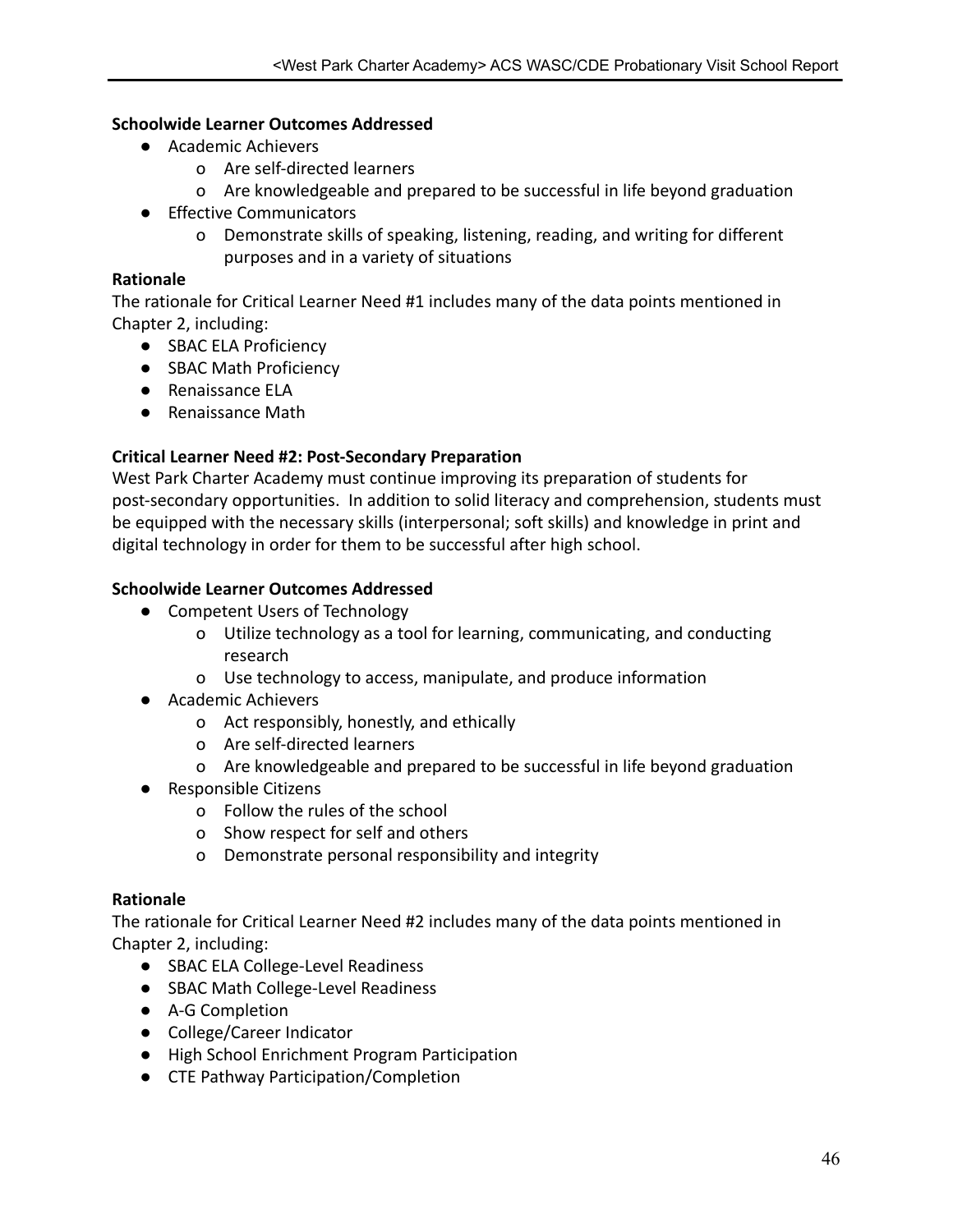## **Follow-Up Questions**

The following questions have been raised by the analysis of student performance, demographic, and perception data:

- What can the program do to improve students' proficiency on ELA and Math assessments (i.e. SBAC, Benchmarks, etc.)?
- What additional support can the program provide to students and families who have never attended a non-classroom-based (independent study) program?
- How do we increase the number of students who are utilizing the tutorial and support classes?
- What can we do to increase the number of technology-based projects for students?
- What can we do to increase the number of oral presentations students complete?
- What can the program do to support students in taking and completing CTE and High School Enrichment courses?
- What other services/supports can the program provide to better prepare students for post-secondary opportunities (life after high school)?

## *Schoolwide Learner Outcomes (SLOs)*

West Park Charter Academy prides itself on providing a rigorous, high-quality education to all students—essentially to prepare students for college and careers. We are realistic in our thinking and understand that not all students will be college-bound after graduation. Some will decide to enroll in a vocational/certificate program, the military, and/or gain employment when they leave our program. Nevertheless, the program must ensure that all students are prepared and equipped with the necessary skills that will make them competitive to employers. Regardless of a student's post-secondary goal, the SLOs identify four areas that will help prepare them for life after high school. The SLOs are reviewed and explained to students and their parents/guardians during new student orientations. They are also included in the Parent/Student Handbook and on the District's website. The SLOs include students being:

#### ● **Competent Users of Technology**

- o With regards to technology, students are expected to hone their skills by using devices and digital programs to conduct research, write essays/reports, create presentations, and communicate with their teachers. In addition, students have accounts to several digital programs to practice their reading and math skills.
- **Academic Achievers**
	- o All students are expected to act responsibly, honestly, and ethically. Being that we are an independent study program, students are supported in their growth as self-directed learners. Addressing this SLO means that students must strive to earn a 2.0 GPA minimum, complete their standards-driven courses (a-g for high school), attend all appointments/labs, and complete a Senior Portfolio.
- **Responsible Citizens**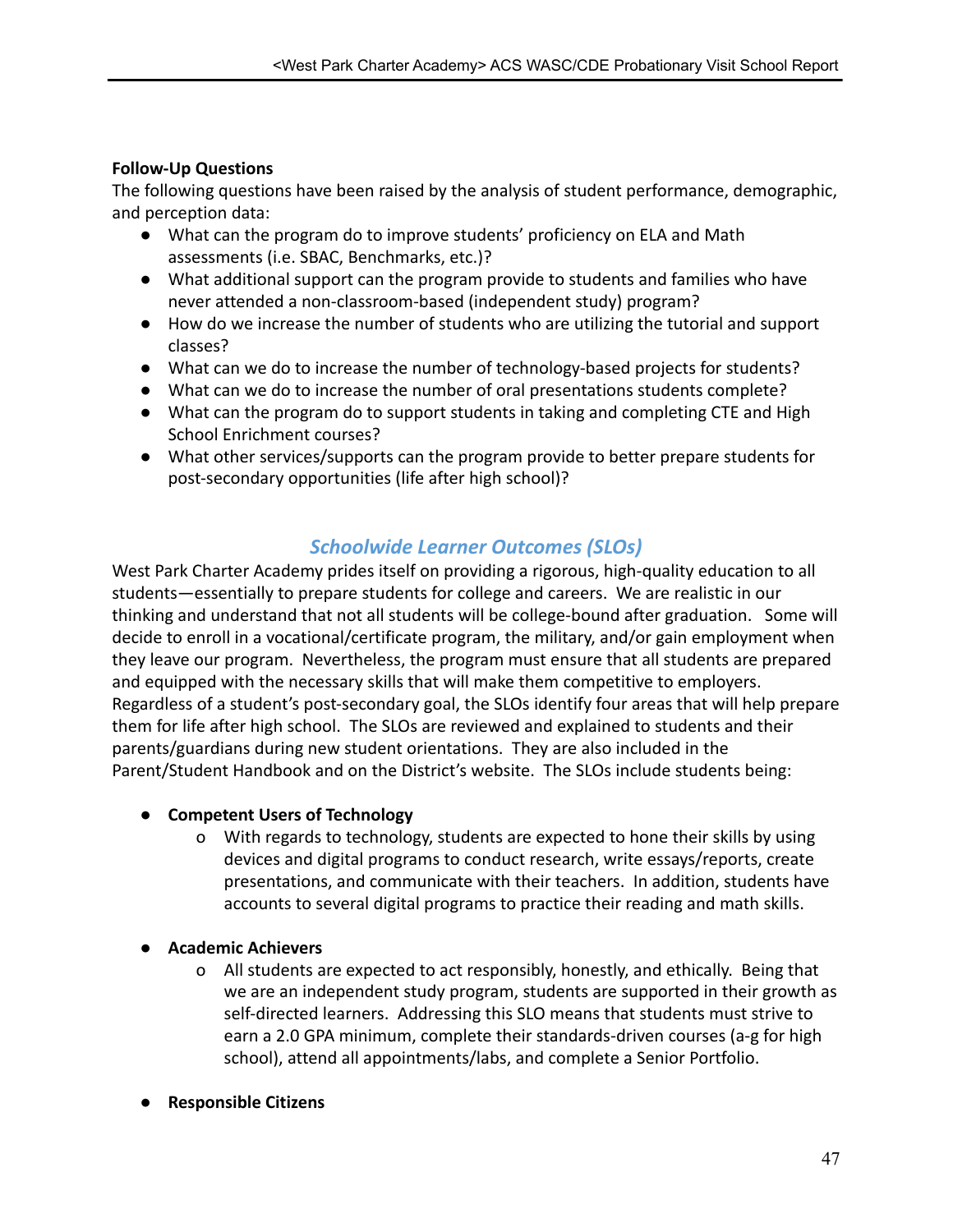o West Park Charter Academy students are expected to adhere to all school rules/policies, and to show respect for themselves and others. This includes taking responsibility for their academic progress. Students understand that in order to grow in this area, they must complete their assigned work, complete their graduation requirements, and follow the dress code/rules.

### ● **Effective Communicators**

o It is vital that all students leave our program with strong communication skills. While at West Park Charter Academy, students have many opportunities to practice their speaking, listening, reading, and writing skills. These skills are gained by working with others in labs, classes, and one-on-one meetings with their teacher(s). Through their coursework, students prepare and deliver oral and written reports for groups of various sizes. Without a doubt, students benefit from these experiences and are able to showcase them to prospective employers.

The administrators, teachers, counselors, and support staff at West Park Charter Academy realize that not every student will achieve and progress at the same rate. Because of this, the need for personalized, rigorous learning is the strongest way to make gains in student achievement. Moving forward, West Park Charter Academy teachers and staff will continue to look for the best way to assess the achievement of the SLOs.

## *Perception Data*

The perceptions of students, parents, staff, and community members play an important role in the program's continual improvement efforts. Stakeholder feedback is reviewed and greatly considered when making decisions regarding professional development, curriculum, staffing, etc. This feedback helps address the program's various plans such as the following:

- Local Control and Accountability Plan (LCAP)
	- o Comprehensive Supports and Improvement Prompts (CSI)
- WASC Action Plan

West Park sent out surveys to students, parents, and staff during the Fall 2021 semester. The feedback we received from surveys, meetings, and conversations with parents/guardians indicates that West Park Charter Academy continues to meet the academic and social-emotional needs of students. There is a high percentage of positive feedback in all three survey groups regarding on-site safety, quality of education, level of respect and communication between stakeholders, quality of educational planning, and measurable and meaningful goals for students.

Naturally, there is room for improvement and increased services, but the program's teachers and support staff continue to demonstrate a commitment to growing professionally, being student-focused, and striving to achieve/realize the school's Mission and Vision.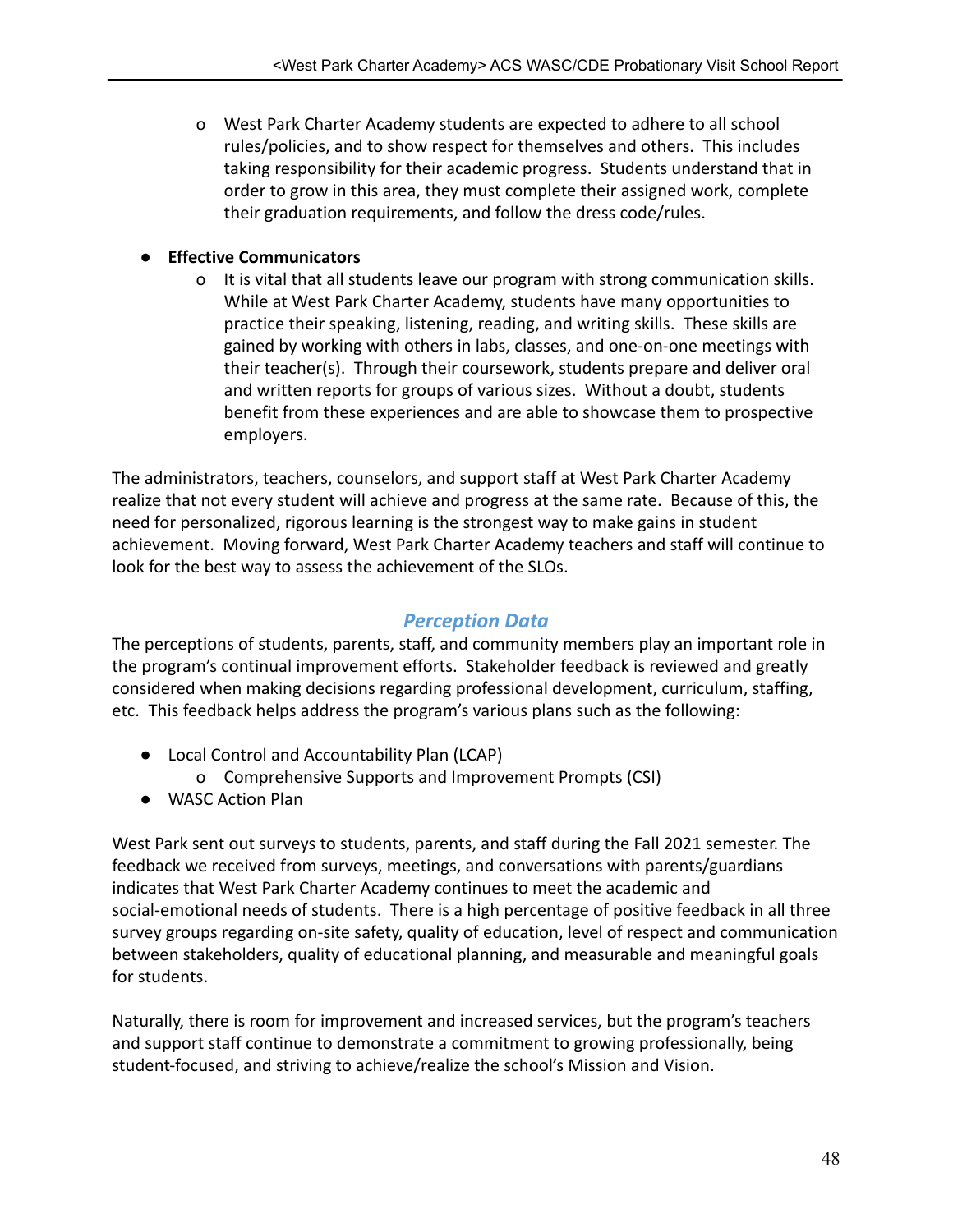#### **Student Survey**

Students were given the opportunity to take the student survey resulting in a high percentage of positive feedback. Students responded positively, 73% about feeling safe and a sense of belonging while attending school. Conversely, 86% of students did not feel threatened at West Park Charter Academy. The survey results also supported high regard for how they were treated at West Park. Approximately 93% of students were positive and felt that they were respected by teachers, tutors, and staff. During their time in school, either in-person or online, West Park students feel that their needs are being met and have adequate support from teachers, counselors, and staff. Also, the survey supported effective communication between students/parents and teachers at a 90% positive response rate. Academically, students have responded positively at an 80% response rate that they are being challenged academically. The students believe that they are in charge of what they learn and are able to apply their learning to real-life situations. In addition, 78% of students believe that West Park is preparing them for post-graduate careers and goals.

The student survey opens a window for areas of improvement. Sixty percent of students report they are unaware of the WASC accreditation status, lack the understanding of the importance of WASC accreditation, and are unaware of how the WASC accreditation status will affect them. The survey has shown that our students have a 6% rate of participation in our WASC Accreditation focus group. West Park wants to increase student awareness and motivate them to become more involved through participation in school functions, groups, and site councils that will affect them.

#### **Parent Survey**

Parent survey responses indicate that 94% of parents are very satisfied or satisfied with WPCA. The vast majority of parents surveyed agree that communication between all stakeholders is good and 97% agreed that they feel welcome at WPCA. They specifically note that staff members are informative and regularly provide updates regarding student progress. Parents also agree that teachers provide quality, standards-based instruction and that expectations for students are clear and concise. They overwhelmingly agree that the students at WPCA are receiving high-quality instruction and are learning the skills necessary for academic success as well as post-secondary success.

There are very few concerns noted in the parent surveys. One area of concern is that 51% of parent survey responses indicate they are unaware of WPCA's WASC accreditation status. Also, about 30% of parents expressed a desire for more extracurricular opportunities for students.

#### **Staff Survey**

Survey results indicate staff members at WPCA feel safe and supported in the school. They have been able to work with one another in an effective and supportive manner. In the survey, over 95% agreed with feeling very safe/safe at work. Staff members feel supported and agree they receive a sufficient amount of training, workshops, and one-on-one mentoring by workshop instructors. One hundred percent of staff report they receive the professional development training and support they need which enables them to support their students' instruction.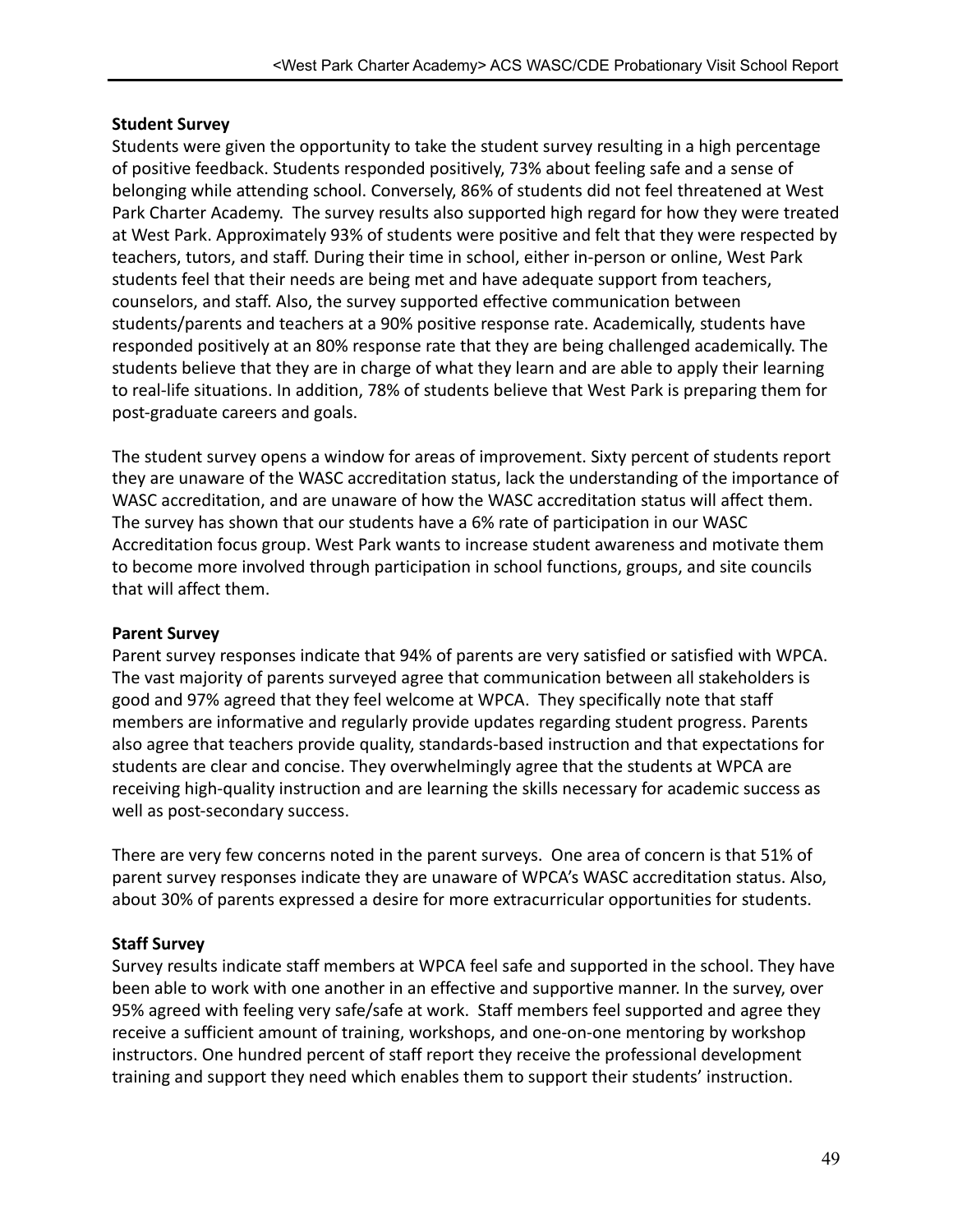Staff also feel prepared to support parents in all that they do. Furthermore, teachers feel like they are able to communicate and provide parents with methods to support their children. This is reflected in the parent survey when parents say they feel comfortable communicating with the teachers. In the survey, 90% of staff members agree/strongly agree that communication between staff and parents is good.

Staff members also feel that students with special needs are given the support they need and that we have a wonderful special education program. Survey results indicate that 100% of staff strongly agree/agree that WPCA gives students on IEPs and 504s the support they need.

With regards to enrollment, survey results indicate staff agree there is a need for programs like West Park Charter Academy—especially during unprecedented times like these where a large percentage of students and parents/guardians are turning to non-seat-based programs (i.e. independent study). Traditional schools and districts that surround our two learning centers (Fresno and Hanford) understand the importance of our program and continuously refer students who are not realizing their potential (at their traditional school) to us. Representatives from schools in the surrounding areas understand that West Park Charter Academy is a viable option to meet the needs of students.

Staff members suggested a few areas the school could address. One area is the need to increase community connections. The other area is the need for additional cultural awareness activities for students.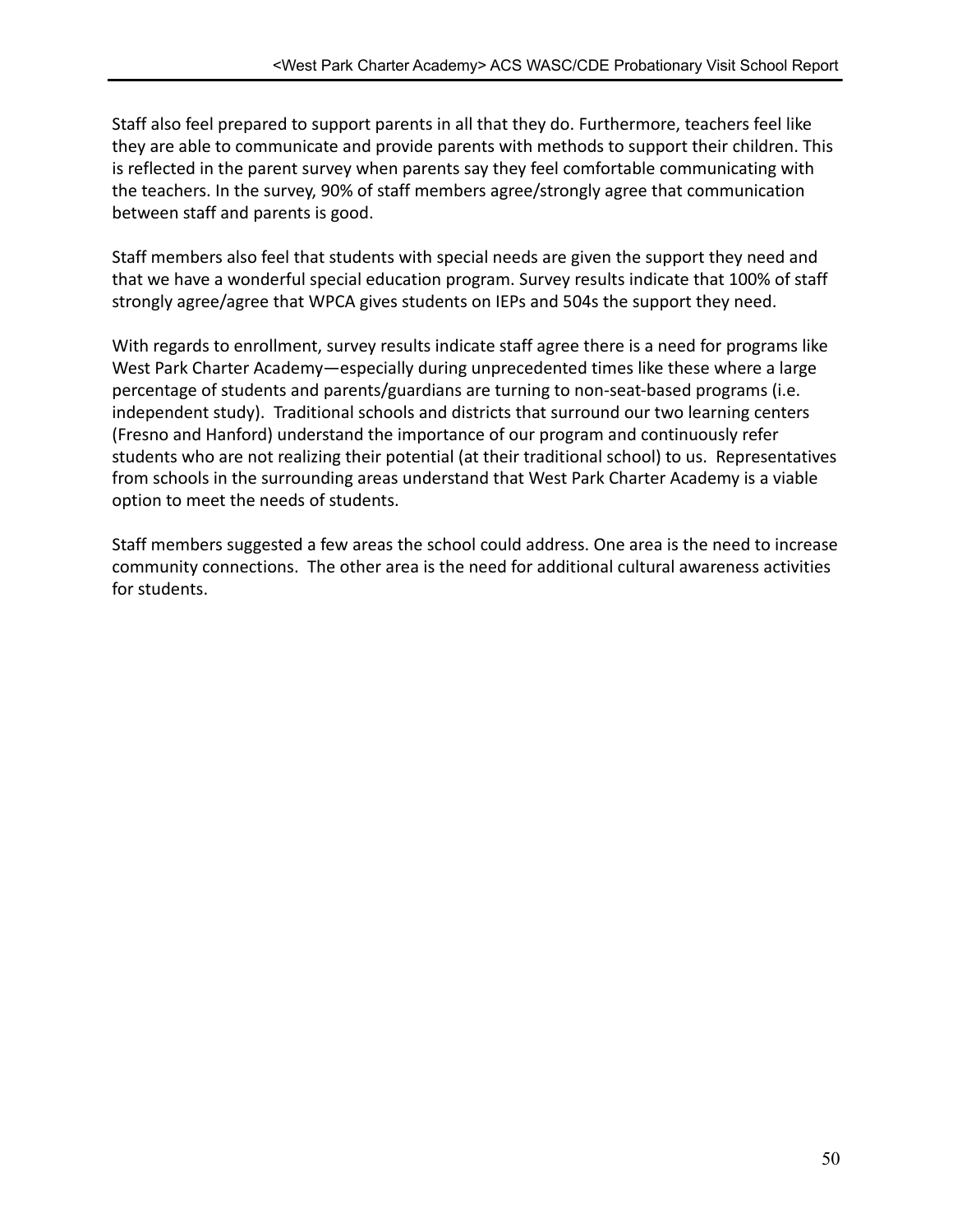# *Significant School Changes and Developments*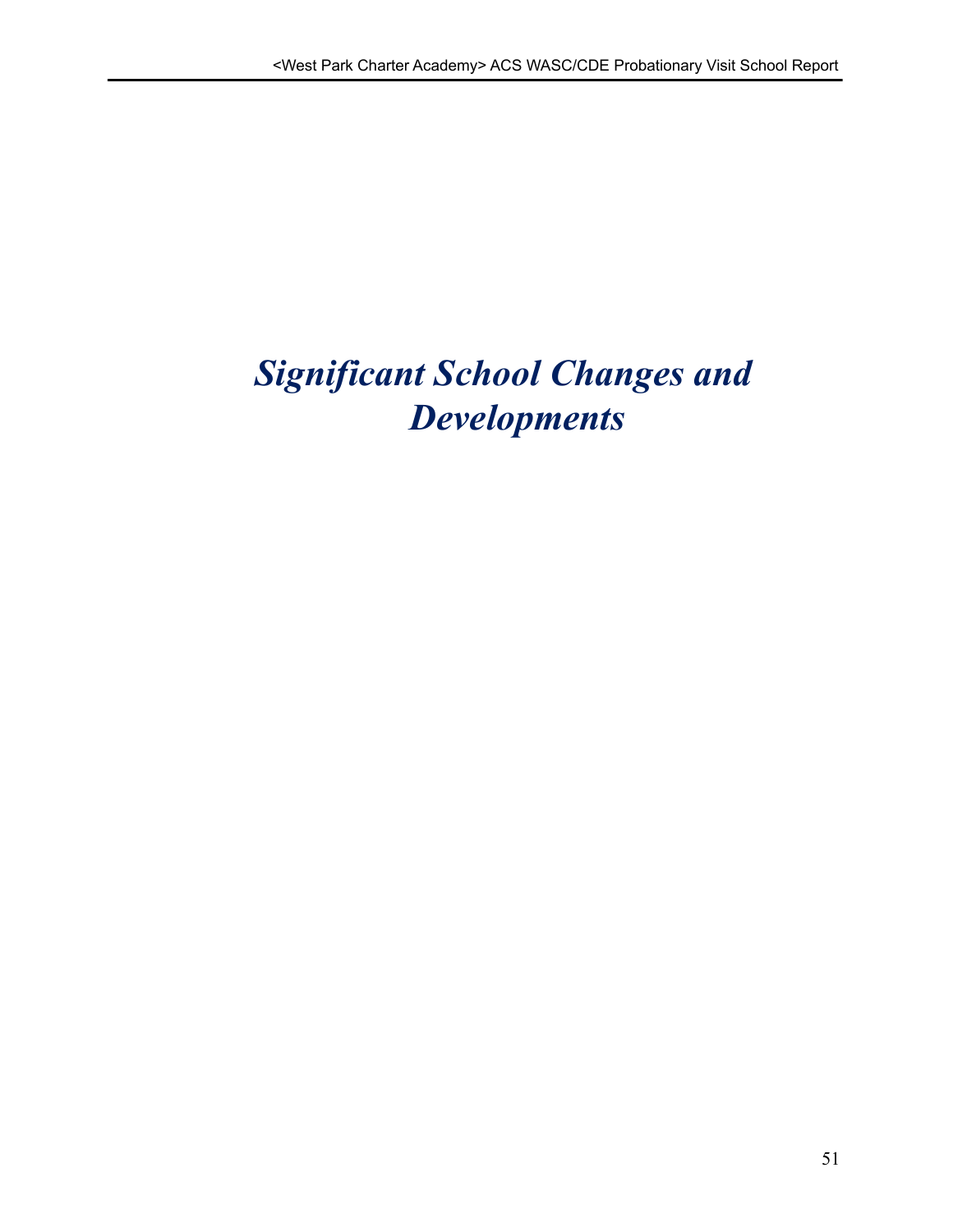The WASC Action Plan and progress updates are presented to staff members at the beginning of each school year and reviewed periodically during staff meetings, as well as during Board and ELAC meetings. It is an expectation that all teachers, counselors, and administrators provide input and participate in the WASC process as we continue working on the Action Plan and provide input/feedback on surveys throughout each school year. The program's Action Plan (areas for critical growth) informs and drives all of West Park Charter Academy's efforts: professional learning/development topics, curriculum & instruction/assessment, student support, social-emotional support, parent engagement, etc.

Since the Self-Study visit in November of 2017, West Park Charter Academy has experienced changes in areas that include the following: a response to the COVID-19 pandemic, funding, curriculum/instructional support, assessment, staffing, and school culture. The following information includes some of the most crucial developments that have occurred since our last WASC Mid-Cycle visit in February 2021.

## **COVID-19 Pandemic March 2020-May 2021:**

Like all schools throughout the state of California (and across the country), West Park Charter Academy has been impacted greatly due to the COVID-19 pandemic. From March 2020 to May 2021, teachers made every effort to provide high-quality instruction, identify learning loss and provide remedial instruction, and meet the social-emotional needs of students using virtual platforms (i.e. Zoom and Google Meet). That being said, West Park Charter Academy teachers and support staff continued to work diligently on addressing the Schoolwide Critical Areas for Follow-Up and providing all students with a high-quality, rigorous education—one that will prepare them for post-secondary opportunities.

## **COVID-19 Pandemic 2021-2022 School Year:**

As previously stated, the impact of the pandemic has caused West Park Charter Academy to respond in a variety of ways. They include:

## **In-person instruction and academic support:**

At the beginning of the 2021-22 school year, we returned to in-person instruction, with a small percentage of students still utilizing virtual instruction. All students are given the option for in-person instruction. For tutoring services, we are providing the option of in-person or virtual instruction. Additionally, for tutoring services with our paraprofessional staff, we have implemented a strategic Tutoring Form that facilitates targeted, ongoing collaboration between teachers and paraprofessionals.

#### **Optional virtual instruction and academic support:**

For the 2021-22 school year, the majority of the students are receiving in-person instruction and a small percentage are receiving virtual instruction. Teachers have ensured that students who participate in online-learning continue learning in a rigorous manner by providing weekly instruction to their respective students via Zoom and/or Google Meet.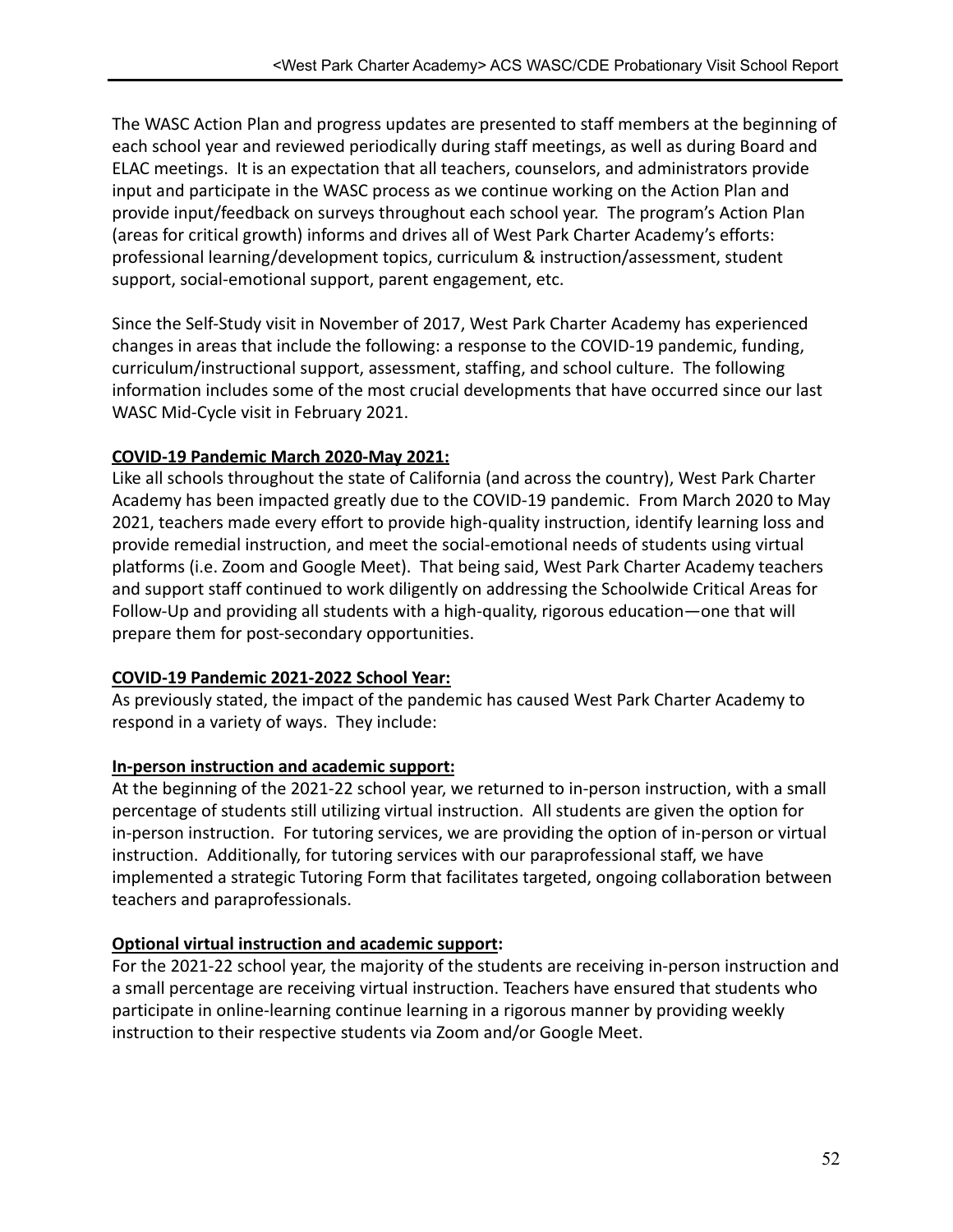#### **Virtual ELD, Spanish Classes, Math, Science, and Guitar Labs:**

For the 2021 fall semester, designated ELD instruction has been provided virtually, via Zoom with the intention of bringing students back on campus for in-person labs and classes as soon as safely possible. Additionally, all Spanish, Math, Science and Guitar classes are being taught virtually via Zoom. Students who are struggling and need intensive academic support are given the option of attending class in person.

#### **Assembly Bill (AB) 104:**

On July 1, 2021, AB 104 was passed and students who were in the 11th or 12th grades during the 2020-2021 school year are given the option of having 10 credits of each of the following subjects waived: English, Math, and Foreign Language. The purpose is to support students who struggled during the COVID-19 pandemic and did not complete the number of credits needed to graduate on time. With AB 104, these students will have the option to catch up on credits and graduate on time. However, AB 104 only applies to students who have a minimum of 70 credits.

#### **Learning Centers:**

Since August 2020, both of the program's learning centers (Fresno and Hanford) are being cleaned and disinfected by a contracted janitorial company five days per week. Before the pandemic, the centers were cleaned twice per week with a contracted cleaning service.

#### **Increased Support for Students:**

Staff survey results indicate that there has been an increased level of academic and social-emotional support for students since the November 2017 Self-Study visit. Teachers, counselors, administration, and support staff have worked to closely monitor students' progress (i.e. attendance, grades, credit completion, etc.). In addition, students and their parents/guardians continue to receive individual support from counseling staff with selecting classes to take each semester as well as with filling out applications for financial aid (FAFSA) and college.

Survey results from Fall 2020 indicated that there were challenges with class/lab attendance. To better monitor student attendance in these classes, classroom teachers now share a weekly Google attendance sheet with the independent study teachers. This has helped in communicating attendance concerns with students and their parents/guardians via RMA notifications, phone calls, and emails.

Starting in the spring of 2021, mandatory weekly tutoring was implemented for students who earn a D or F in a core class. In addition, students with a Math or ELA Renaissance score two or more grade levels below their current grade level are required to spend an additional 30 minutes of instructional time with their independent study teacher each week to work on remedial skills.

Remedial interventions include, but are not limited to, the use of digital programs such as IXL, LexiaCore5, LexiaPowerUp, and ReadingPlus.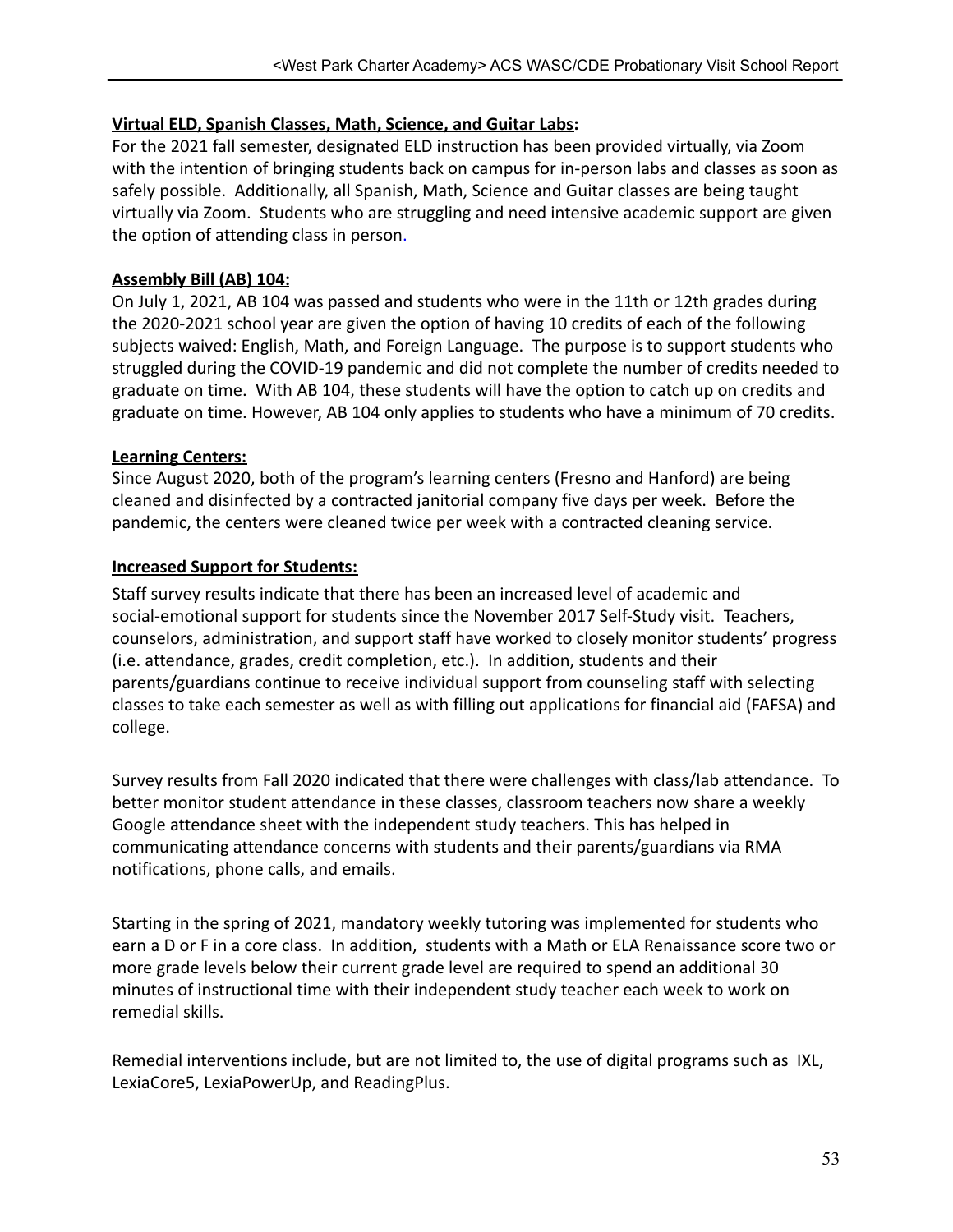Students began receiving daily synchronous instruction starting in September 2020 with SB 98 and continuing in August 2021 with AB 130. West Park Charter Academy administration learned through the California Consortium of Independent Study (CCIS) that per AB 130, the program would be required to provide daily engagement with its students like all traditional schools during the pandemic. Teachers are now meeting with their K-3 grade students in a virtual Zoom homeroom session for a minimum of thirty minutes each day, with teachers utilizing the additional time for literacy practice using online programs and/or quick-writes. Additionally, teachers are meeting with their 4th-8th grade students in a virtual Zoom/Google homeroom for at least 15 minutes per day. During the Fall 2021 semester, teachers reported that their students appear to be more engaged and connected to their learning. Survey results from fall 2021 indicate that the implementation of daily homeroom sessions has increased teacher and student interaction. Staff shared that these sessions have provided students with additional academic support and have addressed concerns related to social-emotional well-being.

## **Comprehensive Support and Improvement (CSI) Status:**

As of the 2019-2020 school year, West Park Charter Academy has qualified for CSI status due to its graduation rate being below the state's minimum (which is now at 68%). Per the CDE's Dataquest, the program had a 4-year adjusted cohort graduation rate of 60.5% (for the 2018-2019 school year). This percentage increased by 11.3% for the 2019-2020 school year, as the percentage of 4-year cohort graduates jumped to 71.8%. The program makes every effort to align the WASC Action Plan and LCAP, which serve as its CSI Plan. Funds that are received from the state to improve in this area are utilized for a non-permanent CTE/Post-Graduate counselor, for establishing systems to monitor students' progress, and to purchase materials and supplies to support students, etc.

## **CTE Pathways/Post-Graduate Program:**

In March 2020, West Park Charter Academy hired a CTE/Post-Graduate counselor to implement career/technical education and to foster the relationship between WPCA and the local community colleges. West Park Charter Academy has gone through multiple staff changes in the past two years. We have lost two CTE counselors. During the 2020-21 school year, the program lost its CTE Counselor who was with WPCA for a little more than one school year. Then, in November, 2021, the newly hired CTE counselor left WPCA. We are in the process of hiring a new CTE counselor.

## **Career Technical Education (CTE) Implementation:**

Survey results indicate that staff members feel confident about the newly-established partnership established with local community colleges (Fresno City College and West Hills

College). Students have already begun taking advantage of the opportunities to take CTE courses at these colleges. As previously stated, students must take two courses prior to beginning a CTE Pathway. These courses include a Career Research class and a College Success class. As of the 2021-22 school year, more course options have been made available. According to our student information system (School Pathways) 2021-22 Data there were 13 students in the fall 2021 semester attending Fresno City College's CTE dual enrollment program and 4 students attending West Hill's CTE dual enrollment program. Most of our CTE students have shown more interest in participating in the high school enrichment class options rather than the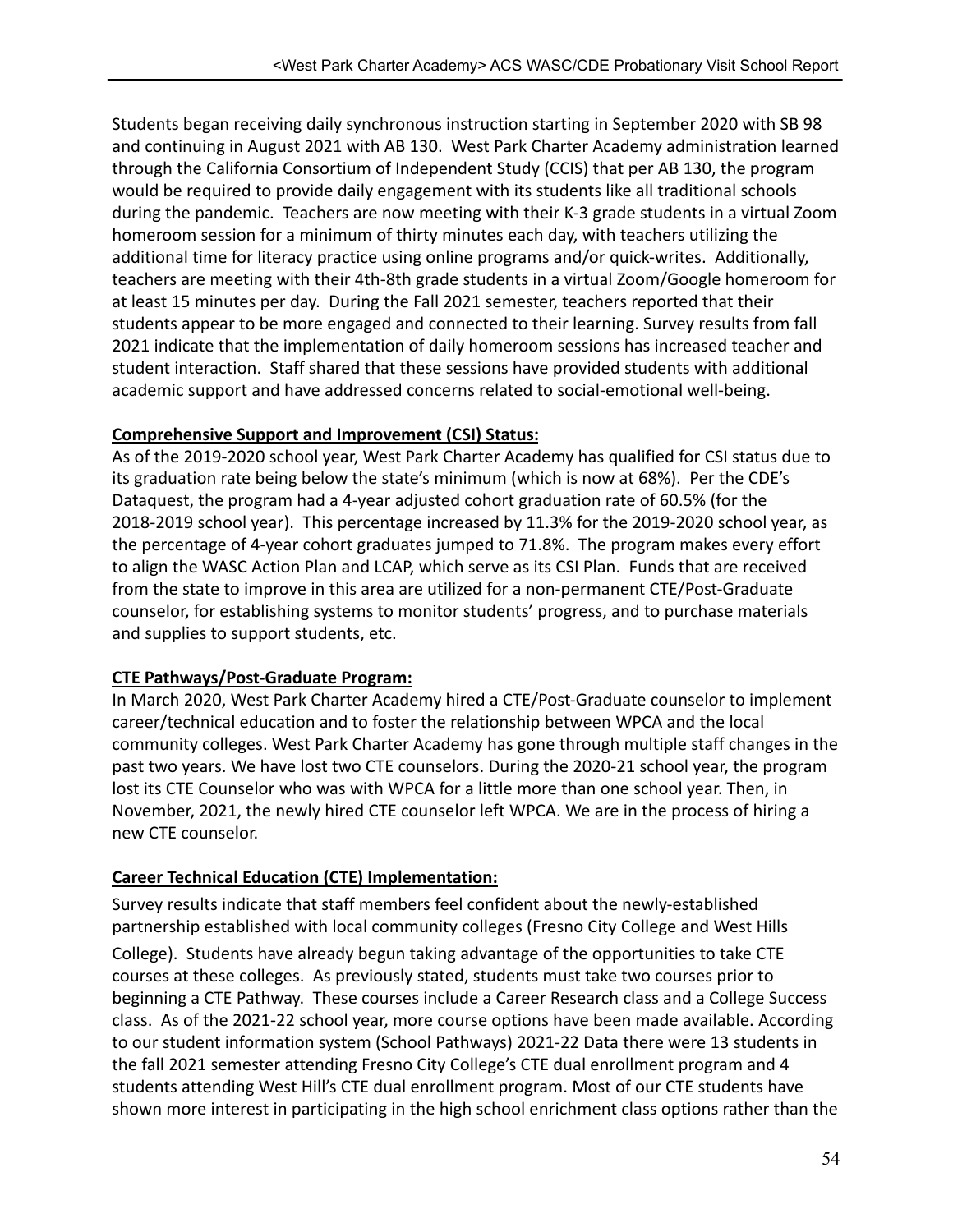#### CTE Pathways program.

### **Partnership with Local Community Colleges:**

As previously stated, a partnership with local community colleges (Fresno City College and West Hills College) was established prior to the 2020-2021 school year. This program enables West Park Charter Academy students with opportunities to take college readiness/success courses (prerequisites before a student starts a CTE Pathway), CTE courses, and/or High School Enrichment Program courses. This partnership benefits students in a number of ways: 1) they have access to professors/instructors that are local; 2) they are supported and have their progress monitored each week by a facilitator; 3) they have increased engagement and advocacy with regards to their high school education and post-secondary plans.

#### **Professional Development/Learning:**

West Park Charter Academy has continued its partnership with the Fresno County Superintendent of Schools (FCSS) during the 2021-2022 school year. Teachers and support staff receive training/support in the areas of Math and ELA—which are aligned with the program's WASC Action Plan and LCP. Based on staff feedback, the professional development/learning format changed to a differentiated support/coaching model, where staff members receive a combination of one-on-one coaching and whole-group support. During the 2021-2022 school year, teachers and support staff are provided with various professional learning opportunities in the areas of ELA, Math, Science, and Social-Emotional support through FCSS coaching, online curriculum trainers, and BetterLesson.

#### **On-Site High School Math Classes:**

As of the Fall 2019 semester, students in grades 9-12 have been provided with on-site Algebra 1A/B, Geometry A/B, and Algebra IIA/B classes. This is a WASC Action Plan item. These classes are taught by a credentialed teacher (who was hired prior to the 2019-2020 school year), and prior to the pandemic, the classes were held twice per week on-site at both learning centers for a total of three hours per week. Since March 2020, these classes have been held virtually via Zoom twice per week for students at each learning center for a total of two hours per week. Additionally, four mornings per week, the Math Core teacher provides the option for one-hour tutoring sessions from 7:45 to 8:45 in the morning. Before these classes were implemented, the program offered Algebra labs at both learning centers. The impact of those Algebra labs was noticeable, as the Spring 2019 CAASPP (SBAC) Math results for  $11<sup>th</sup>$  graders indicated an 8.8 point increase. West Park staff is confident that when students take the SBAC again, they will continue to demonstrate growth in the area of Math.

#### **Math and Literacy Digital Intervention Programs:**

Digital/online programs were introduced and implemented during the 2016-2017 school year, and continue to be utilized in 2021-2022. These intervention programs are used to build and strengthen math and literacy skills in all of our students (grades K-12). A change was made in the 2017-2018 school year when all students were required to be enrolled in, complete work, and make adequate progress in a digital literacy program (either Lexia Core5, Lexia PowerUp, or Reading Plus). The overall goal is to promote literacy and to have students leave West Park Charter Academy as better readers than when they enrolled in the program.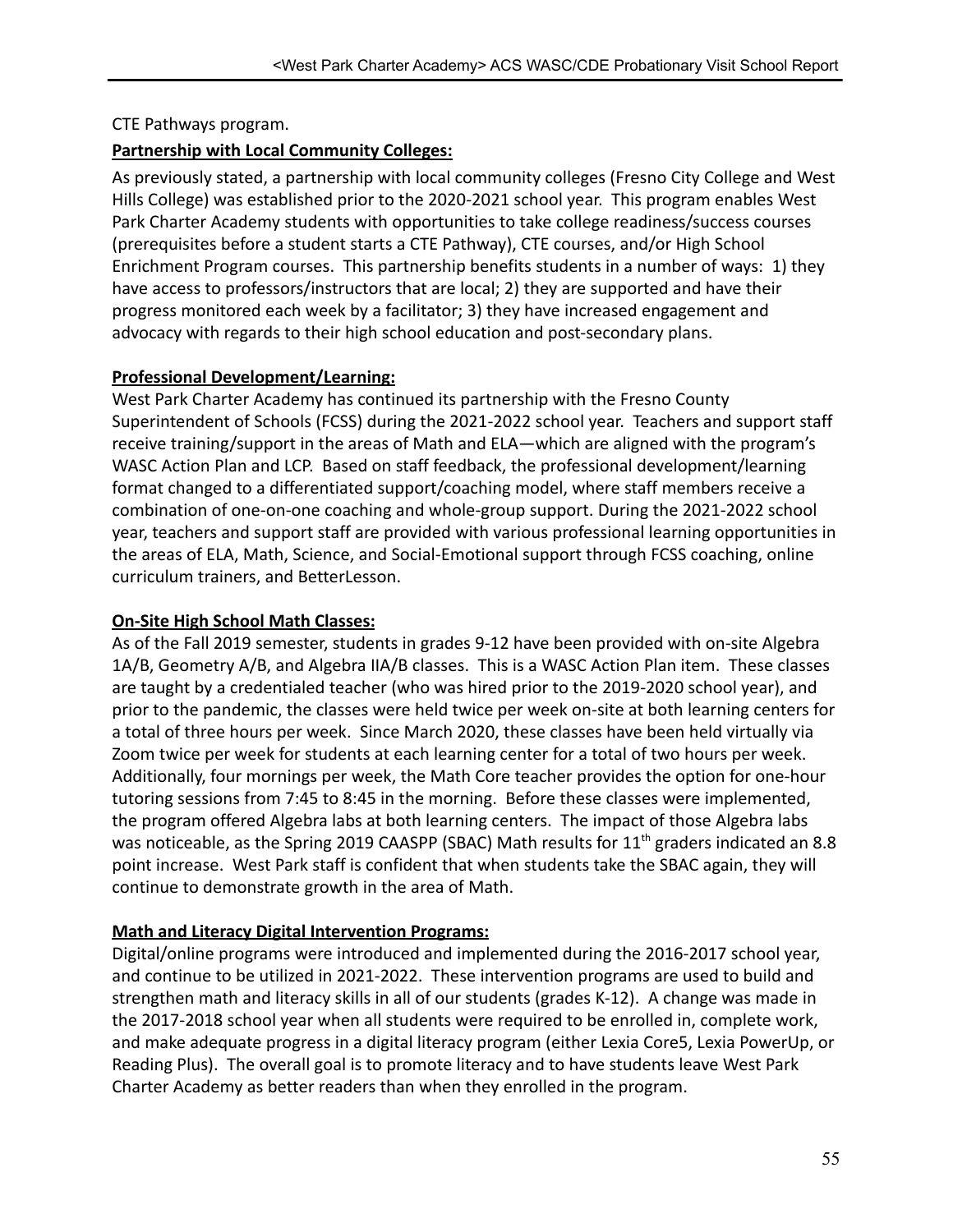## **Access to Chromebooks and WiFi Hotspots:**

Prior to the pandemic, students at West Park Charter Academy were able to check out a Chromebook while at school to conduct research, work on projects, use digital intervention programs, etc. The district's technology plan included efforts to provide a device to each student, so funds were used to purchase Chromebooks prior to the 2019-2020 school year. Because of the pandemic, additional devices (Chromebooks and WiFi hotspots) were purchased as of 2021, so all students now have what they need to connect with teachers, attend labs/classes, receive tutorial services, conduct research, etc.

#### **California Assessment on Student Performance and Progress (CAASPP):**

Since 2014, West Park Charter Academy students in grades 3-8 & 11 have been taking the (SBAC) in ELA and Math from the Smarter Balanced Assessment Consortium. The annual test is administered at each learning center, and students are required to adhere to a testing schedule. Due to the COVID-19 pandemic, the SBAC was waived in the Spring of 2020. The West Park Elementary School District (which includes West Park Charter Academy and West Park Elementary) opted to administer the CAASPP (SBAC) assessments to students in grades 3-8 & 11 during the Spring of 2021. Although the test results were not posted on the CA Dashboard, embargoed results were made available to LEAs. The California Department of Education (CDE) has recently announced that students will continue taking an abbreviated/condensed SBAC test in the Spring of 2022. Program administration will keep teaching and support staff updated with regards to testing, as well as develop a testing schedule, and notify stakeholders of testing days and times.

## **CAASPP Interim Formative Assessments (FIABs):**

For twice-yearly benchmarks (once per semester for both Math and ELA), teaching staff administer CAASPP Focused Interim Assessment Benchmarks with 3rd through 12th-grade students (with the exception of 12th grade Math). Previously, our program utilized the CAASPP ICA benchmark assessment. However, in coordination with our Fresno County Superintendent of Schools instructional support specialists, it has been suggested that WPCA utilize the more focused assessment blocks (FIABs). Teachers then examine this data and use error analysis to inform and guide direct instruction lessons and response to intervention.

## **Program Administration:**

West Park Charter Academy's program director was hired prior to the 2016-2017 school year. He has been employed with the West Park Elementary School District for 14 years and is entering his sixth year as the charter director.

## **Independent Study Teachers:**

Two new independent study teachers were hired at the beginning of the 2021-2022 school year but only one continued with the program. Like all new teachers, the new addition was paired with a veteran teacher to receive mentoring and support for the full school year. Prior to the 2018-2019 school year, teachers and support staff took time to provide input on what all new teachers at West Park Charter Academy should be trained on. When new teachers are hired,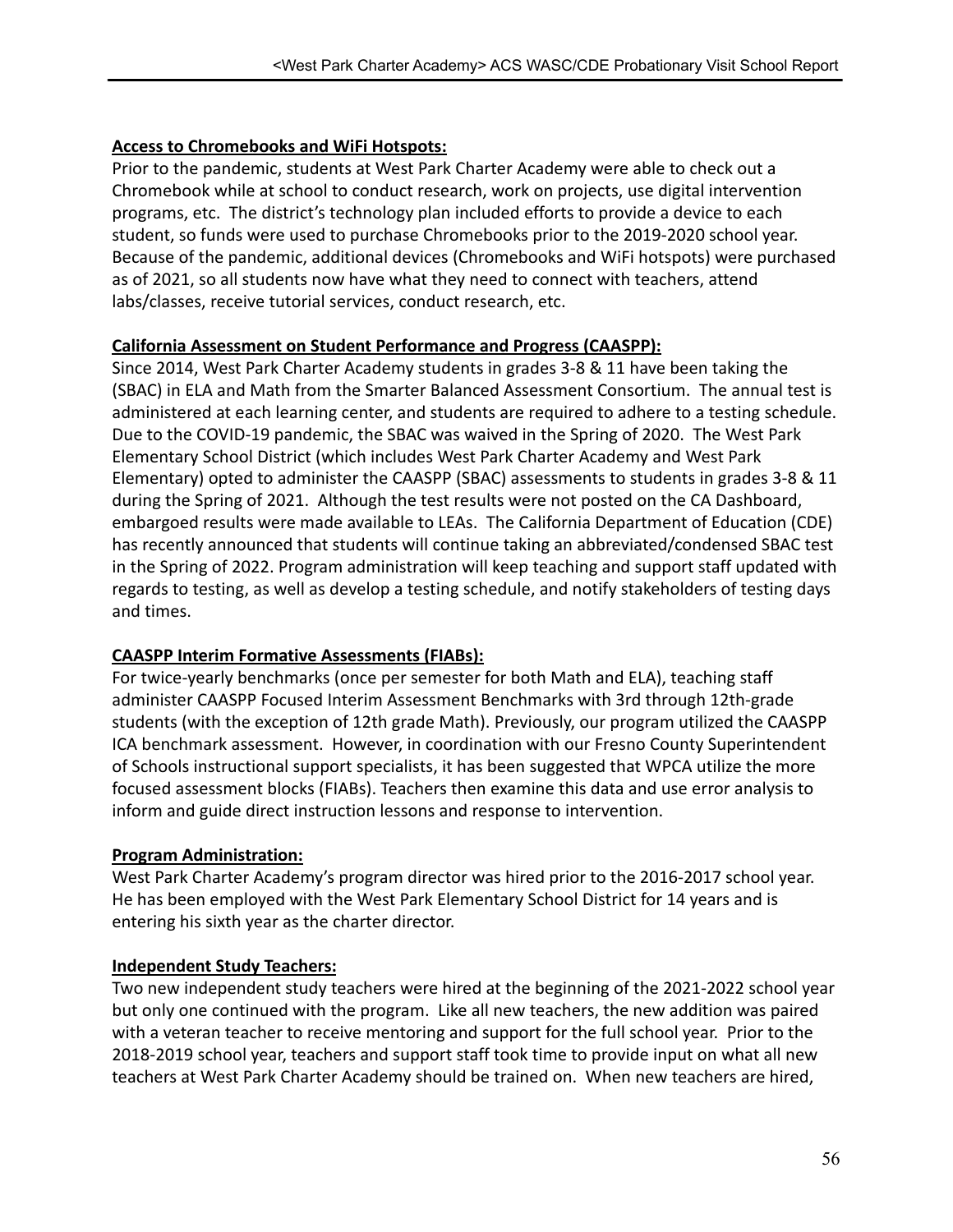their respective "mentor" teacher uses this list of key items and spends time focusing on these areas.

## **Academic/Guidance Counselors:**

West Park Charter Academy currently employs one full-time Academic/Guidance Counselor. The counselor provides students with ongoing assistance and support, making every effort to support students academically and socially-emotionally, ensuring that consistent, ongoing communication is maintained with each student's parents/guardians. The Counselor works two days per week at the Hanford office and three days per week at the Fresno office to support students at both learning centers. The program is working to hire a second Academic Counselor and a CTE counselor so that WPCA may return to having one counselor at each learning center.

The program's counselors have indicated that as a result of West Park Charter Academy qualifying for CSI (for the program's graduation rate), they have increased the amount of communication with students and their parents/guardians—especially for students in grades 9-12. Additionally, efforts with regards to progress monitoring of high school seniors' course completion and credits have increased, and when necessary, students needing added support (i.e. tutoring) are coordinated.

## **School Psychologist:**

West Park Elementary School District continues to contract a school psychologist from the Fresno County Superintendent of Schools (FCSS). The school psychologist works closely with WPCA to assess students for Special Education, attend IEP meetings, provide students with counseling/therapy, and consult with general education teachers regarding students on 504 Plans.

## **Paraprofessionals:**

West Park Charter Academy normally employs eight paraprofessionals, with five working at the Fresno Center (one ELD paraprofessional for designated ELD, one for Special Education student populations) and three working at the Hanford Center (including one for Special Education student populations). They are all highly qualified, and provide focused, targeted tutorial services for students. Currently, out of the total positions, we have two filled positions at our Hanford Center. The program is still looking to fill an ELD paraprofessional tutoring support position, 3 general paraprofessional academic tutors at the Fresno Center, and 1 general paraprofessional academic tutor at the Hanford Center.

## **Parent Outreach & Engagement:**

Since the November 2017 Self-Study visit, there have been various opportunities presented to parents/guardians with the goal of them being more engaged and connected to the program. Some of these opportunities include Back-to-School Nights, Family Gratitude Breakfasts, Family Art Nights, ELAC meetings, Career Days, field trips, etc. Additionally, Parent Square continues to be provided to staff and parents/guardians to support communication/engagement efforts. Parent Square allows staff to quickly communicate messages, school forms, permission slips, school news/bulletins, student assignments, meeting/committee invitations, etc.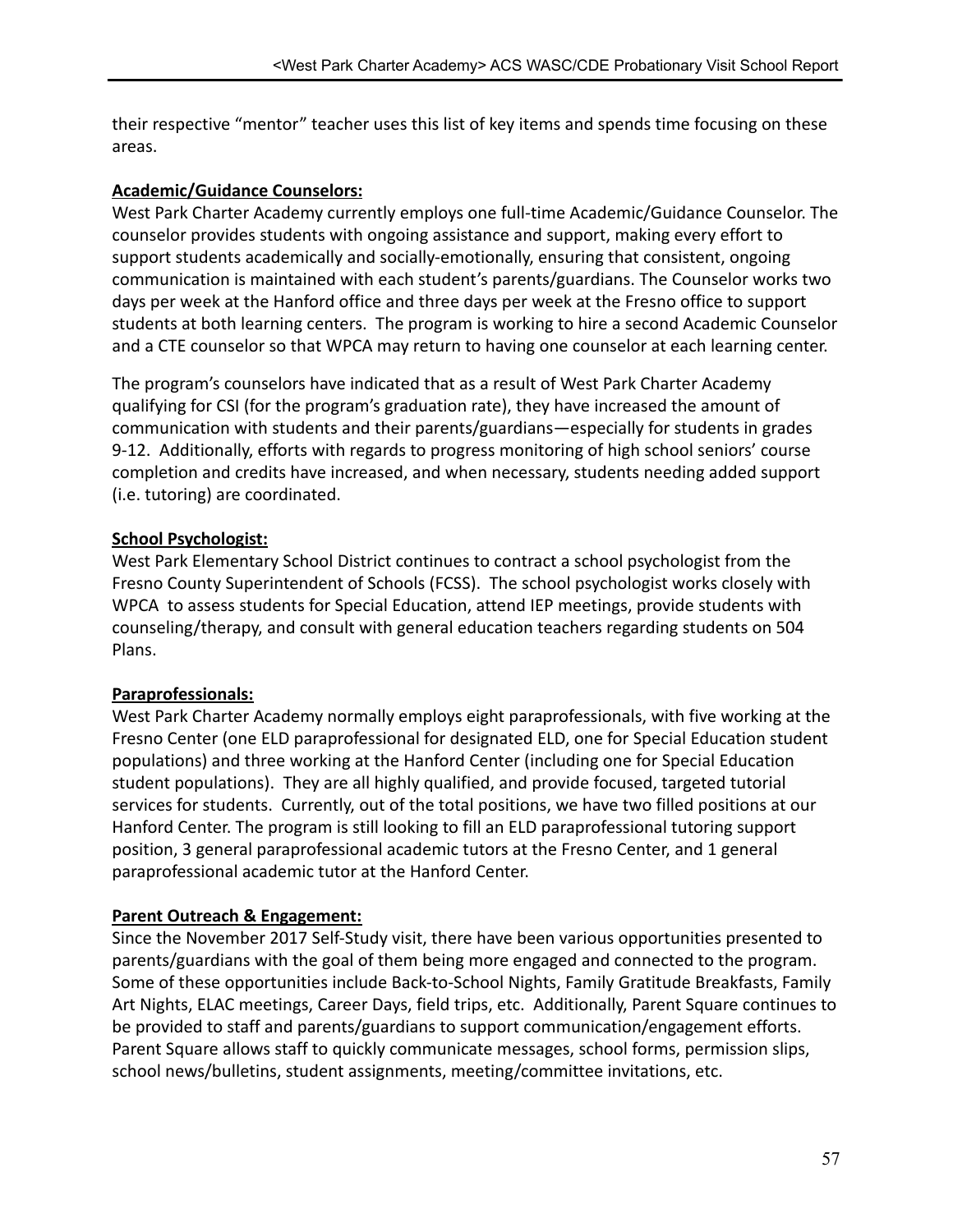During the 2020-2021 school year, the program added district Google Voice accounts for all of our teaching and paraprofessional staff in order to communicate directly with parents that did not utilize Parent Square.

During the 2021-2022 school year, the program director added a monthly 1-hour Zoom stakeholder meeting inviting any parents, students, staff, and stakeholders to meet with the WPCA director.

#### **Faculty Advisory Committee:**

Established in the 2016-2017 school year, West Park Charter Academy's Faculty Advisory Committee (FAC) continues to meet twice per semester and provides teachers and support staff a platform to bring-up concerns, needs, suggestions, etc. Staff members who are interested in becoming FAC representatives can do so by signing up at any time throughout the school year. Additionally, any staff member with the desire to join this committee has the option to become a member. The FAC committee goes around to all staff, prior to each upcoming meeting, and solicits ideas and concerns to help build an agenda for the meeting. Any major unresolved concerns are then taken to the district's management team for review and discussion. The program's director and/or the spokesperson then reports the management team's responses and/or actions taken back to the staff members.

#### **Staff Book Reads:**

Currently, staff book reads are on hold due to Covid 19. There are plans to continue the staff book reads once the Covid-19 learning environment settles down and returns back to more pre-pandemic normalcy. We have decided that in lieu of the staff professional development book reads, we will focus on receiving more targeted and frequent professional development support from FCSS content-specific (Math and ELA) instructional coaches. We are still weighing keeping this change of utilizing the county services in lieu of the staff book reads.

#### **Virtual Field/Study Trips:**

Our previous CTE Counselor provided opportunities for students to attend virtual college campus field trips. Additionally, our Science Single Subject Core Teacher has provided opportunities for virtual field trips open to all high school students.

#### **Ongoing Professional Development/Learning:**

West Park Charter Academy teachers and support staff will be provided with professional development opportunities with adopted print and digital curriculum (i.e. Chemistry Savvas Realize Professional Development), and more frequent Fresno County Superintendent of Schools (FCSS) Instructional Support Specialist professional development training in the areas of Math, ELA, and integrating Visual and Performing Arts. In addition, the program's certificated and classified staff has been provided with professional learning opportunities with BetterLesson. West Park professional development is presented virtually, in-person, whole group, and one-on-one coaching with trainers.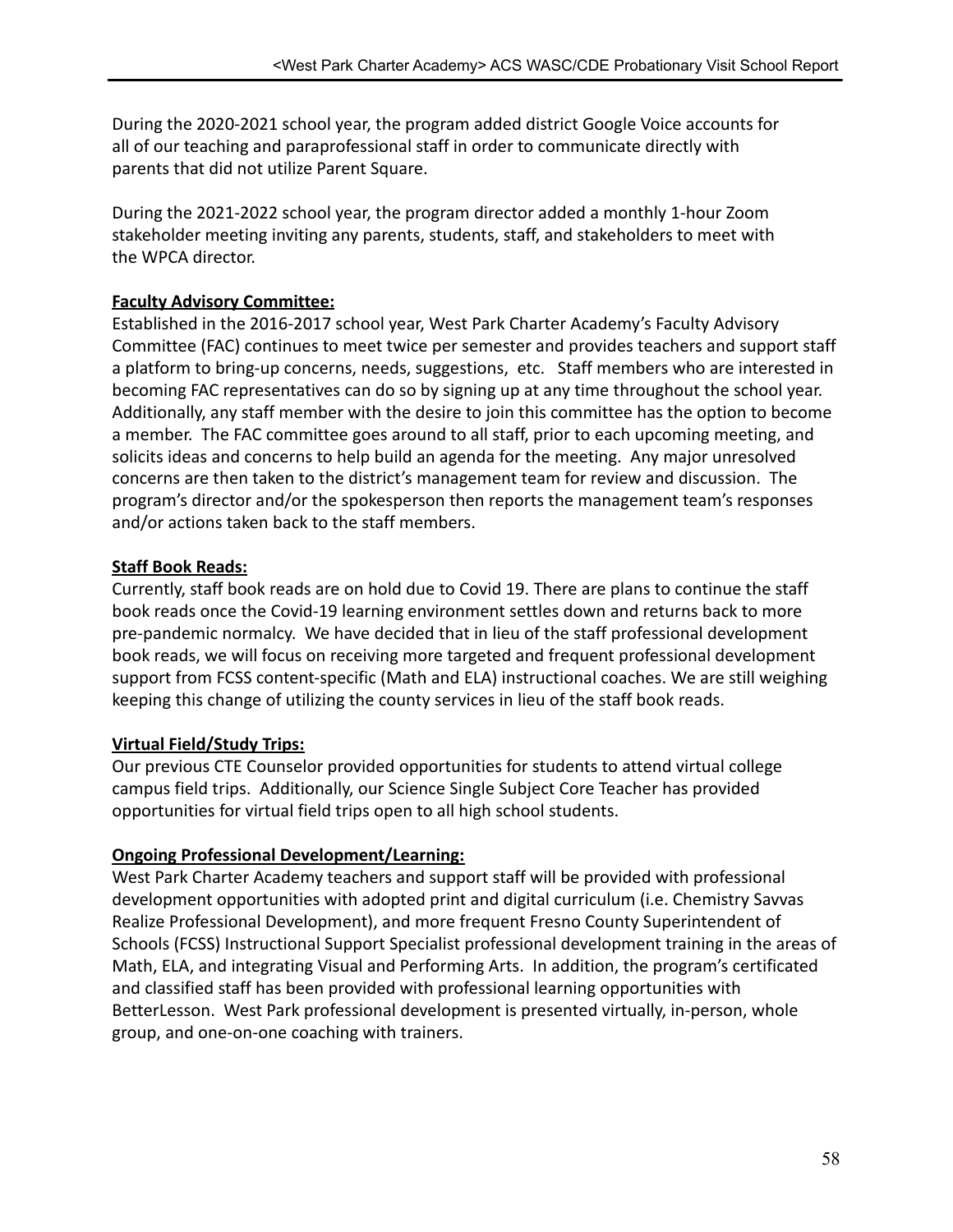### **Curriculum Changes:**

The most recent curricular changes that WPCA implemented include the following: Consumer Math changed to Applied Mathematics, Earth Science/Biology changed to Integrated Science. We also added the following online curriculums: SavvasRealize learning platform for Chemistry, iLit for ELD instruction, and Autentico for Spanish.

## **Increased Staff Collaboration:**

The survey results indicate that since the November 2017 Self-Study visit, there has been an increase in collaboration among Special Education and General Education staff. This has led to increased collegiality and has improved the instructional services provided to students. In the past three years, students who have an Individualized Education Plan (IEP) have been placed on a General Education teacher's roster for instruction. All special education students continue to meet with the Special Education teacher each week to work on IEP goals and for remedial instruction. The amount of time each student meets with the special education teacher is driven by the Specialized Academic Instruction minutes listed on the IEP.

With the addition of a WPCA Tutoring Form, our Independent Study teachers and paraprofessionals are collaborating more frequently on specific learning goals and assignments. Additionally, staff members have opportunities to collaborate, complete PLC activities such as WASC updates, review data, and share best practices.

## **Consistent Grading Practices Amongst Staff:**

At the 2020-2021 2-Day Mid-Cycle Visit, it was suggested that our program further review our grading practices in order to ensure more consistency in grading among teaching staff. Early in the 2021-2022 school year, all certificated staff members met to allow for team input in determining the specific criteria for common grading (for ELA, Math, and all subject areas). Additionally, the entire teaching staff created grading guidelines with a general rubric for point-based grading systems for each subject area.

## **Redesign of WPCA's Schoolwide Learner Outcomes (SLOs):**

Based upon stakeholder (staff, student, and parent) feedback, the program, as a whole team, changed our SLOs. As a staff, and with our students, and parent stakeholders, the program is frequently revisiting the SLO's. (These have become our core competency of focus for our students). Our goal is for students to (CARE) be **C**ompetent users of technology, **A**cademic Achievers, **R**esponsible Citizens, and **E**ffective Communicators. The teaching staff is emphasizing a focus on the SLO's with students with a Google Slides project during the school year. The program's SLOs are more focused, more specific, and all stakeholders are being made aware of these goals. For our program, these SLOs are very important to us, as they are a schoolwide movement that we plan to build upon in the future.

## **Staff Changes and Developments:**

Like many other school programs and districts throughout the U.S. during this pandemic, we are experiencing significant staffing changes. These staffing changes are in the following areas: CTE Counselor, Academic Counselor, Core Single-Subject ELA Independent Studies teacher, three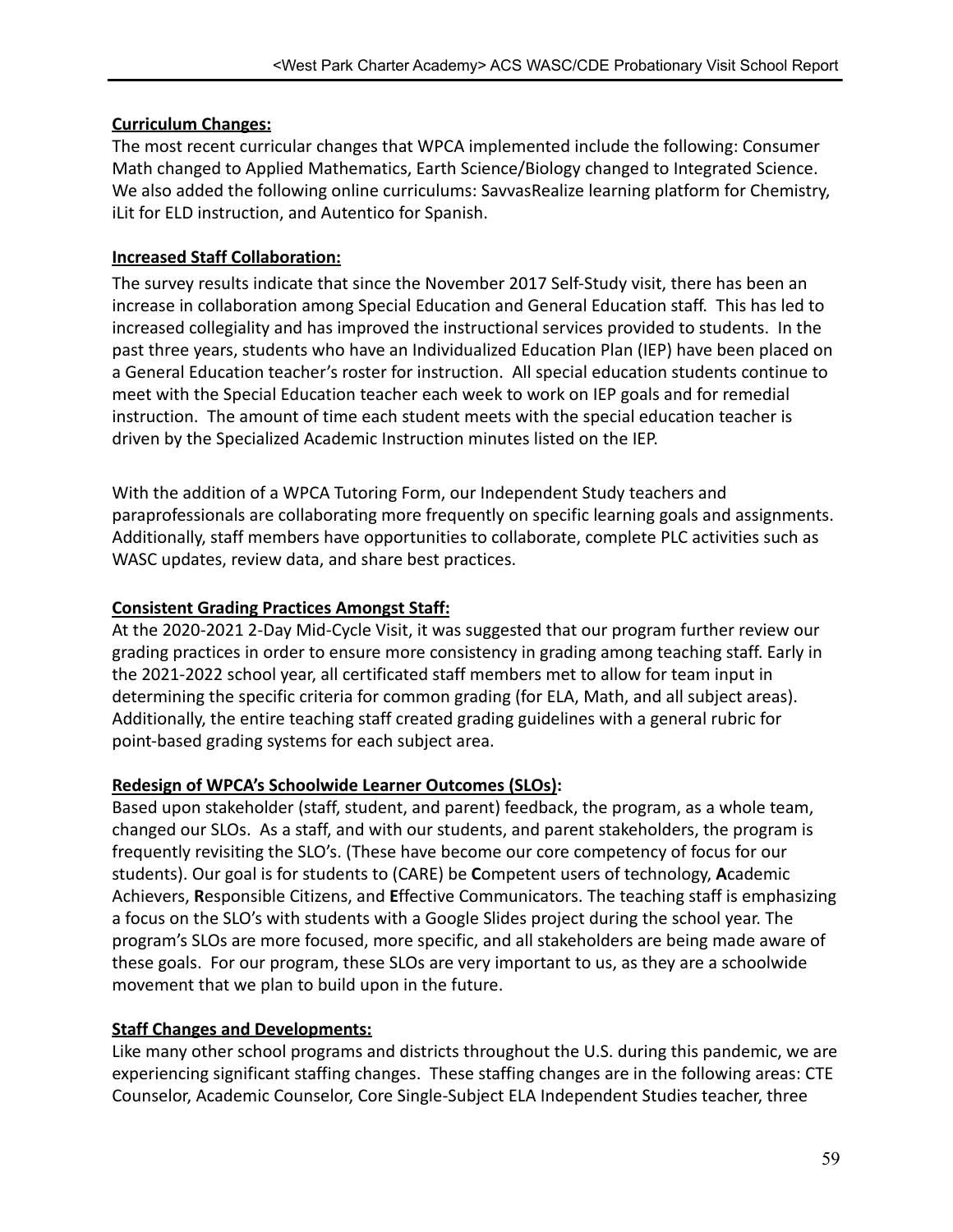Independent Study teachers, one ELD Paraprofessional, and three Paraprofessional Academic Tutors. Currently, these are vacancies that the program is working to fill.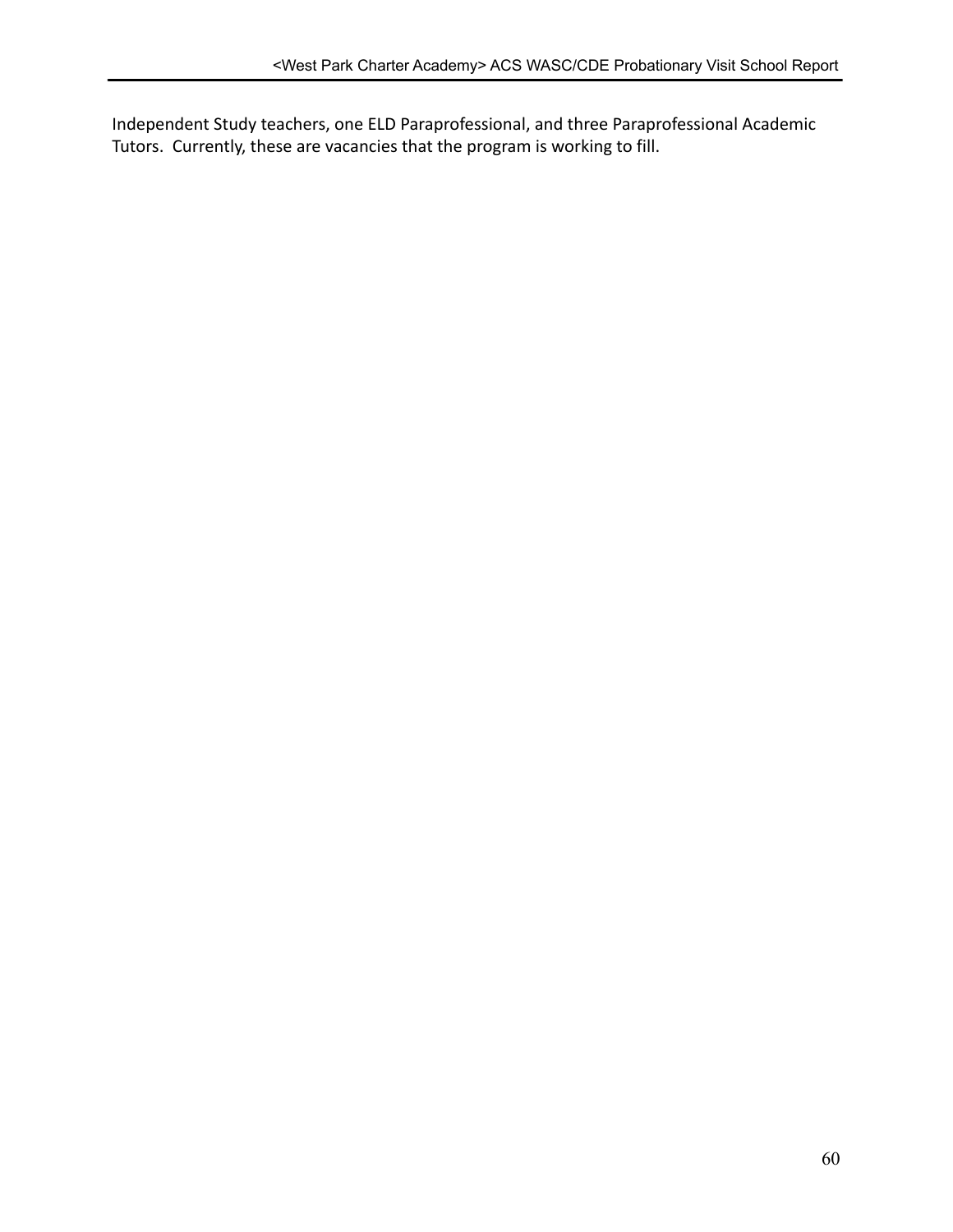# *Engagement of Stakeholders in Ongoing School Improvement*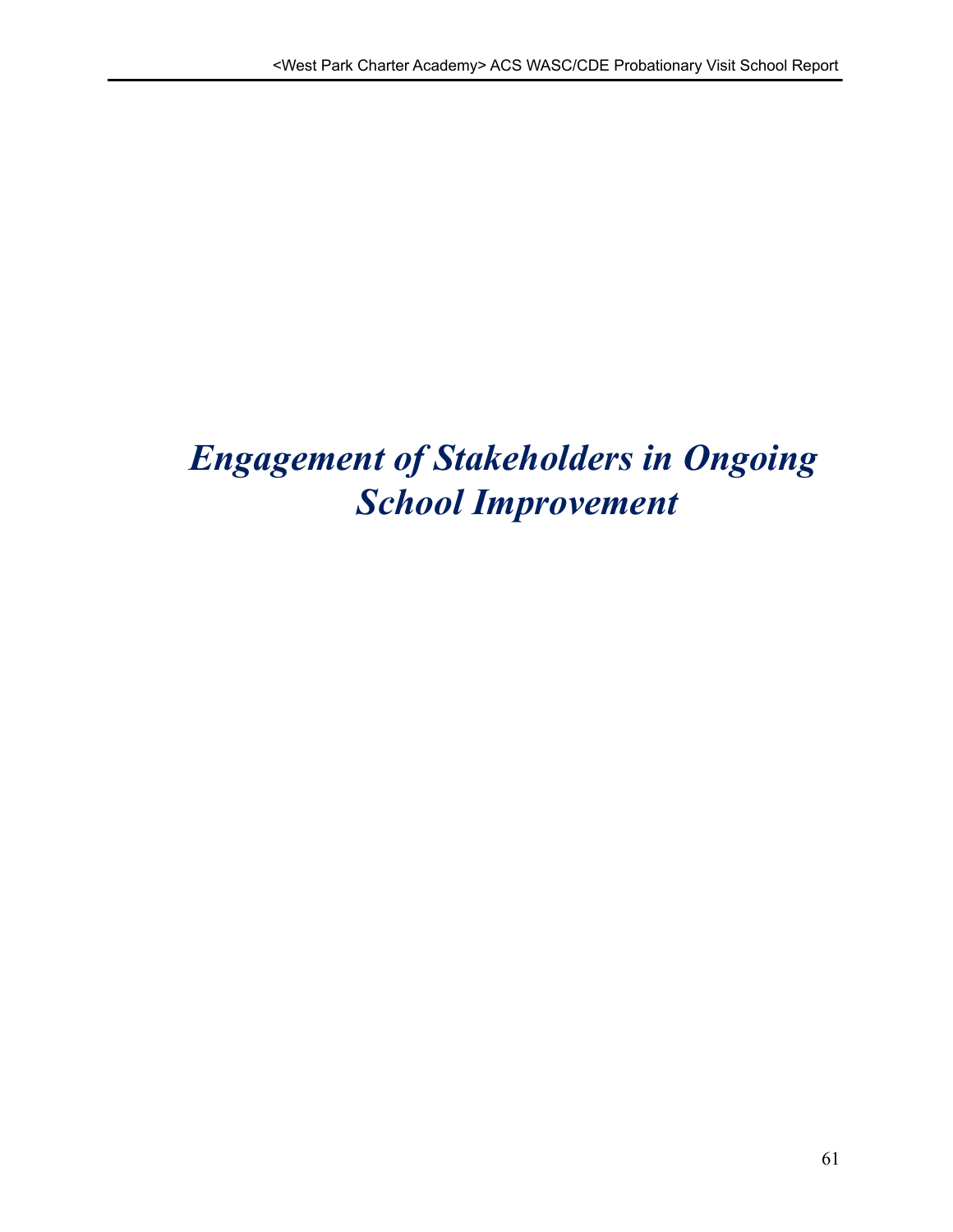West Park Charter Academy relies greatly on stakeholder input; it contributes greatly to the program's overall WASC action plan, with student achievement at the forefront of all decisions and initiatives that are implemented. Through the WASC Self-Study and Mid-Cycle visit processes, stakeholders have had opportunities to review and analyze the program's progress, areas of strength, and areas of growth. Additionally, reports on WASC action plan items are provided to stakeholders throughout each year during staff meetings, board meetings, ELAC meetings, and other various meetings. Items on the Plan that have been addressed/implemented or that have not yet been addressed are reviewed and discussed. Opportunities for stakeholder feedback are provided during these meetings.

With regards to engaging stakeholders in West Park Charter Academy's ongoing school improvement efforts, similar methods have been utilized in the development of the program's Local Control and Accountability Plan (LCAP), Comprehensive Supports and Improvement (CSI) plan/responses, and in the preparation of the WASC progress report. All program staff members were provided with various opportunities to provide input for the progress report through surveys, staff meetings, committee meetings (WASC focus groups), and through the writing of the progress report.

Up until March of 2020, all of the aforementioned stakeholder meetings were held in-person at learning centers. However, as of last Spring's emergence of the COVID-19 pandemic (and school closure), virtually all of the program's stakeholder meetings have taken place virtually. As we move forward through the 2021-2022 school year (and beyond), we will continue providing stakeholders with information, updates, and various opportunities to give their input/feedback—doing so will only help the program with its continuous improvement efforts.

West Park Charter Academy continues to make every effort to include its stakeholders (staff, students, & parents/guardians) in the program's ongoing school improvement efforts. This includes the development, implementation, and the monitoring of any progress pertaining to its WASC action plan. Stakeholders will continue to have various opportunities to provide input/feedback—all of which support West Park Charter Academy's overall continuous improvement.

## **Schoolwide Action Plan & Progress Report**

#### **Describe the process for developing, implementing, and monitoring the schoolwide action plan and preparing the progress report.**

As a school, West Park Charter Academy has developed a WASC action plan that has been worked on with staff members, administrators, and other stakeholders. Each group is able to contribute to the WASC action plan through: meetings (ELAC, Stakeholder, Staff, Board), surveys, collaboration, and committees.

#### **● Stakeholder Feedback:**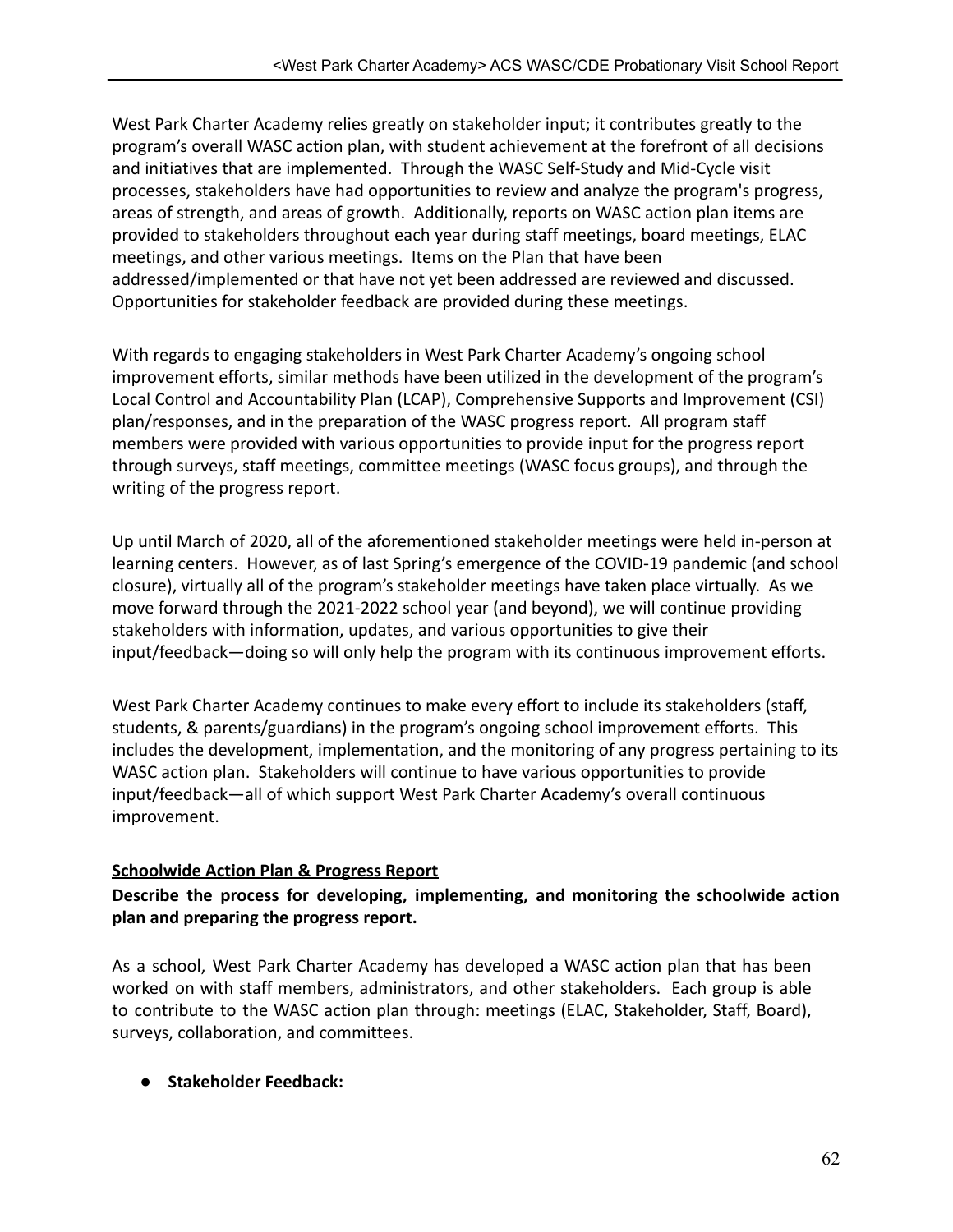$\circ$  Stakeholders have opportunities to take surveys to help develop the WASC report and schoolwide learning plan. Some of the surveys ask multiple choice questions for stakeholders to rate the school interactions and grades the students on their performance. Also, it allows input on how the administration and teachers interact with each other as well as students, parents, and guardians. At the end of each survey, there is a free response where they can type in a short answer about what other questions, comments, or concerns they may have about the program. All surveys are in English and Spanish for our English Learner students, parents, and guardians.

#### **● English Language Advisory Committee:**

During ELAC meetings parents of EL students are given updates about our ELD program including what is being taught during class. Parents have the opportunity to voice their concerns and/or any questions they may have about our program. Parents are also given general updates of what is happening at our school such as upcoming events, ELPAC test results, WASC visitations, and survey opportunities.

#### **● Staff Meetings:**

 $\circ$  WPCA has their staff meetings two to three times per month. During staff meetings, the staff is informed about any updates that are happening in the program. Administration runs the meeting with a clear outline of what to expect and what will be discussed. Teachers have an opportunity to express their concerns about different topics. Counselors, SPED, ELD, Spanish, Science, and Math teachers have the opportunity to update staff on what is happening and present any important information that needs to be discussed. There are opportunities at the end of the meetings for staff to present any questions, comments, or concerns they may have about the upcoming weeks.

#### **● Parent/Guardian Informational Opportunities:**

○ WPCA has held various informational opportunities for students and their parents/guardians regarding college classes, CTE Pathways, college applications, FAFSA, etc. During the 2020-21 school year, these informational meetings were held via Zoom. In the Fall 2021 semester, a Parent Night was held in English and Spanish where parents can meet with counselors and say their concerns, suggestions, and express what they like about the program. During Parent Night, school counselors present information regarding college. This includes college preparation, classes needed to meet requirements to a 4 year university, deadlines for applications and financial aid, and CTE classes offered at our school. Parents are also given the opportunity to ask any questions they may have. These meetings were recorded, and posted on the district's website as well as on ParentSquare.

#### **● Parent Input/Feedback Opportunities:**

○ Parents have the opportunity to express their concern about the different types of curriculum in the surveys or communication with the staff. Feedback from parents and guardians helps the staff to choose different curriculum or add to the current curriculum. New online programs are considered and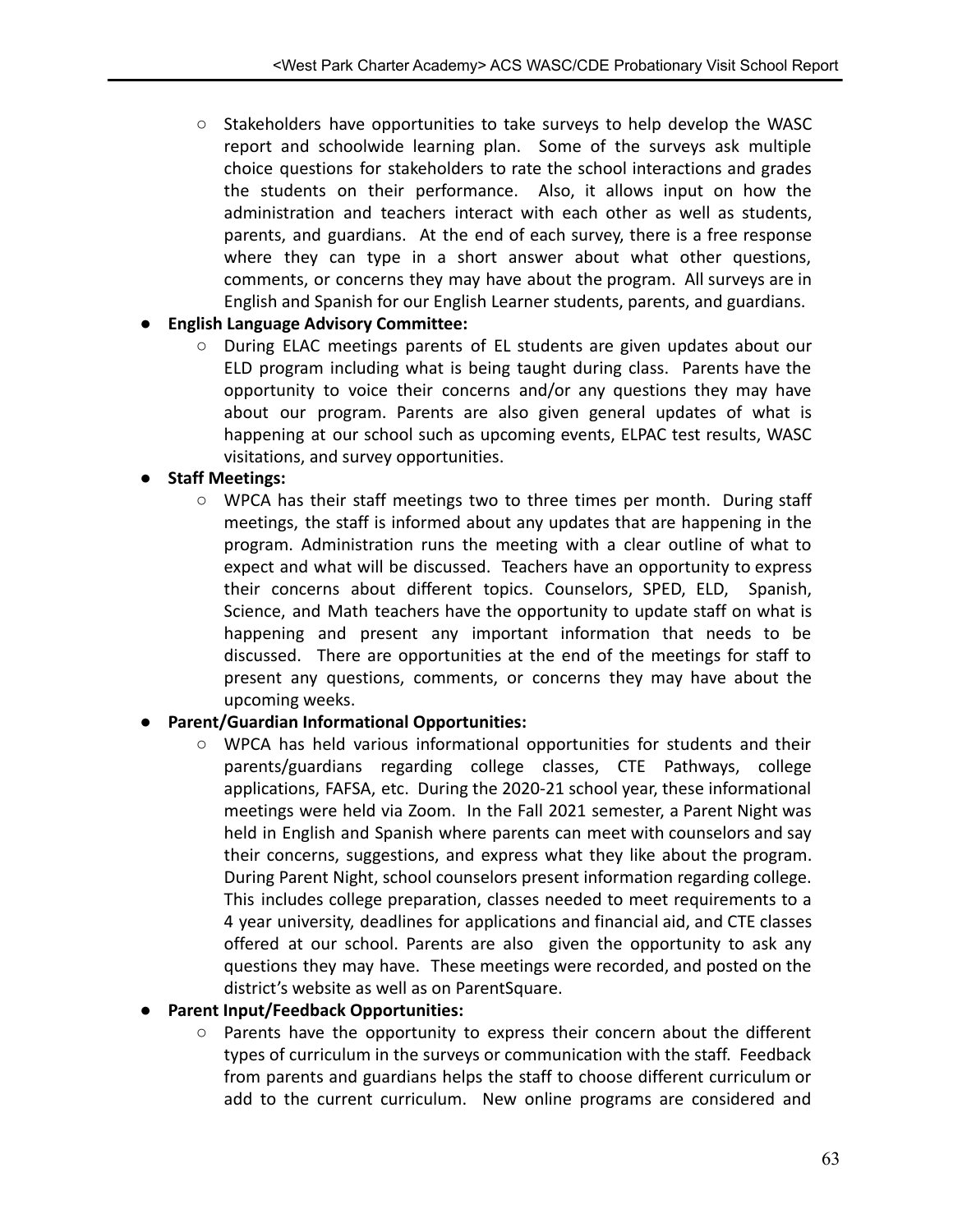presented to the parents for extra support such as IXL, Screencastify, FlipGrid, and more.

### **● Parent Communication:**

○ Parents are given constant updates about their students' progress and school's upcoming events through phone calls, text messages, and Parent Square. Parent Square is an online platform that allows parents to communicate directly with teachers and administration. ParentSquare can be downloaded as a phone app that way notifications are sent straight through a text message. In addition, the counselors created a webpage where students can access information about college preparation, class/lab schedules, tutoring availability, counselor & tutor contact information, as well as a calendar where they can make appointments with the counselors.

#### **● Student Assignment Log:**

○ Every Learning Period, students are given an assignment log to fill out to show what they have been learning every day. At the end of the Learning Period, the parents or guardians are to review the Assignment Log and sign it before returning it to the teachers. This allows parents/guardians to stay involved and be part of the learning process that the students are doing. It also helps them to relay their feelings about the amount of work, content, and curriculum that their student is doing. By having this opportunity for students and parents/guardians to express their questions, comments, or concerns, the program can make any necessary changes or updates needed.

#### **● Faculty Advisory Committee:**

○ During Faculty Advisory Committee (FAC) meetings, committee members discuss staff concerns/questions with administrators. The FAC represents the staff members who have questions and concerns about what is happening in the program. The staff has the freedom to come forward without being named. This also bridges the gap between administration and staff members to make everyone feel like they are being heard and considered in the decision-making process. After the meeting, the FAC members will send out a short newsletter that states discussion items and any solutions that will be implemented.

#### **How were stakeholders involved in implementing and monitoring the schoolwide action plan?**

#### ● **Updates/Progress reported to stakeholders during:**

 $\circ$  Parents/guardians are informed about what the WASC committee meeting will look like and go over all the details to them. During ELAC and stakeholder meetings, parents are given updates about WASC as well as some of the things discussed during staff meetings. Parents are also given the opportunity to provide any feedback/input that can help us improve our program.

#### ● **Stakeholder Surveys:**

○ When program surveys go out, stakeholders have the option to provide their feedback through either a hard copy or Google Form. Surveys are mailed out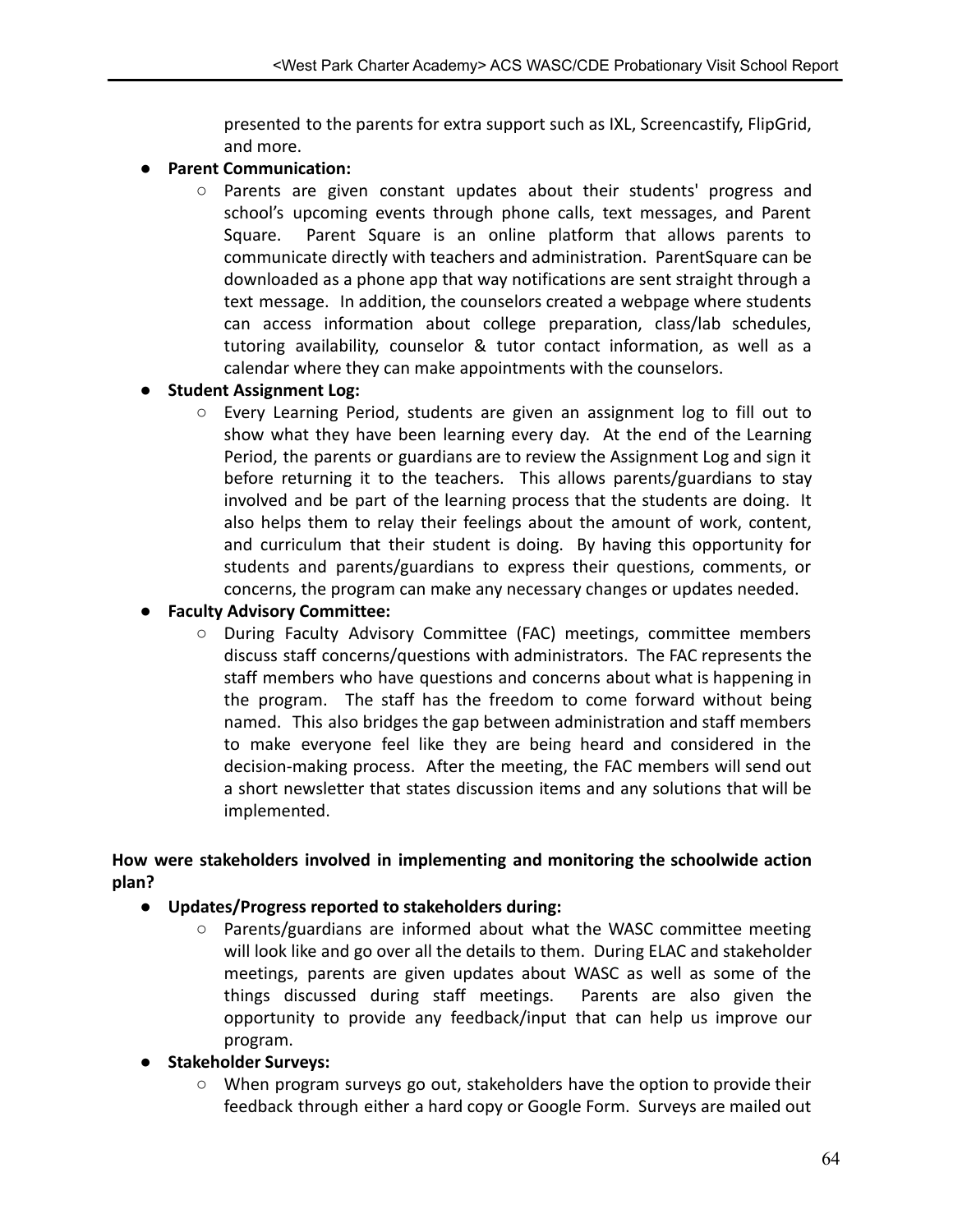with a self-addressed stamped envelope. The link to the Google Form (survey) is also provided to stakeholders via ParentSquare and email. Stakeholders are involved through the surveys they fill out and send into the administrators. They are to answer multiple types of questions to let the administrators know how they feel about what is happening in the program. They also write a short answer about anything else the administrators might need to be aware of. By making sure these surveys are filled out, stakeholders are being heard by the administrators and feel as though they are an active participant in the way the program is run.

#### **● Parent/Teacher meetings:**

○ WPCA provides students with one-on-one interactions and/or small group opportunities. This allows for additional opportunities for parents/guardians and students to express their ideas, questions, and concerns that they may have about the program. Having these opportunities allows stakeholders to be heard and build a bond with the staff members to help them to feel comfortable with the program.

#### **● Student Council:**

○ WPCA is encouraging more student involvement through the formation of a student council. This will give students an outlet for expressing student concerns and the opportunity to be involved in the school's decision making process.

#### **How were stakeholders involved in the preparation of the progress report?**

#### **● Staff Input/Feedback during staff meetings & PLC activities:**

○ During staff meetings, staff members and administration communicate openly. Administration informs the staff of upcoming events, changes, or updates about current issues. It is also a time when staff can help make decisions from grading practices to future student activities that students have suggested to their teachers or other staff members. All staff meeting discussions are recorded and relevant information is included in the WASC progress report.

#### **● Staff collaboration on progress report:**

○ In order to increase the amount of collaboration and input on the WASC progress report, staff members utilized PLC time and designated WASC report-writing days to generate ideas and develop the report. Staff collaborated and discussed each part of the report. Staff members then worked in small groups to type specific portions of the report. Staff used all of the information provided during staff meetings, PLC activities, WASC meetings, and FAC meetings to help them complete the report. This allowed staff to be active participants in the WASC report and to know and understand all aspects of the requirements needed to maintain accreditation.

#### **● Staff Surveys:**

○ Staff members were surveyed in May 2021 and again in November 2021. The survey included a variety of topics such as parent/teacher communication,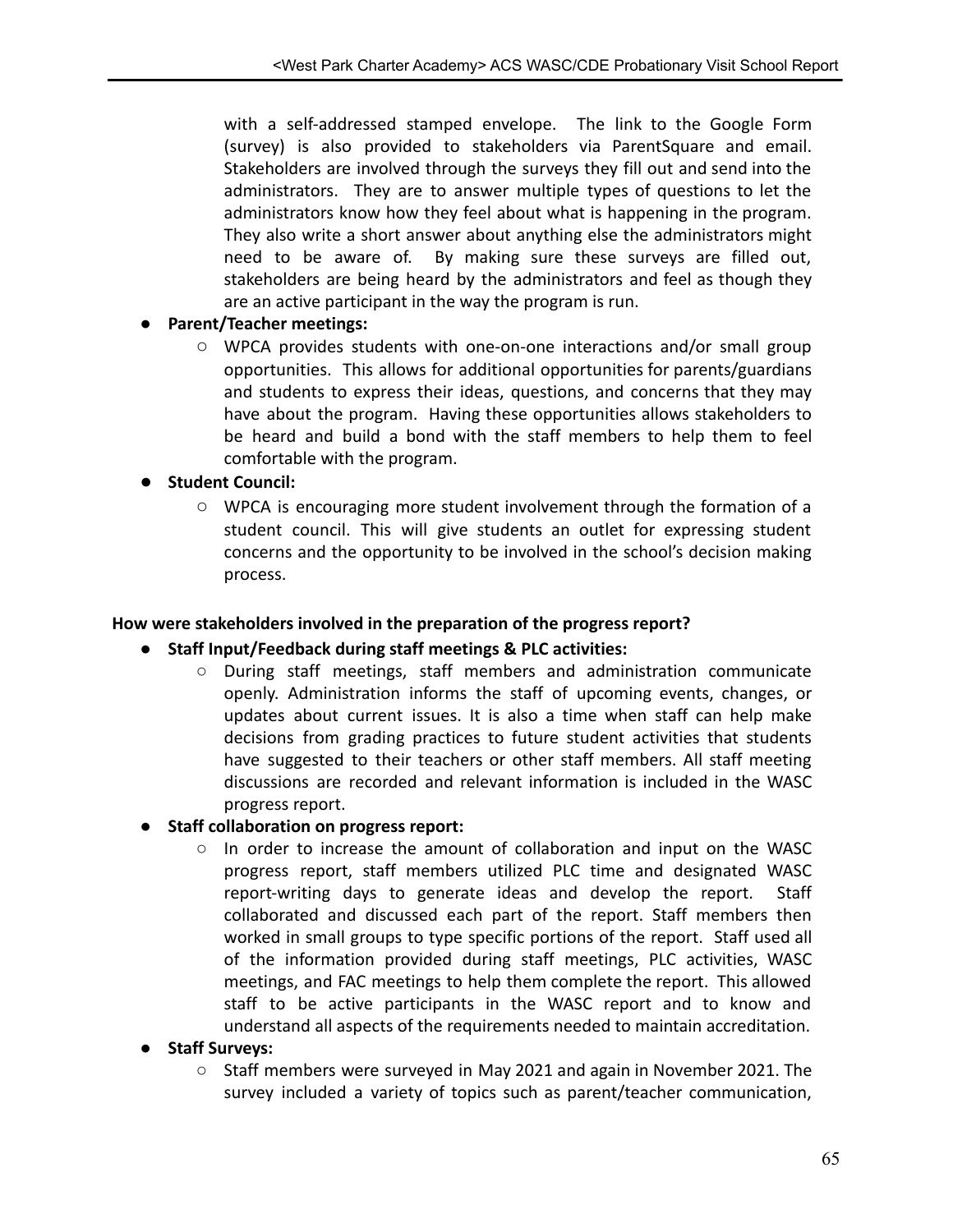school safety and cleanliness, academic rigor, grading practices, etc. The results of the surveys were analyzed and included in this progress report.

## ● **Stakeholder Meetings:**

○ During stakeholder and ELAC meetings, parents are given updates on what was discussed during WASC meetings-specifically the SLOs, the WASC action plan, and areas of focus. During the meetings, parents are given an opportunity to express their concerns and ask questions in regards to WASC and the WPCA program. The information gathered in the stakeholder meetings is included in the progress report.

## **● ELAC meetings:**

 $\circ$  ELAC meetings are for parents of EL students, and are held quarterly. During these meetings, administration and ELD staff provide parents with updates about WPCA's ELD program. Parents receive information about curriculum and the instructional strategies that are being used with our EL students. ELPAC testing is also discussed. This includes the testing window, what areas the test targets, and how to read and interpret the test results. Updates on WASC are also given to parents. Parents have the opportunity to ask questions and express concerns they may have. The information gathered in the ELAC meetings is included in the progress report.

## **● Faculty Advisory Committee (FAC):**

○ The Faculty Advisory Committee provides an avenue for staff members to bring up questions and concerns about the program to administration. Prior to the meeting, the committee gathers concerns that need to be addressed. During the meeting with the administrator, the FAC members take notes and after the meeting, staff receive an update regarding items discussed and decisions made. This process encourages communication between the staff and administration. The charter director also takes the FAC notes/minutes to the district management meetings for review. The information gathered in the FAC meetings is included in the WASC progress report.

## **● WASC Committee:**

 $\circ$  The WASC committee gathers and organizes the information included in the WASC report. This process allows staff to present their findings regarding program successes and concerns and provides the opportunity for WASC involvement and ownership. This helps the overall success of the program because it gives staff a clear view of the school's strengths and weaknesses.

## **● Schoolwide Learner Outcomes (SLOs) Google Slideshows:**

○ During the 2021-22 school year, students have had opportunities to utilize Google Slides to demonstrate understanding of the SLOs. All WPCA students created an initial SLOs slideshow during LP3. These slideshows provided staff, administrators, and parents/guardians with information regarding how well the students comprehend the SLOs and provide valuable information regarding changes that can be made in the future to better support students. The information gathered from the Slideshows is included in the WASC progress report.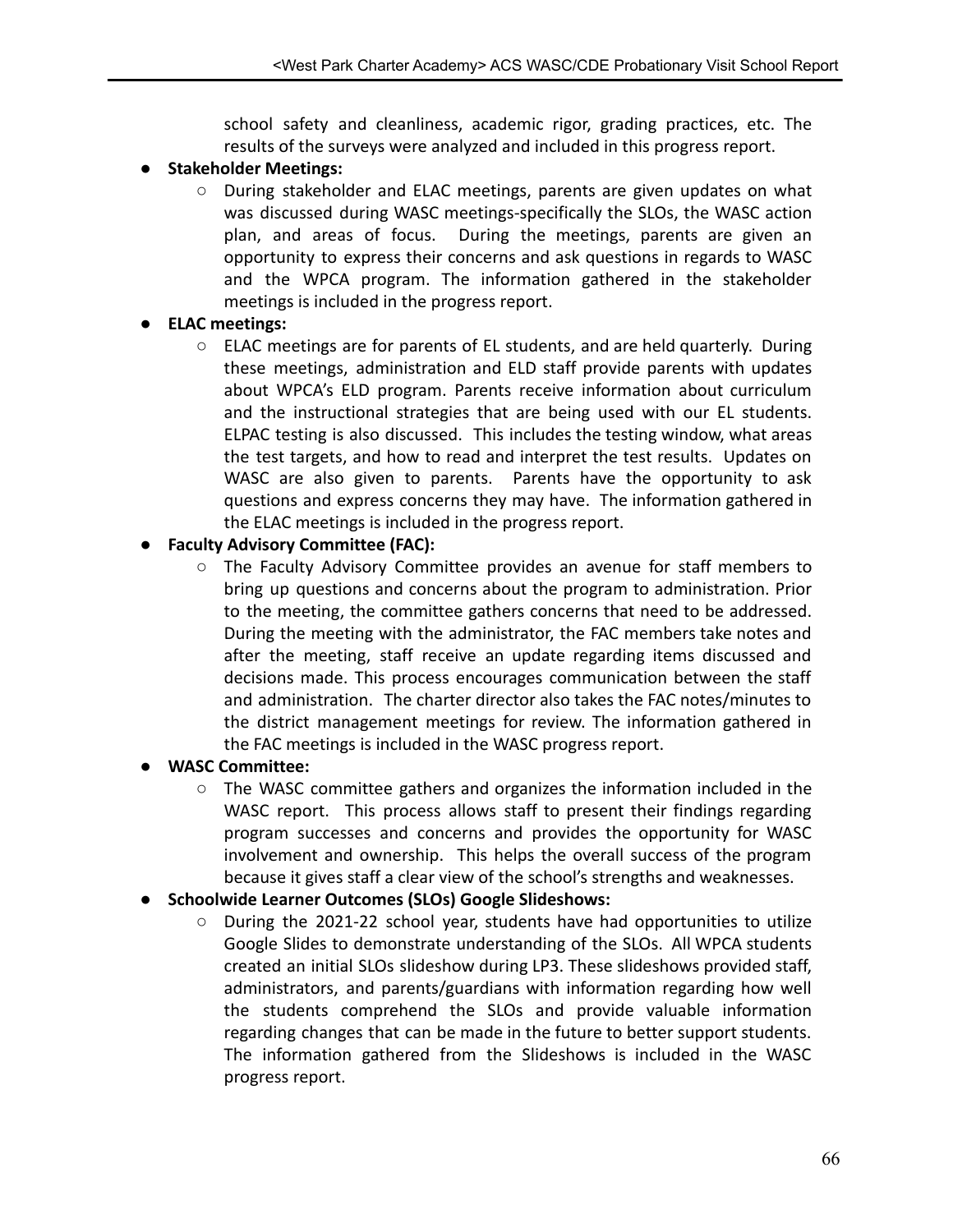# *Progress on the Implementation of the Schoolwide Action Plan*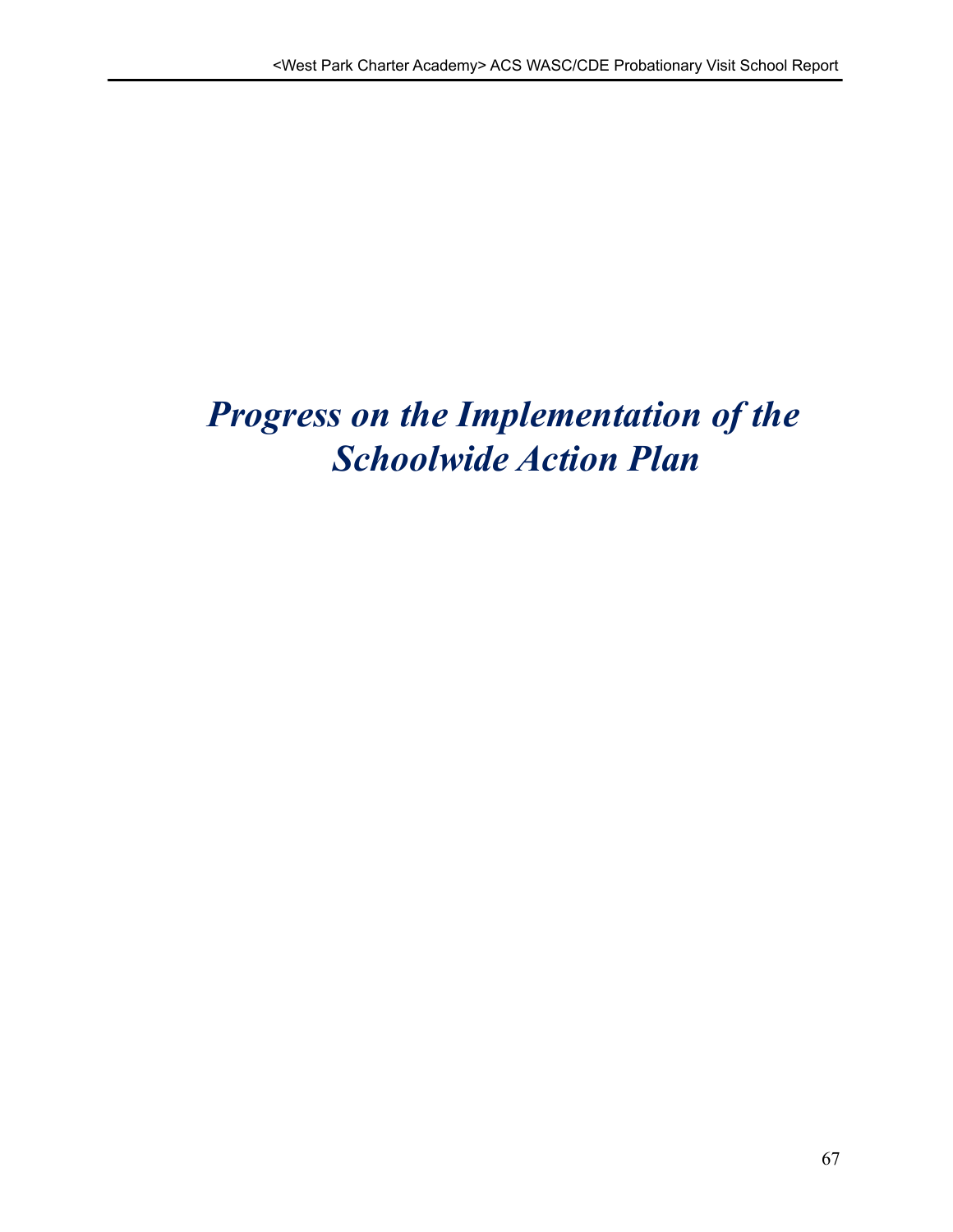#### **School Goal 1**

*Growth—There is a need for Schoolwide Learner Outcomes (SLOs) which are measurable, attainable, and support students in their academic growth.*

*Rationale—***By having the SLOs measurable, attainable and supportive of students in their academic** growth, teachers and students will become more cognizant of the purpose of the SLOs and as it relates **to the students' future endeavors.**

| <b>Tasks</b>                                                                                                                                                             | Responsible<br>Person(s) Involved                                                                                                                                                                                                                                                                                                                          | Professional<br><b>Development/Action</b>                                                                                                                                                                                                                                                                                                                                        | Progress/Timeline                                                                                                                         |
|--------------------------------------------------------------------------------------------------------------------------------------------------------------------------|------------------------------------------------------------------------------------------------------------------------------------------------------------------------------------------------------------------------------------------------------------------------------------------------------------------------------------------------------------|----------------------------------------------------------------------------------------------------------------------------------------------------------------------------------------------------------------------------------------------------------------------------------------------------------------------------------------------------------------------------------|-------------------------------------------------------------------------------------------------------------------------------------------|
| Articulation and emphasis on<br>the Mission and Vision to all<br>stakeholders<br>Staff will Revise and Update<br><b>School's Mission and Vision</b><br><b>Statements</b> | All staff.<br>administration,<br>and school board<br>members are<br>involved in<br>articulating and<br>emphasizing the<br><b>Mission and Vision</b><br>Statements to<br>stakeholders.<br>All staff, parents,<br>students, and<br>school board<br>members are<br>involved in<br>contributing to<br>the school's<br><b>Mission and Vision</b><br>Statements. | Staff PLC planning time,<br>stakeholder meeting<br>input, and stakeholder<br>surveys provide<br>information that is used<br>to create and revise the<br><b>Vision and Mission</b><br>Statements.<br><b>Vision and Mission</b><br>Statements are printed<br>in staff and<br>parent/student<br>handbooks, are posted<br>on the district website<br>and within the school<br>sites. | Revisions to the Vision and<br><b>Mission Statements were</b><br>Completed in Spring 2021<br>and the statements are<br>reviewed annually. |
| Staff will Revise and Update<br>the School's SLOs                                                                                                                        | All staff members<br>are involved in<br>revising and<br>updating the<br>WPCA SLOs.                                                                                                                                                                                                                                                                         | Staff PLC planning time<br>is used to create and<br>revise the SLOs.                                                                                                                                                                                                                                                                                                             | Revisions to the SLOs were<br>Completed in Spring 2021<br>and they are reviewed and<br>updated annually.                                  |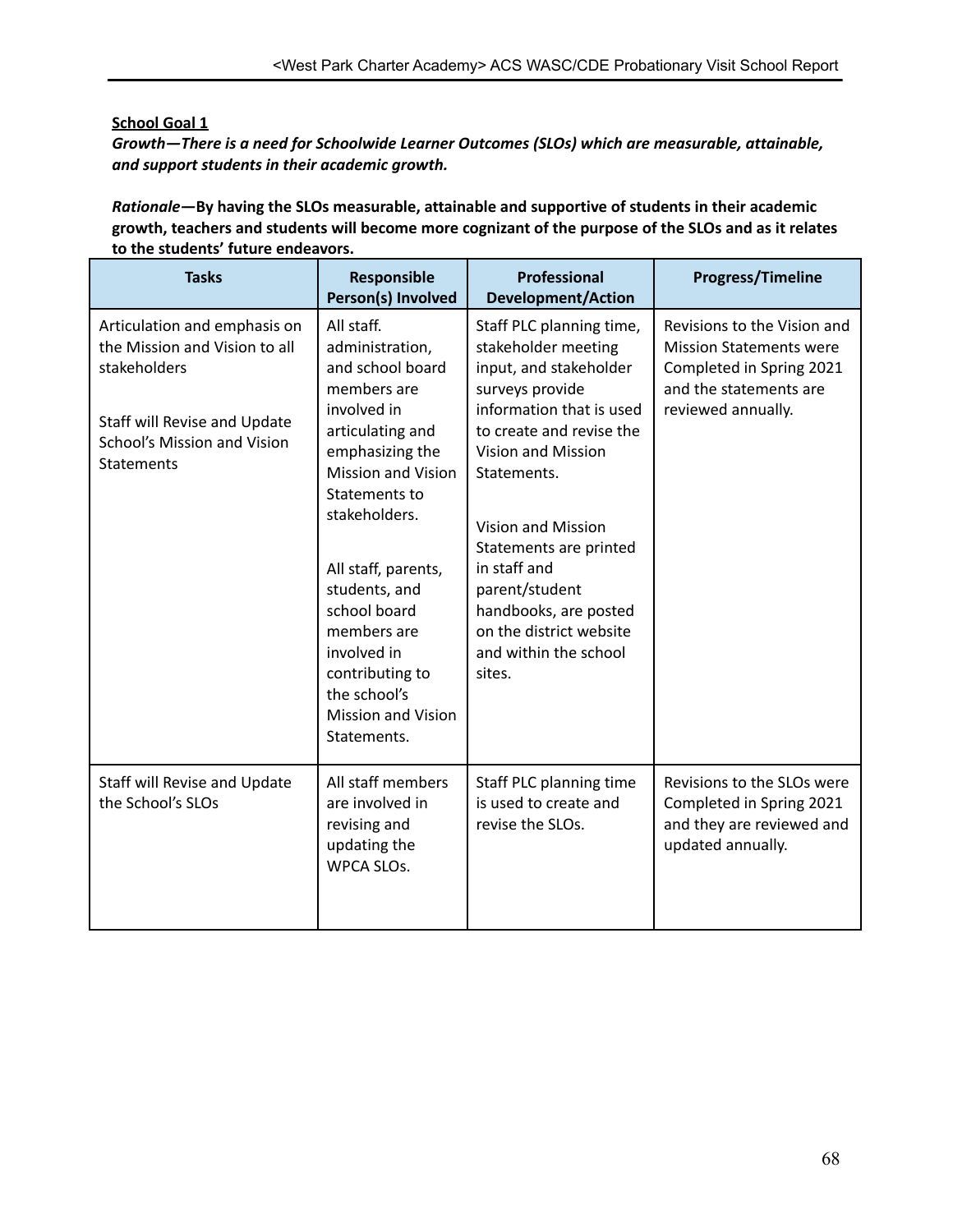| Curriculum, budget, and<br>professional development<br>decisions will be aligned to<br>the school's Mission, Vision,<br>and SLOs | All staff,<br>curriculum<br>committees,<br>administration,<br>parents, students,<br>and school board<br>members provide<br>input to ensure<br>curriculum,<br>budget, and<br>professional<br>development<br>decisions are<br>aligned to the<br>Mission, Vision,<br>and SLOs. | Staff PLC planning time<br>is used to review new<br>curriculum prior to<br>adoption.<br>Administration and<br>school board members<br>designate funds for<br>curriculum and<br>professional<br>development that<br>support our Mission,<br>Vision, and SLOs.<br>Stakeholder surveys and<br>SBAC results provide<br>information that drives<br>curriculum adoption,<br>professional<br>development<br>opportunities, and<br>budget decisions.<br>All students studied the<br>SLOs and created<br>Google Slideshows to<br>demonstrate<br>understanding in the<br>Fall of 2021. | The curriculum, budget,<br>and professional<br>development decision<br>making process is<br>continuously ongoing for<br>the foreseeable future<br>since curriculums, online<br>programs, and new<br>technology are being<br>introduced or changed to<br>meet our students' needs. |
|----------------------------------------------------------------------------------------------------------------------------------|-----------------------------------------------------------------------------------------------------------------------------------------------------------------------------------------------------------------------------------------------------------------------------|------------------------------------------------------------------------------------------------------------------------------------------------------------------------------------------------------------------------------------------------------------------------------------------------------------------------------------------------------------------------------------------------------------------------------------------------------------------------------------------------------------------------------------------------------------------------------|-----------------------------------------------------------------------------------------------------------------------------------------------------------------------------------------------------------------------------------------------------------------------------------|
| SLOs will consist of<br>Measurable and Attainable<br>Indicators<br>Review/Analysis of SLO<br>Measurable Indicators               | All staff,<br>curriculum<br>committees,<br>administration,<br>parents, students,<br>and school board<br>members provide<br>input to ensure<br>SLOs consist of<br>measurable and<br>attainable<br>indicators.                                                                | Staff PLC planning time<br>is used to review and<br>analyze the SLOs to<br>ensure the indicators<br>are measurable and<br>attainable.                                                                                                                                                                                                                                                                                                                                                                                                                                        | Revisions to the SLOs were<br>Completed in Spring 2021<br>and they are reviewed and<br>monitored during each<br>learning period.<br>All students created a SLOs<br>Google Slideshow during<br>the Fall 2021 semester to<br>demonstrate<br>understanding of the SLOs.              |
|                                                                                                                                  | All staff members<br>are involved in<br>reviewing and                                                                                                                                                                                                                       |                                                                                                                                                                                                                                                                                                                                                                                                                                                                                                                                                                              | Staff and students<br>continue to review the<br>SLOs during appointments.                                                                                                                                                                                                         |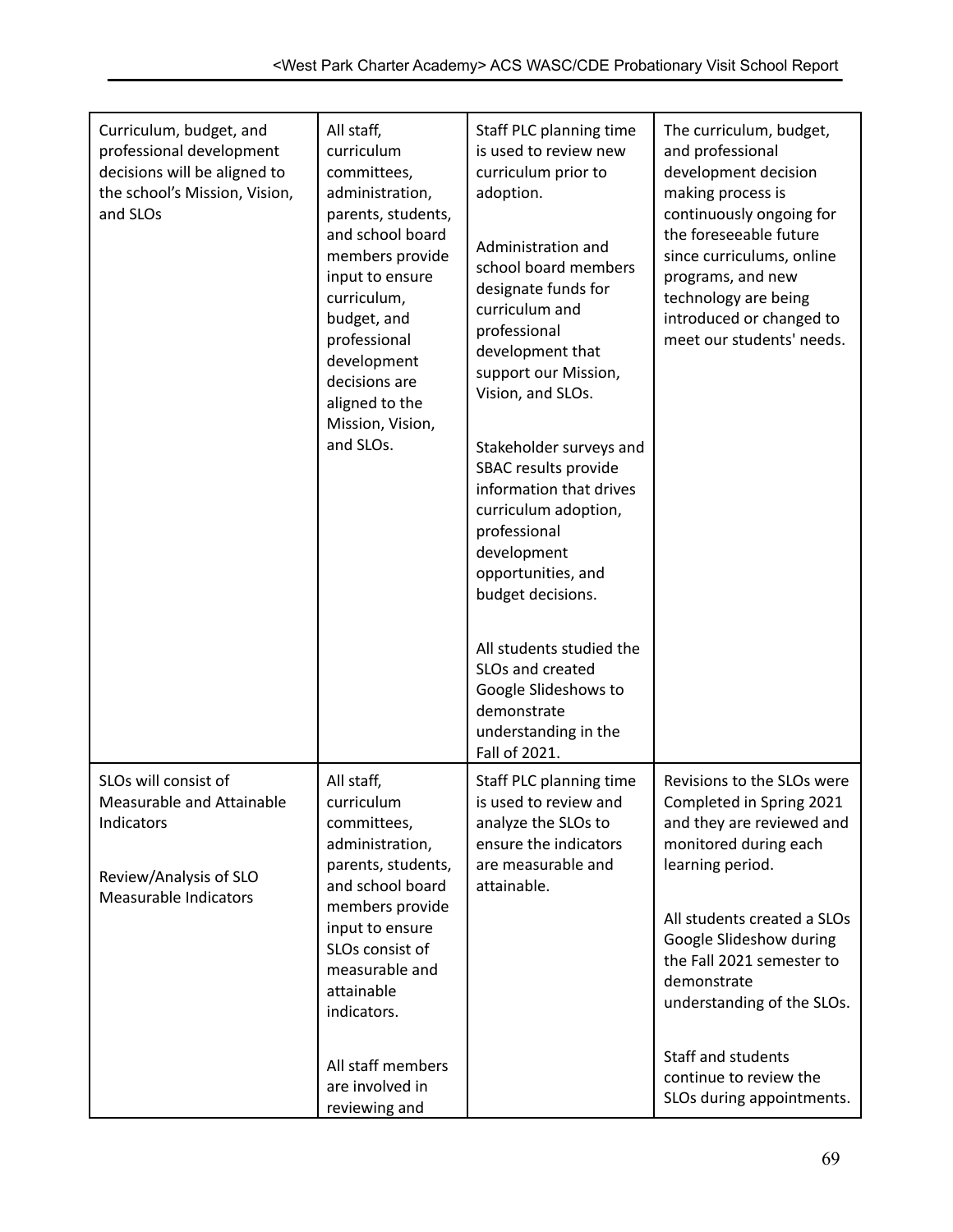|                                                                                                                                                                                       | analyzing the SLOs<br>measurable<br>indicators.                                                                                        |                                                                                                                                                                                                                                                                                                                                                                                                                                                                                                                                                           |                                                                                          |
|---------------------------------------------------------------------------------------------------------------------------------------------------------------------------------------|----------------------------------------------------------------------------------------------------------------------------------------|-----------------------------------------------------------------------------------------------------------------------------------------------------------------------------------------------------------------------------------------------------------------------------------------------------------------------------------------------------------------------------------------------------------------------------------------------------------------------------------------------------------------------------------------------------------|------------------------------------------------------------------------------------------|
| Staff will ensure that all<br>students follow the discipline<br>policies as outlined in the<br>Parent/Student and Teacher<br>Handbooks (i.e. dress code,<br>behavior, language, etc.) | All staff,<br>administration,<br>parents, and<br>students are<br>involved in<br>reviewing and<br>following the<br>discipline policies. | All staff and<br>administration maintain<br>ongoing communication<br>with students and<br>parents to ensure<br>discipline policies are<br>followed.<br>All staff review the RMA<br>process several times<br>per semester to ensure<br>there is consistency in<br>following discipline<br>policies.<br>Teachers review the<br>RMA process each time<br>a master agreement is<br>signed by parents and<br>students.<br>School staff review<br>discipline policies and<br>the RMA process with<br>parents and students<br>during new student<br>orientation. | School staff and<br>administration review and<br>revise discipline policies<br>annually. |

**School Goal 2**

*Growth—There is a need to increase students' proficiency on local and state ELA and Math assessments.*

#### *Rationale—In order to graduate from high school well prepared, students at WPCA would benefit greatly from increased/targeted academic instruction and support.*

| Tasks | Responsible        | Professional              | <b>Progress/Timeline</b> |
|-------|--------------------|---------------------------|--------------------------|
|       | Person(s) Involved | <b>Development/Action</b> |                          |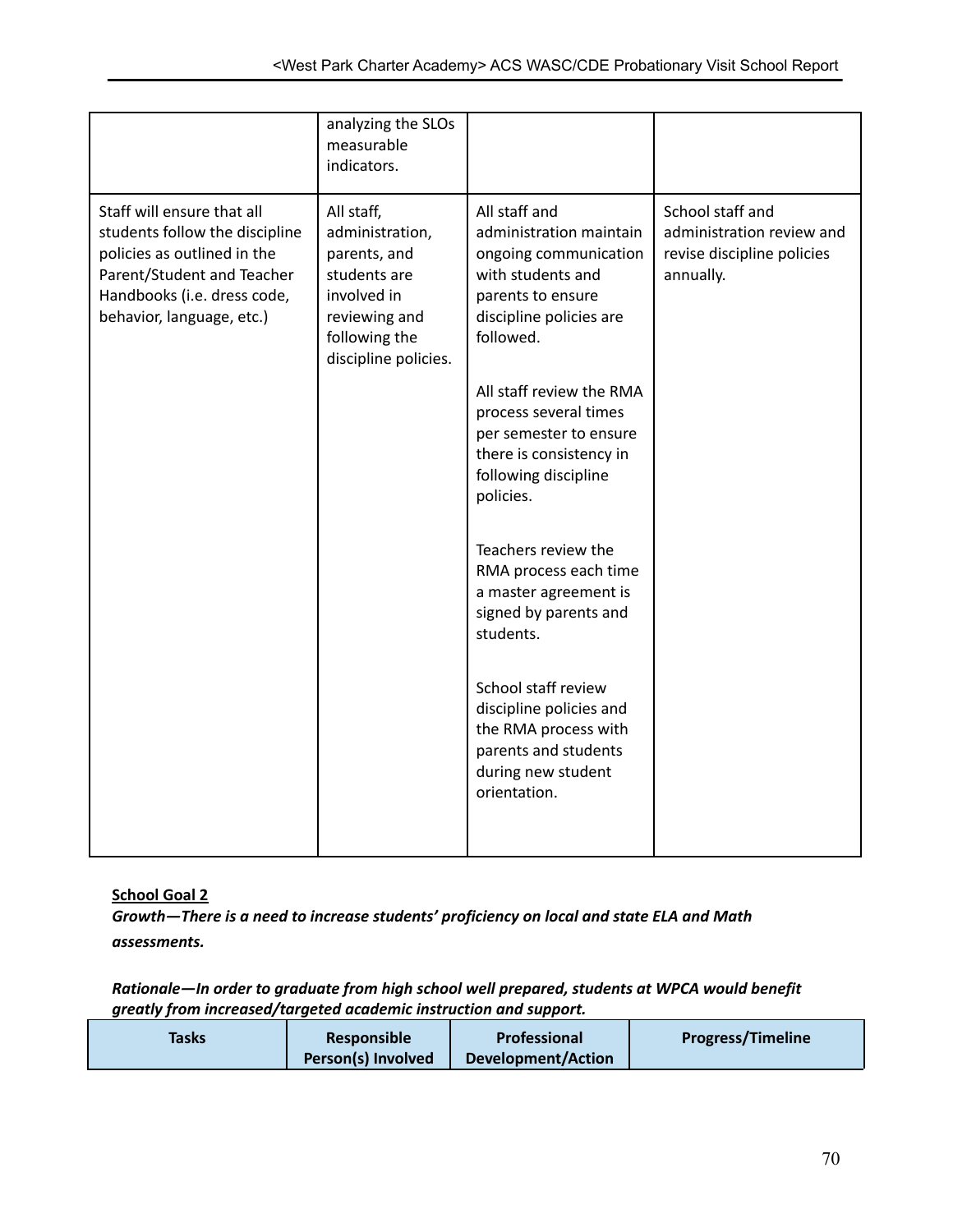| Algebra & Geometry<br>classes for high school<br>students (virtual classes<br>during pandemic/school<br>closure)                       | The math teacher,<br>high school<br>teachers, and<br>paraprofessionals<br>provide instruction<br>and support for<br>students in Algebra<br>& Geometry classes.<br>Parents provide<br>support from home<br>as needed while<br>students attend<br>Algebra & Geometry<br>virtually. | All teachers and<br>paraprofessionals<br>participate in Math<br>professional<br>development activities<br>provided by FCSS math<br>specialists.<br>All teachers and<br>paraprofessionals<br>participate in trainings<br>related to digital math<br>curriculum (Savvas<br>Realize, IXL, Digits, etc)<br>All students take the<br>Math Renaissance<br>Assessment three<br>times/year to monitor<br>math progress.<br>The math teacher<br>communicates with<br>teachers and<br>paraprofessionals<br>regarding student<br>progress in the<br>Algebra & Geometry<br>classes. | Algebra & Geometry classes<br>were offered virtually during<br>the Fall 2021 semester with<br>the intent of having students<br>return to in-person attendance<br>as soon as safely possible.<br>Students who need remedial<br>support are able to participate<br>in-person in the Algebra &<br>Geometry classes. |
|----------------------------------------------------------------------------------------------------------------------------------------|----------------------------------------------------------------------------------------------------------------------------------------------------------------------------------------------------------------------------------------------------------------------------------|-------------------------------------------------------------------------------------------------------------------------------------------------------------------------------------------------------------------------------------------------------------------------------------------------------------------------------------------------------------------------------------------------------------------------------------------------------------------------------------------------------------------------------------------------------------------------|------------------------------------------------------------------------------------------------------------------------------------------------------------------------------------------------------------------------------------------------------------------------------------------------------------------|
| Proper placement of<br>students (in courses) and<br>communicate<br>recommendation to<br>counselor and parents<br>Access to A-G courses | School guidance<br>counselors and<br>teachers work<br>closely with parents<br>and students to<br>ensure students are<br>placed in the<br>appropriate math<br>classes.<br>School guidance<br>counselors and<br>teachers work<br>closely with parents<br>and students to           | Students take<br>Renaissance tests and<br>the IXL Diagnostic<br>assessment to<br>determine placement<br>in appropriate math<br>classes. Counselors<br>and teachers also<br>review district<br>benchmarks, state<br>assessments and<br>transcripts prior to<br>math placement.                                                                                                                                                                                                                                                                                           | Course placement is closely<br>monitored throughout each<br>semester to ensure each<br>student is making adequate<br>progress. Course placement is<br>reevaluated and students are<br>enrolled in alternative courses<br>when necessary for student<br>success.                                                  |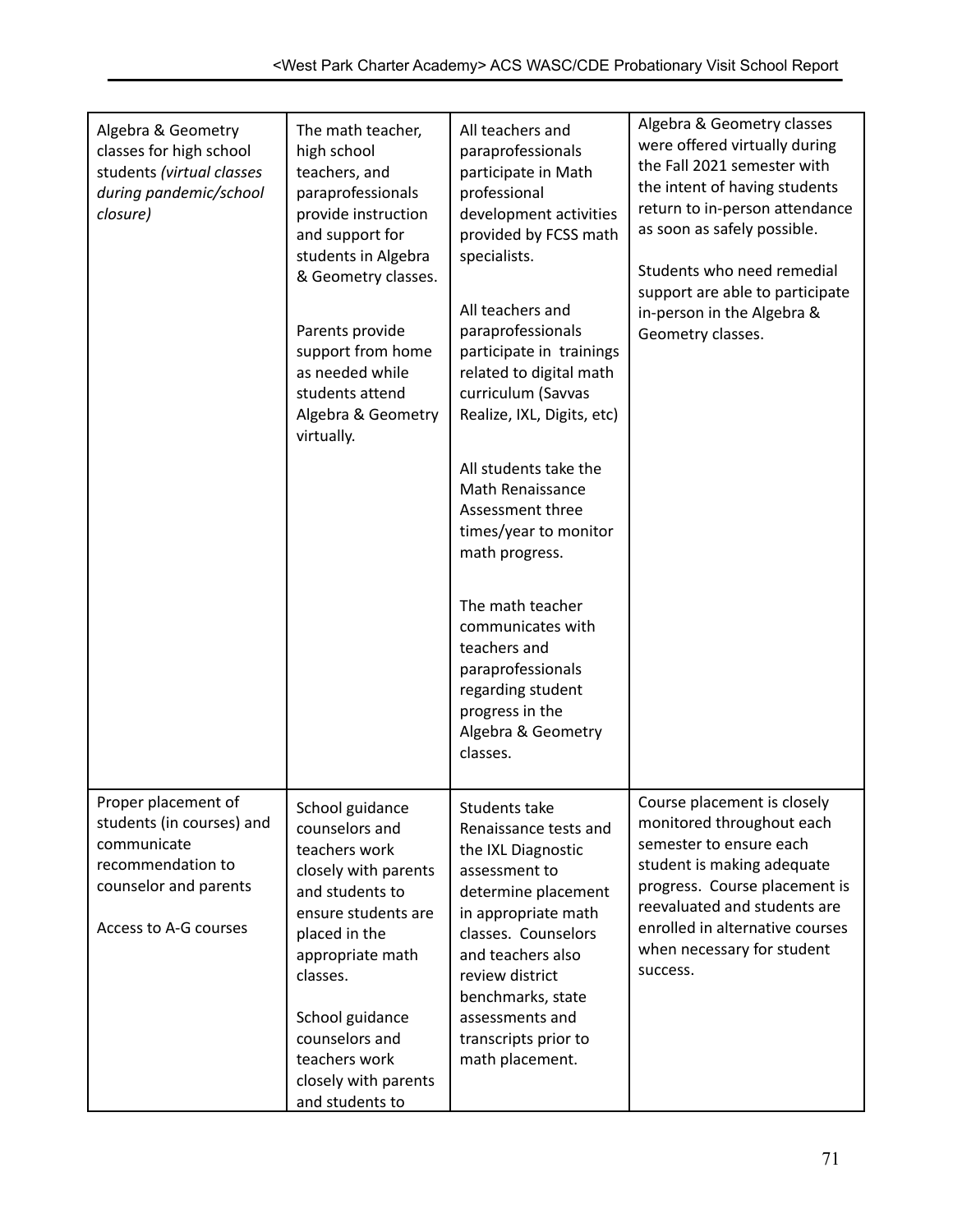|                                 | ensure all students<br>have access to A-G<br>courses.                                                                                                                       | Students take<br>Renaissance tests and<br><b>Reading Plus</b><br>assessment to<br>determine placement<br>in A-G courses.<br>Counselors and<br>teachers also review<br>district benchmarks,<br>state assessments and<br>transcripts prior to<br>placing students in A-G<br>courses.                                                                                                                                                        |                                                                                                                                                                                                                                                                                                                        |
|---------------------------------|-----------------------------------------------------------------------------------------------------------------------------------------------------------------------------|-------------------------------------------------------------------------------------------------------------------------------------------------------------------------------------------------------------------------------------------------------------------------------------------------------------------------------------------------------------------------------------------------------------------------------------------|------------------------------------------------------------------------------------------------------------------------------------------------------------------------------------------------------------------------------------------------------------------------------------------------------------------------|
| Curriculum Review &<br>Adoption | All staff, curriculum<br>committee<br>members,<br>administration,<br>parents, students,<br>and school board<br>members provide<br>input when<br>adopting new<br>curriculum. | <b>Staff PLC planning</b><br>time is used to review<br>new curriculum prior<br>to adoption.<br>All WPCA Math, ELA,<br>and Science<br>curriculum is directly<br>aligned with Common<br>Core Standards.<br>Teachers and<br>paraprofessionals<br>participate in training<br>with publishing<br>companies when a<br>new curriculum is<br>adopted.<br>Stakeholder surveys<br>and SBAC results<br>provide information<br>that drives curriculum | Administration and staff<br>follow the curriculum adoption<br>process that includes staff<br>reviews of multiple curriculum<br>options, completing curricular<br>review forms, and voting on<br>available options.<br>Staff is currently exploring<br>schoolwide K-12 Digital<br>Curriculum options for future<br>use. |
|                                 |                                                                                                                                                                             | adoption.                                                                                                                                                                                                                                                                                                                                                                                                                                 |                                                                                                                                                                                                                                                                                                                        |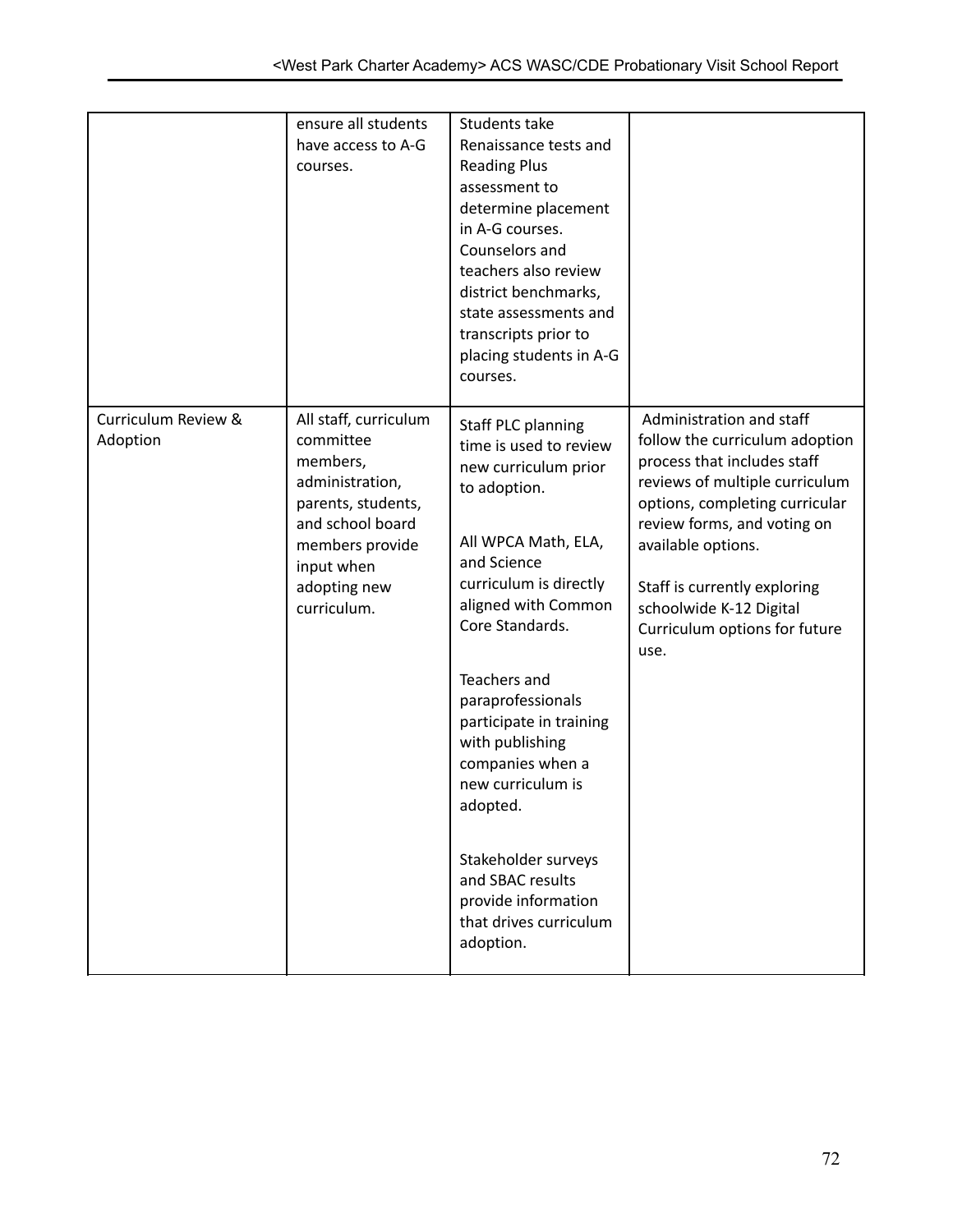| Teachers administer<br>Utilize Print & Digital<br>Teachers receive<br>Training in the use and      |  |
|----------------------------------------------------------------------------------------------------|--|
| training related to all<br>Assessments and<br>the following print<br>interpretation of the         |  |
| <b>Supplemental Programs</b><br>print and digital<br>and digital<br>assessments is ongoing.        |  |
| to determine Reading and<br>assessments used by<br>assessments to                                  |  |
| Math levels; provide<br>WPCA.<br>determine reading                                                 |  |
| intervention support<br>and math levels:                                                           |  |
| Reading Plus,<br>Teachers participate in                                                           |  |
| Reading and Math<br>training and PLC<br>Progress-Monitoring                                        |  |
| Renaissance, IXL<br>activities when                                                                |  |
| Diagnostic<br>reviewing assessment                                                                 |  |
| results. FCSS subject<br>Assessment, FIAB's,                                                       |  |
| and District<br>area specialists guide                                                             |  |
| Benchmarks. These<br>teachers in monitoring                                                        |  |
| student progress and<br>assessments are                                                            |  |
| reviewed and the<br>determining next                                                               |  |
| results are used to<br>steps.                                                                      |  |
| guide instruction                                                                                  |  |
| and determine<br>Students take                                                                     |  |
| needed                                                                                             |  |
| strategically selected                                                                             |  |
| interventions.<br>FIAB's to assess                                                                 |  |
| progress on Common                                                                                 |  |
| Core Standards and                                                                                 |  |
| teachers work with                                                                                 |  |
| FCSS subject area                                                                                  |  |
| specialists to analyze                                                                             |  |
| data in order to better                                                                            |  |
| support students.                                                                                  |  |
|                                                                                                    |  |
| Provide students with the<br>The WPCA<br>Students are provided<br>Training and refresher training  |  |
| with Chromebook<br>in the use of technology<br>necessary technology<br>administration and          |  |
| (devices) to access core<br>devices, Wifi hotspots,<br>devices and online curriculum<br>technology |  |
| and supplemental<br>department provide<br>access to online<br>is ongoing throughout the            |  |
| curriculum, online<br>students with all the<br>curriculum platforms<br>year.                       |  |
| such as Savvas,<br>programs, conduct<br>necessary                                                  |  |
| research, complete<br>technology needed<br>MyHRW, Reading Plus,                                    |  |
| assignments, etc.<br>to access core and<br>IXL, Lexia/Core 5, etc.                                 |  |
| supplemental                                                                                       |  |
| curriculum.<br>Teachers are trained                                                                |  |
| by the technology                                                                                  |  |
| department in the use                                                                              |  |
| of the devices and by                                                                              |  |
|                                                                                                    |  |
|                                                                                                    |  |
| curriculum publishers                                                                              |  |
| in the use of the                                                                                  |  |
| programs.                                                                                          |  |
| Teachers train the                                                                                 |  |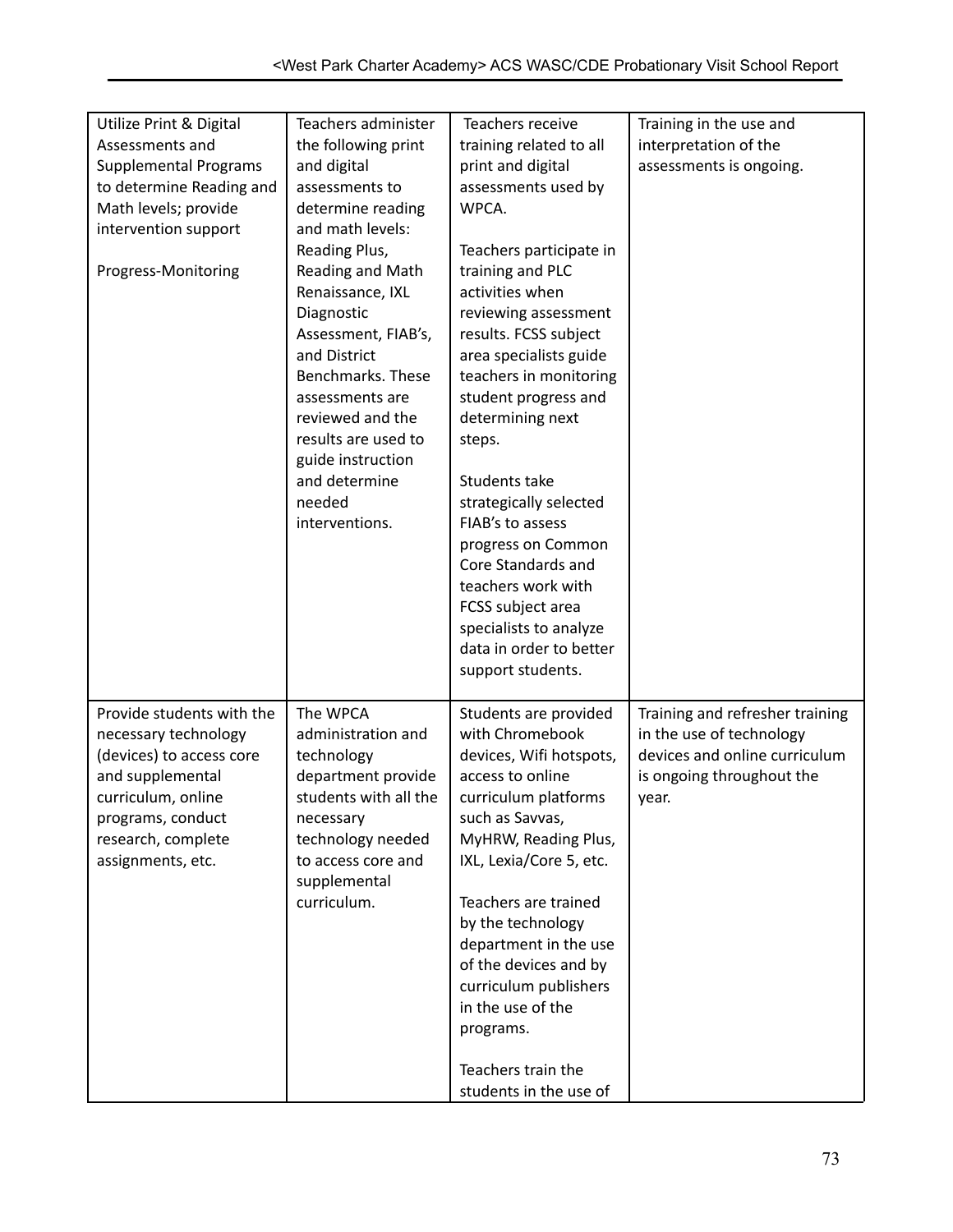|                                                                                     |                                                                                                                                                                                                                              | the devices and                                                                                                                                                                                                                                                                                                                                                                                                                                                                                                                                                                                                                                                                                                                                                                                                        |                                                                                                                                       |
|-------------------------------------------------------------------------------------|------------------------------------------------------------------------------------------------------------------------------------------------------------------------------------------------------------------------------|------------------------------------------------------------------------------------------------------------------------------------------------------------------------------------------------------------------------------------------------------------------------------------------------------------------------------------------------------------------------------------------------------------------------------------------------------------------------------------------------------------------------------------------------------------------------------------------------------------------------------------------------------------------------------------------------------------------------------------------------------------------------------------------------------------------------|---------------------------------------------------------------------------------------------------------------------------------------|
|                                                                                     |                                                                                                                                                                                                                              | programs.                                                                                                                                                                                                                                                                                                                                                                                                                                                                                                                                                                                                                                                                                                                                                                                                              |                                                                                                                                       |
|                                                                                     |                                                                                                                                                                                                                              |                                                                                                                                                                                                                                                                                                                                                                                                                                                                                                                                                                                                                                                                                                                                                                                                                        |                                                                                                                                       |
| Use formative and<br>summative assessment<br>data to support student<br>achievement | Teachers and<br>administration use<br>formative and<br>summative<br>assessment data to<br>drive and support<br>student instruction.<br>Teachers continually<br>communicate<br>assessment data to<br>parents and<br>students. | Teachers administer<br>the following<br>formative and<br>summative<br>assessments: SBAC,<br>District Benchmarks,<br><b>Renaissance Reading</b><br>and Math, Reading<br>Plus Assessment, IXL<br>Diagnostic<br>Assessment, and<br>classroom<br>assessments.<br>Teachers participate in<br>training and PLC<br>activities when<br>reviewing assessment<br>results.<br>FCSS subject area<br>specialists guide<br>teachers in reviewing<br>formative and<br>summative<br>assessment data and<br>they guide teachers in<br>determining next<br>steps.<br>Teachers guide<br>students in developing<br>short term and long<br>term goals based on<br>assessment results.<br>Students take<br>strategically selected<br>FIAB's to assess<br>progress on Common<br>Core Standards and<br>teachers work with<br>FCSS subject area | Review of formative and<br>summative assessment data is<br>ongoing and takes place<br>following administration of<br>each assessment. |
|                                                                                     |                                                                                                                                                                                                                              | specialists to analyze                                                                                                                                                                                                                                                                                                                                                                                                                                                                                                                                                                                                                                                                                                                                                                                                 |                                                                                                                                       |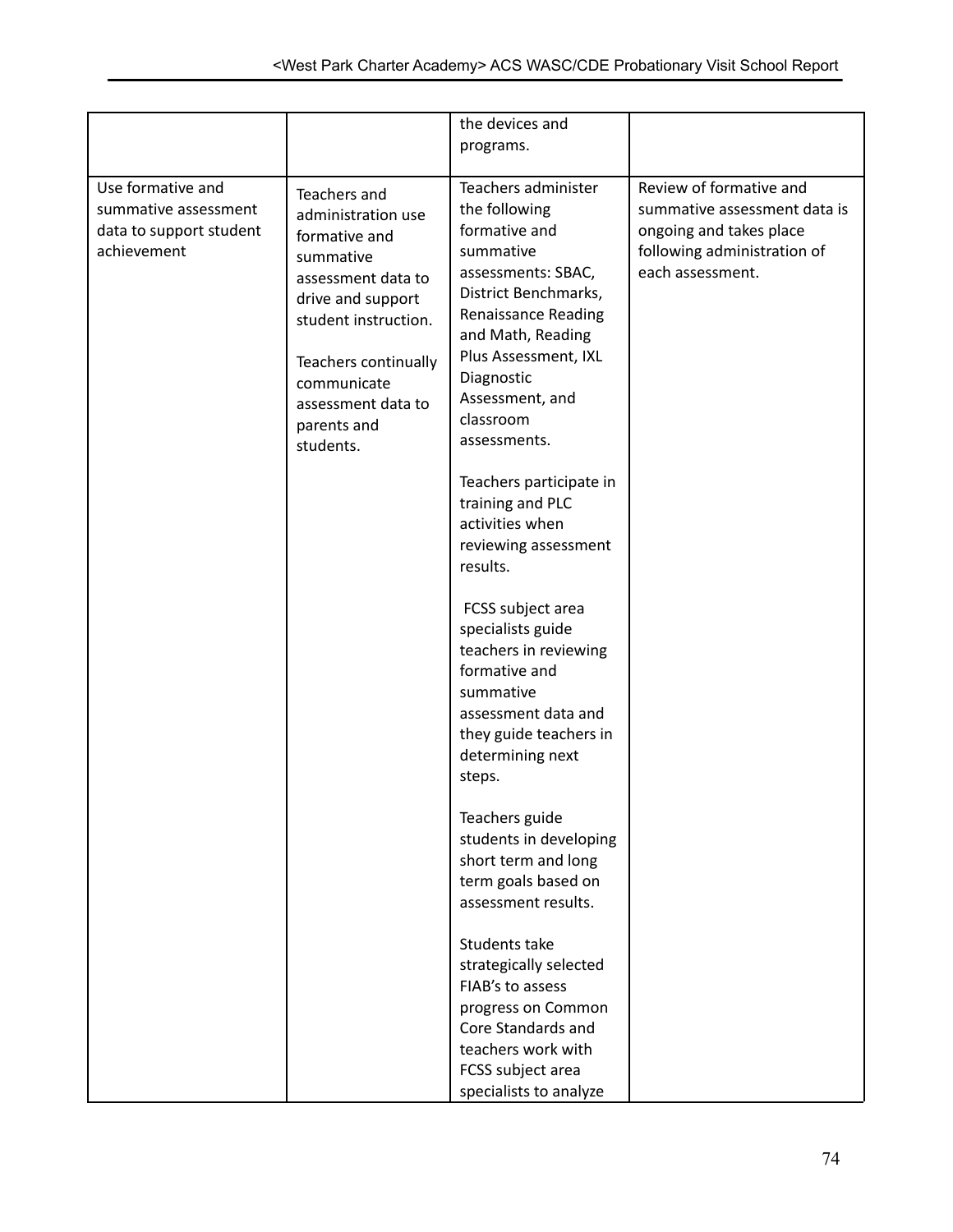|                                                                                            |                                                                                                                                                                                    | data in order to better<br>support students.                                                                                                                                                                                                                                                                                      |                                                                                      |
|--------------------------------------------------------------------------------------------|------------------------------------------------------------------------------------------------------------------------------------------------------------------------------------|-----------------------------------------------------------------------------------------------------------------------------------------------------------------------------------------------------------------------------------------------------------------------------------------------------------------------------------|--------------------------------------------------------------------------------------|
| Utilize Mondays for staff<br>meetings, professional<br>development, and other<br>trainings | All staff members<br>participate in staff<br>meetings,<br>professional<br>development<br>activities, and<br>curricular/instructio<br>nal trainings<br>multiple times per<br>month. | During staff meetings,<br>administration<br>provides staff with<br>curricular updates,<br>review of school<br>protocols, and review<br>of school<br>demographics.<br>Teachers and<br>paraprofessionals<br>participate in PLC<br>activities, curricular<br>training, Better Lesson<br>training, and FCSS<br>training and coaching. | Staff meetings, PLC activities,<br>and trainings are ongoing<br>throughout the year. |

## *Growth—There is a need to close the discrepancy between grades earned and standardized assessment results.*

#### *Rationale—Academic achievement in WPCA students' courses needs to translate to standardized assessments.*

| <b>Tasks</b>                                                    | Responsible<br>Person(s) Involved                                                                                                                                                                                             | Professional<br><b>Development/Action</b>                                                                                                                                                                                                  | <b>Progress/Timeline</b>                                                                                                                                        |
|-----------------------------------------------------------------|-------------------------------------------------------------------------------------------------------------------------------------------------------------------------------------------------------------------------------|--------------------------------------------------------------------------------------------------------------------------------------------------------------------------------------------------------------------------------------------|-----------------------------------------------------------------------------------------------------------------------------------------------------------------|
| Quarterly review of<br>students' grades &<br>assessment results | Teachers, counselors,<br>administration, and<br>support staff review<br>students' grades and<br>assessments no less<br>than four times/year.<br>Teachers, counselors,<br>and administration<br>regularly review<br>grades and | Teachers and<br>administration work<br>closely with FCSS subject<br>area specialists when<br>reviewing assessment<br>results and then FCSS<br>coaches guide teachers<br>and administration in<br>making decisions<br>regarding next steps. | Teachers, counselors,<br>administration, and support<br>staff will continue reviewing<br>students' grades and<br>assessments regularly to drive<br>instruction. |
|                                                                 | assessment results<br>with parents and<br>students.                                                                                                                                                                           | FCSS coaches provide<br>training and support to<br>teachers as they develop                                                                                                                                                                |                                                                                                                                                                 |
|                                                                 |                                                                                                                                                                                                                               | lessons and activities to<br>address areas of                                                                                                                                                                                              |                                                                                                                                                                 |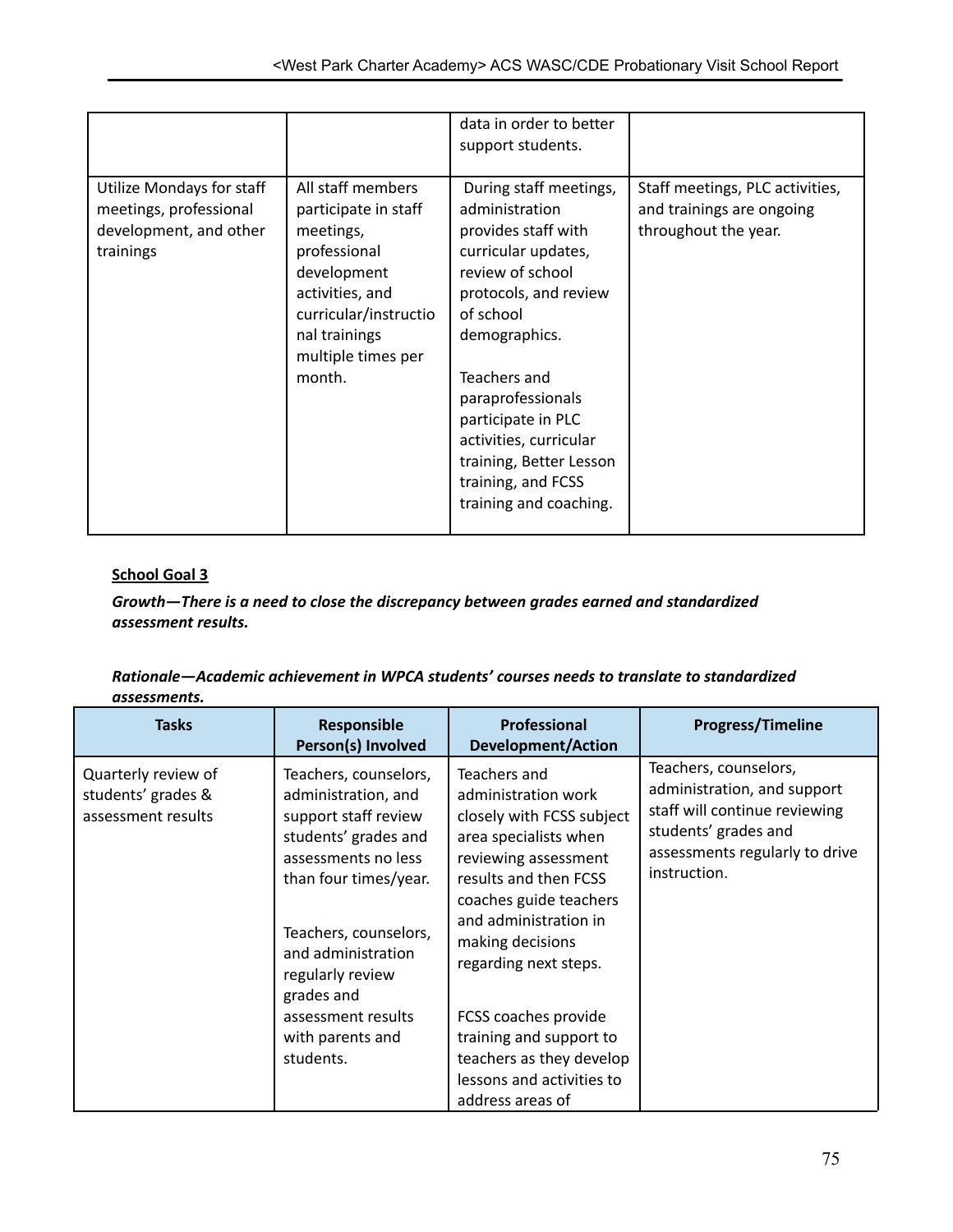|                             |                        | weakness noted on         |                                |
|-----------------------------|------------------------|---------------------------|--------------------------------|
|                             |                        | assessments.              |                                |
|                             |                        |                           |                                |
|                             |                        | Students take             |                                |
|                             |                        |                           |                                |
|                             |                        | strategically selected    |                                |
|                             |                        | FIAB's to assess progress |                                |
|                             |                        | on Common Core            |                                |
|                             |                        | Standards and teachers    |                                |
|                             |                        | work with FCSS subject    |                                |
|                             |                        | area specialists to       |                                |
|                             |                        | analyze data in order to  |                                |
|                             |                        | better support students.  |                                |
| <b>Ongoing Professional</b> | Teachers and support   | Teachers and              | Teachers, counselors,          |
| Development for Teachers    | staff participate in   | administration work       | administration, and support    |
| and Support Staff           | ongoing whole group    | closely with FCSS subject | staff will continually review  |
|                             | and one-on-one         | area specialists and      | students' grades and           |
|                             | professional           | Better Lesson trainers in | assessments regularly to drive |
| Whole Group Professional    | development with       | whole group and           | instruction.                   |
| Learning Opportunities      | FCSS subject area      | one-on-one sessions to    |                                |
| with One-on-One             | specialists and Better | review assessment         |                                |
| Coaching                    | Lesson trainers.       | results and then FCSS     |                                |
|                             |                        | and Better Lesson         |                                |
|                             |                        | coaches guide teachers    |                                |
|                             |                        | and administration in     |                                |
|                             |                        | creating lessons and      |                                |
|                             |                        | activities to address     |                                |
|                             |                        | academic deficits.        |                                |
|                             |                        |                           |                                |
|                             |                        |                           |                                |
|                             |                        | Teachers participate in   |                                |
|                             |                        | PLC staff activities to   |                                |
|                             |                        | plan activities and       |                                |
|                             |                        | lessons to provide        |                                |
|                             |                        | remediation based on      |                                |
|                             |                        | skills deficits notes on  |                                |
|                             |                        | assessments.              |                                |

*Growth—There is a need to establish systems for disaggregating and analyzing student data, as well as modifying instructional practice based on data.*

*Rationale—Staff and students would benefit from the use of common, measurable assessments used to evaluate student achievement in ELA and Math.*

| Tasks | <b>Responsible Person(s)</b> | <b>Professional</b>       | <b>Progress/Timeline</b> |
|-------|------------------------------|---------------------------|--------------------------|
|       | <b>Involved</b>              | <b>Development/Action</b> |                          |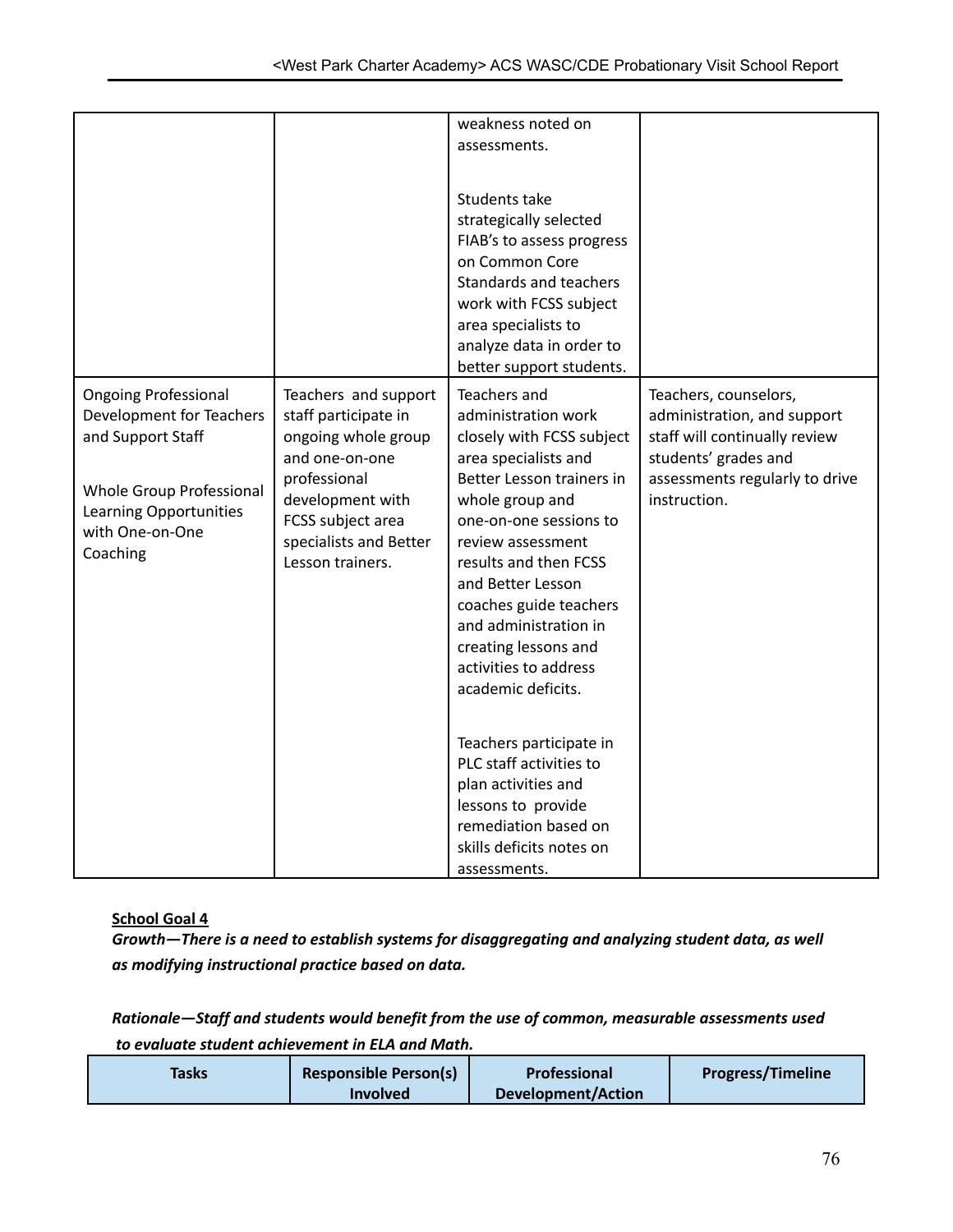| Standardization and Use<br>of Formative Assessments<br>in ELA and Math to<br>support daily instruction<br>via instructor knowledge<br>of student standards<br>mastery  | Teachers administer<br>ongoing common<br>formative assessments<br>in ELA and Math to<br>determine student<br>mastery of subject<br>area content and to<br>guide instruction. | Teachers and<br>administration work<br>closely with FCSS subject<br>area specialists and Better<br>Lesson trainers in whole<br>group and one-on-one<br>sessions to review<br>formative assessment<br>results.          | Teachers and<br>administration will<br>continually review<br>formative assessments<br>regularly to drive<br>instruction. |
|------------------------------------------------------------------------------------------------------------------------------------------------------------------------|------------------------------------------------------------------------------------------------------------------------------------------------------------------------------|------------------------------------------------------------------------------------------------------------------------------------------------------------------------------------------------------------------------|--------------------------------------------------------------------------------------------------------------------------|
|                                                                                                                                                                        |                                                                                                                                                                              | <b>FCSS and Better Lesson</b><br>coaches guide teachers<br>and administration in<br>creating lessons and<br>activities that provide<br>daily instruction that is<br>based on student master<br>of standards.           |                                                                                                                          |
|                                                                                                                                                                        |                                                                                                                                                                              | Teachers participate in<br>PLC staff activities to plan<br>activities and lessons as<br>they support students<br>and provide remediation<br>based on skills deficits<br>notes on formative<br>assessments.             |                                                                                                                          |
|                                                                                                                                                                        |                                                                                                                                                                              | Students take strategically<br>selected FIAB's to assess<br>progress on Common<br>Core Standards and<br>teachers work with FCSS<br>subject area specialists to<br>analyze data in order to<br>better support students. |                                                                                                                          |
| <b>Training for Assessments</b><br>and Testing Platforms<br>Professional growth in<br>data disaggregating<br>software to utilize test<br>scores in a meaningful<br>way | Teachers,<br>administration, and<br>support staff<br>participate in training<br>that provides<br>information regarding<br>the administration of<br>formative and             | Teachers, support staff,<br>and administration work<br>closely with program<br>specialists to learn and<br>review protocols for<br>administering summative<br>and standardized<br>assessments.                         | Training on the use of<br>testing platforms and<br>data disaggregating<br>software will be ongoing.                      |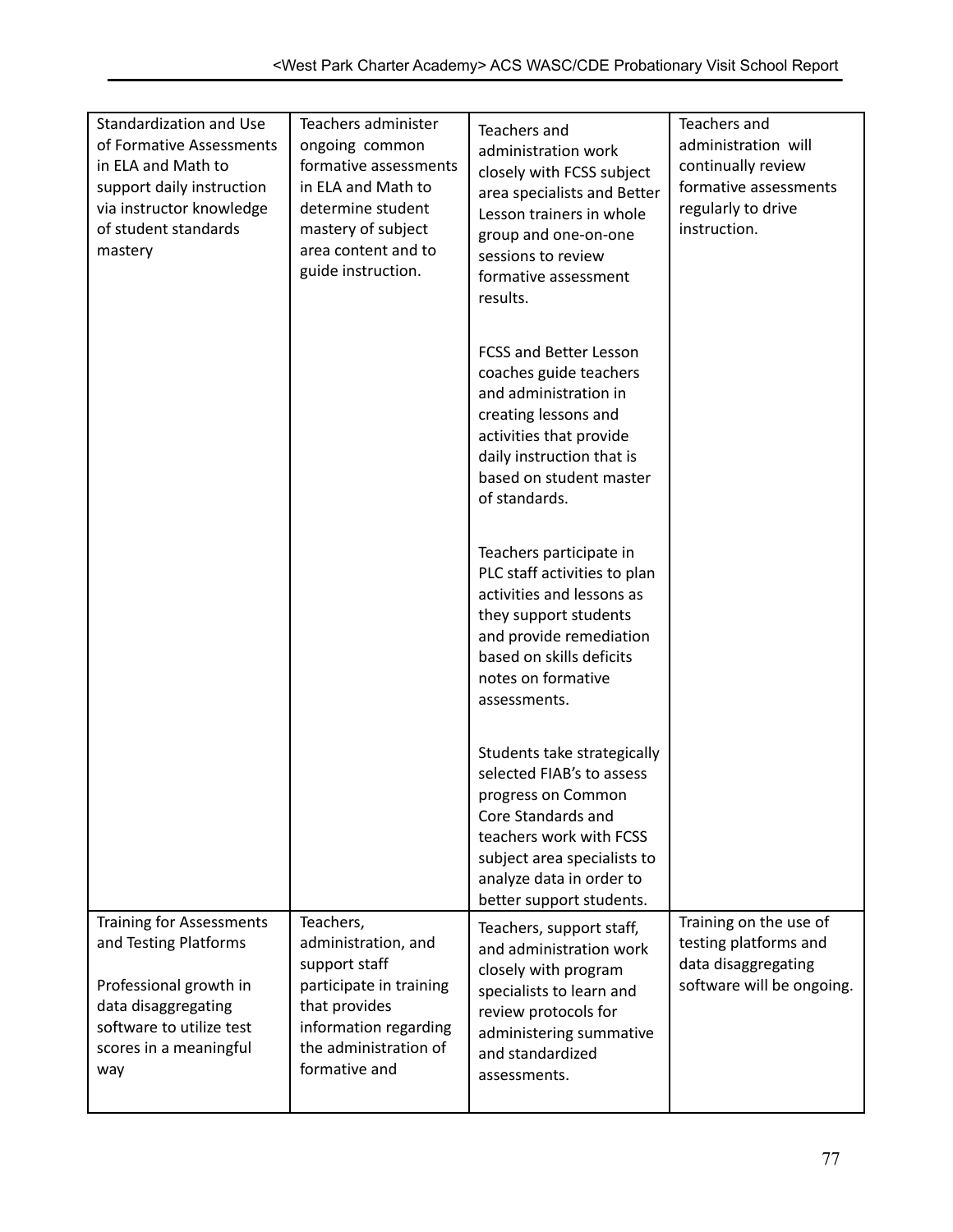| standardized |                                                                                                                                                                                                                                                                                                      |  |
|--------------|------------------------------------------------------------------------------------------------------------------------------------------------------------------------------------------------------------------------------------------------------------------------------------------------------|--|
| assessments. | Teachers participate in<br>whole group and<br>one-on-one training with<br>FCSS subject area<br>specialists, Better Lesson<br>trainers, and digital<br>platform trainers<br>(Reading Plus, IXL, Savvas,<br>etc) to effectively utilize<br>data disaggregating<br>software that drives<br>instruction. |  |
|              | Teachers participate in<br>PLC staff activities to use<br>data obtained from<br>assessment software to<br>plan instructional lessons<br>and activities.                                                                                                                                              |  |

# *Growth—There is a need to establish consistent grading practices by the teaching staff.*

| <b>Tasks</b>                                                                  | Responsible<br>Person(s) Involved                                                                                                      | <b>Professional</b><br><b>Development/Action</b>                                                                                                                                                                                        | <b>Progress/Timeline</b>                                                                                                                                                                                                                                                                          |
|-------------------------------------------------------------------------------|----------------------------------------------------------------------------------------------------------------------------------------|-----------------------------------------------------------------------------------------------------------------------------------------------------------------------------------------------------------------------------------------|---------------------------------------------------------------------------------------------------------------------------------------------------------------------------------------------------------------------------------------------------------------------------------------------------|
| Consensus on how<br>assignments are weighted (i.e.<br>points and percentages) | Independent Study<br>Teachers, Core<br>Teachers, and<br>administration<br>collaborate to<br>establish consistent<br>grading practices. | Teachers and<br>administration utilize PLC<br>planning time to create<br>assignment weights and<br>scoring rubrics.<br>Teachers and<br>administration work with<br>School Pathways to<br>develop and implement<br>weighted assignments. | Teachers and<br>administration<br>implemented weights<br>in program's SIS<br>(School Pathways) in<br>the Spring 2019<br>semester (55% tests,<br>35% assignments, 10%<br>other)<br>Teachers and<br>administration created<br>rubric scoring systems<br>in Fall 2021 for Math,<br>English, History, |
|                                                                               |                                                                                                                                        |                                                                                                                                                                                                                                         | Science, and Spanish.<br>All teachers were                                                                                                                                                                                                                                                        |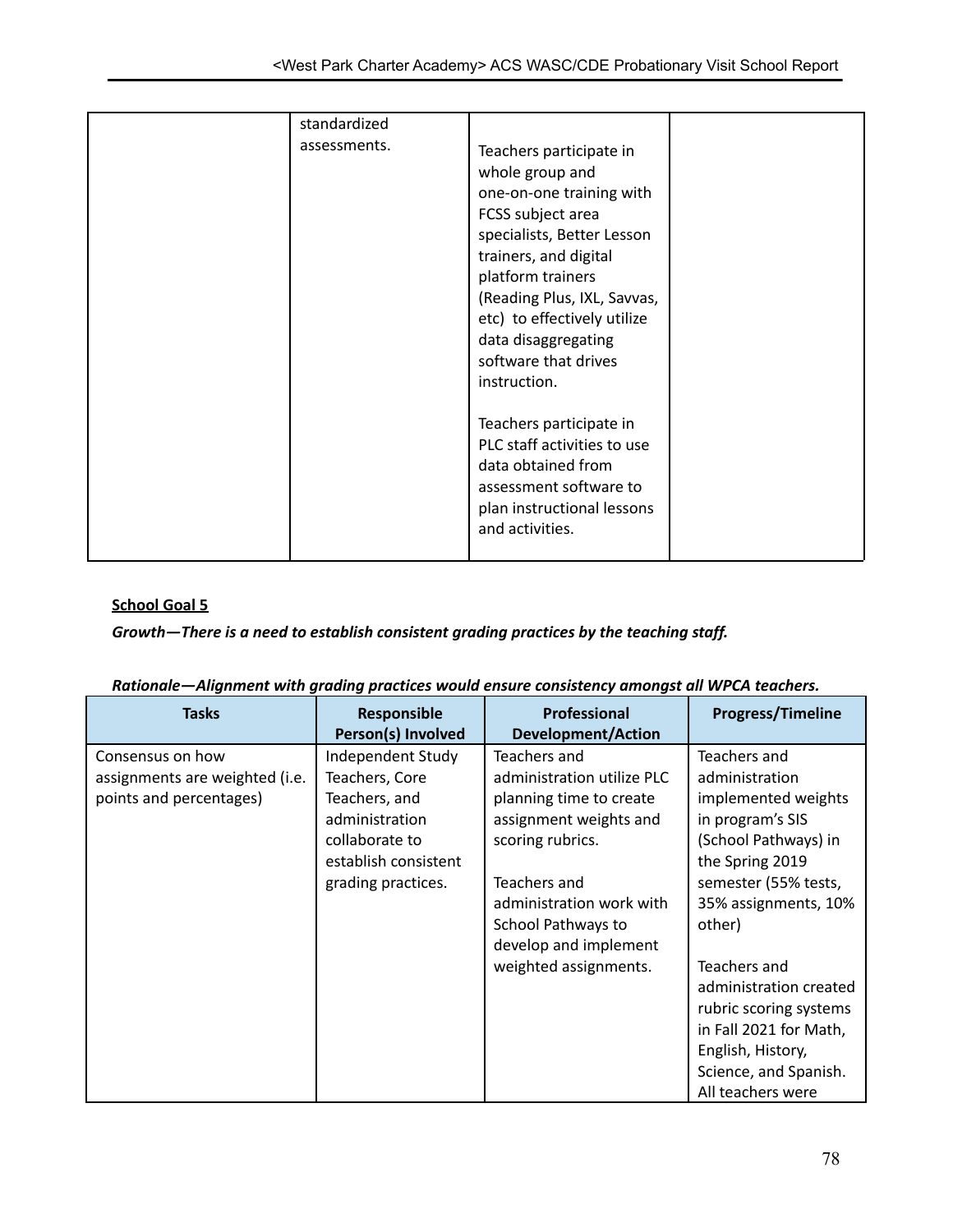|                                                                                                                                           |                                                                                                                                                                                                                                   |                                                                                                                                                                                                                                                                                                                                                                                                                                                                                                                                                                                                                                                                                                 | given a printed rubric<br>to reference when<br>grading classroom<br>assignments.<br>In Fall 2021, Teachers<br>and administration<br>determined<br>curriculum-embedded<br>rubrics<br>(Holt-McDougal) will<br>be used for essays and<br>research reports.        |
|-------------------------------------------------------------------------------------------------------------------------------------------|-----------------------------------------------------------------------------------------------------------------------------------------------------------------------------------------------------------------------------------|-------------------------------------------------------------------------------------------------------------------------------------------------------------------------------------------------------------------------------------------------------------------------------------------------------------------------------------------------------------------------------------------------------------------------------------------------------------------------------------------------------------------------------------------------------------------------------------------------------------------------------------------------------------------------------------------------|----------------------------------------------------------------------------------------------------------------------------------------------------------------------------------------------------------------------------------------------------------------|
| Report card grades will be<br>based on meaningful<br>assessment of the<br>achievement of those<br>articulated standards/learning<br>goals | Independent study<br>teachers, core<br>teachers, and<br>administration<br>collaborate to<br>establish consistent<br>grading practices<br>that provide<br>meaningful feedback<br>regarding student<br>achievement of<br>standards. | Teachers and<br>administration utilize PLC<br>meetings to ensure<br>meaningful assessments<br>are administered that<br>reflect student mastery of<br>standards.<br>Teachers utilize common<br>scoring rubrics, common<br>assessments, and<br>weighted grades to ensure<br>students' grades reflect<br>student mastery of<br>standards.<br>Teachers and<br>administration work<br>closely with FCSS subject<br>area specialists when<br>reviewing student work<br>and assessment results to<br>ensure assessment results<br>accurately reflect<br>classroom performance.<br>All students complete<br>writing research reports<br>and projects that are<br>aligned with Common<br>Core Standards. | Students take ongoing<br>curricular tests,<br>district benchmarks,<br>and state assessments<br>to demonstrate<br>mastery of standards.<br>Students complete<br>ongoing meaningful<br>standards-based<br>assignments to<br>demonstrate mastery<br>of standards. |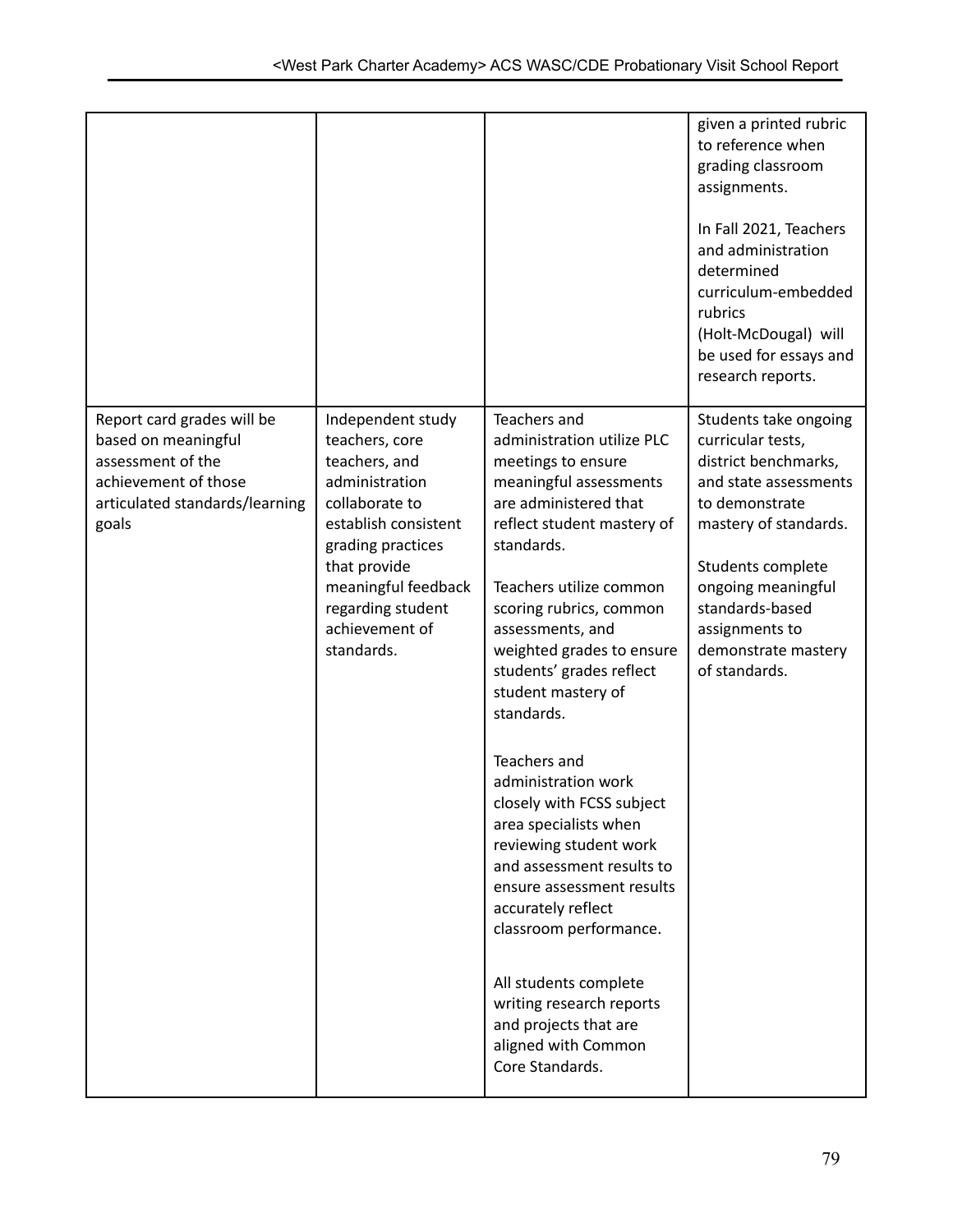| All teachers will be trained in | Teachers and            | The district provides      | Training on the use of |
|---------------------------------|-------------------------|----------------------------|------------------------|
| print & digital curriculum,     | administration          | funding for staff training | print & digital        |
| assessment tools, and when it   | participate in training | of print and digital       | curriculum and         |
| is appropriate to re-teach      | for all print and       | curriculum.                | assessment tools will  |
| and/or re-test before moving    | digital curriculum      |                            | be ongoing.            |
| to the next curricular unit     | and assessment          | Teachers receive training  |                        |
|                                 | tools.                  | from vendors on all print  | Administration of      |
|                                 |                         | and digital curriculum and | assessments that       |
|                                 | Teachers reteach and    | assessments used by        | measure students'      |
|                                 | retest students when    | WPCA.                      | mastery of curriculum  |
|                                 | assessments indicate    |                            | will be ongoing.       |
|                                 | curriculum hasn't       | Teachers use assessment    |                        |
|                                 | been mastered.          | results to determine       |                        |
|                                 |                         | whether students have      |                        |
|                                 |                         | mastered the curriculum.   |                        |
|                                 |                         |                            |                        |
|                                 |                         | Teachers receive training  |                        |
|                                 |                         | from FCSS specialists and  |                        |
|                                 |                         | participate in PLC         |                        |
|                                 |                         | activities to establish    |                        |
|                                 |                         | methods for re-teaching    |                        |
|                                 |                         | curriculum when students   |                        |
|                                 |                         | haven't mastered the       |                        |
|                                 |                         | material.                  |                        |
|                                 |                         |                            |                        |

*Growth— There is a need to increase the amount of time the school provides for student-teacher interaction, instruction, and tutoring support.*

| Rationale—Additional time spent on interaction, instruction, and tutoring would benefit students at |  |
|-----------------------------------------------------------------------------------------------------|--|
| WPCA, both academically and social-emotionally.                                                     |  |

| <b>Tasks</b>                                                        | <b>Responsible</b><br>Person(s) Involved                                                                                                     | Professional<br><b>Development/Action</b>                                                                                                                                                                                                               | <b>Progress/Timeline</b>                                                                                                                                                                                                               |
|---------------------------------------------------------------------|----------------------------------------------------------------------------------------------------------------------------------------------|---------------------------------------------------------------------------------------------------------------------------------------------------------------------------------------------------------------------------------------------------------|----------------------------------------------------------------------------------------------------------------------------------------------------------------------------------------------------------------------------------------|
| Attendance Plan (to weekly<br>appointments, labs, classes,<br>etc.) | WPCA's lab & class<br>teachers as well as<br>the general<br>Independent Study<br>teachers ensure<br>that the attendance<br>plan is followed. | Staff utilize a variety of<br>tools such as: Google<br>Docs, ParentSquare,<br>emails, and phone calls<br>to support the program's<br>attendance plan.<br>Teachers use weekly<br>sign-in sheets, submitted<br>to administration each<br>learning period. | In addition to the<br>regular attendance<br>plan (pre pandemic),<br>WPCA has followed<br>the requirements<br>laid out in AB/SB 130<br>during the 2021-22<br>school year.<br>WPCA will continue<br>to adhere to any<br>revisions to the |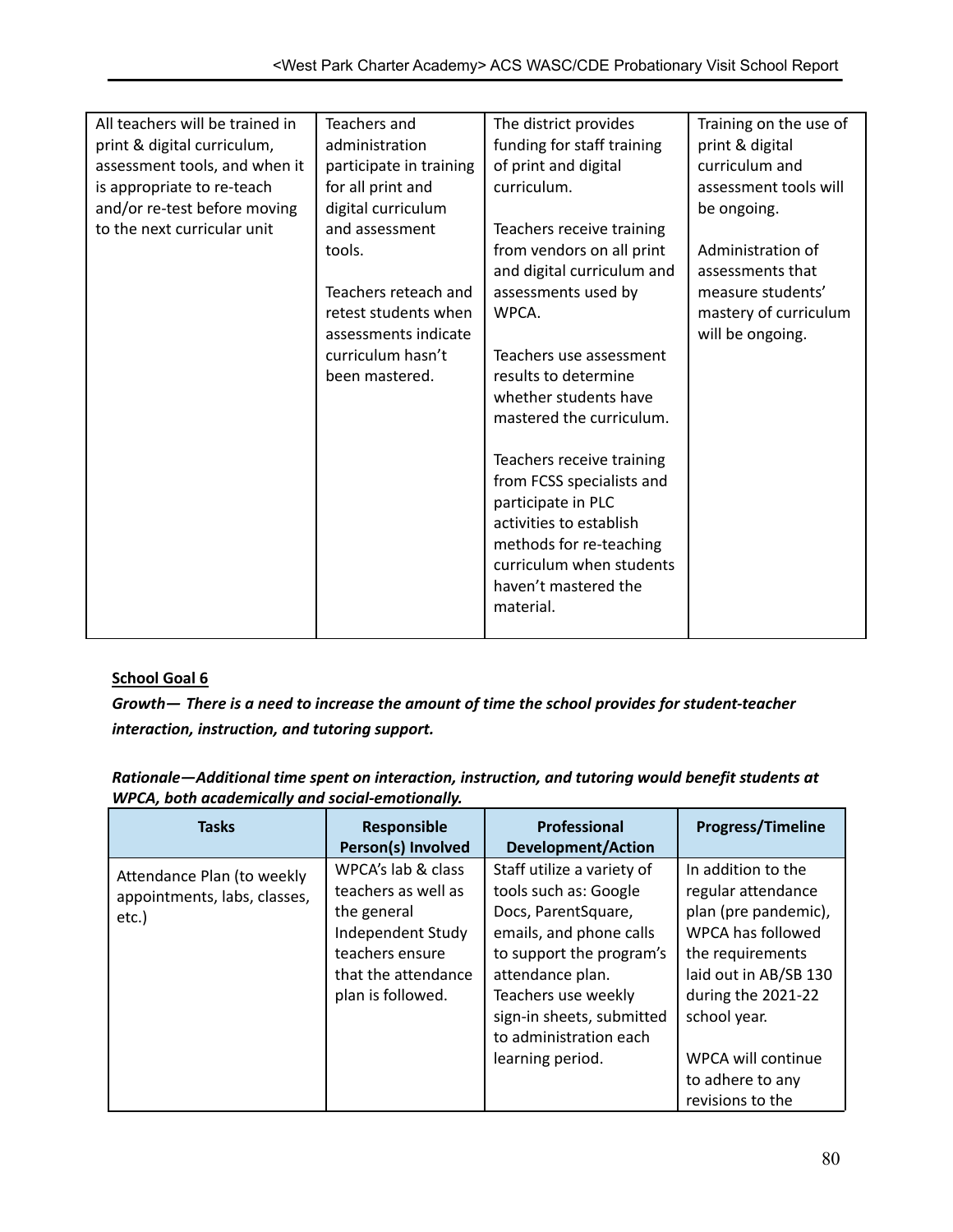|                                                                                                    |                                                                                                                                                                                                                   |                                                                                                                                                                                                                                                                             | attendance<br>requirements for<br>Independent Study.                                                                                                                                                           |
|----------------------------------------------------------------------------------------------------|-------------------------------------------------------------------------------------------------------------------------------------------------------------------------------------------------------------------|-----------------------------------------------------------------------------------------------------------------------------------------------------------------------------------------------------------------------------------------------------------------------------|----------------------------------------------------------------------------------------------------------------------------------------------------------------------------------------------------------------|
| Maximize appointment time<br>with students                                                         | Teachers, students,<br>parents, and<br>administration are<br>responsible for<br>working together to<br>ensure that<br>instructional time is<br>maximized.                                                         | Professional<br>development that is<br>focused on best<br>practices, essential<br>standards, and SEL has<br>been provided to<br>teachers and support<br>staff.                                                                                                              | Attendance and<br>participation in these<br>professional<br>development<br>opportunities occurs<br>on an ongoing-basis.                                                                                        |
| Students performing below<br>grade-level must attend<br>school for an additional 1/2<br>hour       | Teachers,<br>counselors,<br>paraprofessionals,<br>and parents, are<br>responsible for<br>coordinating (and<br>ensuring students<br>are attending)<br>tutoring for<br>students<br>performing below<br>grade-level. | Teachers will have<br>continued access to core<br>and supplemental<br>curriculum (print &<br>digital) to support<br>students who are below<br>grade-level in ELA<br>and/or Math.                                                                                            | Implementation of<br>this task/action will<br>occur on an<br>ongoing-basis.                                                                                                                                    |
| Hire<br>paraprofessionals/tutors to<br>provide additional<br>support/instructional time            | Administrators<br><b>Board members</b>                                                                                                                                                                            | Funding will continue to<br>be provided for<br>paraprofessionals at<br>both learning centers (in<br>Fresno and Hanford).<br>Open/vacant<br>paraprofessional (tutor)<br>positions will be posted<br>on EdJoin.                                                               | Implementation of<br>this task/action will<br>occur on an<br>ongoing-basis.                                                                                                                                    |
| Research possible online<br>interactive tutorials which<br>would provide additional<br>instruction | All teachers<br>(Independent Study<br>and Core Teachers)<br>are responsible for<br>researching<br>supplemental<br>instructional<br>resources.                                                                     | Funding will continue to<br>be provided for WPCA's<br>current online curricular<br>platforms such as<br>Savvas/HRW/IXL/Readin<br>g Plus/Lexia.<br>Additional supplemental<br>instructional resources<br>will be reviewed through<br>the Learning List prior to<br>purchase. | Implementation of<br>various<br>evidence-based<br>online/digital tools<br>took place during the<br>2016-17 school year.<br>This has been funded<br>on an ongoing-basis<br>after the initial<br>implementation. |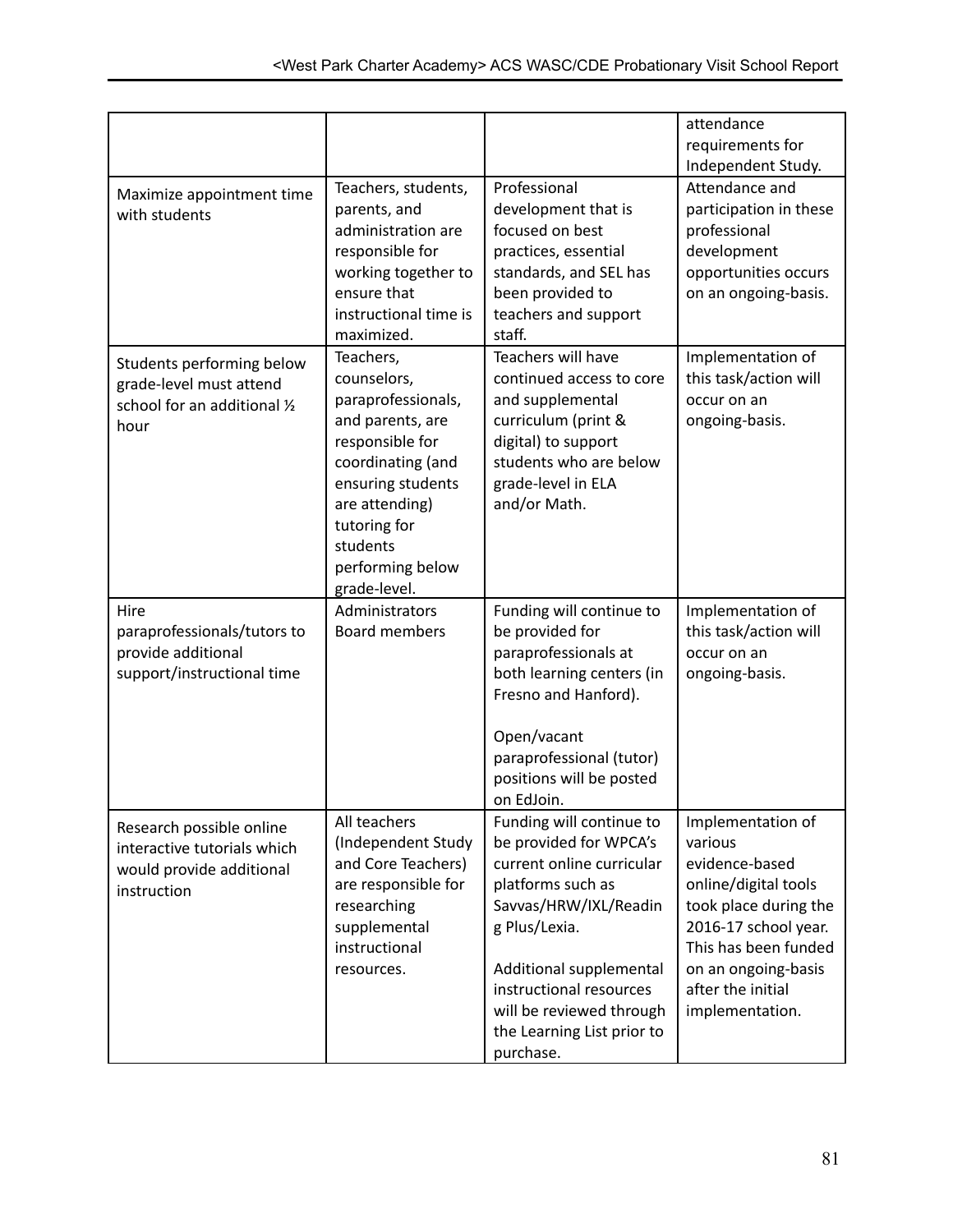*Growth—There is a need to review WPCA's enrollment processes/procedures of students.*

| <b>Tasks</b>                | <b>Responsible Person(s)</b><br><b>Involved</b> | Professional<br><b>Development/Action</b> | <b>Progress/Timeline</b>     |
|-----------------------------|-------------------------------------------------|-------------------------------------------|------------------------------|
|                             |                                                 |                                           |                              |
| Adhere to the established   | West Park Charter                               | At the beginning of each                  | Enrollment<br>information is |
| enrollment                  | Academy                                         | school year, staff                        |                              |
| practices/policies for      | administration,                                 | members are provided                      | provided to staff and        |
| Charter and Independent     | registrar, and other                            | with updated                              | students at the              |
| Study programs              | support staff adhere to                         | information in the                        | beginning of each            |
|                             | Ed Code and other                               | <b>Certificated Staff</b>                 | school year.                 |
|                             | enrollment                                      | Handbook, staff binders,                  |                              |
|                             | policies/requirements                           | School Pathways (SIS),                    | Newly-enrolled               |
|                             | for Independent Study                           | and Course Catalog.                       | students (and their          |
|                             | programs. This is                               |                                           | parents/guardians)           |
|                             | important when staff                            | In addition, all                          | receive enrollment           |
|                             | receive phone calls                             | parents/guardians and                     | information during           |
|                             | and/or walk-in visits                           | students receive a                        | initial phone calls,         |
|                             | from parents/guardians                          | Parent-Student                            | walk-in visits, and          |
|                             | looking to enroll their                         | <b>Handbook and Course</b>                | new student                  |
|                             | student(s).                                     | Catalog each year.                        | orientations.                |
| Attend trainings,           | Teachers,                                       | Program staff attend                      | Attendance and               |
| workshops, and webinars     | administration, the                             | various trainings,                        | participation in             |
| to stay current with Ed     | registrar, and other                            | webinars, conferences,                    | these professional           |
| Code                        | support staff stay                              | etc. provided by the                      | development                  |
|                             | up-to-date by attending                         | <b>Fresno County</b>                      | opportunities occurs         |
|                             | various trainings,                              | Superintendent of                         | on an ongoing-basis.         |
|                             | webinars, conferences,                          | Schools, California                       |                              |
|                             | etc.                                            | Consortium for                            |                              |
|                             |                                                 | Independent Study, and                    |                              |
|                             |                                                 | other agencies.                           |                              |
| Receive ongoing guidance    | WPCA's teachers,                                | Professional                              | Attendance and               |
| from WPCA's SELPA and       | administrators, support                         | development will be                       | participation in             |
| attorneys on retainer (FCSS | staff, and school board                         | provided to program                       | these professional           |
| and Young, Minney, and      | will receive guidance                           | staff by the County                       | development                  |
| Corr)                       | from the County SELPA,                          | SELPA and attorneys on                    | opportunities occurs         |
|                             | and attorneys on                                | retainer.                                 | on an ongoing-basis.         |
|                             | retainer.                                       |                                           |                              |
| Establish a waiting list    | The registrar                                   | Once rosters are                          | The program's                |
| when each teacher's roster  | establishes a waiting                           | established, they are                     | waiting list and             |
| is at 25 students           | list when all                                   | reviewed on an                            | teacher rosters are          |
|                             | Independent Study                               | ongoing-basis. Changes                    | reviewed by the              |
|                             | teachers' rosters are                           | to the rosters are made                   | Machado Office on a          |
|                             | maxed at 25 students                            | when needed, but are                      | monthly-basis.               |
|                             | each. Students are                              | only made when all                        |                              |

# *Rationale—WPCA will ensure that the program practices and provides equity, access, and an appropriate placement of students seeking enrollment.*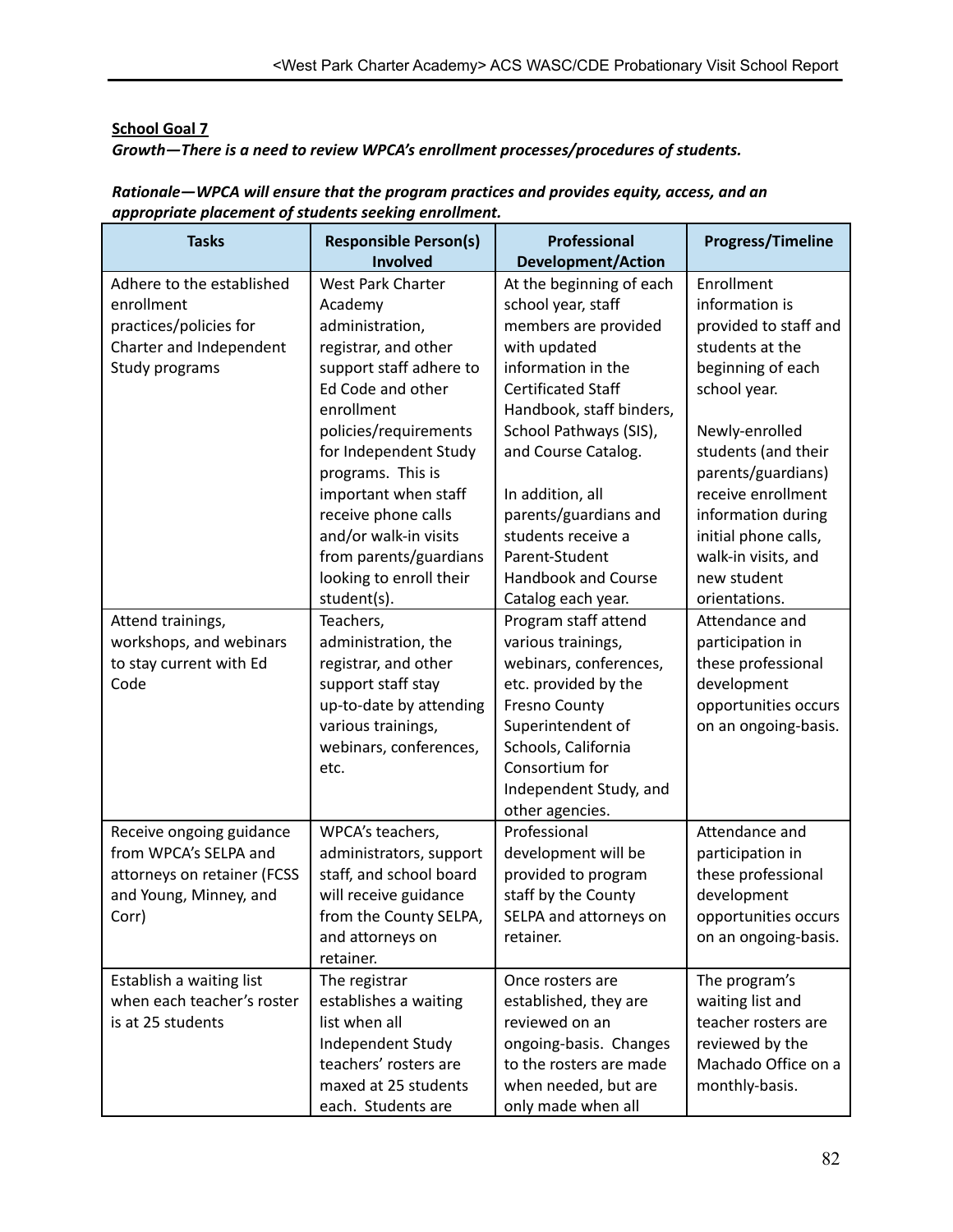| then enrolled in their<br>place on the waiting<br>list.                                                                                                                                                | stakeholders are<br>communicated with (i.e.<br>teacher,<br>parent/guardian, etc.). |  |
|--------------------------------------------------------------------------------------------------------------------------------------------------------------------------------------------------------|------------------------------------------------------------------------------------|--|
| The Machado Office<br>staff (which includes<br>the administrative<br>assistant, the records<br>analyst, the registrar,<br>and the director review<br>teachers' rosters on a<br>monthly-basis together. |                                                                                    |  |

*Growth–There is a need to create a structure and process for reporting WASC Action Plan progress to stakeholders.*

| Rationale-Reporting WASC Action Plan progress on a consistent basis will help ensure that continual |
|-----------------------------------------------------------------------------------------------------|
| program improvement is taking place.                                                                |

| <b>Tasks</b>                | <b>Responsible Person(s)</b><br><b>Involved</b> | Professional<br><b>Development/Action</b> | <b>Progress/Timeline</b> |
|-----------------------------|-------------------------------------------------|-------------------------------------------|--------------------------|
| Stakeholders will receive   | Program                                         | Information is provided                   | Information to           |
| ongoing and consistent      | administration                                  | to stakeholders during                    | stakeholders is          |
| WASC news, updates, and     | provides staff,                                 | monthly (Monday                           | provided on an           |
| <b>Action Plan progress</b> | parents/guardians, and                          | afternoon) stakeholder                    | ongoing basis (each      |
|                             | students with ongoing                           | meetings with the                         | school year).            |
|                             | updates regarding                               | Director.                                 |                          |
|                             | WASC news and action                            |                                           | The monthly              |
|                             | plan progress.                                  | Information is also                       | stakeholder meetings     |
|                             |                                                 | provided during ELAC                      | began in the Fall of     |
|                             |                                                 | meetings, via Parent                      | 2021, and will           |
|                             |                                                 | Square, WPCA Program                      | continue throughout      |
|                             |                                                 | <b>Newsletters</b>                        | the 2021-22 school       |
|                             |                                                 | (distributed/shared every                 | year.                    |
|                             |                                                 | other learning period).                   |                          |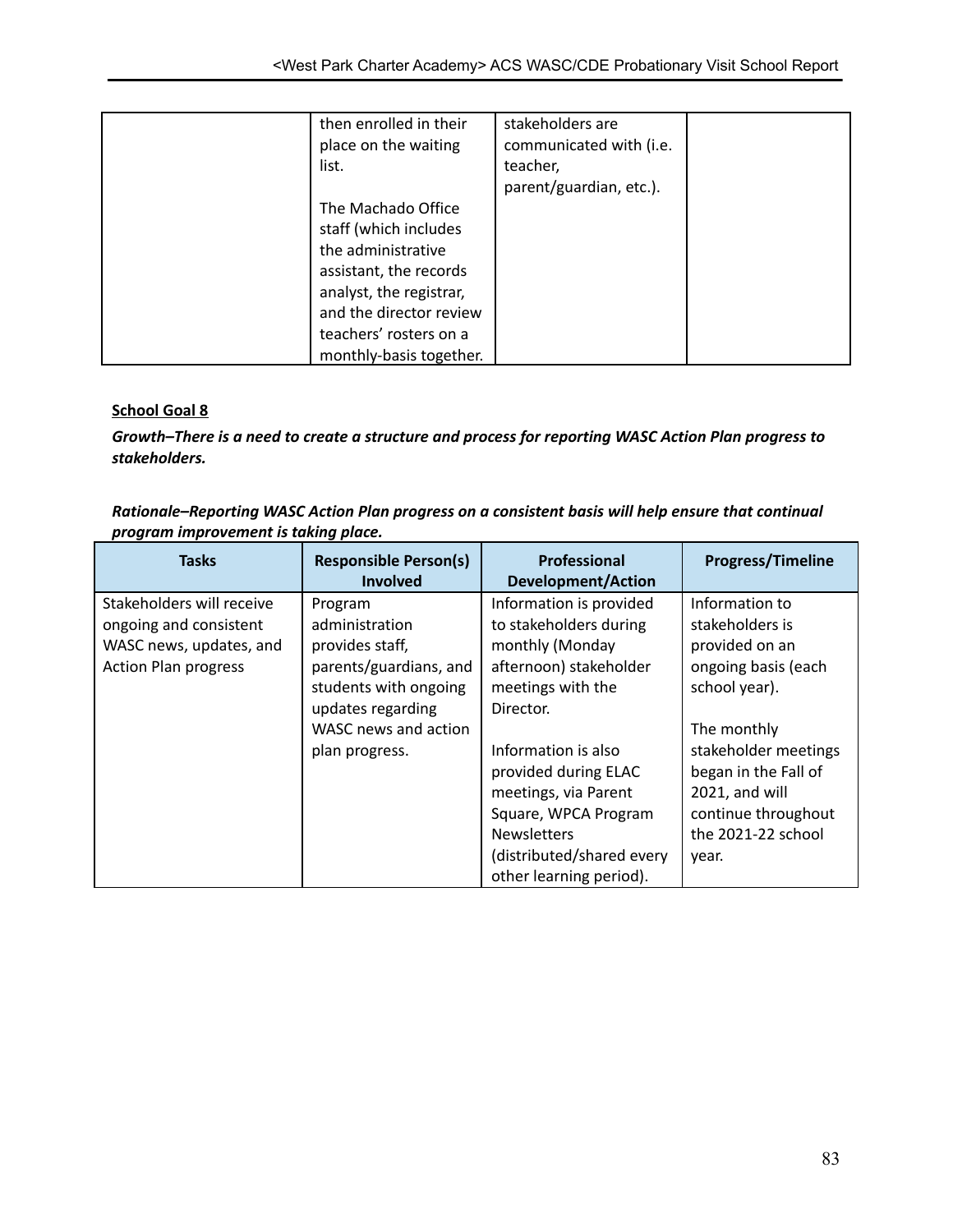# **WPCA's Critical Learner Needs:**

# **GOAL 1: Increase student proficiency on local and state ELA and Math assessments.**

| <b>Tasks</b>                                                                                                                               | Responsible<br>Person(s) Involved                              | <b>Professional</b><br><b>Development/Action</b>                                                                                                           | <b>Progress/Timeline</b>                       |
|--------------------------------------------------------------------------------------------------------------------------------------------|----------------------------------------------------------------|------------------------------------------------------------------------------------------------------------------------------------------------------------|------------------------------------------------|
| 1.1 Implementation of<br>Common Core-Aligned ELA and<br>Math textbooks                                                                     | Director<br><b>Teachers</b>                                    | Initial and follow-up<br>training will be provided by<br>the publishers'<br>trainers/content specialists.<br>Work with/consult with<br><b>FCSS coaches</b> | 2016-17; ongoing                               |
| 1.2 Implementation of On-Site<br><b>High School Math Classes</b><br>(Algebra I, Geometry, &<br>Algebra II)                                 | Director<br>$\bullet$<br>Math Teacher                          | High school Math teacher<br>will work with a Math<br>content specialist from<br>FCSS.                                                                      | 2019-20; ongoing                               |
| 1.3 Implementation of Writing<br>Labs                                                                                                      | Director<br>$\bullet$<br>One lab<br>teacher at each<br>center  | Lab teachers will work with<br>an ELA trainer from FCSS.                                                                                                   | *Writing labs have not<br>been established yet |
| 1.4 Utilize<br>assessments/programs to<br>determine Reading and Math<br>levels/analyze growth                                              | Director<br>$\bullet$<br>Teachers                              | Teachers will continue to<br>use online programs                                                                                                           | Ongoing                                        |
| 1.5 Purchase and utilize a data<br>disaggregating and benchmark<br>program                                                                 | Director<br><b>Teachers</b><br>Data Analyst                    | CAASPP IAB system,<br>including FIABs.                                                                                                                     | 2020-21; ongoing                               |
| 1.6 Provide students with the<br>necessary technology to access<br>supplemental online programs,<br>complete<br>assignments/projects, etc. | <b>IT Director</b><br>$\bullet$<br>Director<br><b>Teachers</b> | Teachers and students have<br>access to Chromebooks,<br>WiFi hotspots, curricular<br>online platforms, and<br>supplemental online<br>programs              | Ongoing                                        |
| 1.7 Standardize and use<br>formative and summative<br>assessments/data                                                                     | Director<br>$\bullet$<br>Data Analyst<br><b>Teachers</b>       | Teachers will receive<br>training from the district,<br>FCSS and outside trainers.                                                                         | Ongoing                                        |
| 1.8 Professional development<br>opportunities to continue the<br>implementation of the CCSS                                                | Director<br>$\bullet$<br><b>Teachers</b>                       | Teachers will continue to<br>receive professional<br>development in ELA and<br>Math from the FCSS.                                                         | Ongoing                                        |
| $1.9$ Hire<br>paraprofessionals/tutors to<br>provide additional support to<br>students                                                     | Director<br>Human<br>Resources<br>Manager<br>Paras             | Continued funding for<br>paras at both learning<br>centers (in Fresno &<br>Hanford)                                                                        | Ongoing                                        |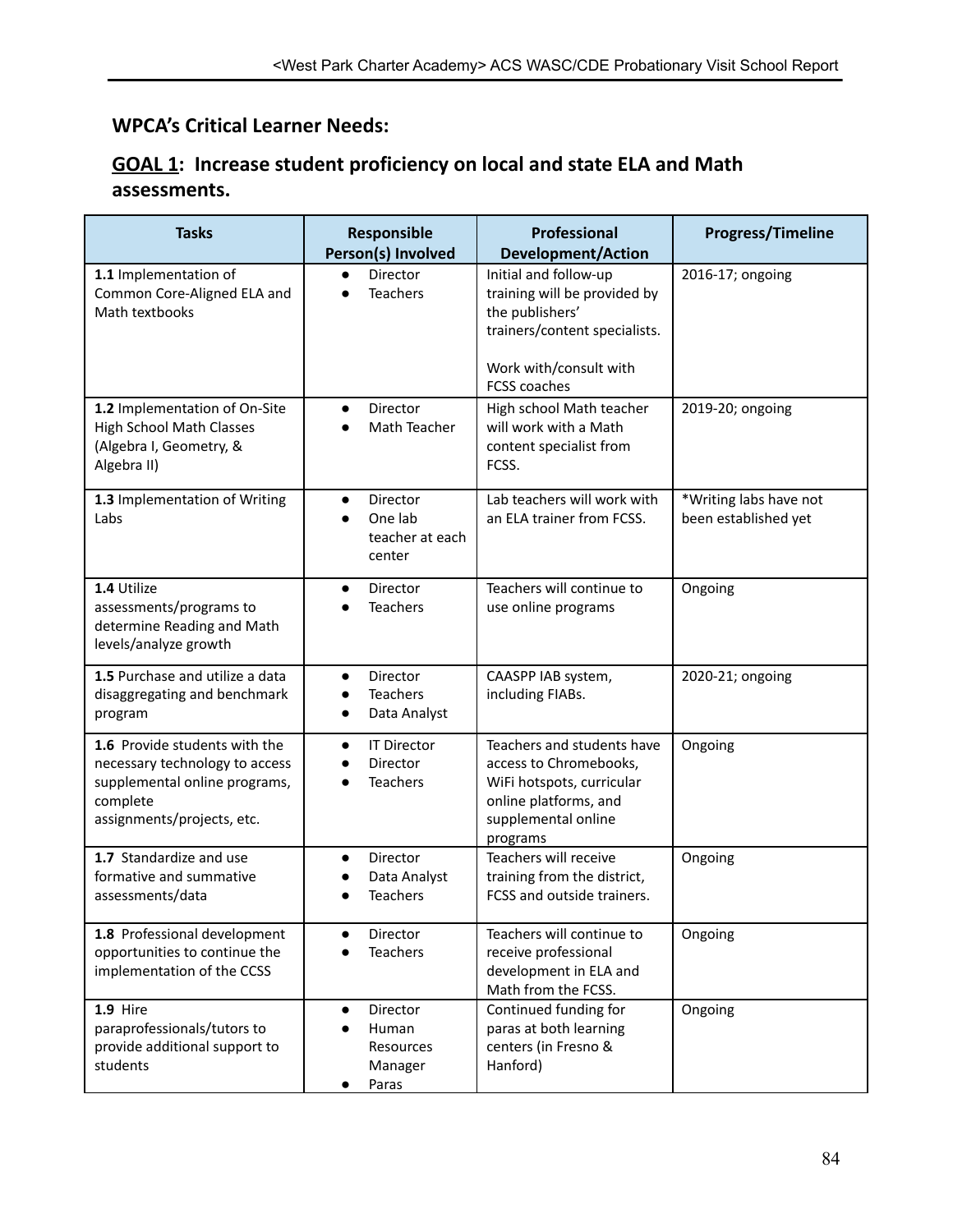| 1.10 Targeted meeting time for<br>students who are two or more<br>grade levels behind in ELA<br>and/or Math |                        | Director<br><b>Teachers</b>                                                       | Students who are two or<br>more grade levels behind in<br>ELA and/or Math will<br>attend school for an<br>additional 1/2 hour per<br>week. | 2017-2018; ongoing                                                                            |
|-------------------------------------------------------------------------------------------------------------|------------------------|-----------------------------------------------------------------------------------|--------------------------------------------------------------------------------------------------------------------------------------------|-----------------------------------------------------------------------------------------------|
| 1.11 Hire 1-2 temporary<br>Reading Specialists to support<br>literacy in students in grades<br>$K-12$       | $\bullet$<br>$\bullet$ | Director<br><b>Human</b><br>Resources<br>Manager<br>Reading<br><b>Specialists</b> | Local and State-wide<br>Literacy trainings                                                                                                 | *This position was not<br>approved by the School<br>Board prior to the Fall 2021<br>semester. |

# **GOAL 2: Enhance, develop, and organize programs that better prepare students for college and career.**

| <b>Tasks</b>                                                                                                                                               | Responsible<br>Person(s) Involved                                                                        | <b>Professional</b><br><b>Development/Action</b>                                                                                                                                                                                                                                                                              | <b>Progress/Timeline</b> |
|------------------------------------------------------------------------------------------------------------------------------------------------------------|----------------------------------------------------------------------------------------------------------|-------------------------------------------------------------------------------------------------------------------------------------------------------------------------------------------------------------------------------------------------------------------------------------------------------------------------------|--------------------------|
| 2.1 Update Earth Science<br>course and submit for A-G<br>approval                                                                                          | Director<br>$\bullet$<br>Counselors<br>Science<br>Teacher                                                | Attend training/workshops<br>that provide the most<br>current information for UC<br>Doorways.<br>*WPCA transitioned to<br><b>Integrated Science I</b><br>(Biology) & II<br>(Chemistry) prior to the<br>2020-21 school year. The<br>courses were submitted to<br>UC Doorways, and were<br>approved prior to<br>implementation. | 2017-2018; ongoing       |
| 2.2 Update a-g ELA and Math<br>courses to CCSS                                                                                                             | <b>Director</b><br>$\bullet$<br>Counselors<br><b>Teachers</b>                                            | Attend training/workshops<br>that provide the most<br>current information for UC<br>Doorways.                                                                                                                                                                                                                                 | 2018-2019; ongoing       |
| 2.3 Expand opportunities for<br>students to visit colleges and<br>universities around the state                                                            | Director<br>$\bullet$<br>Counselors<br><b>Teachers</b><br>Paras                                          | Continued funding for these<br>opportunities for students<br>to visit public & private<br>colleges & universities.                                                                                                                                                                                                            | Ongoing                  |
| 2.4 Provide students and<br>parents with informational<br>workshops, Career Days, etc. to<br>help prepare them for<br>post-secondary<br>education/training | Director<br>$\bullet$<br>Counselors<br><b>Teachers</b><br>College<br>Counselors<br><b>Guest Speakers</b> | Continued funding that<br>ensures students &<br>parents/guardians have<br>access to high school &<br>college information.                                                                                                                                                                                                     | Ongoing                  |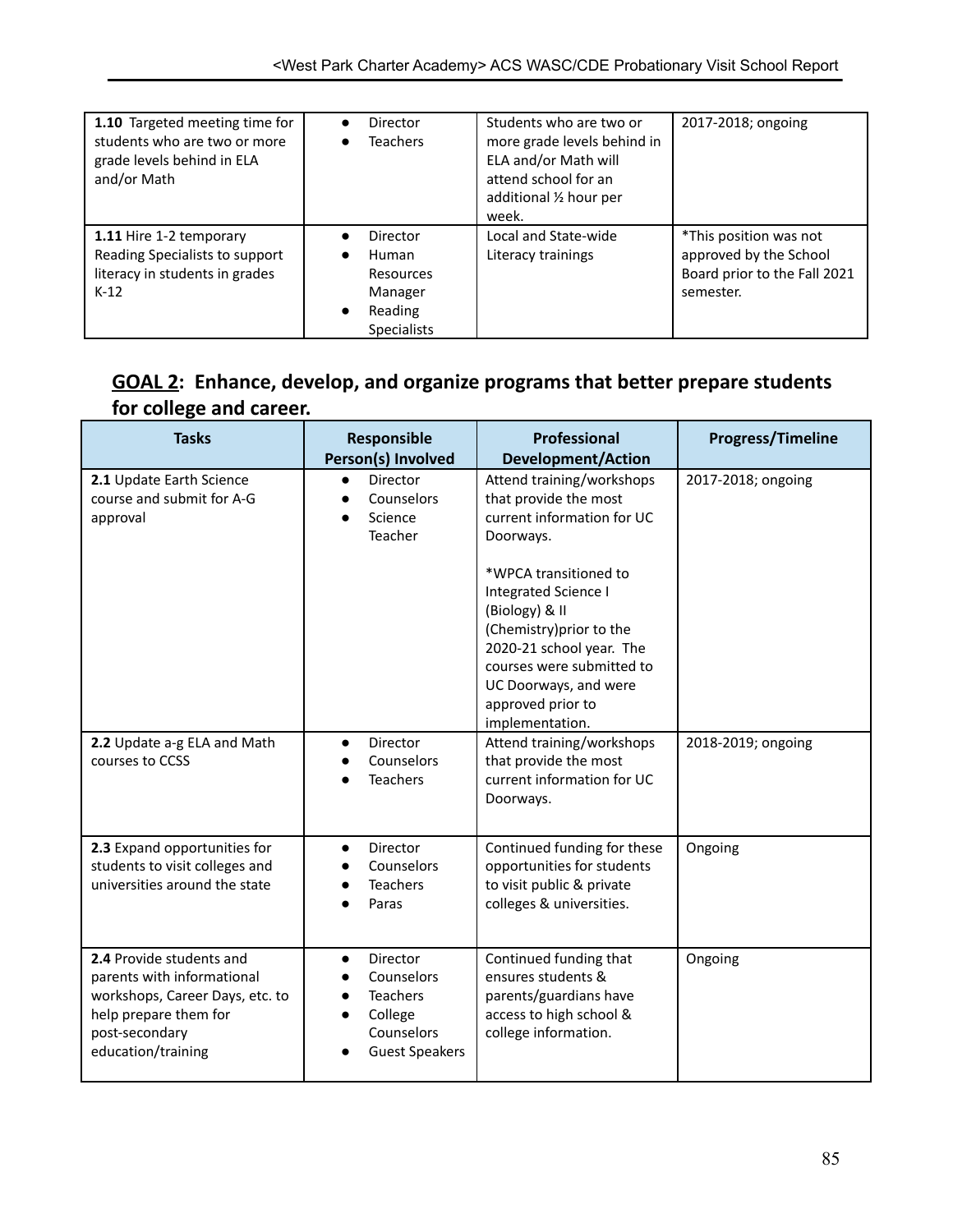| 2.5 Increase CTE Pathway &<br>High School Enrichment<br>Program course and program<br>participation at local high<br>schools and/or community<br>colleges | Director<br>$\bullet$<br>Counselors<br>(Academic/<br>CTE)<br><b>Teachers</b><br>CTE/HSEP<br>$\bullet$<br>Coordinators               | Leverage community<br>resources for CTE & HSEP<br>informational<br>workshops/trainings | 2018-2019; ongoing                                                                            |
|-----------------------------------------------------------------------------------------------------------------------------------------------------------|-------------------------------------------------------------------------------------------------------------------------------------|----------------------------------------------------------------------------------------|-----------------------------------------------------------------------------------------------|
| 2.6 Create work experience<br>opportunities for students on<br>the campus of West Park<br>Elementary                                                      | District Office/<br>$\bullet$<br>Management<br>Team<br>Director<br>Counselors<br><b>Teachers</b>                                    | Training/orientation for<br>students and on-site<br>supervisors                        | *These opportunities have<br>not been established yet.                                        |
| 2.7 Create CTE Pathways and<br>use CCR (College and Career)<br>Indicators more effectively                                                                | District Office/<br>$\bullet$<br>Management<br>Team<br>Director<br>Counselors<br>(Academic/<br>CTE)<br><b>Teachers</b><br>$\bullet$ | CTE Pathway and CCR<br>training provided locally.                                      | 2020-2021; ongoing                                                                            |
| 2.8 Hire a temporary Career<br><b>Technical Education</b><br>(CTE)/Post-Graduate Counselor                                                                | Director<br>$\bullet$<br>Human<br>Resources<br>Manager<br><b>CTE Counselor</b>                                                      | Use CSI funding to hire a CTE<br>Pathways/Post-Graduate<br>counselor                   | 2020-2021; ongoing                                                                            |
| 2.9 Hire a temporary School<br>Liaison/PBIS Coordinator                                                                                                   | Director<br>$\bullet$<br><b>Human</b><br>Resources<br>Manager<br>School<br>Liaison/PBIS<br>Coordinator                              | Use CSI funding to hire a<br>School Liaison/PBIS<br>Coordinator                        | *This position was not<br>approved by the School<br>Board prior to the Fall 2021<br>semester. |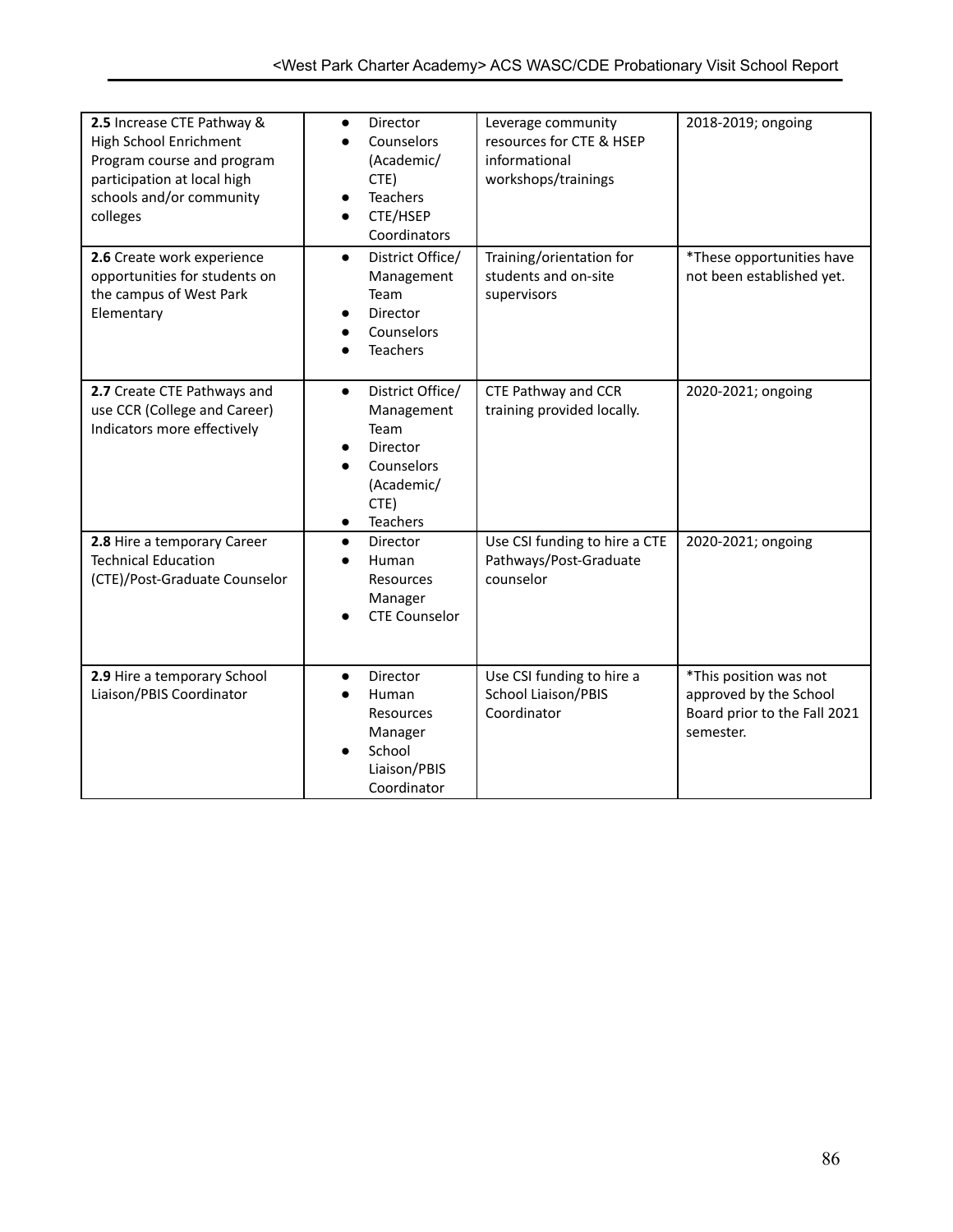# *Schoolwide Action Plan Refinements*